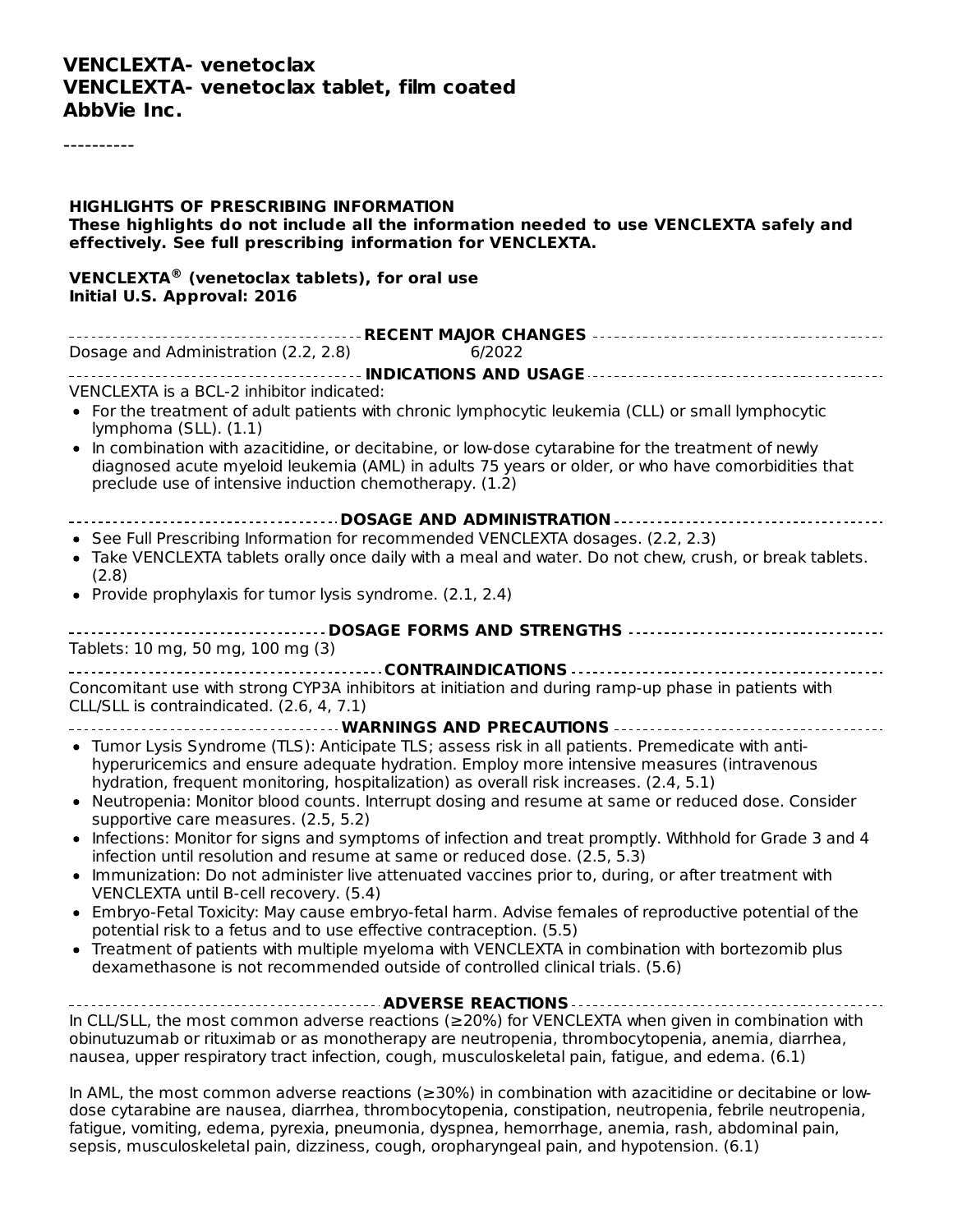#### **To report SUSPECTED ADVERSE REACTIONS, contact AbbVie Inc. at 1-800-633-9110 or FDA at 1-800-FDA-1088 or www.fda.gov/medwatch.**

- **DRUG INTERACTIONS** • Strong or moderate CYP3A inhibitors or P-gp inhibitors: Adjust dosage of VENCLEXTA. (2.6, 7.1)
- Strong or moderate CYP3A inducers: Avoid co-administration. (7.1)
- P-gp substrates: Take at least 6 hours before VENCLEXTA. (7.2)
- **USE IN SPECIFIC POPULATIONS**
- Lactation: Advise women not to breastfeed. (8.2)
- Hepatic Impairment: Reduce the VENCLEXTA dose by 50% in patients with severe hepatic impairment. (2.7, 8.7)

#### **See 17 for PATIENT COUNSELING INFORMATION and Medication Guide.**

**Revised: 6/2022**

#### **FULL PRESCRIBING INFORMATION: CONTENTS\***

#### **1 INDICATIONS AND USAGE**

- **1.1 Chronic Lymphocytic Leukemia/Small Lymphocytic Lymphoma**
- **1.2 Acute Myeloid Leukemia**
- **2 DOSAGE AND ADMINISTRATION**
	- **2.1 Important Safety Information**
	- **2.2 Recommended Dosage for Chronic Lymphocytic Leukemia/Small Lymphocytic Lymphoma**
	- **2.3 Recommended Dosage for Acute Myeloid Leukemia**
	- **2.4 Risk Assessment and Prophylaxis for Tumor Lysis Syndrome**
	- **2.5 Dosage Modifications for Adverse Reactions**
	- **2.6 Dosage Modifications for Drug Interactions**
	- **2.7 Dosage Modifications for Patients with Severe Hepatic Impairment**
	- **2.8 Administration**
- **3 DOSAGE FORMS AND STRENGTHS**

## **4 CONTRAINDICATIONS**

- **5 WARNINGS AND PRECAUTIONS**
	- **5.1 Tumor Lysis Syndrome**
	- **5.2 Neutropenia**
	- **5.3 Infections**
	- **5.4 Immunization**
	- **5.5 Embryo-Fetal Toxicity**

**5.6 Increased Mortality in Patients with Multiple Myeloma when VENCLEXTA is Added to Bortezomib and Dexamethasone**

#### **6 ADVERSE REACTIONS**

**6.1 Clinical Trials Experience**

#### **7 DRUG INTERACTIONS**

- **7.1 Effects of Other Drugs on VENCLEXTA**
- **7.2 Effect of VENCLEXTA on Other Drugs**
- **8 USE IN SPECIFIC POPULATIONS**
	- **8.1 Pregnancy**
	- **8.2 Lactation**
	- **8.3 Females and Males of Reproductive Potential**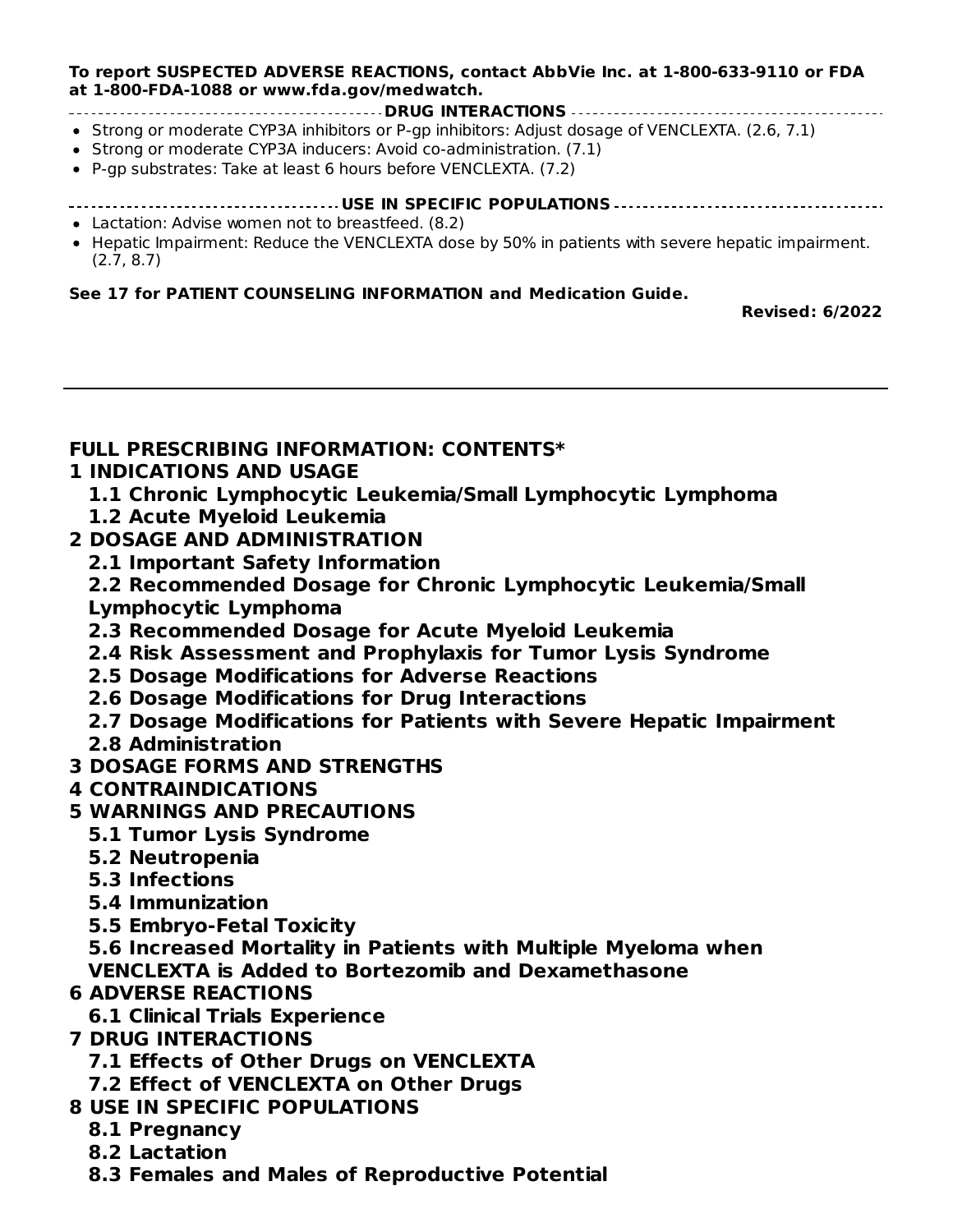- **8.4 Pediatric Use**
- **8.5 Geriatric Use**
- **8.6 Renal Impairment**
- **8.7 Hepatic Impairment**
- **10 OVERDOSAGE**
- **11 DESCRIPTION**
- **12 CLINICAL PHARMACOLOGY**
	- **12.1 Mechanism of Action**
	- **12.2 Pharmacodynamics**
	- **12.3 Pharmacokinetics**
- **13 NONCLINICAL TOXICOLOGY**
	- **13.1 Carcinogenesis, Mutagenesis, Impairment of Fertility**
	- **13.2 Animal Toxicology and/or Pharmacology**
- **14 CLINICAL STUDIES**
	- **14.1 Chronic Lymphocytic Leukemia/Small Lymphocytic Lymphoma**
	- **14.2 Acute Myeloid Leukemia**
- **16 HOW SUPPLIED/STORAGE AND HANDLING**
- **17 PATIENT COUNSELING INFORMATION**
- $\ast$  Sections or subsections omitted from the full prescribing information are not listed.

# **FULL PRESCRIBING INFORMATION**

# **1 INDICATIONS AND USAGE**

## **1.1 Chronic Lymphocytic Leukemia/Small Lymphocytic Lymphoma**

VENCLEXTA is indicated for the treatment of adult patients with chronic lymphocytic leukemia (CLL) or small lymphocytic lymphoma (SLL).

# **1.2 Acute Myeloid Leukemia**

VENCLEXTA is indicated in combination with azacitidine, or decitabine, or low-dose cytarabine for the treatment of newly diagnosed acute myeloid leukemia (AML) in adults 75 years or older, or who have comorbidities that preclude use of intensive induction chemotherapy.

# **2 DOSAGE AND ADMINISTRATION**

## **2.1 Important Safety Information**

Assess patient-specific factors for level of risk of tumor lysis syndrome (TLS) and provide prophylactic hydration and anti-hyperuricemics to patients prior to first dose of VENCLEXTA to reduce risk of TLS [see Dosage and Administration (2.4) and Warnings and Precautions (5.1)].

# **2.2 Recommended Dosage for Chronic Lymphocytic Leukemia/Small**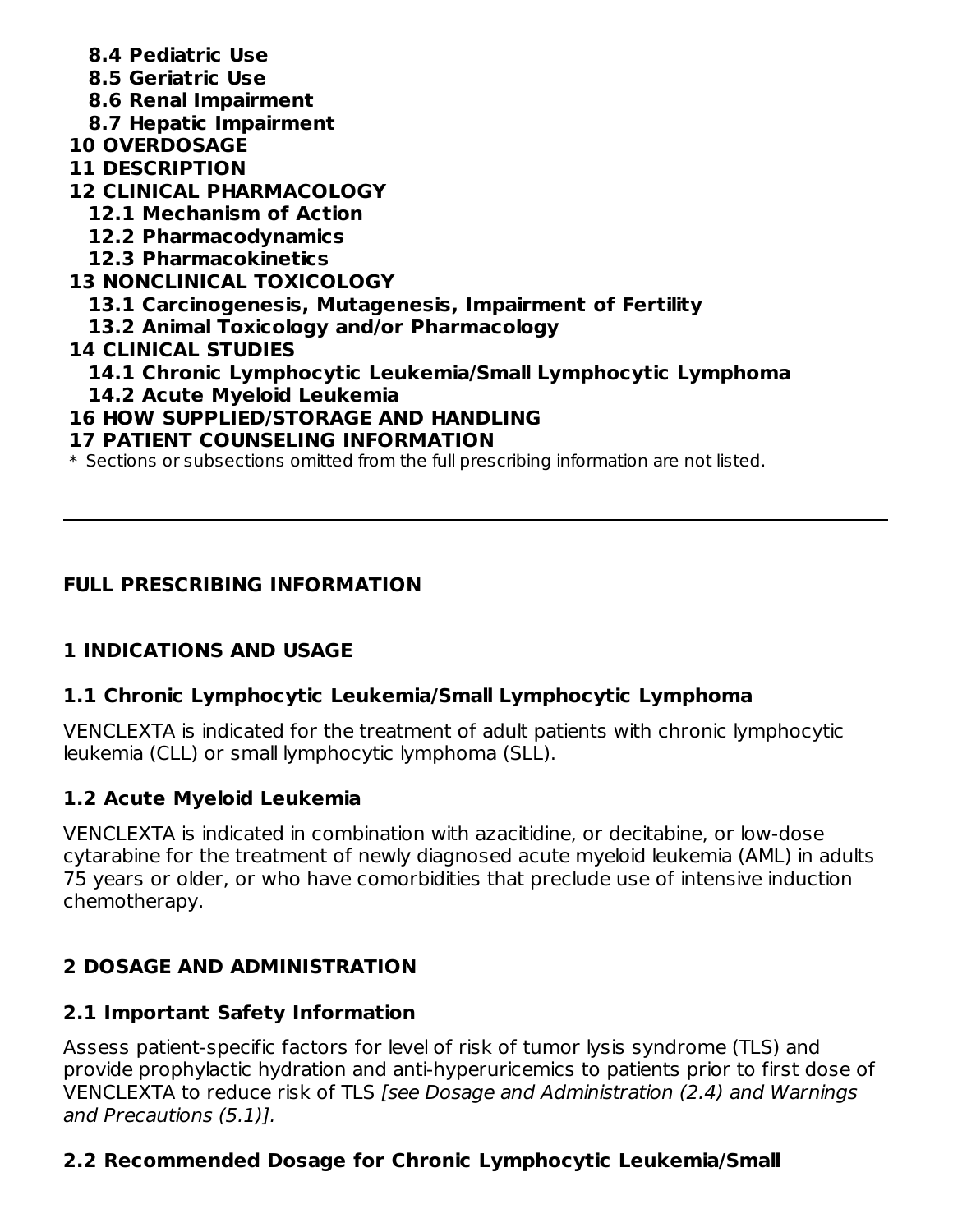## **Lymphocytic Lymphoma**

VENCLEXTA dosing begins with a 5-week ramp-up. The 5-week ramp-up dosing schedule is designed to gradually reduce tumor burden (debulk) and decrease the risk of TLS.

### VENCLEXTA 5-week Dose Ramp-Up Schedule

Administer VENCLEXTA according to the 5-week ramp-up dosing schedule to the recommended dosage of 400 mg orally once daily as shown in Table 1.

#### **Table 1. Dosing Schedule for 5-Week Ramp-up Phase for Patients with CLL/SLL**

|                   | <b>VENCLEXTA</b><br><b>Oral Daily Dose</b> |
|-------------------|--------------------------------------------|
| Week 1            | $20$ mg                                    |
| Week 2            | 50 mg                                      |
| Week 3            | $100$ mg                                   |
| Week 4            | 200 mg                                     |
| Week 5 and beyond | 400 mg                                     |

The CLL/SLL Starting Pack provides the first 4 weeks of VENCLEXTA according to the ramp-up schedule [see How Supplied/Storage and Handling (16)].

#### In Combination with Obinutuzumab

Start obinutuzumab administration at 100 mg on Cycle 1 Day 1, followed by 900 mg on Cycle 1 Day 2. Administer 1000 mg on Days 8 and 15 of Cycle 1 and on Day 1 of each subsequent 28-day cycle for a total of 6 cycles. Refer to the obinutuzumab prescribing information for additional dosing information.

On Cycle 1 Day 22, start VENCLEXTA according to the 5-week ramp-up dosing schedule (see Table 1). After completing the ramp-up phase on Cycle 2 Day 28, continue VENCLEXTA at a dose of 400 mg orally once daily from Cycle 3 Day 1 until the last day of Cycle 12.

#### In Combination with Rituximab

Start rituximab administration after the patient has completed the 5-week ramp-up dosing schedule for VENCLEXTA (see Table 1) and has received VENCLEXTA at the recommended dosage of 400 mg orally once daily for 7 days. Administer rituximab on Day 1 of each 28-day cycle for 6 cycles, at a dose of 375 mg/m<sup>2</sup> intravenously for Cycle 1 and 500 mg/m<sup>2</sup> intravenously for Cycles 2-6. Continue VENCLEXTA 400 mg orally once daily for 24 months from Cycle 1 Day 1 of rituximab.

Refer to the rituximab prescribing information for additional dosing information.

## Monotherapy

The recommended dosage of VENCLEXTA is 400 mg once daily after completion of the 5-week ramp-up dosing schedule (see Table 1). Continue VENCLEXTA until disease progression or unacceptable toxicity.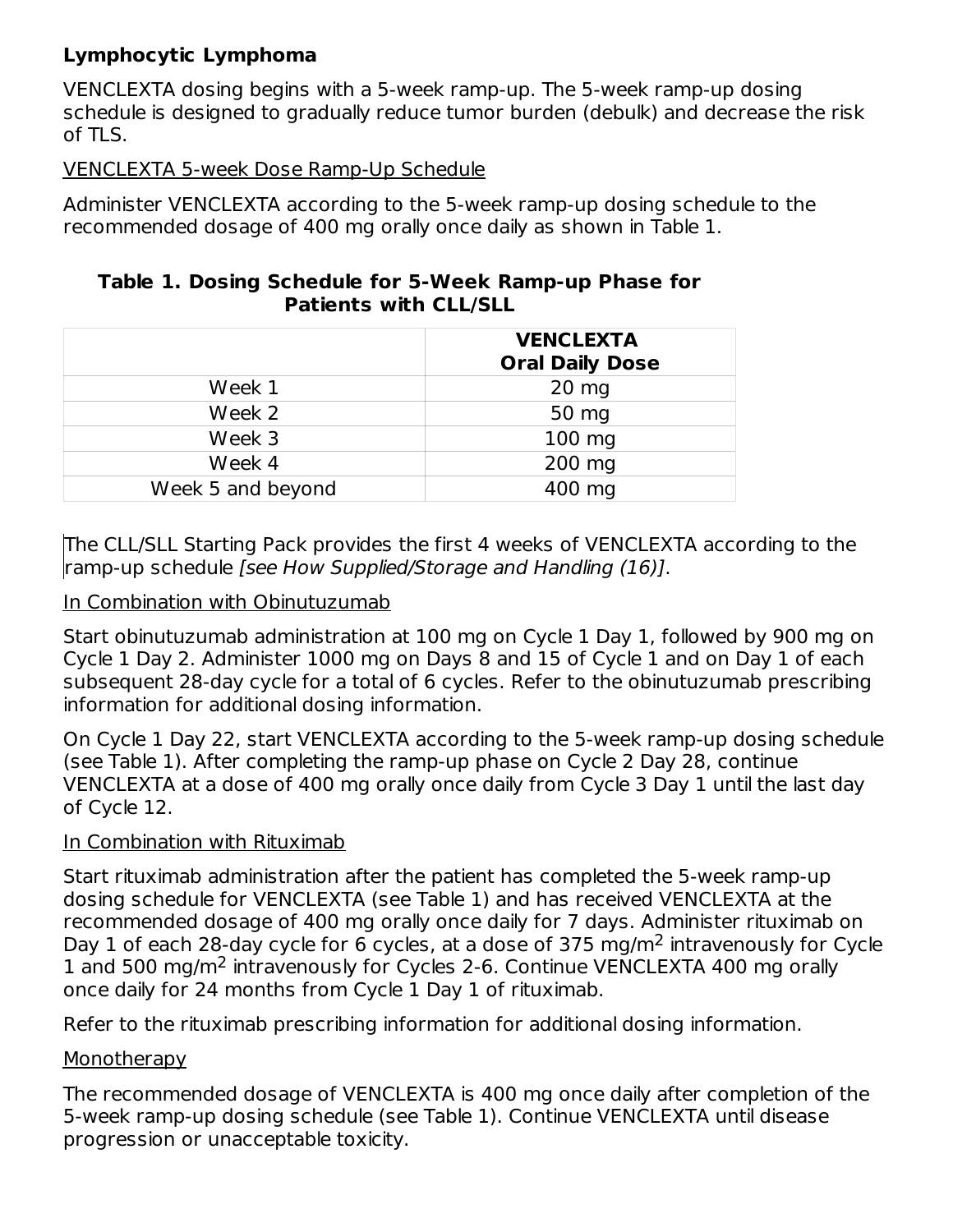## **2.3 Recommended Dosage for Acute Myeloid Leukemia**

The recommended dosage and ramp-up of VENCLEXTA depends upon the combination agent. Follow the dosing schedule, including the 3-day or 4-day dose ramp-up, as shown in Table 2. Start VENCLEXTA administration on Cycle 1 Day 1 in combination with:

- Azacitidine 75 mg/m $^2$  intravenously or subcutaneously once daily on Days 1-7 of each 28-day cycle; OR
- Decitabine 20 mg/m<sup>2</sup> intravenously once daily on Days 1-5 of each 28-day cycle; OR
- Cytarabine 20 mg/m<sup>2</sup> subcutaneously once daily on Days  $1-10$  of each 28-day cycle.

#### **Table 2. Dosing Schedule for 3- or 4-Day Ramp-up Phase in Patients with AML**

|            | <b>VENCLEXTA</b><br><b>Oral Daily Dose</b> |                                                                   |  |  |  |
|------------|--------------------------------------------|-------------------------------------------------------------------|--|--|--|
| Day $1$    |                                            | 100 mg                                                            |  |  |  |
| Day 2      |                                            | 200 mg                                                            |  |  |  |
| Day 3      | 400 mg                                     |                                                                   |  |  |  |
|            |                                            | 400 mg orally once daily of each 600 mg orally once daily of each |  |  |  |
| Days 4 and | 28-day cycle                               | 28-day cycle                                                      |  |  |  |
| beyond     | in combination with<br>in combination with |                                                                   |  |  |  |
|            | azacitidine or decitabine                  | low-dose cytarabine                                               |  |  |  |

Continue VENCLEXTA, in combination with azacitidine or decitabine or low-dose cytarabine, until disease progression or unacceptable toxicity.

Refer to Clinical Studies (14.2) and Prescribing Information for azacitidine, decitabine, or cytarabine for additional dosing information.

## **2.4 Risk Assessment and Prophylaxis for Tumor Lysis Syndrome**

Patients treated with VENCLEXTA may develop tumor lysis syndrome (TLS). Refer to the appropriate section below for specific details on management. Assess patient-specific factors for level of risk of TLS and provide prophylactic hydration and antihyperuricemics to patients prior to first dose of VENCLEXTA to reduce risk of TLS.

## Chronic Lymphocytic Leukemia/Small Lymphocytic Lymphoma

VENCLEXTA can cause rapid reduction in tumor and thus poses a risk for TLS in the initial 5-week ramp-up phase. Changes in blood chemistries consistent with TLS that require prompt management can occur as early as 6 to 8 hours following the first dose of VENCLEXTA and at each dose increase. TLS can also occur upon resumption of VENCLEXTA following a dosage interruption. See Table 4 and Table 5 for dose modifications of VENCLEXTA after interruption.

The risk of TLS is a continuum based on multiple factors, particularly reduced renal function (creatinine clearance [CLcr] <80 mL/min) and tumor burden; splenomegaly may also increase the risk of TLS.

Perform tumor burden assessments, including radiographic evaluation (e.g., CT scan), assess blood chemistry (potassium, uric acid, phosphorus, calcium, and creatinine) in all patients and correct pre-existing abnormalities prior to initiation of treatment with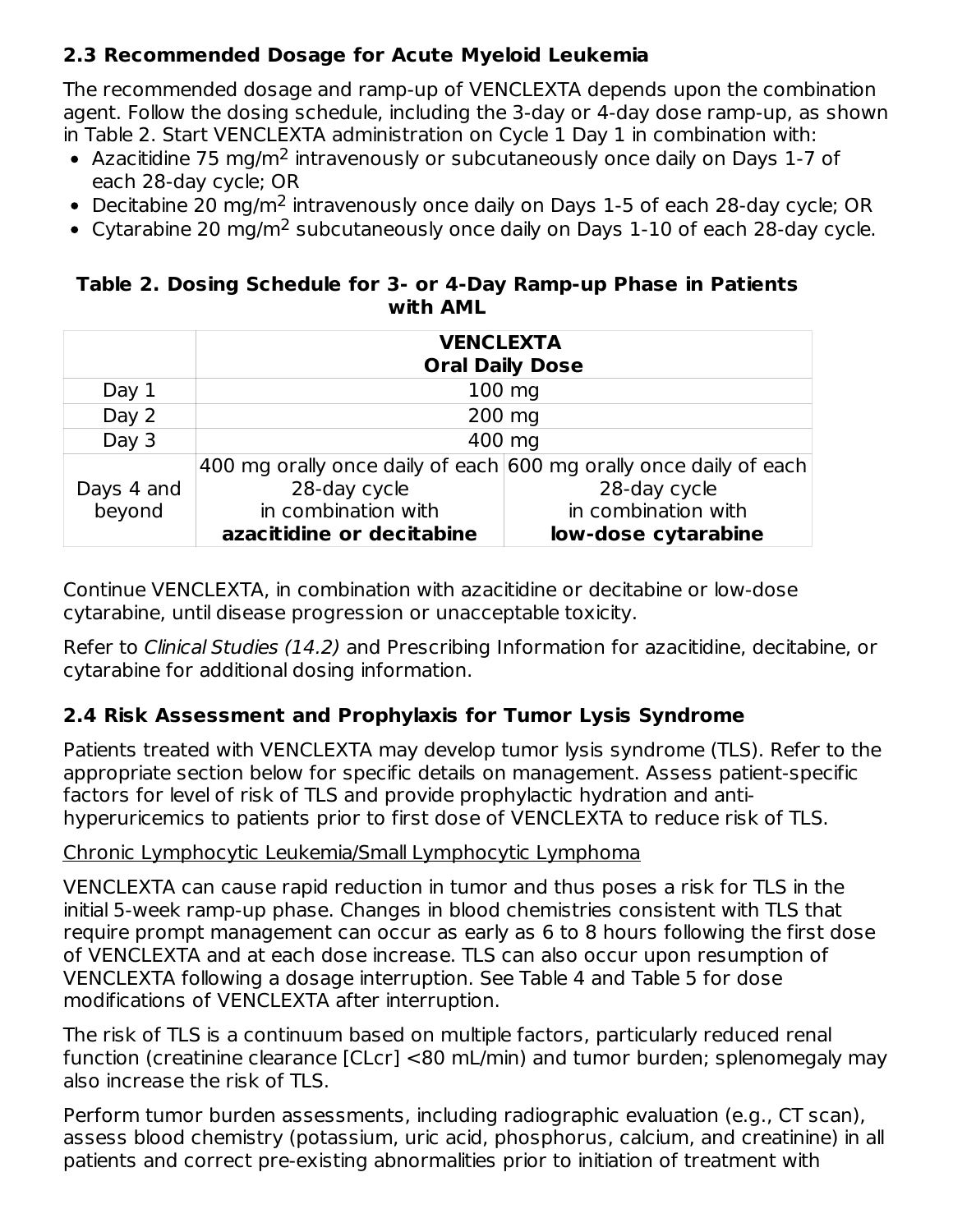VENCLEXTA. The risk may decrease as tumor burden decreases [see Warnings and Precautions (5.1) and Use in Specific Populations (8.6)].

Table 3 below describes the recommended TLS prophylaxis and monitoring during VENCLEXTA treatment based on tumor burden determination from clinical trial data. Consider all patient comorbidities before final determination of prophylaxis and monitoring schedule. Reassess the risk of TLS when reinitiating VENCLEXTA after a dosage interruption lasting more than 1 week during the ramp-up phase, or more than 2 weeks after completion of ramp-up. Institute prophylaxis and monitoring as needed.

| <b>Tumor Burden</b> |                                                                            | <b>Prophylaxis</b>                                                                   |                                      | <b>Blood Chemistry</b><br>Monitoringc, d                                                                                                                                                                                                                                                                        |  |
|---------------------|----------------------------------------------------------------------------|--------------------------------------------------------------------------------------|--------------------------------------|-----------------------------------------------------------------------------------------------------------------------------------------------------------------------------------------------------------------------------------------------------------------------------------------------------------------|--|
|                     |                                                                            | <b>Hydration<sup>a</sup></b>                                                         | Anti-<br>hyperuricemics <sup>b</sup> | <b>Setting and</b><br><b>Frequency of</b><br><b>Assessments</b>                                                                                                                                                                                                                                                 |  |
| Low                 | All $LN < 5$ cm<br>AND<br>ALC $<$ 25<br>$\times 10^9$ /L                   | Oral<br>$(1.5 \text{ to } 2 \text{ L})$                                              | Allopurinol                          | Outpatient<br>• For first dose of<br>20 mg and 50<br>mg: Pre-dose, 6<br>to 8 hours, 24<br>hours<br>For subsequent<br>ramp-up doses:<br>Pre-dose                                                                                                                                                                 |  |
| Medium              | Any LN 5 to<br>$<$ 10 cm<br><b>OR</b><br>ALC $\geq$ 25<br>$\times 10^9$ /L | Oral<br>$(1.5 \text{ to } 2 \text{ L})$<br>and consider<br>additional<br>intravenous | Allopurinol                          | Outpatient<br>• For first dose of<br>20 mg and 50<br>mg: Pre-dose, 6<br>to 8 hours, 24<br>hours<br>For subsequent<br>ramp-up doses:<br>Pre-dose<br>• For first dose of<br>20 mg and 50<br>mg: Consider<br>hospitalization<br>for patients with<br>CLcr <80ml/min;<br>see below for<br>monitoring in<br>hospital |  |
|                     |                                                                            |                                                                                      |                                      | In hospital<br>• For first dose of<br>20 mg and 50                                                                                                                                                                                                                                                              |  |

**Table 3. Recommended TLS Prophylaxis Based on Tumor Burden in Patients with CLL/SLL**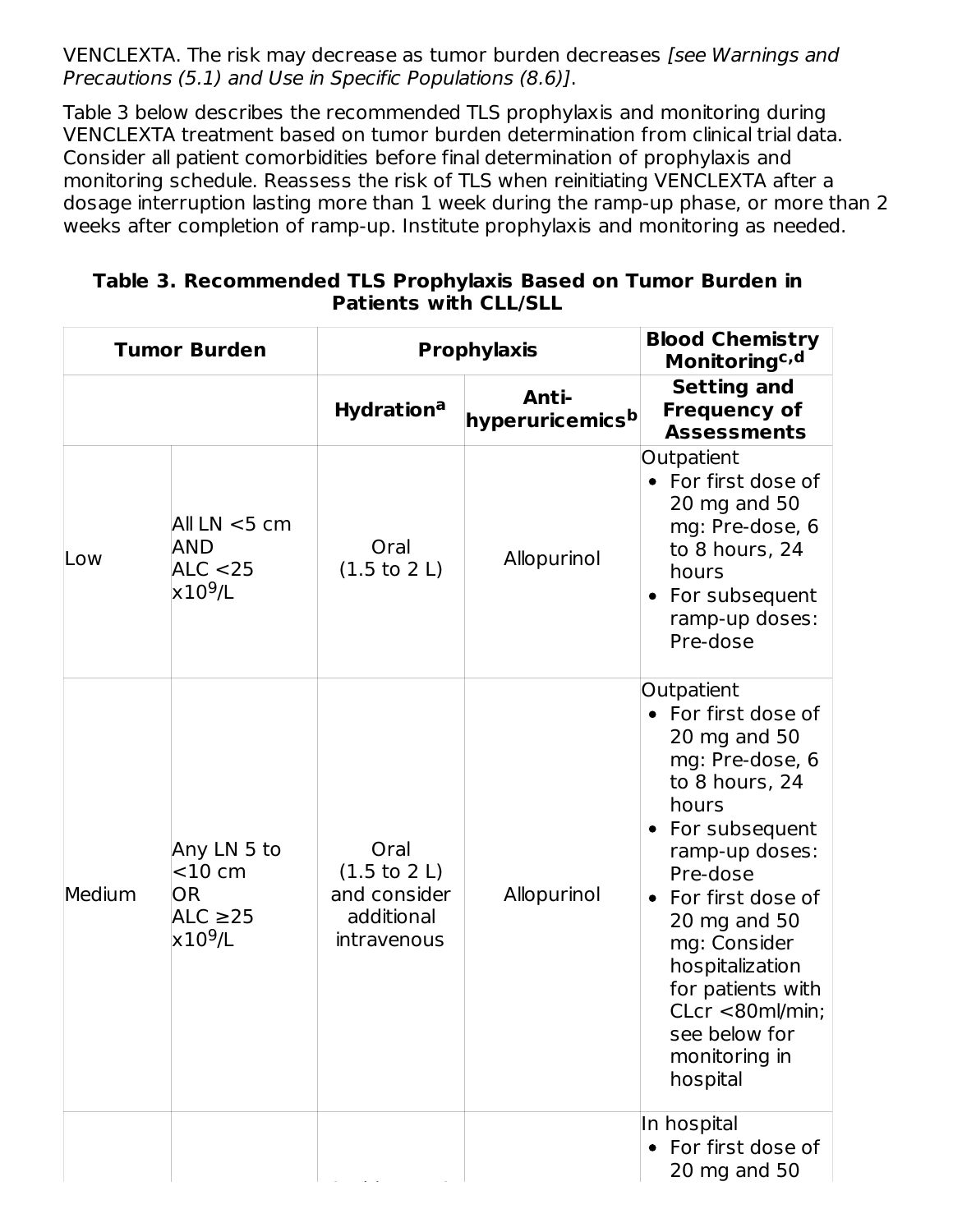| Any LN $\geq$ 10<br>$\mathsf{cm}$ OR<br>ALC $\geq$ 25<br>High<br>$\times 10^9$ /L AND<br>any LN $\geq$ 5 cm | Oral (1.5 to 2)<br>and<br>intravenous<br>(150 to 200<br>mL/hr<br>as tolerated) | Allopurinol;<br>consider<br>rasburicase if<br>baseline uric acid Outpatient<br>is elevated | mg: Pre-dose, 4,<br>8, 12, and 24<br>hours<br>• For subsequent<br>ramp-up doses:<br>Pre-dose, 6 to 8<br>hours, 24 hours |
|-------------------------------------------------------------------------------------------------------------|--------------------------------------------------------------------------------|--------------------------------------------------------------------------------------------|-------------------------------------------------------------------------------------------------------------------------|
|-------------------------------------------------------------------------------------------------------------|--------------------------------------------------------------------------------|--------------------------------------------------------------------------------------------|-------------------------------------------------------------------------------------------------------------------------|

 $ALC =$  absolute lymphocyte count;  $CLcr =$  creatinine clearance;  $LN =$  lymph node. a Administer intravenous hydration for any patient who cannot tolerate oral hydration.

<sup>b</sup>Start allopurinol or xanthine oxidase inhibitor 2 to 3 days prior to initiation of VENCLEXTA.

<sup>c</sup>Evaluate blood chemistries (potassium, uric acid, phosphorus, calcium, and creatinine); review in real time.

<sup>d</sup>For patients at risk of TLS, monitor blood chemistries at 6 to 8 hours and at 24 hours at each subsequent ramp-up dose.

## Acute Myeloid Leukemia

- All patients should have white blood cell count less than 25  $\times$  10<sup>9</sup>/L prior to initiation of VENCLEXTA. Cytoreduction prior to treatment may be required.
- Prior to first VENCLEXTA dose, provide all patients with prophylactic measures including adequate hydration and anti-hyperuricemic agents and continue during ramp-up phase.
- Assess blood chemistry (potassium, uric acid, phosphorus, calcium, and creatinine) and correct pre-existing abnormalities prior to initiation of treatment with VENCLEXTA.
- Monitor blood chemistries for TLS at pre-dose, 6 to 8 hours after each new dose during ramp-up, and 24 hours after reaching final dose.
- For patients with risk factors for TLS (e.g., circulating blasts, high burden of leukemia involvement in bone marrow, elevated pretreatment lactate dehydrogenase [LDH] levels, or reduced renal function), consider additional measures, including increased laboratory monitoring and reducing VENCLEXTA starting dose.

## **2.5 Dosage Modifications for Adverse Reactions**

## Chronic Lymphocytic Leukemia/Small Lymphocytic Lymphoma

The recommended dosage modifications for VENCLEXTA for adverse reactions are provided in Table 4 and the recommended dose reductions for VENCLEXTA for adverse reactions are provided in Table 5.

For patients having a dosage interruption lasting more than 1 week during the ramp-up phase, or more than 2 weeks after completion of ramp-up, reassess for risk of TLS to determine if reinitiation with a reduced dose is necessary (e.g., all or some levels of the dose ramp-up schedule) [see Dosage and Administration (2.2, 2.4)].

## **Table 4. Recommended VENCLEXTA Dosage Modifications for**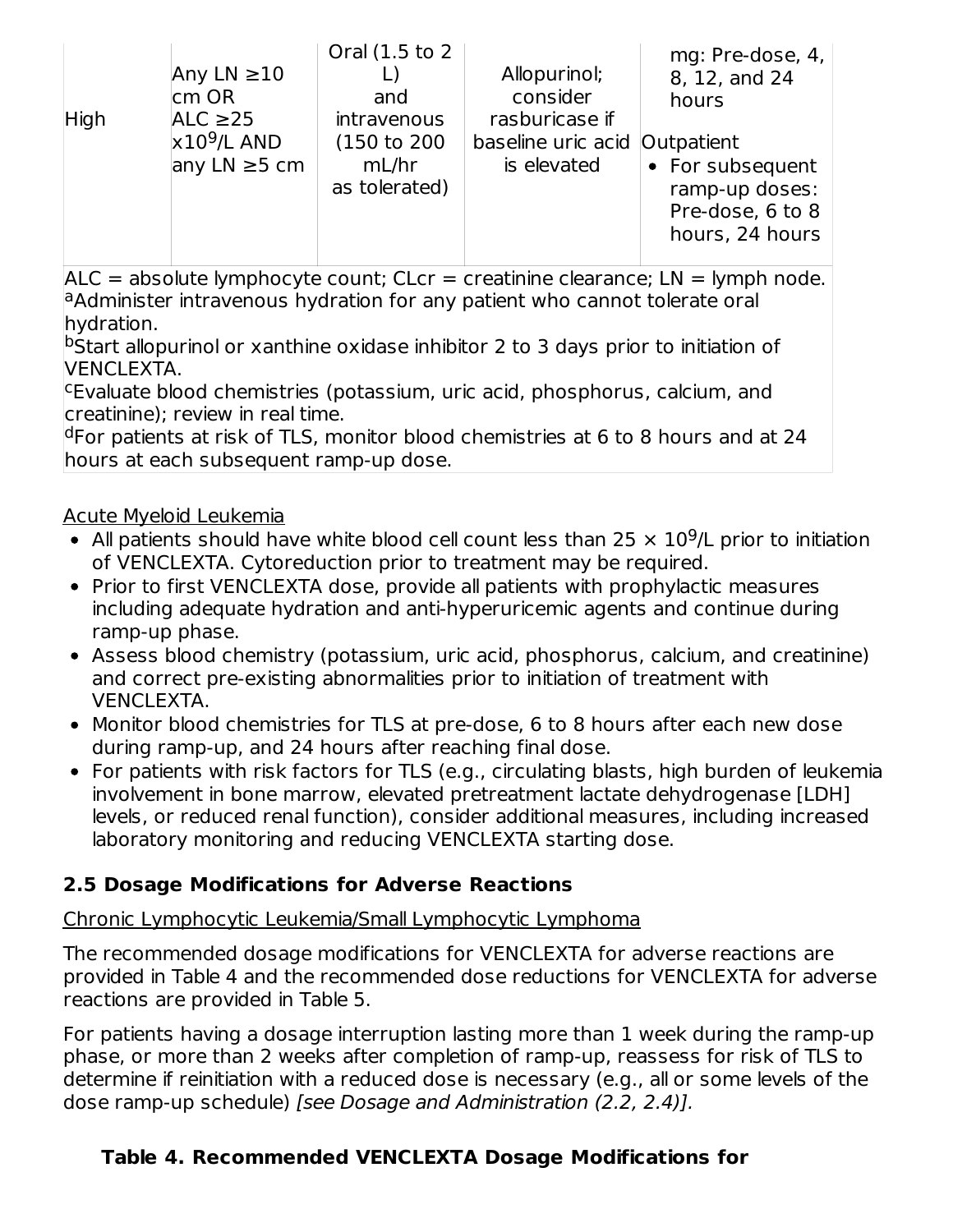| <b>Adverse Reaction</b>                                                                                                                                    | <b>Occurrence</b>                                | <b>Dosage Modification</b>                                                                                                                                                                                                                                                  |  |  |  |  |  |
|------------------------------------------------------------------------------------------------------------------------------------------------------------|--------------------------------------------------|-----------------------------------------------------------------------------------------------------------------------------------------------------------------------------------------------------------------------------------------------------------------------------|--|--|--|--|--|
|                                                                                                                                                            | <b>Tumor Lysis Syndrome</b>                      |                                                                                                                                                                                                                                                                             |  |  |  |  |  |
| <b>Blood chemistry changes</b><br>or symptoms suggestive $_{\mathsf{Any}}$<br>of TLS [see Warnings<br>and Precautions (5.1)]                               |                                                  | Withhold the next day's dose. If<br>resolved within 24 to 48 hours<br>of last dose, resume at same<br>dose.<br>For any blood chemistry<br>changes requiring more than<br>48 hours to resolve, resume at<br>reduced dose (see Table 5).<br>For any events of clinical TLS, b |  |  |  |  |  |
|                                                                                                                                                            |                                                  | resume at reduced dose<br>following resolution (see Table<br>5).                                                                                                                                                                                                            |  |  |  |  |  |
|                                                                                                                                                            | <b>Non-Hematologic Adverse Reactions</b>         |                                                                                                                                                                                                                                                                             |  |  |  |  |  |
| Grade 3 or 4 non-<br>hematologic toxicities<br>[see Adverse Reactions<br>(6.1)                                                                             | 1 <sup>st</sup> occurrence                       | Interrupt VENCLEXTA.<br>Upon resolution to Grade 1 or<br>baseline level, resume<br>VENCLEXTA at the same dose.                                                                                                                                                              |  |  |  |  |  |
|                                                                                                                                                            | 2 <sup>nd</sup> and<br>subsequent<br>occurrences | Interrupt VENCLEXTA.<br>Follow dose reduction<br>guidelines in Table 5 when<br>resuming treatment with<br><b>VENCLEXTA after resolution. A</b><br>larger dose reduction may<br>occur at the discretion of the<br>physician.                                                 |  |  |  |  |  |
|                                                                                                                                                            | <b>Hematologic Adverse Reactions</b>             |                                                                                                                                                                                                                                                                             |  |  |  |  |  |
| Grade 3 neutropenia with<br>infection or fever; or<br>Grade 4 hematologic<br>toxicities (except<br>lymphopenia) [see<br>Warnings and<br>Precautions (5.2)] | 1 <sup>st</sup> occurrence                       | Interrupt VENCLEXTA.<br>Upon resolution to Grade 1 or<br>baseline level, resume<br>VENCLEXTA at the same dose.                                                                                                                                                              |  |  |  |  |  |
|                                                                                                                                                            | 2 <sup>nd</sup> and<br>subsequent<br>occurrences | Interrupt VENCLEXTA.<br>Follow dose reduction<br>guidelines in Table 5 when<br>resuming treatment with<br><b>VENCLEXTA after resolution. A</b><br>larger dose reduction may<br>occur at the discretion of the<br>physician.                                                 |  |  |  |  |  |
| Consider discontinuing VENCLEXTA for patients who require dose reductions                                                                                  |                                                  |                                                                                                                                                                                                                                                                             |  |  |  |  |  |

to less than 100 mg for more than 2 weeks. Adverse reactions were graded using NCI CTCAE version 4.0. Clinical TLS was defined as laboratory TLS with clinical consequences such a b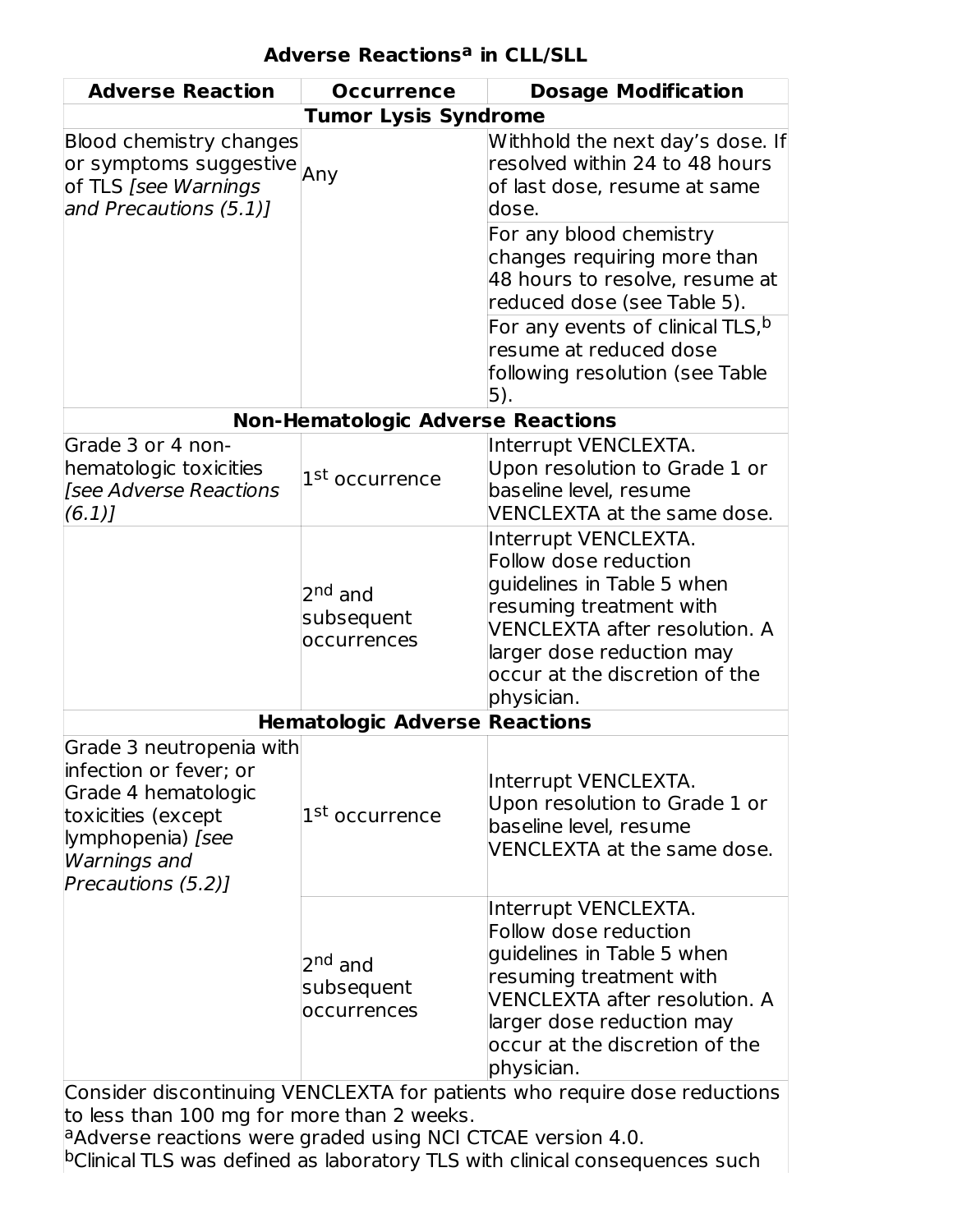#### **Table 5. Recommended Dose Reduction for Adverse Reactions for VENCLEXTA in CLL/SLL**

| Dose at Interruption, mg | Restart Dose, mga, b |
|--------------------------|----------------------|
| 400                      | 300                  |
| 300                      | 200                  |
| 200                      | 100                  |
| 100                      | 50                   |
| 50                       | 20                   |
|                          |                      |

<sup>a</sup>During the ramp-up phase, continue the reduced dose for 1 week before increasing the dose.

<sup>b</sup>lf a dosage interruption lasts more than 1 week during the rampup phase or more than 2 weeks after completion of ramp-up, reassess the risk of TLS and determine if reinitiation at a reduced dosage is necessary [see Dosage and Administration (2.2, 2.4)].

#### Acute Myeloid Leukemia

Monitor blood counts frequently through resolution of cytopenias. Dose modification and interruptions for cytopenias are dependent on remission status. Dose modifications of VENCLEXTA for adverse reactions are provided in Table 6.

### **Table 6. Recommended VENCLEXTA Dosage Modifications for Adverse Reactions in AML**

| <b>Adverse Reaction</b>                                                                                                                          | <b>Occurrence</b>                                                            | <b>Dosage Modification</b>                                                                                                                                                                                                                                                                                   |  |  |  |  |
|--------------------------------------------------------------------------------------------------------------------------------------------------|------------------------------------------------------------------------------|--------------------------------------------------------------------------------------------------------------------------------------------------------------------------------------------------------------------------------------------------------------------------------------------------------------|--|--|--|--|
|                                                                                                                                                  | <b>Hematologic Adverse Reactions</b>                                         |                                                                                                                                                                                                                                                                                                              |  |  |  |  |
| Grade 4 neutropenia<br>with or without fever or<br>infection; or Grade 4<br>thrombocytopenia <i>[see</i> ]<br>Warnings and<br>Precautions (5.2)] | Occurrence prior to<br>achieving remission <sup>a</sup>                      | In most instances, do not<br>interrupt VENCLEXTA in<br>combination with azacitidine,<br>decitabine, or low-dose<br>cytarabine due to cytopenias<br>prior to achieving remission.                                                                                                                             |  |  |  |  |
|                                                                                                                                                  | First occurrence after<br>achieving remission and<br>lasting at least 7 days | Delay subsequent cycle of<br><b>VENCLEXTA in combination</b><br>with azacitidine, decitabine, or<br>low-dose cytarabine and<br>monitor blood counts.<br>Upon resolution to Grade 1 or<br>2, resume VENCLEXTA at the<br>same dose in combination with<br>azacitidine, decitabine, or low-<br>dose cytarabine. |  |  |  |  |
|                                                                                                                                                  |                                                                              | Delay subsequent cycle of<br><b>VENCLEXTA in combination</b>                                                                                                                                                                                                                                                 |  |  |  |  |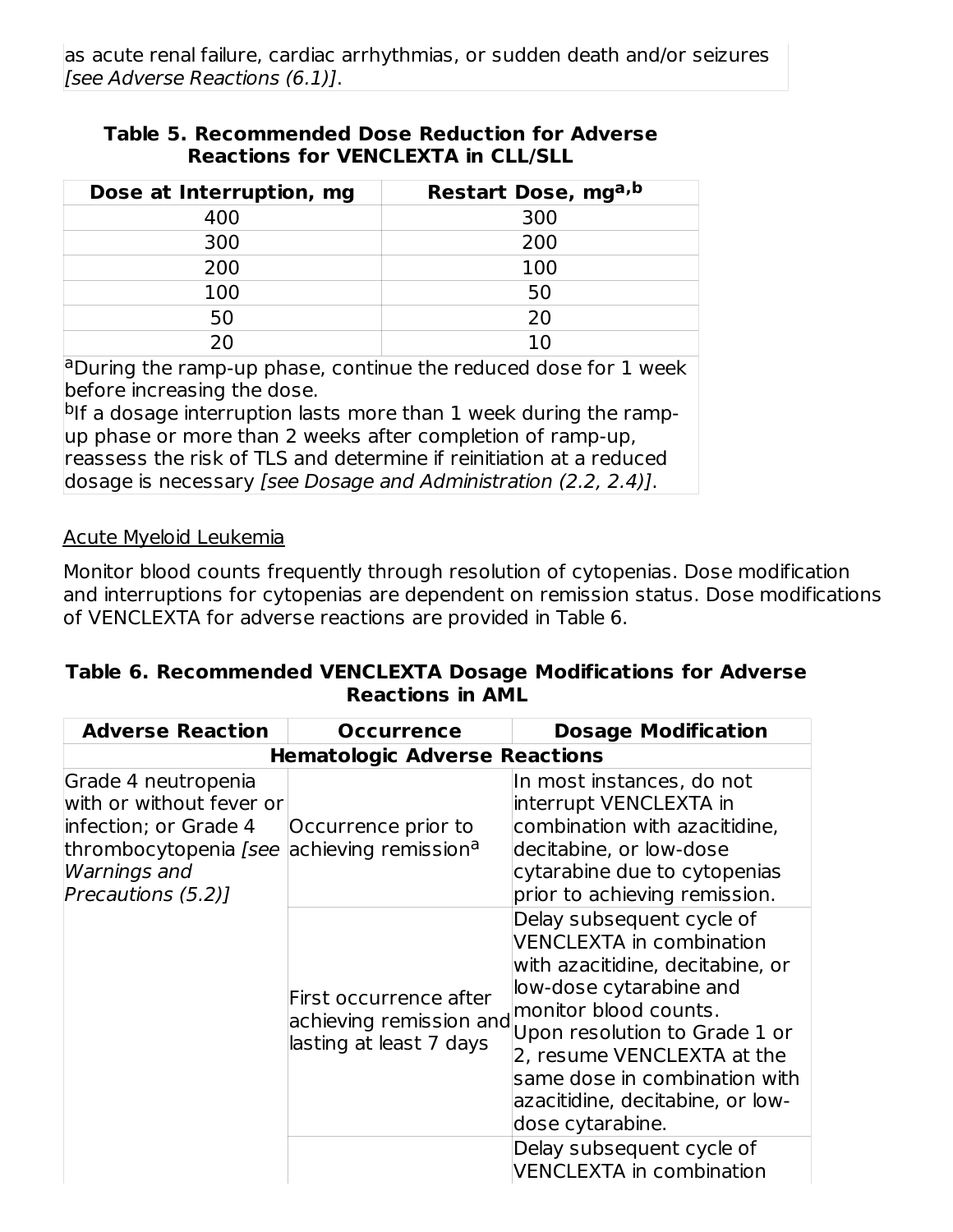|                                                                                      | Subsequent<br>occurrences in cycles<br>after achieving<br>remission and lasting 7<br>days or longer | with azacitidine, or decitabine,<br>or low-dose cytarabine and<br>monitor blood counts.<br>Upon resolution to Grade 1 or<br>2, resume VENCLEXTA at the<br>same dose in combination with<br>azacitidine, decitabine, or low-<br>dose cytarabine, and reduce<br>VENCLEXTA duration by 7 days<br>during each of the subsequent<br>cycles, such as 21 days instead<br>of 28 days. |
|--------------------------------------------------------------------------------------|-----------------------------------------------------------------------------------------------------|-------------------------------------------------------------------------------------------------------------------------------------------------------------------------------------------------------------------------------------------------------------------------------------------------------------------------------------------------------------------------------|
|                                                                                      | <b>Non-Hematologic Adverse Reactions</b>                                                            |                                                                                                                                                                                                                                                                                                                                                                               |
| Grade 3 or 4 non-<br>hematologic toxicities<br><b>See Adverse Reactions</b><br>(6.1) | Any occurrence                                                                                      | Interrupt VENCLEXTA if not<br>resolved with supportive care.<br>Upon resolution to Grade 1 or<br>baseline level, resume<br>VENCLEXTA at the same dose.                                                                                                                                                                                                                        |
| <sup>a</sup> Recommend bone marrow evaluation.                                       |                                                                                                     |                                                                                                                                                                                                                                                                                                                                                                               |

## **2.6 Dosage Modifications for Drug Interactions**

Strong or Moderate CYP3A Inhibitors or P-gp Inhibitors

Table 7 describes VENCLEXTA contraindication or dosage modification based on concomitant use with a strong or moderate CYP3A inhibitor or a P-gp inhibitor [see Drug] Interactions (7.1)] at initiation, during, or after the ramp-up phase.

Resume the VENCLEXTA dosage that was used prior to concomitant use of a strong or moderate CYP3A inhibitor or a P-gp inhibitor 2 to 3 days after discontinuation of the inhibitor [see Drug Interactions (7.1)].

| <b>Coadministered</b><br><b>Drug</b>                                                    |                | Initiation and<br><b>Ramp-Up Phase</b>                               | <b>Steady Daily Dose</b><br>(After Ramp-Up Phase) <sup>a</sup> |
|-----------------------------------------------------------------------------------------|----------------|----------------------------------------------------------------------|----------------------------------------------------------------|
| Posaconazole                                                                            | <b>CLL/SLL</b> | Contraindicated                                                      | Reduce VENCLEXTA dose to 70<br>mg.                             |
|                                                                                         | <b>AML</b>     | Day 1 - 10 mg<br>Day $2 - 20$ mg<br>Day $3 - 50$ mg<br>Day 4 - 70 mg |                                                                |
| Other strong<br>CYP <sub>3</sub> A<br>inhibitor                                         | <b>CLL/SLL</b> | Contraindicated                                                      | Reduce VENCLEXTA dose to<br>100 mg.                            |
| Day $1 - 10$ mg<br>Day $2 - 20$ mg<br><b>AML</b><br>Day $3 - 50$ mg<br>Day $4 - 100$ mg |                |                                                                      |                                                                |
| Modorato CVD3A                                                                          |                |                                                                      |                                                                |

#### **Table 7. Management of Potential VENCLEXTA Interactions with CYP3A and P-gp Inhibitors**

Moderate CVD3A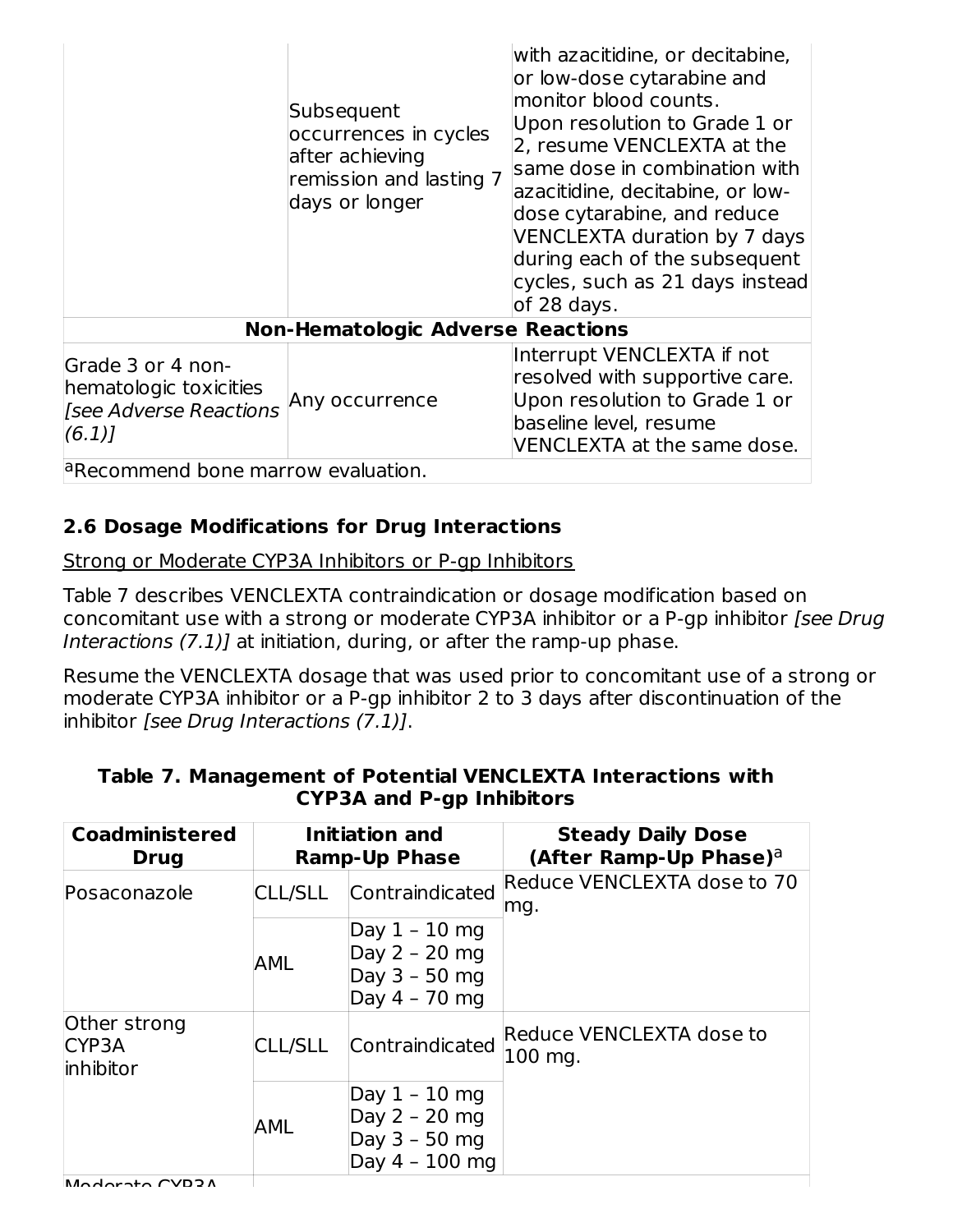Moderate CYP3A inhibitor Reduce the VENCLEXTA dose by at least 50%. P-gp inhibitor

<sup>a</sup>In patients with CLL/SLL, consider alternative medications or reduce the VENCLEXTA dose as described in Table 7.

### **2.7 Dosage Modifications for Patients with Severe Hepatic Impairment**

Reduce the VENCLEXTA once daily dose by 50% for patients with severe hepatic impairment (Child-Pugh C); monitor these patients more closely for adverse reactions [see Use in Specific Populations (8.7)].

## **2.8 Administration**

Instruct patients of the following:

- Take VENCLEXTA with a meal and water.
- Take VENCLEXTA at approximately the same time each day.
- Swallow VENCLEXTA tablets whole. Do not chew, crush, or break tablets prior to swallowing.

The recommended dosage of VENCLEXTA may be delivered using any of the approved tablet strengths (e.g., patients can take 2 x 50 mg tablets or 10 x 10 mg tablets instead of  $1 \times 100$  mg tablet as needed).

If the patient misses a dose of VENCLEXTA within 8 hours of the time it is usually taken, instruct the patient to take the missed dose as soon as possible and resume the normal daily dosing schedule. If a patient misses a dose by more than 8 hours, instruct the patient not to take the missed dose and resume the usual dosing schedule the next day.

If the patient vomits following dosing, instruct the patient to not take an additional dose that day and to take the next prescribed dose at the usual time.

## **3 DOSAGE FORMS AND STRENGTHS**

| <b>Tablet Strength</b> | <b>Description of Tablet</b>                                                                                            |
|------------------------|-------------------------------------------------------------------------------------------------------------------------|
| 10 <sub>mg</sub>       | Round, biconvex shaped, pale yellow film-coated<br>tablet debossed with "V" on one side and "10" on<br>the other side   |
| 50 mg                  | Oblong, biconvex shaped, beige film-coated tablet<br>debossed with "V" on one side and "50" on the<br>other side        |
| $100$ mg               | Oblong, biconvex shaped, pale yellow film-coated<br>tablet debossed with "V" on one side and "100" on<br>the other side |

## **Table 8. VENCLEXTA Tablet Strength and Description**

# **4 CONTRAINDICATIONS**

Concomitant use of VENCLEXTA with strong CYP3A inhibitors at initiation and during the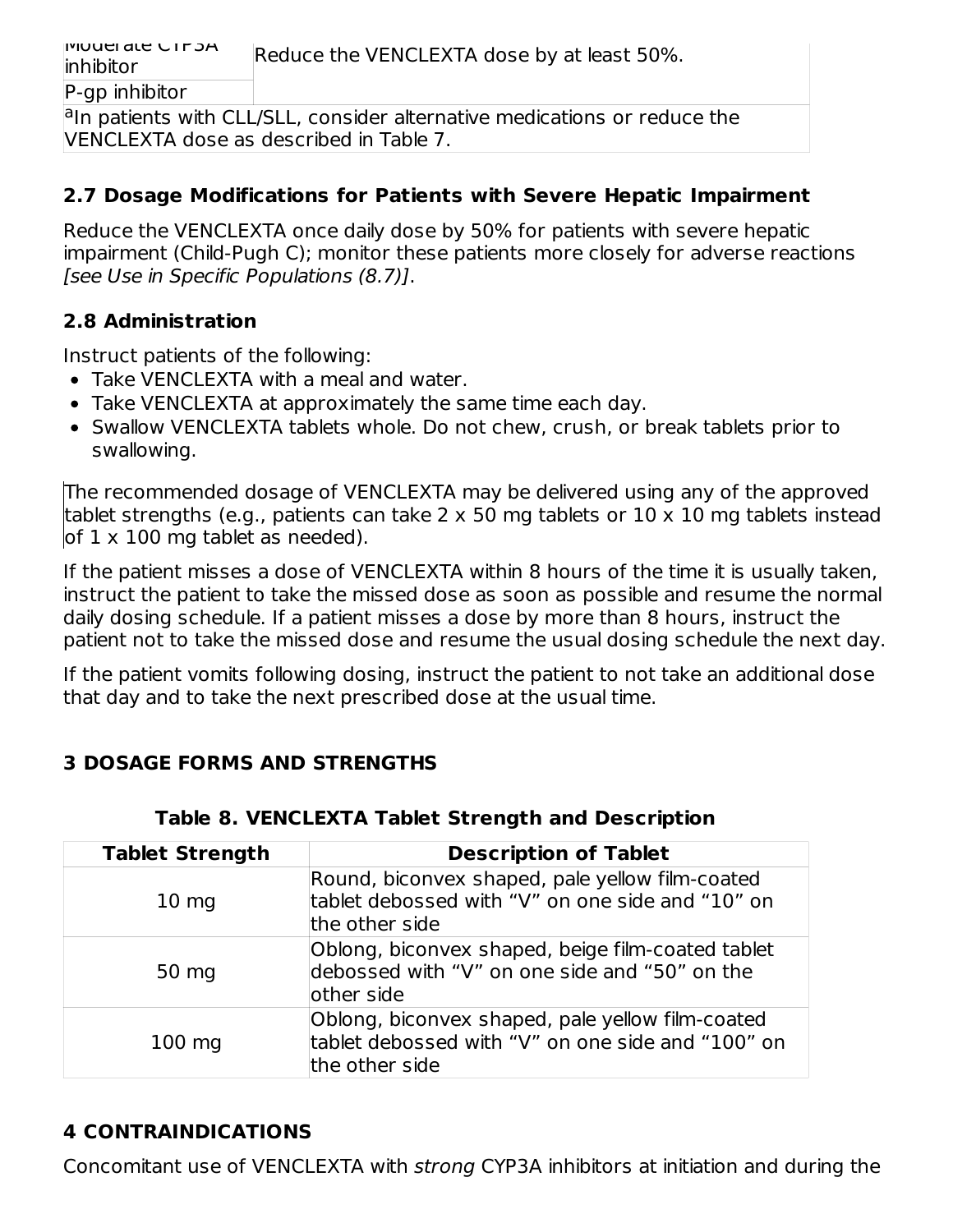ramp-up phase is contraindicated in patients with CLL/SLL due to the potential for increased risk of tumor lysis syndrome [see Dosage and Administration (2.6) and Drug Interactions (7.1)].

## **5 WARNINGS AND PRECAUTIONS**

# **5.1 Tumor Lysis Syndrome**

Tumor lysis syndrome (TLS), including fatal events and renal failure requiring dialysis, has occurred in patients treated with VENCLEXTA [see Adverse Reactions (6.1)].

VENCLEXTA can cause rapid reduction in tumor and thus poses a risk for TLS at initiation and during the ramp-up phase in all patients, and during reinitiation after dosage interruption in patients with CLL/SLL. Changes in blood chemistries consistent with TLS that require prompt management can occur as early as 6 to 8 hours following the first dose of VENCLEXTA and at each dose increase. TLS, including fatal cases, has been reported after a single 20 mg dose of VENCLEXTA.

In patients with CLL/SLL who followed the current (5-week) dose ramp-up and the TLS prophylaxis and monitoring measures, the rate of TLS was 2% in the VENCLEXTA CLL/SLL monotherapy trials. The rate of TLS remained consistent with VENCLEXTA in combination with obinutuzumab or rituximab. With a 2- to 3-week dose ramp-up and higher starting dose in patients with CLL/SLL, the TLS rate was 13% and included deaths and renal failure [see Adverse Reactions (6.1)].

In patients with AML who followed the current 3-day ramp-up dosing schedule and the TLS prophylaxis and monitoring measures, the rate of TLS was 1.1% in patients who received VENCLEXTA in combination with azacitidine (VIALE-A). In patients with AML who followed a 4-day ramp-up dosing schedule and the TLS prophylaxis and monitoring measures, the rate of TLS was 5.6% and included deaths and renal failure in patients who received VENCLEXTA in combination with low-dose cytarabine (VIALE-C) [see Adverse Reactions (6.1)].

The risk of TLS is a continuum based on multiple factors, particularly reduced renal function, tumor burden, and type of malignancy. Splenomegaly may also increase the risk of TLS in patients with CLL/SLL.

Assess all patients for risk and provide appropriate prophylaxis for TLS, including hydration and anti-hyperuricemics. Monitor blood chemistries and manage abnormalities promptly. Employ more intensive measures (intravenous hydration, frequent monitoring, hospitalization) as overall risk increases. Interrupt dosing if needed; when restarting VENCLEXTA, follow dose modification guidance [see Dosage and Administration (2.1, 2.2, 2.3, 2.4) and Use in Specific Populations (8.6)].

Concomitant use of VENCLEXTA with P-gp inhibitors or strong or moderate CYP3A inhibitors increases venetoclax exposure, which may increase the risk of TLS at initiation and during the ramp-up phase of VENCLEXTA. For patients with CLL/SLL, coadministration of VENCLEXTA with strong CYP3A inhibitors at initiation and during the 5-week ramp-up phase is contraindicated [see Contraindications (4)]. For patients with AML, reduce the dose of VENCLEXTA when coadministered with strong CYP3A inhibitors at initiation and during the 3- or 4-day ramp-up phase. For patients with CLL/SLL or AML, reduce the dose of VENCLEXTA when coadministered with moderate CYP3A4 inhibitors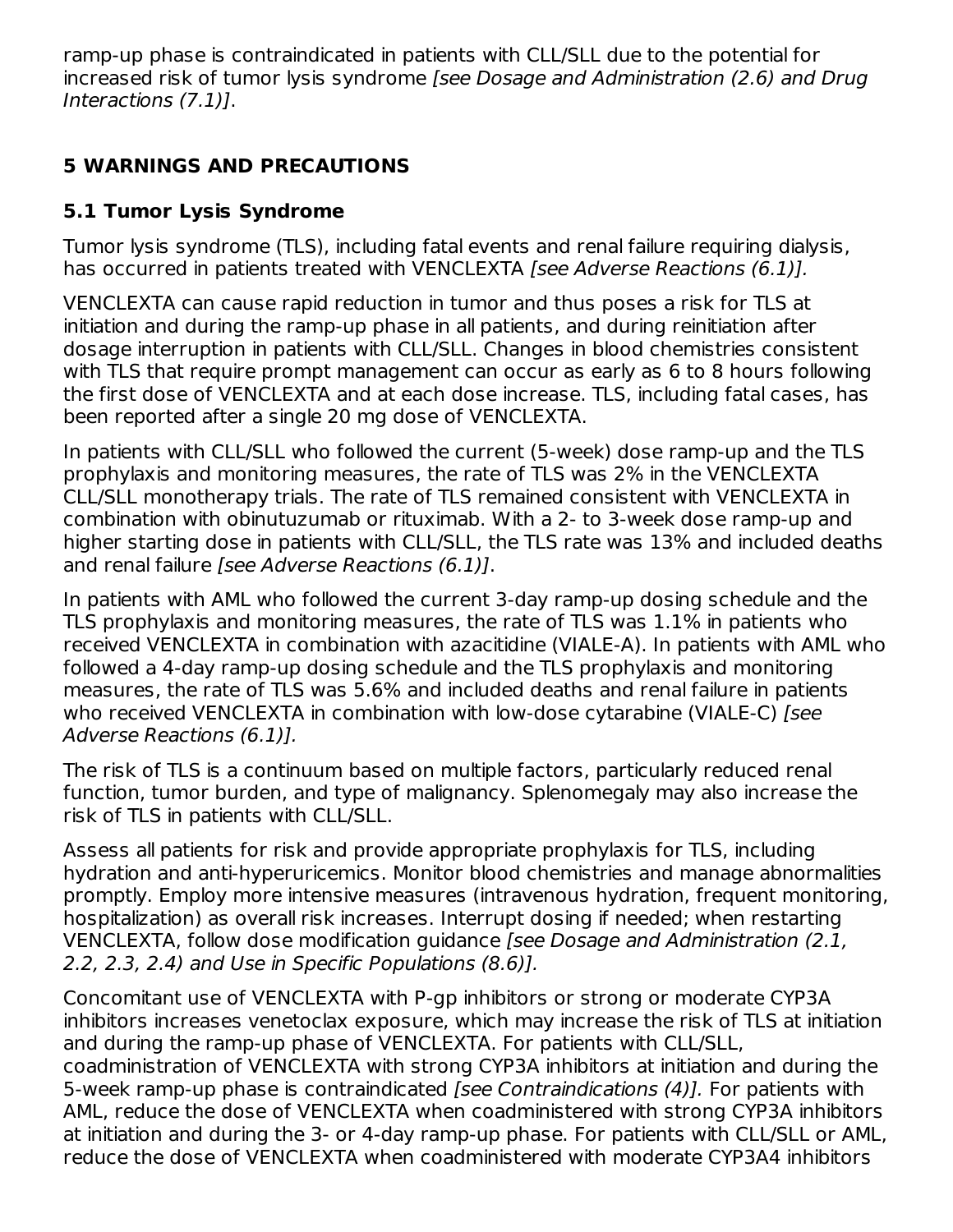or P-gp inhibitors [see Dosage and Administration (2.6) and Drug Interactions (7.1)].

## **5.2 Neutropenia**

In patients with CLL, Grade 3 or 4 neutropenia developed in 63% to 64% of patients and Grade 4 neutropenia developed in 31% to 33% of patients when treated with VENCLEXTA in combination and monotherapy studies. Febrile neutropenia occurred in 4% to 6% of patients [see Adverse Reactions (6.1)].

In patients with AML, baseline neutrophil counts worsened in 95% to 100% of patients treated with VENCLEXTA in combination with azacitidine, decitabine, or low-dose cytarabine. Neutropenia can recur with subsequent cycles.

Monitor complete blood counts throughout the treatment period. For interruption and dose resumption of VENCLEXTA for severe neutropenia, see Table 4 for CLL and Table 6 for AML *[see Dosage and Administration (2.5)].* Consider supportive measures, including antimicrobials and growth factors (e.g., G-CSF).

## **5.3 Infections**

Fatal and serious infections, such as pneumonia and sepsis, have occurred in patients treated with VENCLEXTA [see Adverse Reactions (6.1)].

Monitor patients for signs and symptoms of infection and treat promptly. Withhold VENCLEXTA for Grade 3 and 4 infection until resolution. For dose resumptions, see Table 4 for CLL and Table 6 for AML [see Dosage and Administration (2.5)].

## **5.4 Immunization**

Do not administer live attenuated vaccines prior to, during, or after treatment with VENCLEXTA until B-cell recovery occurs. The safety and efficacy of immunization with live attenuated vaccines during or following VENCLEXTA therapy have not been studied. Advise patients that vaccinations may be less effective.

## **5.5 Embryo-Fetal Toxicity**

Based on findings in animals and its mechanism of action, VENCLEXTA may cause embryo-fetal harm when administered to a pregnant woman. In an embryo-fetal study conducted in mice, administration of venetoclax to pregnant animals at exposures equivalent to that observed in patients at a dose of 400 mg daily resulted in postimplantation loss and decreased fetal weight.

Advise pregnant women of the potential risk to a fetus. Advise females of reproductive potential to use effective contraception during treatment with VENCLEXTA and for 30 days after the last dose [see Use in Specific Populations (8.1, 8.3)].

### **5.6 Increased Mortality in Patients with Multiple Myeloma when VENCLEXTA is Added to Bortezomib and Dexamethasone**

In a randomized trial (BELLINI; NCT02755597) in patients with relapsed or refractory multiple myeloma, the addition of VENCLEXTA to bortezomib plus dexamethasone, a use for which VENCLEXTA is not indicated, resulted in increased mortality. Treatment of patients with multiple myeloma with VENCLEXTA in combination with bortezomib plus dexamethasone is not recommended outside of controlled clinical trials.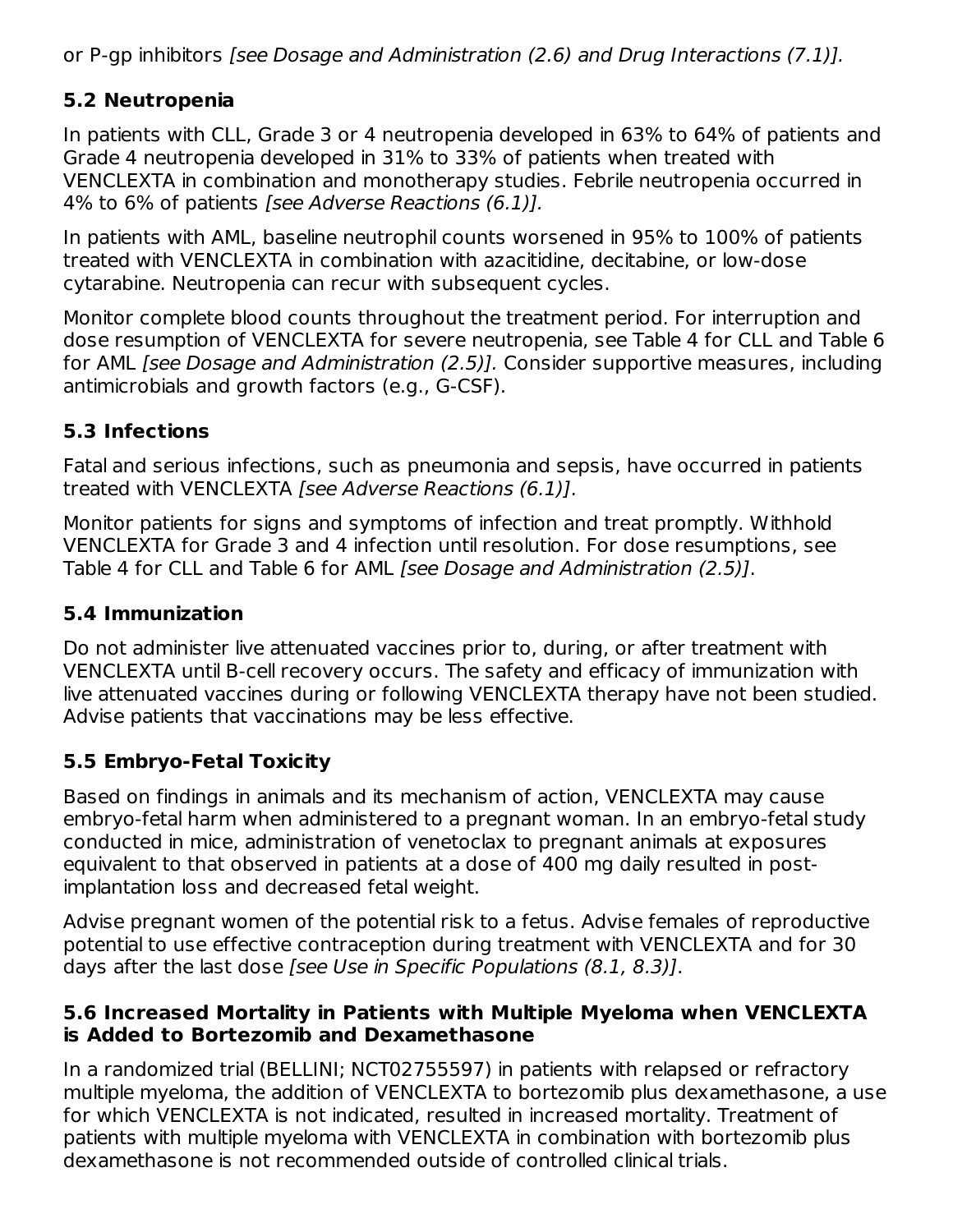# **6 ADVERSE REACTIONS**

The following clinically significant adverse reactions are described elsewhere in the labeling:

- Tumor Lysis Syndrome [see Warnings and Precautions (5.1)]
- Neutropenia [see Warnings and Precautions (5.2)]
- Infections [see Warnings and Precautions (5.3)]

## **6.1 Clinical Trials Experience**

Because clinical trials are conducted under widely variable conditions, adverse event rates observed in clinical trials of a drug cannot be directly compared with rates of clinical trials of another drug and may not reflect the rates observed in practice.

In CLL/SLL, the safety population reflects exposure to VENCLEXTA as monotherapy in patients in M13-982, M14-032, and M12-175 and in combination with obinutuzumab or rituximab in patients in CLL14 and MURANO. In this CLL/SLL safety population, the most common adverse reactions (≥20%) for VENCLEXTA were neutropenia, thrombocytopenia, anemia, diarrhea, nausea, upper respiratory tract infection, cough, musculoskeletal pain, fatigue, and edema.

In AML, the safety population reflects exposure to VENCLEXTA in combination with decitabine, azacitidine, or low-dose cytarabine in patients in M14-358, VIALE-A, and VIALE-C. In this safety population, the most common adverse reactions ( $\geq$ 30% in any trial) were nausea, diarrhea, thrombocytopenia, constipation, neutropenia, febrile neutropenia, fatigue, vomiting, edema, pyrexia, pneumonia, dyspnea, hemorrhage, anemia, rash, abdominal pain, sepsis, musculoskeletal pain, dizziness, cough, oropharyngeal pain, and hypotension.

Chronic Lymphocytic Leukemia/Small Lymphocytic Lymphoma

## VENCLEXTA in Combination with Obinutuzumab

The safety of VENCLEXTA in combination with obinutuzumab (VEN+G) (N=212) versus obinutuzumab in combination with chlorambucil (GClb) (N=214) was evaluated in CLL14, a randomized, open-label, actively controlled trial in patients with previously untreated CLL [see Clinical Studies (14.1)]. Patients randomized to the VEN+G arm were treated with VENCLEXTA and obinutuzumab in combination for six cycles, then with VENCLEXTA as monotherapy for an additional six cycles. Patients initiated the first dose of the 5 week ramp-up for VENCLEXTA on Day 22 of Cycle 1 and once completed, continued VENCLEXTA 400 mg orally once daily for a total of 12 cycles. The trial required a total Cumulative Illness Rating Scale (CIRS) >6 or CLcr <70 mL/min, hepatic transaminases and total bilirubin ≤2 times upper limit of normal and excluded patients with any individual organ/system impairment score of 4 by CIRS except eye, ear, nose, and throat organ system. The median duration of exposure to VENCLEXTA was 10.5 months (range: 0 to 13.5 months) and the median number of cycles of obinutuzumab was 6 in the VEN+G arm.

Serious adverse reactions were reported in 49% of patients in the VEN+G arm, most often due to febrile neutropenia and pneumonia (5% each). Fatal adverse reactions that occurred in the absence of disease progression and with onset within 28 days of the last study treatment were reported in 2% (4/212) of patients, most often from infection.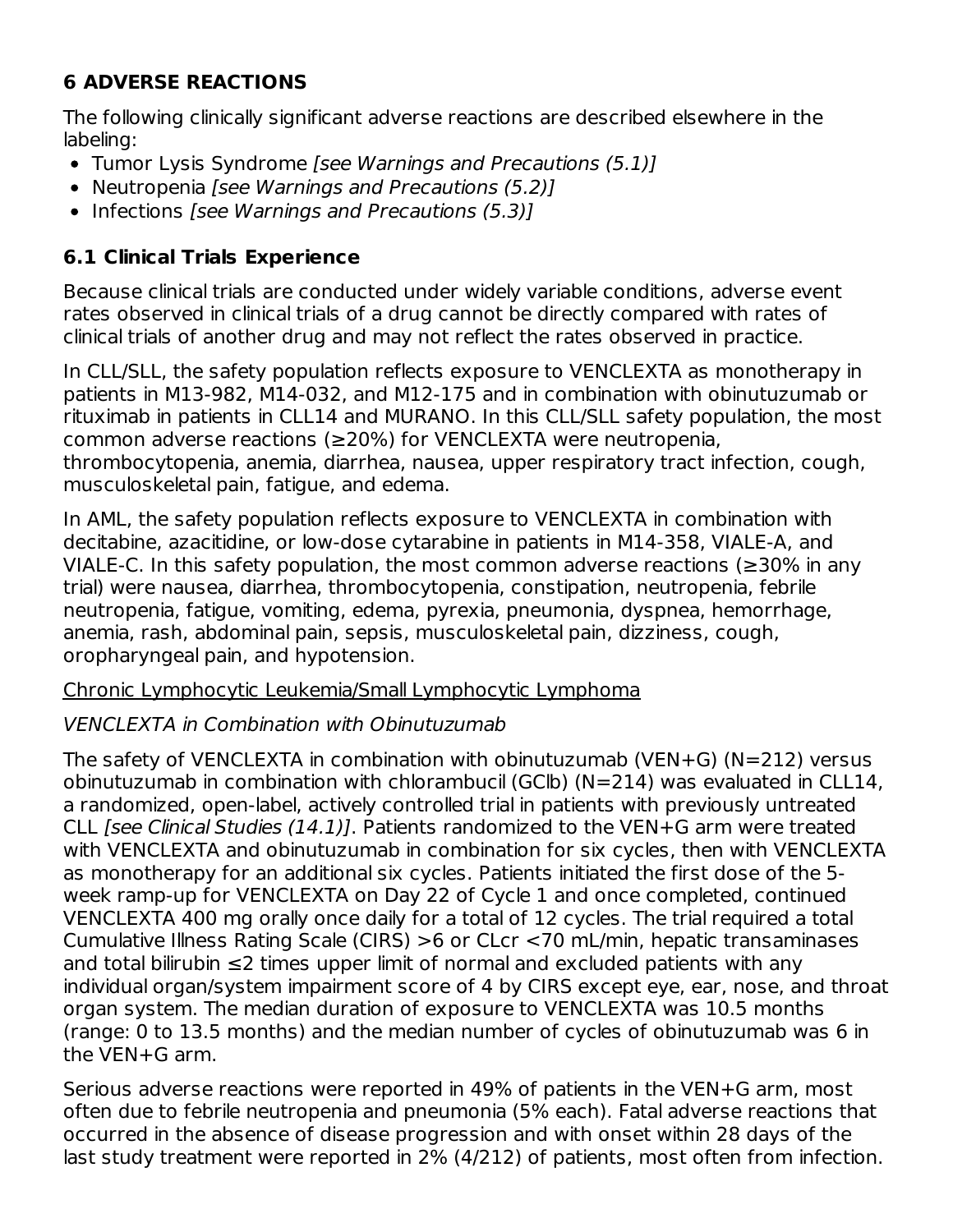In the VEN+G arm, adverse reactions led to treatment discontinuation in 16% of patients, dose reduction in 21%, and dose interruption in 74%. Neutropenia led to discontinuation of VENCLEXTA in 2% of patients, dose reduction in 13%, and dose interruption in 41%.

Table 9 presents adverse reactions identified in CLL14.

|  | Table 9. Adverse Reactions ( $\geq 10\%$ ) in Patients Treated with VEN+G in |       |  |  |  |
|--|------------------------------------------------------------------------------|-------|--|--|--|
|  |                                                                              | CLL14 |  |  |  |

| <b>VENCLEXTA +</b><br><b>Adverse</b><br><b>Obinutuzumab</b><br><b>Reaction</b><br>$(N = 212)$                                                                                                                                                                                                                                    |                          |                       | Obinutuzumab +<br><b>Chlorambucil</b><br>$(N = 214)$ |                       |
|----------------------------------------------------------------------------------------------------------------------------------------------------------------------------------------------------------------------------------------------------------------------------------------------------------------------------------|--------------------------|-----------------------|------------------------------------------------------|-----------------------|
|                                                                                                                                                                                                                                                                                                                                  | <b>All Grades</b><br>(%) | Grade $\geq$ 3<br>(%) | <b>All Grades</b><br>$(\%)$                          | Grade $\geq$ 3<br>(%) |
| <b>Blood and lymphatic system disorders</b>                                                                                                                                                                                                                                                                                      |                          |                       |                                                      |                       |
| Neutropenia <sup>a</sup>                                                                                                                                                                                                                                                                                                         | 60                       | 56                    | 62                                                   | 52                    |
| Anemia <sup>a</sup>                                                                                                                                                                                                                                                                                                              | 17                       | 8                     | 20                                                   |                       |
| <b>Gastrointestinal disorders</b>                                                                                                                                                                                                                                                                                                |                          |                       |                                                      |                       |
| Diarrhea                                                                                                                                                                                                                                                                                                                         | 28                       | 4                     | 15                                                   | 1                     |
| <b>Nausea</b>                                                                                                                                                                                                                                                                                                                    | 19                       | 0                     | 22                                                   | 1                     |
| Constipation                                                                                                                                                                                                                                                                                                                     | 13                       | 0                     | 9                                                    | 0                     |
| Vomiting                                                                                                                                                                                                                                                                                                                         | 10                       |                       | 8                                                    | 1                     |
| General disorders and administration site conditions                                                                                                                                                                                                                                                                             |                          |                       |                                                      |                       |
| <b>Fatigue<sup>a</sup></b>                                                                                                                                                                                                                                                                                                       | 21                       | 2                     | 23                                                   | 1                     |
| <b>Infections and infestations</b>                                                                                                                                                                                                                                                                                               |                          |                       |                                                      |                       |
| Upper                                                                                                                                                                                                                                                                                                                            |                          |                       |                                                      |                       |
| respiratory                                                                                                                                                                                                                                                                                                                      | 17                       | 1                     | 17                                                   | 1                     |
| tract infection <sup>a</sup>                                                                                                                                                                                                                                                                                                     |                          |                       |                                                      |                       |
| $\alpha$ and $\alpha$ and $\alpha$ and $\alpha$ and $\alpha$ and $\alpha$ and $\alpha$ and $\alpha$ and $\alpha$ and $\alpha$ and $\alpha$ and $\alpha$ and $\alpha$ and $\alpha$ and $\alpha$ and $\alpha$ and $\alpha$ and $\alpha$ and $\alpha$ and $\alpha$ and $\alpha$ and $\alpha$ and $\alpha$ and $\alpha$ and $\alpha$ |                          |                       |                                                      |                       |

Other clinically important adverse reactions (All Grades) reported in <10% of patients treated with VEN+G are presented below:

#### **Blood and lymphatic system disorders:** febrile neutropenia (6%)

**Infection and infestations** (all include multiple adverse reaction terms): pneumonia (9%), urinary tract infection (6%), sepsis (4%)

**Metabolism and nutrition disorder:** tumor lysis syndrome (1%)

During treatment with VENCLEXTA monotherapy after completion of VEN+G, the adverse reaction that occurred in  $\geq$ 10% of patients was neutropenia (26%). The grade ≥3 adverse reactions that occurred in ≥2% of patients were neutropenia (23%) and anemia (2%).

Table 10 presents laboratory abnormalities CLL14.

#### **Table 10. New or Worsening Clinically Important Laboratory Abnormalities (≥10%) in Patients Treated with VEN+G in CLL14**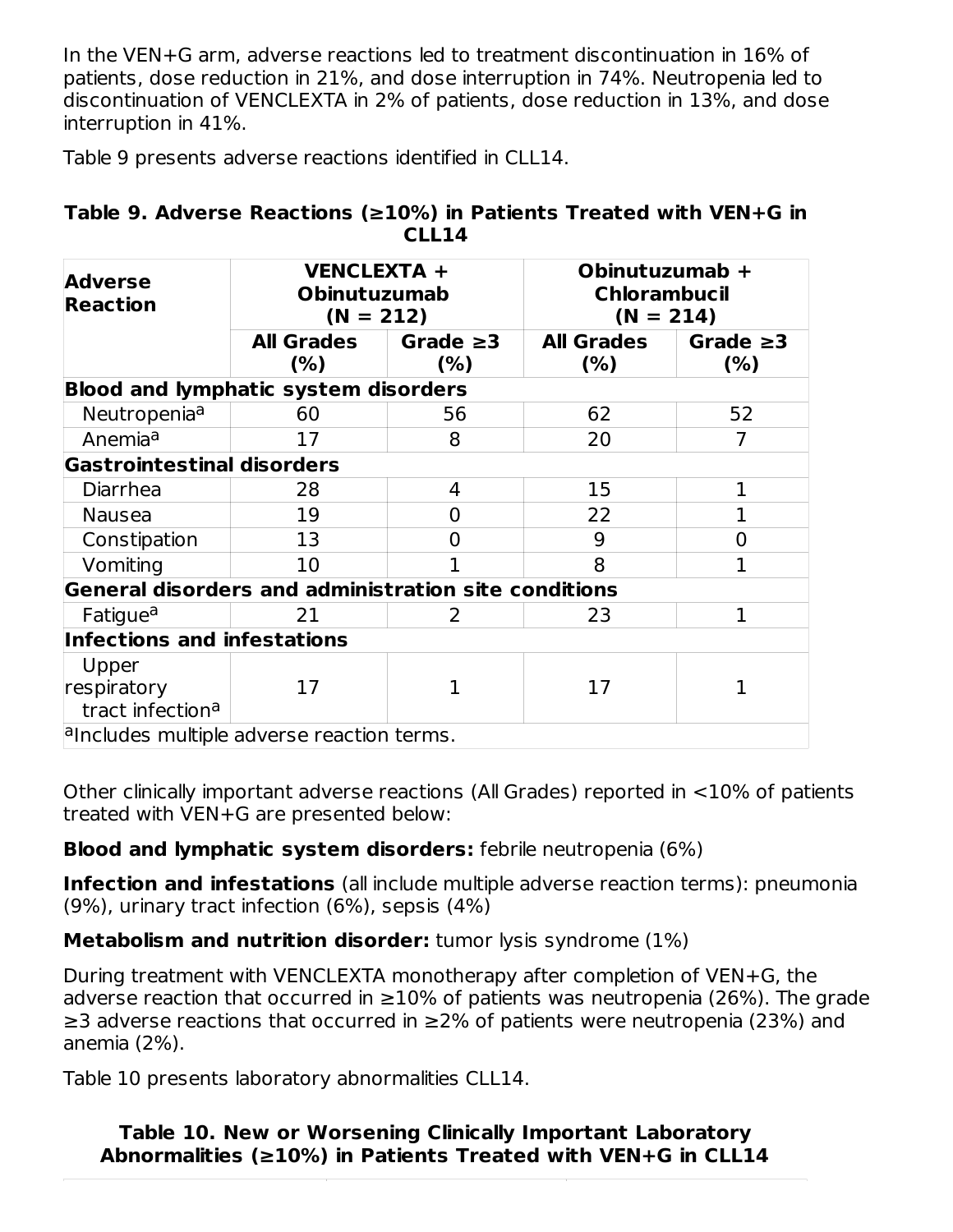| Laboratory Abnormality <sup>a</sup>                                                                                                                                                                                                                               | <b>VENCLEXTA +</b><br><b>Obinutuzumab</b><br>$(N = 212)$ |                   | Obinutuzumab +<br><b>Chlorambucil</b><br>$(N = 214)$ |                        |  |  |
|-------------------------------------------------------------------------------------------------------------------------------------------------------------------------------------------------------------------------------------------------------------------|----------------------------------------------------------|-------------------|------------------------------------------------------|------------------------|--|--|
|                                                                                                                                                                                                                                                                   | <b>All Grades</b><br>(%)                                 | Grade 3 or<br>(%) | <b>All Grades</b><br>(% )                            | Grade 3 or<br>4<br>(%) |  |  |
| <b>Hematology</b>                                                                                                                                                                                                                                                 |                                                          |                   |                                                      |                        |  |  |
| Leukopenia                                                                                                                                                                                                                                                        | 90                                                       | 46                | 89                                                   | 41                     |  |  |
| Lymphopenia                                                                                                                                                                                                                                                       | 87                                                       | 57                | 87                                                   | 51                     |  |  |
| Neutropenia                                                                                                                                                                                                                                                       | 83                                                       | 63                | 79                                                   | 56                     |  |  |
| Thrombocytopenia                                                                                                                                                                                                                                                  | 68                                                       | 28                | 71                                                   | 26                     |  |  |
| Anemia                                                                                                                                                                                                                                                            | 53                                                       | 15                | 46                                                   | 11                     |  |  |
| <b>Chemistry</b>                                                                                                                                                                                                                                                  |                                                          |                   |                                                      |                        |  |  |
| <b>Blood creatinine increased</b>                                                                                                                                                                                                                                 | 80                                                       | 6                 | 74                                                   | 2                      |  |  |
| Hypocalcemia                                                                                                                                                                                                                                                      | 67                                                       | 9                 | 58                                                   | 4                      |  |  |
| Hyperkalemia                                                                                                                                                                                                                                                      | 41                                                       | 4                 | 35                                                   | 3                      |  |  |
| Hyperuricemia                                                                                                                                                                                                                                                     | 38                                                       | 38                | 38                                                   | 38                     |  |  |
| $a$ and $b$ and $c$ and $c$ and $c$ and $c$ and $c$ and $c$ and $c$ and $c$ and $c$ and $c$ and $c$ and $d$ and $d$ and $d$ and $d$ and $d$ and $d$ and $d$ and $d$ and $d$ and $d$ and $d$ and $d$ and $d$ and $d$ and $d$ a<br>worsening from baseline unknown. |                                                          |                   |                                                      |                        |  |  |

Grade 4 laboratory abnormalities that developed in  $\geq$ 2% of patients treated with VEN+G included neutropenia (32%), leukopenia and lymphopenia (10%), thrombocytopenia (8%), hypocalcemia (8%), hyperuricemia (7%), blood creatinine increased (3%), hypercalcemia (3%), and hypokalemia (2%).

## VENCLEXTA in Combination with Rituximab

The safety of VENCLEXTA in combination with rituximab (VEN+R) (N=194) versus bendamustine in combination with rituximab (B+R) (N=188) was evaluated in MURANO [see Clinical Studies (14.1)]. Patients randomized to VEN+R completed the scheduled ramp-up (5 weeks) and received VENCLEXTA 400 mg once daily, in combination with rituximab for 6 cycles followed by VENCLEXTA monotherapy, for a total of 24 months after ramp-up. At the time of analysis, the median duration of exposure to VENCLEXTA was 22 months and the median number of cycles of rituximab was 6 in the VEN+R arm.

Serious adverse reactions were reported in 46% of patients in the VEN+R arm, with most frequent (≥5%) being pneumonia (9%). Fatal adverse reactions that occurred in the absence of disease progression and within 30 days of the last VENCLEXTA treatment and/or 90 days of last rituximab were reported in 2% (4/194) of patients.

In the VEN+R arm, adverse reactions led to treatment discontinuation in 16% of patients, dose reduction in 15%, and dose interruption in 71%. Neutropenia and thrombocytopenia each led to discontinuation of VENCLEXTA in 3% of patients. Neutropenia led to dose interruption of VENCLEXTA in 46% of patients.

Table 11 presents adverse reactions identified in MURANO.

#### **Table 11. Adverse Reactions (≥10%) in Patients Treated with VEN+R in MURANO**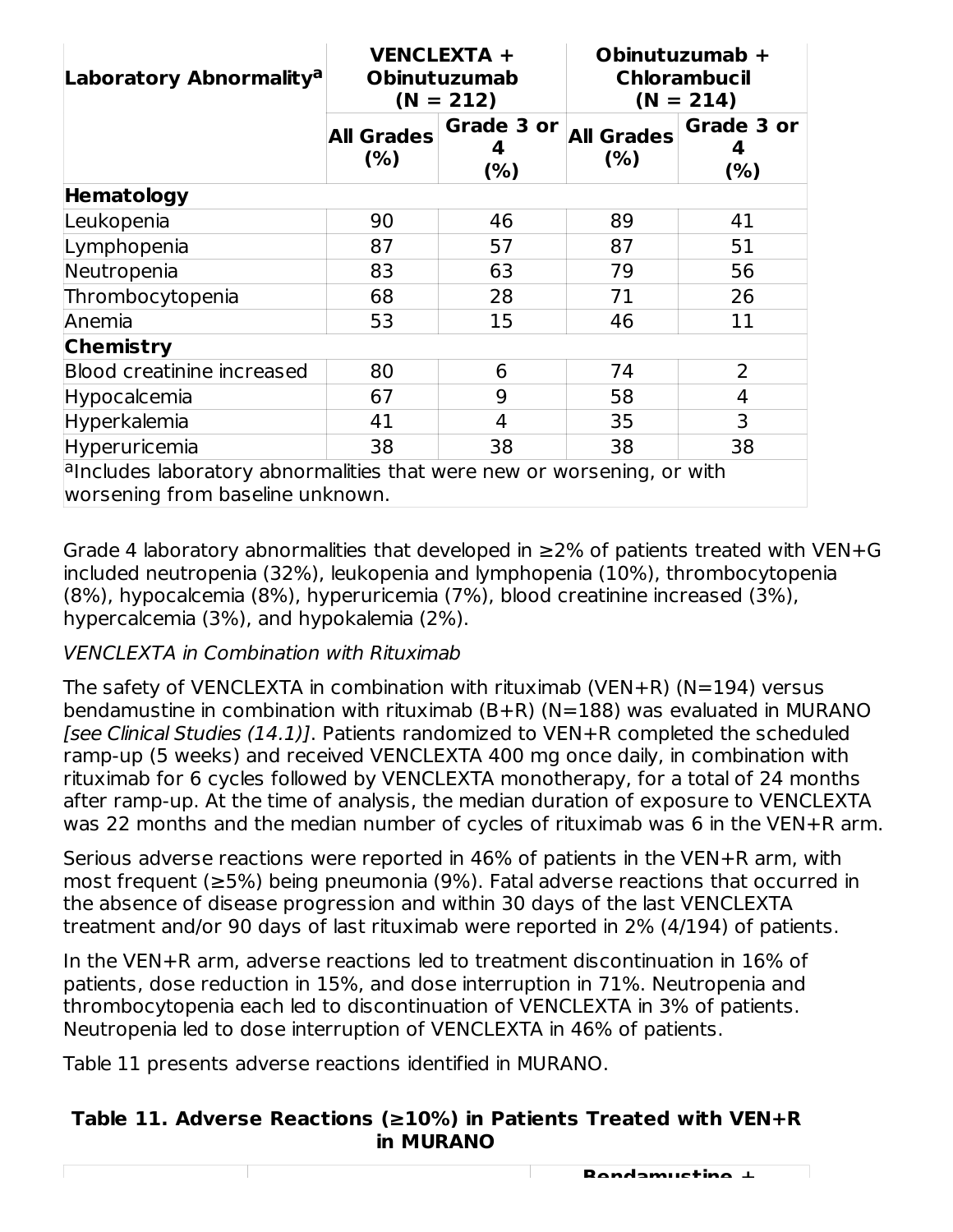| <b>Adverse</b><br><b>Reaction</b>                           | VENCLEXTA + Rituximab<br>$(N = 194)$ |                        | Deliudiliusliile +<br><b>Rituximab</b><br>$(N = 188)$ |                       |  |
|-------------------------------------------------------------|--------------------------------------|------------------------|-------------------------------------------------------|-----------------------|--|
|                                                             | <b>All Grades</b><br>$(\%)$          | Grade $\geq$ 3<br>(% ) | <b>All Grades</b><br>(%)                              | Grade $\geq$ 3<br>(%) |  |
| <b>Blood and lymphatic system disorders</b>                 |                                      |                        |                                                       |                       |  |
| Neutropenia <sup>a</sup>                                    | 65                                   | 62                     | 50                                                    | 44                    |  |
| Anemia <sup>a</sup>                                         | 16                                   | 11                     | 23                                                    | 14                    |  |
| <b>Gastrointestinal disorders</b>                           |                                      |                        |                                                       |                       |  |
| Diarrhea                                                    | 40                                   | 3                      | 17                                                    | 1                     |  |
| <b>Nausea</b>                                               | 21                                   | 1                      | 34                                                    | 1                     |  |
| Constipation                                                | 14                                   | $<$ 1                  | 21                                                    | $\overline{0}$        |  |
| <b>Infections and infestations</b>                          |                                      |                        |                                                       |                       |  |
| Upper respiratory<br>tract infection <sup>a</sup>           | 39                                   | $\overline{2}$         | 23                                                    | $\overline{2}$        |  |
| Lower respiratory<br>tract infection <sup>a</sup>           | 18                                   | 2                      | 10                                                    | $\overline{2}$        |  |
| Pneumonia <sup>a</sup>                                      | 10                                   | 7                      | 14                                                    | 10                    |  |
| <b>General disorders and administration site conditions</b> |                                      |                        |                                                       |                       |  |
| Fatigue <sup>a</sup>                                        | 22                                   | 2                      | 26                                                    | $<$ 1                 |  |
| a includes multiple adverse reaction terms.                 |                                      |                        |                                                       |                       |  |

Other clinically important adverse reactions (All Grades) reported in <10% of patients treated with VEN+R are presented below:

## **Blood and lymphatic system disorders:** febrile neutropenia (4%)

**Gastrointestinal disorders:** vomiting (8%)

**Infections and infestations:** sepsis (<1%)

**Metabolism and nutrition disorders:** tumor lysis syndrome (3%)

During treatment with VENCLEXTA monotherapy after completion of VEN+R combination treatment, adverse reactions that occurred in  $\geq$ 10% of patients were upper respiratory tract infection (21%), diarrhea (19%), neutropenia (16%), and lower respiratory tract infections (11%). The Grade 3 or 4 adverse reactions that occurred in ≥2% of patients were neutropenia (12%) and anemia (3%).

Table 12 presents laboratory abnormalities identified in MURANO.

| Table 12. New or Worsening Clinically Important Laboratory           |  |
|----------------------------------------------------------------------|--|
| Abnormalities ( $\geq$ 10%) in Patients Treated with VEN+R in MURANO |  |

| Laboratory<br><b>Abnormality</b> |                                           | <b>VENCLEXTA +</b><br><b>Rituximab</b><br>$(N = 194)$ | Bendamustine +<br><b>Rituximab</b><br>$(N = 188)$ |                                                      |
|----------------------------------|-------------------------------------------|-------------------------------------------------------|---------------------------------------------------|------------------------------------------------------|
|                                  | All Grades <sup>a Grade 3 or</sup><br>(%) | (%)                                                   | (%)                                               | <b>All Grades<sup>a</sup> Grade 3 or</b><br>4<br>(%) |
| <b>Hematology</b>                |                                           |                                                       |                                                   |                                                      |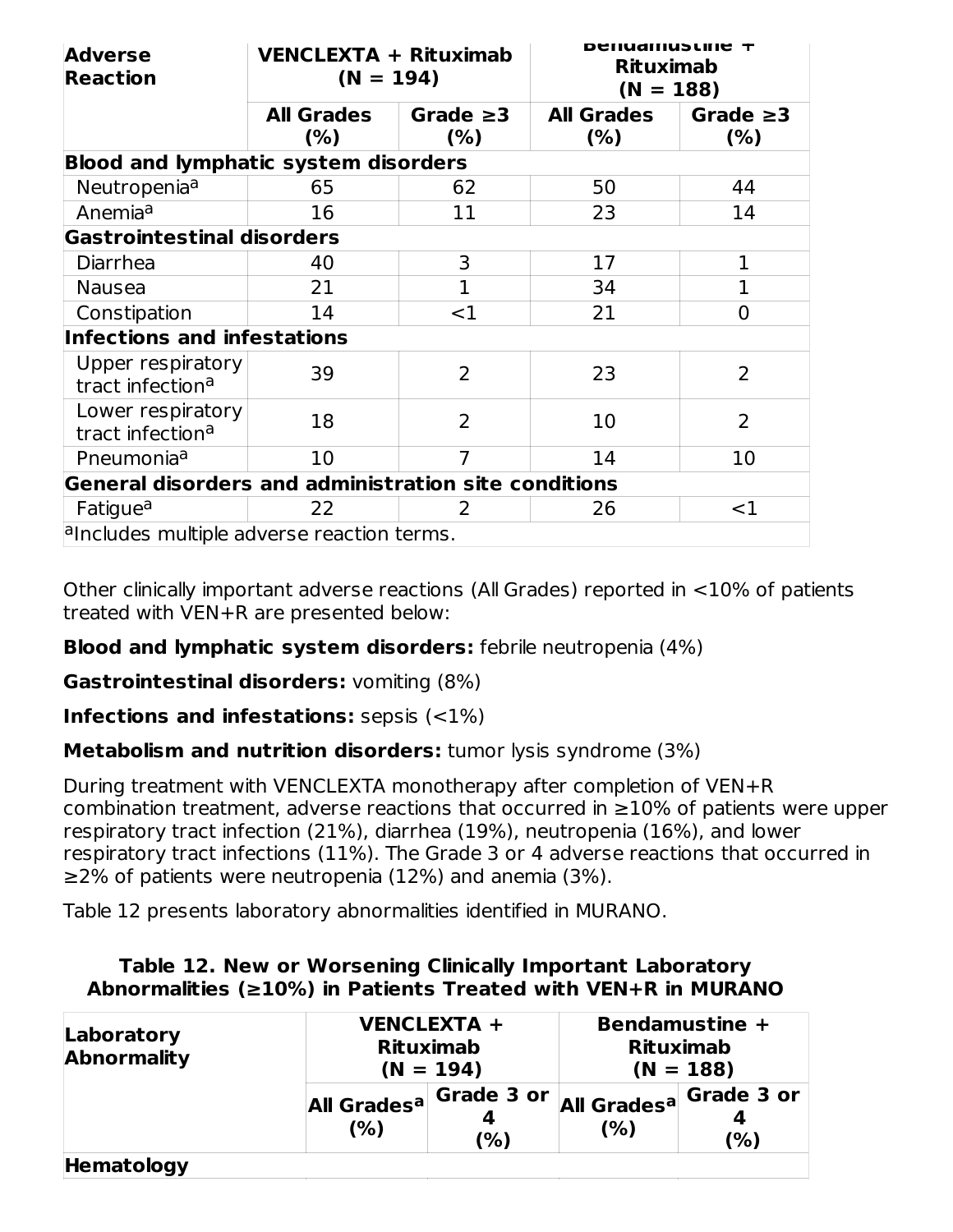| Leukopenia                                                                                                                                                                                                                    | 89 | 46    | 81 | 35             |  |  |
|-------------------------------------------------------------------------------------------------------------------------------------------------------------------------------------------------------------------------------|----|-------|----|----------------|--|--|
| Lymphopenia                                                                                                                                                                                                                   | 87 | 56    | 79 | 55             |  |  |
| Neutropenia                                                                                                                                                                                                                   | 86 | 64    | 84 | 59             |  |  |
| Anemia                                                                                                                                                                                                                        | 50 | 12    | 63 | 15             |  |  |
| Thrombocytopenia                                                                                                                                                                                                              | 49 | 15    | 60 | 20             |  |  |
| <b>Chemistry</b>                                                                                                                                                                                                              |    |       |    |                |  |  |
| <b>Blood creatinine</b>                                                                                                                                                                                                       | 77 | $<$ 1 | 78 |                |  |  |
| increased                                                                                                                                                                                                                     |    |       |    |                |  |  |
| Hypocalcemia                                                                                                                                                                                                                  | 62 | 5     | 51 | $\overline{2}$ |  |  |
| Hyperuricemia                                                                                                                                                                                                                 | 36 | 36    | 33 | 33             |  |  |
| Hyperkalemia                                                                                                                                                                                                                  | 24 | 3     | 19 | 2              |  |  |
| $a$ and $b$ and $c$ and $c$ and $b$ and $c$ and $b$ and $c$ and $b$ and $c$ and $c$ and $c$ and $d$ and $b$ and $c$ and $d$ and $d$ and $d$ and $d$ and $d$ and $d$ and $d$ and $d$ and $d$ and $d$ and $d$ and $d$ and $d$ a |    |       |    |                |  |  |
| worsening from baseline unknown.                                                                                                                                                                                              |    |       |    |                |  |  |

Grade 4 laboratory abnormalities that developed in  $\geq$ 2% of patients treated with VEN+R included neutropenia (31%), lymphopenia (16%), leukopenia (6%), thrombocytopenia (6%), hyperuricemia (4%), hypocalcemia (2%), hypoglycemia (2%), and hypermagnesemia (2%).

### VENCLEXTA as Monotherapy

The safety of VENCLEXTA was evaluated in pooled data from three single-arm trials (M13-982, M14-032, and M12-175). Patients received VENCLEXTA 400 mg orally once daily after completing the ramp-up phase (N=352). The median duration of treatment with VENCLEXTA at the time of data analysis was 14.5 months (range: 0 to 50 months). Fifty-two percent of patients received VENCLEXTA for more than 60 weeks.

In the pooled dataset, the median age was 66 years (range: 28 to 85 years), 93% were White, and 68% were male. The median number of prior therapies was 3 (range: 0 to 15).

Serious adverse reactions were reported in 52% of patients, with the most frequent (≥5%) being pneumonia (9%), febrile neutropenia (5%), and sepsis (5%). Fatal adverse reactions that occurred in the absence of disease progression and within 30 days of venetoclax treatment were reported in 2% of patients in the VENCLEXTA monotherapy studies, most often (2 patients) from septic shock.

Adverse reactions led to treatment discontinuation in 9% of patients, dose reduction in 13%, and dose interruption in 36%. The most frequent adverse reactions leading to drug discontinuation were thrombocytopenia and autoimmune hemolytic anemia. The most frequent adverse reaction (≥5%) leading to dose reductions or interruptions was neutropenia (8%).

Table 13 presents adverse reactions identified in these trials.

#### **Table 13. Adverse Reactions Reported in ≥10% (All Grades) or ≥5% (Grade ≥3) of Patients with Previously Treated CLL/SLL Who Received VENCLEXTA Monotherapy**

|                         | <b>VENCLEXTA</b> |
|-------------------------|------------------|
| <b>Adverse Reaction</b> | $(N = 352)$      |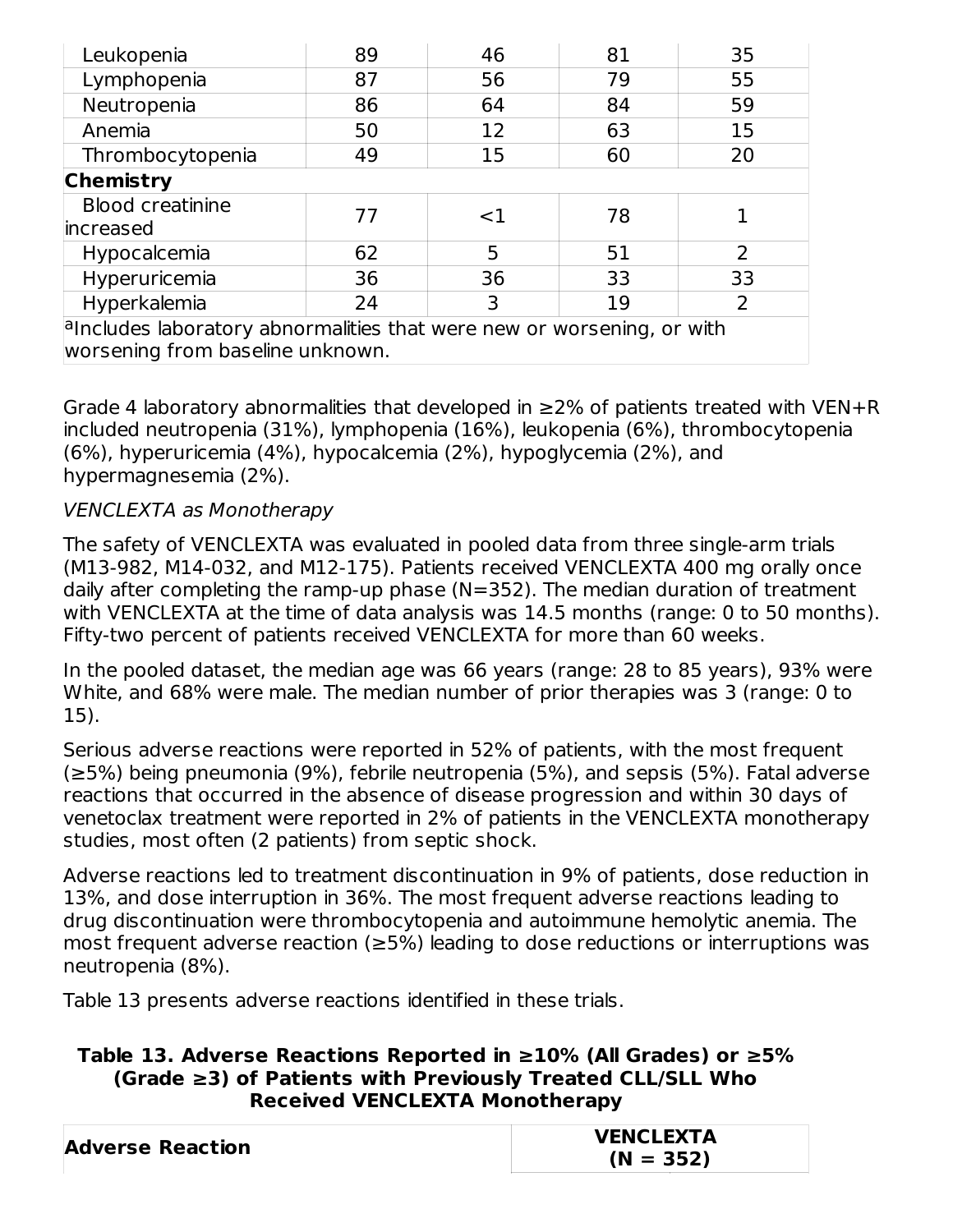|                                                                                                                                                  | <b>All Grades</b><br>(% ) | Grade $\geq$ 3<br>(% ) |
|--------------------------------------------------------------------------------------------------------------------------------------------------|---------------------------|------------------------|
| <b>Blood and lymphatic system disorders</b>                                                                                                      |                           |                        |
| Neutropenia <sup>a</sup>                                                                                                                         | 50                        | 45                     |
| Anemia <sup>a</sup>                                                                                                                              | 33                        | 18                     |
| Thrombocytopenia <sup>a</sup>                                                                                                                    | 29                        | 20                     |
| Lymphopenia <sup>a</sup>                                                                                                                         | 11                        | 7                      |
| Febrile neutropenia                                                                                                                              | 6                         | 6                      |
| <b>Gastrointestinal disorders</b>                                                                                                                |                           |                        |
| Diarrhea                                                                                                                                         | 43                        | 3                      |
| Nausea                                                                                                                                           | 42                        | 1                      |
| Abdominal pain <sup>a</sup>                                                                                                                      | 18                        | 3                      |
| Vomiting                                                                                                                                         | 16                        | $\mathbf{1}$           |
| Constipation                                                                                                                                     | 16                        | <1                     |
| Mucositis <sup>a</sup>                                                                                                                           | 13                        | $<$ 1                  |
| <b>Infections and infestations</b>                                                                                                               |                           |                        |
| Upper respiratory tract infection <sup>a</sup>                                                                                                   | 36                        | $\mathbf{1}$           |
| Pneumonia <sup>a</sup>                                                                                                                           | 14                        | 8                      |
| Lower respiratory tract infection <sup>a</sup>                                                                                                   | 11                        | $\overline{2}$         |
| General disorders and administration site conditions                                                                                             |                           |                        |
| Fatigue <sup>a</sup>                                                                                                                             | 32                        | 4                      |
| Edema <sup>a</sup>                                                                                                                               | 22                        | $\overline{2}$         |
| Pyrexia                                                                                                                                          | 18                        | $<$ 1                  |
| <b>Musculoskeletal and connective tissue disorders</b>                                                                                           |                           |                        |
| Musculoskeletal pain <sup>a</sup>                                                                                                                | 29                        | $\overline{2}$         |
| Arthralgia                                                                                                                                       | 12                        | ${<}1$                 |
| Respiratory, thoracic, and mediastinal disorders                                                                                                 |                           |                        |
| Cough <sup>a</sup>                                                                                                                               | 22                        | $\mathbf 0$            |
| Dyspnea <sup>a</sup>                                                                                                                             | 13                        | 1                      |
| Nervous system disorders                                                                                                                         |                           |                        |
| Headache                                                                                                                                         | 18                        | $<$ 1                  |
| Dizziness <sup>a</sup>                                                                                                                           | 14                        | 0                      |
| <b>Skin and subcutaneous tissue disorders</b>                                                                                                    |                           |                        |
| $R$ asha                                                                                                                                         | 18                        | $<$ 1                  |
| Adverse reactions graded using NCI Common Terminology Criteria for Adverse<br>Events version 4.0.<br>a includes multiple adverse reaction terms. |                           |                        |

Table 14 presents laboratory abnormalities reported throughout treatment that were new or worsening from baseline. The most common (>5%) Grade 4 laboratory abnormalities observed with VENCLEXTA monotherapy were hematologic laboratory abnormalities, including neutropenia (33%), leukopenia (11%), thrombocytopenia (15%), and lymphopenia (9%).

#### **Table 14. New or Worsening Laboratory Abnormalities in ≥40% (All Grades) or ≥10% (Grade 3 or 4) of Patients with Previously Treated**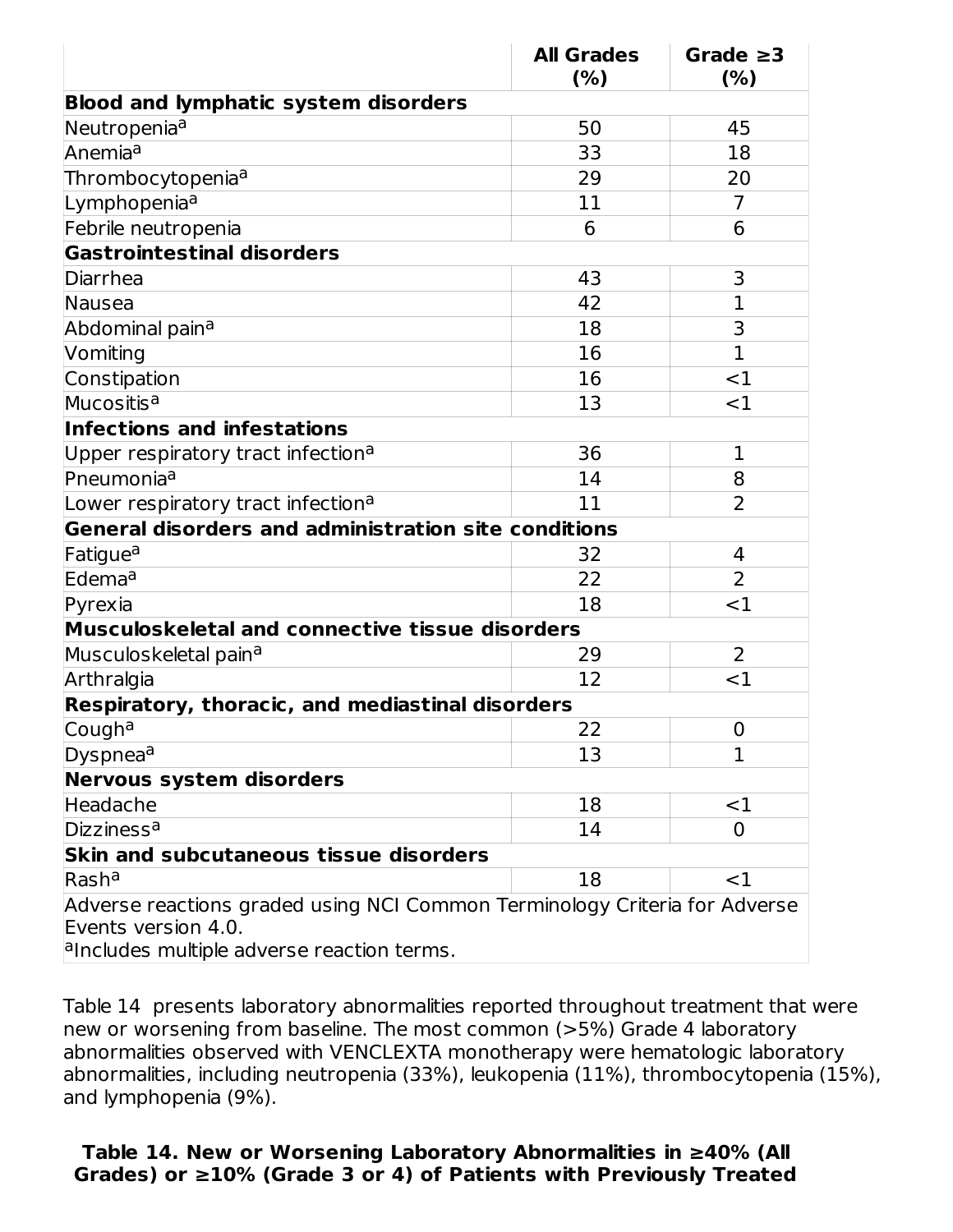| <b>Laboratory Abnormality</b>                                                                            | <b>VENCLEXTA</b><br>$(N = 352)$ |                     |  |  |
|----------------------------------------------------------------------------------------------------------|---------------------------------|---------------------|--|--|
|                                                                                                          | All Grades <sup>a</sup><br>(%)  | Grade 3 or 4<br>(%) |  |  |
| <b>Hematology</b>                                                                                        |                                 |                     |  |  |
| Leukopenia                                                                                               | 89                              | 42                  |  |  |
| Neutropenia                                                                                              | 87                              | 63                  |  |  |
| Lymphopenia                                                                                              | 74                              | 40                  |  |  |
| Anemia                                                                                                   | 71                              | 26                  |  |  |
| Thrombocytopenia                                                                                         | 64                              | 31                  |  |  |
| <b>Chemistry</b>                                                                                         |                                 |                     |  |  |
| Hypocalcemia                                                                                             | 87                              | 12                  |  |  |
| Hyperglycemia                                                                                            | 67                              | 7                   |  |  |
| Hyperkalemia                                                                                             | 59                              | 5                   |  |  |
| <b>AST</b> increased                                                                                     | 53                              | 3                   |  |  |
| Hypoalbuminemia                                                                                          | 49                              | $\overline{2}$      |  |  |
| Hypophosphatemia                                                                                         | 45                              | 11                  |  |  |
| Hyponatremia                                                                                             | 40                              | 9                   |  |  |
| $a$ lncludes laboratory abnormalities that were new or worsening, or worsening<br>from baseline unknown. |                                 |                     |  |  |

## **CLL/SLL Who Received VENCLEXTA Monotherapy**

## Important Adverse Reactions in CLL/SLL

## Tumor Lysis Syndrome

Tumor lysis syndrome is an important identified risk when initiating VENCLEXTA.

## CLL14

The incidence of TLS was 1% (3/212) in patients treated with VEN+G [see Warnings and Precautions (5.1)]. All three events of TLS resolved and did not lead to withdrawal from the trial. Obinutuzumab administration was delayed in two cases in response to the TLS events.

## MURANO

The incidence of TLS was 3% (6/194) in patients treated with VEN+R. After 77/389 patients were enrolled in the trial, the protocol was amended to incorporate the current TLS prophylaxis and monitoring measures described in sections 2.2 and 2.4 [see Dosage] and Administration (2.2, 2.4)]. All events of TLS occurred during the VENCLEXTA rampup period and were resolved within two days. All six patients completed the ramp-up and reached the recommended daily dose of 400 mg of VENCLEXTA. No clinical TLS was observed in patients who followed the current 5-week ramp-up schedule and TLS prophylaxis and monitoring measures [see Dosage and Administration (2.2, 2.4)]. Rates of laboratory abnormalities relevant to TLS for patients treated with VEN+R are presented in Table 12.

## Monotherapy Studies (M13-982 and M14-032)

In 168 patients with CLL treated according to recommendations described in sections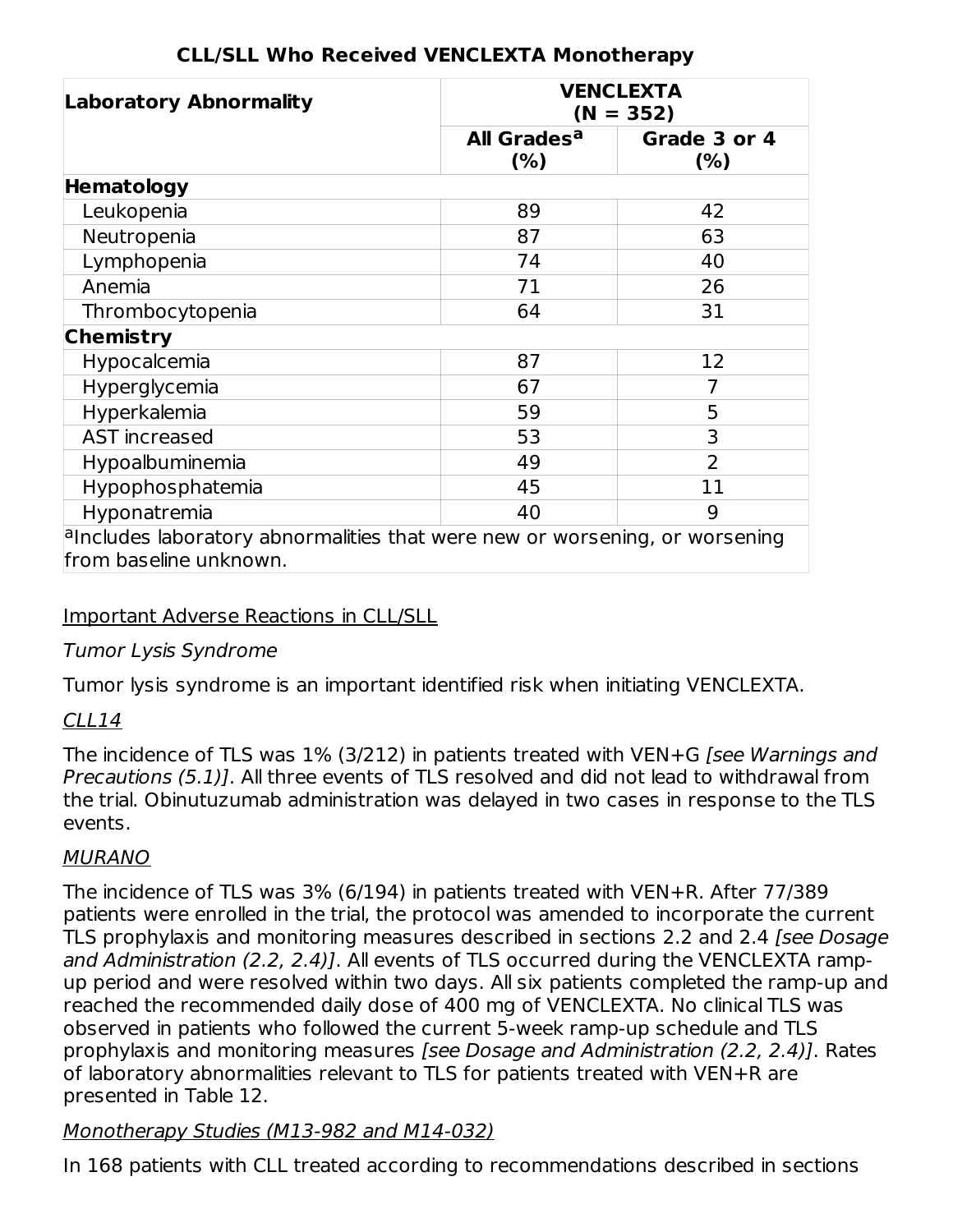2.1 and 2.2, the rate of TLS was 2% [see Dosage and Administration (2.2, 2.4)]. All events either met laboratory TLS criteria (laboratory abnormalities that met ≥2 of the following within 24 hours of each other: potassium >6 mmol/L, uric acid >476 µmol/L, calcium <1.75 mmol/L, or phosphorus >1.5 mmol/L), or were reported as TLS events. The events occurred in patients who had a lymph node(s)  $\geq$ 5 cm and/or absolute lymphocyte count (ALC)  $\geq$ 25 x 10<sup>9</sup>/L. All events resolved within 5 days. No TLS with clinical consequences such as acute renal failure, cardiac arrhythmias, or sudden death and/or seizures was observed in these patients. All patients had CLcr ≥50 mL/min. Laboratory abnormalities relevant to TLS were hyperkalemia (17% all Grades, 1% Grade ≥3), hyperphosphatemia (14% all Grades, 2% Grade ≥3), hypocalcemia (16% all Grades, 2% Grade  $\geq$ 3), and hyperuricemia (10% all Grades, <1% Grade  $\geq$ 3).

In the initial Phase 1 dose-finding trials, which had shorter (2-3 week) ramp-up phase and higher starting doses, the incidence of TLS was 13% (10/77; 5 laboratory TLS, 5 clinical TLS), including 2 fatal events and 3 events of acute renal failure, 1 requiring dialysis. After this experience, TLS risk assessment, dosing regimen, TLS prophylaxis and monitoring measures were revised [see Dosage and Administration (2.2, 2.4)].

### Acute Myeloid Leukemia

### VENCLEXTA in Combination with Azacitidine

The safety of VENCLEXTA in combination with azacitidine (VEN+AZA) (N=283) versus placebo in combination with azacitidine (PBO+AZA) (N=144) was evaluated in VIALE-A, a double-blind, randomized trial, in patients with newly diagnosed AML [see Clinical Studies  $(14.2)$ ]. At baseline, patients were  $\geq$ 75 years of age or had comorbidities that precluded the use of intensive induction chemotherapy based on at least one of the following criteria: baseline ECOG performance status of 2-3, severe cardiac or pulmonary comorbidity, moderate hepatic impairment, CLcr <45 mL/min, or other comorbidity. Patients were randomized to receive VENCLEXTA 400 mg orally once daily after completion of the ramp-up phase in combination with azacitidine (75 mg/m<sup>2</sup> either intravenously or subcutaneously on Days 1-7 of each 28-day cycle) or placebo in combination with azacitidine. Among patients who received VEN+AZA, the median duration of exposure to VENCLEXTA was 7.6 months (range: <0.1 to 30.7 months).

Serious adverse reactions were reported in 83% of patients who received VEN+AZA, with the most frequent (≥5%) being febrile neutropenia (30%), pneumonia (22%), sepsis (excluding fungal; 19%), and hemorrhage (6%). Fatal adverse reactions occurred in 23% of patients who received VEN+AZA, with the most frequent ( $\geq$ 2%) being pneumonia (4%), sepsis (excluding fungal; 3%), and hemorrhage (2%).

Adverse reactions led to permanent discontinuation of VENCLEXTA in 24% of patients, dose reductions in 2%, and dose interruptions in 72%. Adverse reactions which led to discontinuation of VENCLEXTA in  $\geq$ 2% of patients were sepsis (excluding fungal; 3%) and pneumonia (2%). The most frequent adverse reaction leading to dose reduction was pneumonia (0.7%). Adverse reactions which required a dose interruption in ≥5% of patients included febrile neutropenia (20%), neutropenia (20%), pneumonia (14%), sepsis (excluding fungal; 11%), and thrombocytopenia (10%). Among patients who achieved bone marrow clearance of leukemia, 53% underwent dose interruptions for absolute neutrophil count (ANC) <500/microliter.

Table 15 presents adverse reactions identified in VIALE-A.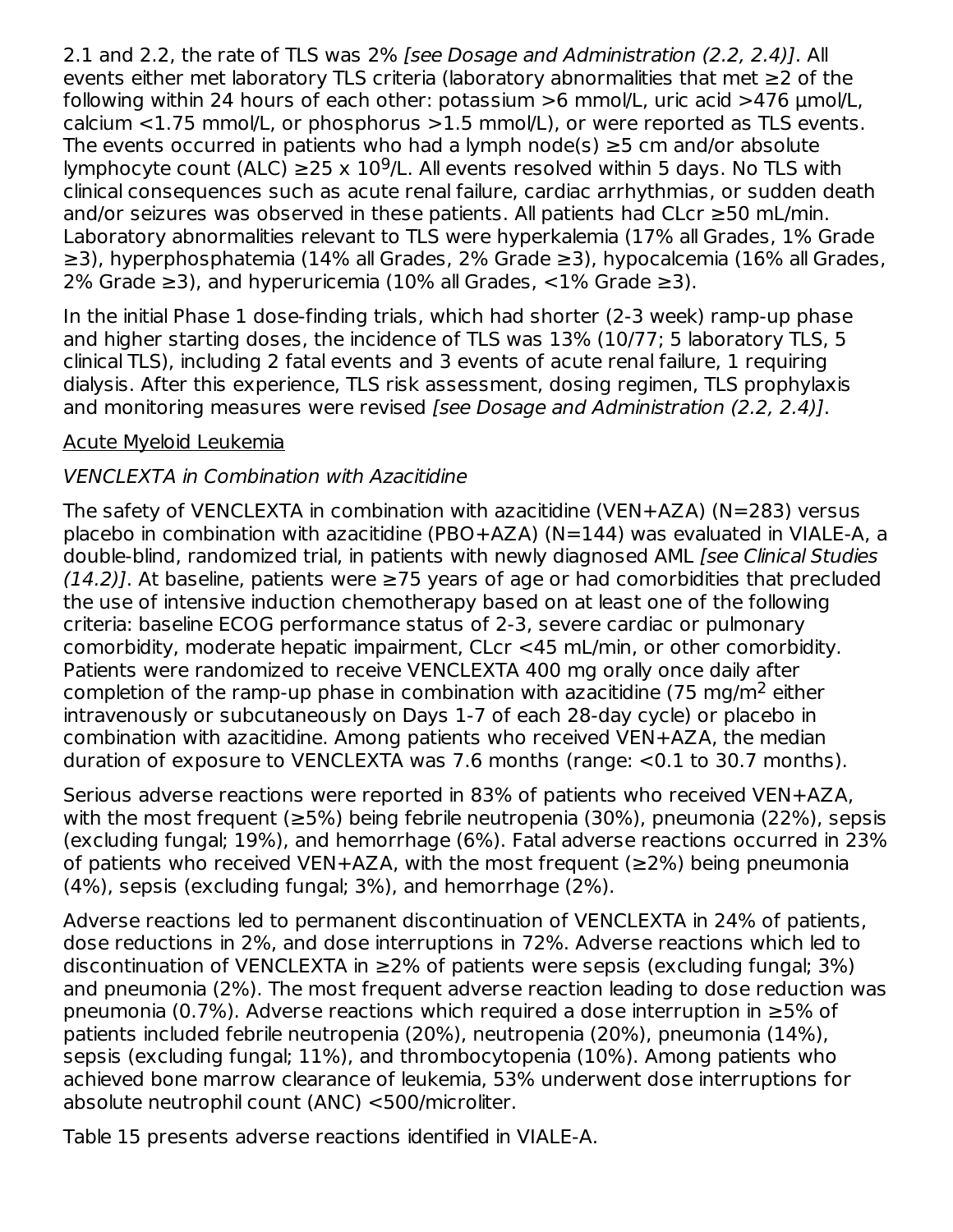#### **Table 15. Adverse Reactions (≥10%) in Patients with AML Who Received VEN+AZA with a Difference Between Arms of ≥5% for All Grades or ≥2% for Grade 3 or 4 Reactions Compared with PBO+AZA in VIALE-A**

| <b>Adverse Reaction</b>                              | <b>VENCLEXTA +</b><br><b>Azacitidine</b><br>$(N = 283)$ |                        | <b>Placebo + Azacitidine</b><br>$(N = 144)$ |                                    |
|------------------------------------------------------|---------------------------------------------------------|------------------------|---------------------------------------------|------------------------------------|
|                                                      | <b>All Grades</b><br>(% )                               | Grade 3 or<br>4<br>(%) | (% )                                        | All Grades Grade 3 or<br>4<br>(% ) |
| <b>Gastrointestinal disorders</b>                    |                                                         |                        |                                             |                                    |
| <b>Nausea</b>                                        | 44                                                      | 2                      | 35                                          | $<$ 1                              |
| Diarrhea <sup>a</sup>                                | 43                                                      | 5                      | 33                                          | 3                                  |
| Vomiting <sup>b</sup>                                | 30                                                      | $\overline{2}$         | 23                                          | <1                                 |
| Stomatitis <sup>c</sup>                              | 18                                                      | $\overline{1}$         | 13                                          | $\overline{0}$                     |
| Abdominal pain <sup>d</sup>                          | 18                                                      | $<$ 1                  | 13                                          | $\mathbf 0$                        |
| <b>Blood and lymphatic system disorders</b>          |                                                         |                        |                                             |                                    |
| Febrile neutropenia                                  | 42                                                      | 42                     | 19                                          | 19                                 |
| Musculoskeletal and connective tissue disorders      |                                                         |                        |                                             |                                    |
| Musculoskeletal paine                                | 36                                                      | 2                      | 28                                          | $\mathbf{1}$                       |
| General disorders and administration site conditions |                                                         |                        |                                             |                                    |
| Fatigue <sup>f</sup>                                 | 31                                                      | 6                      | 23                                          | $\overline{2}$                     |
| Edema <sup>g</sup>                                   | 27                                                      | $<$ 1                  | 19                                          | $\overline{0}$                     |
| <b>Vascular disorders</b>                            |                                                         |                        |                                             |                                    |
| Hemorrhage <sup>h</sup>                              | 27                                                      | $\overline{7}$         | 24                                          | 3                                  |
| Hypotension <sup>i</sup>                             | 12                                                      | 5                      | 8                                           | $\overline{3}$                     |
| <b>Metabolism and nutrition disorders</b>            |                                                         |                        |                                             |                                    |
| Decreased appetitel                                  | 25                                                      | $\overline{4}$         | 17                                          | $<$ 1                              |
| Skin and subcutaneous tissue disorders               |                                                         |                        |                                             |                                    |
| $Rash^{\overline{k}}$                                | 25                                                      | $\mathbf 1$            | 15                                          | $\mathbf 0$                        |
| <b>Infections and infestations</b>                   |                                                         |                        |                                             |                                    |
| Sepsis <sup>1</sup> (excluding fungal)               | 22                                                      | 22                     | 16                                          | 14                                 |
| Urinary tract infection <sup>m</sup>                 | 16                                                      | 6                      | 9                                           | 6                                  |
| Respiratory, thoracic and mediastinal disorders      |                                                         |                        |                                             |                                    |
| Dyspnea <sup>n</sup>                                 | 18                                                      | 4                      | 10                                          | 2                                  |
| Nervous system disorders                             |                                                         |                        |                                             |                                    |
| Dizziness <sup>o</sup>                               | 17                                                      | $<$ 1                  | 8                                           | $<$ 1                              |
| وتمرجم وامسماله بممام بالمميلة                       |                                                         |                        |                                             |                                    |

a<sub>lncludes</sub> diarrhea and colitis.

bIncludes vomiting and hematemesis.

<sup>c</sup>Includes stomatitis, mouth ulceration, mucosal inflammation, cheilitis, aphthous ulcer, glossitis, and tongue ulceration.

<sup>d</sup>Includes abdominal pain, abdominal pain upper, abdominal discomfort, and abdominal pain lower.

eIncludes arthralgia, back pain, pain in extremity, musculoskeletal pain, bone pain, myalgia, neck pain, non-cardiac chest pain, arthritis, musculoskeletal chest pain, musculoskeletal stiffness, spinal pain, and musculoskeletal discomfort. f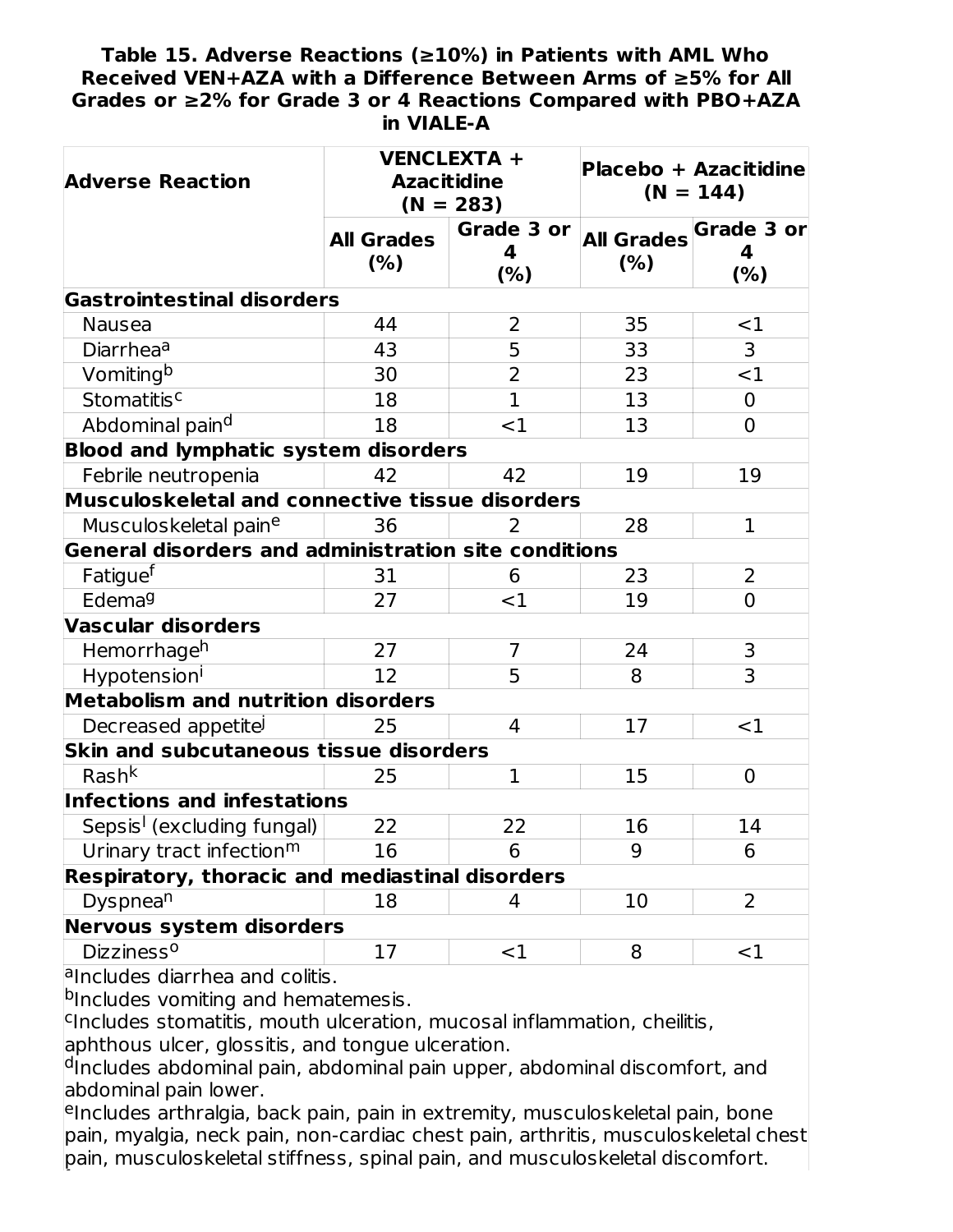<sup>f</sup>Includes fatigue and asthenia.

<sup>g</sup>Includes edema peripheral, edema, generalized edema, eyelid edema, face edema, penile edema, periorbital edema, and swelling.

hIncludes epistaxis, hematuria, conjunctival hemorrhage, hemoptysis, hemorrhoidal hemorrhage, gingival bleeding, mouth hemorrhage, hemorrhage intracranial, vaginal hemorrhage, cerebral hemorrhage, gastrointestinal hemorrhage, muscle hemorrhage, skin hemorrhage, upper gastrointestinal hemorrhage, anal hemorrhage, eye hemorrhage, gastritis hemorrhagic, hemorrhage, hemorrhage urinary tract, hemorrhagic diathesis, hemorrhagic stroke, hemorrhagic vasculitis, lower gastrointestinal hemorrhage, mucosal hemorrhage, penile hemorrhage, post procedural hemorrhage, rectal hemorrhage, retinal hemorrhage, shock hemorrhagic, soft tissue hemorrhage, subdural hemorrhage, tongue hemorrhage, urethral hemorrhage, vessel puncture site hemorrhage, vitreous hemorrhage, and wound hemorrhage. <sup>i</sup>Includes hypotension and orthostatic hypotension.

<sup>j</sup>Includes decreased appetite and hypophagia.

<sup>k</sup>Includes rash, rash maculo-papular, rash macular, drug eruption, rash papular, rash pustular, eczema, rash erythematous, rash pruritic, dermatitis acneiform, rash morbilliform, dermatitis, eczema asteatotic, exfoliative rash, and perivascular dermatitis.

Includes sepsis, escherichia bacteremia, escherichia sepsis, septic shock, bacteremia, staphylococcal bacteremia, klebsiella bacteremia, staphylococcal sepsis, streptococcal bacteremia, enterococcal bacteremia, klebsiella sepsis, pseudomonal bacteremia, pseudomonal sepsis, urosepsis, bacterial sepsis, clostridial sepsis, enterococcal sepsis, neutropenic sepsis, and streptococcal sepsis.

mIncludes urinary tract infection, escherichia urinary tract infection, cystitis, urinary tract infection enterococcal, urinary tract infection bacterial,

pyelonephritis acute, and urinary tract infection pseudomonal.

<sup>n</sup>Includes dyspnea, dyspnea exertional, and dyspnea at rest.

<sup>o</sup>Includes dizziness and vertigo.

Other clinically important adverse reactions (All Grades) at ≥10% that did not meet criteria for Table 15 or <10% are presented below:

Hepatobiliary disorders: cholecystitis/cholelithiasis<sup>a</sup> (4%)

**Infections and infestations**: pneumonia<sup>b</sup> (33%)

**Metabolism and nutrition disorders**: tumor lysis syndrome (1%)

**Nervous system disorders**: headache<sup>c</sup> (11%)

**Investigations**: weight decreased (13%).

alncludes cholecystitis acute, cholelithiasis, cholecystitis, and cholecystitis chronic. <sup>b</sup>Includes pneumonia, lung infection, pneumonia fungal, pneumonia klebsiella, atypical pneumonia, lower respiratory tract infection, pneumonia viral, lower respiratory tract infection fungal, pneumonia hemophilus, pneumonia pneumococcal, and pneumonia respiratory syncytial viral.

<sup>c</sup>Includes headache and tension headache.

Table 16 presents laboratory abnormalities identified in VIALE-A.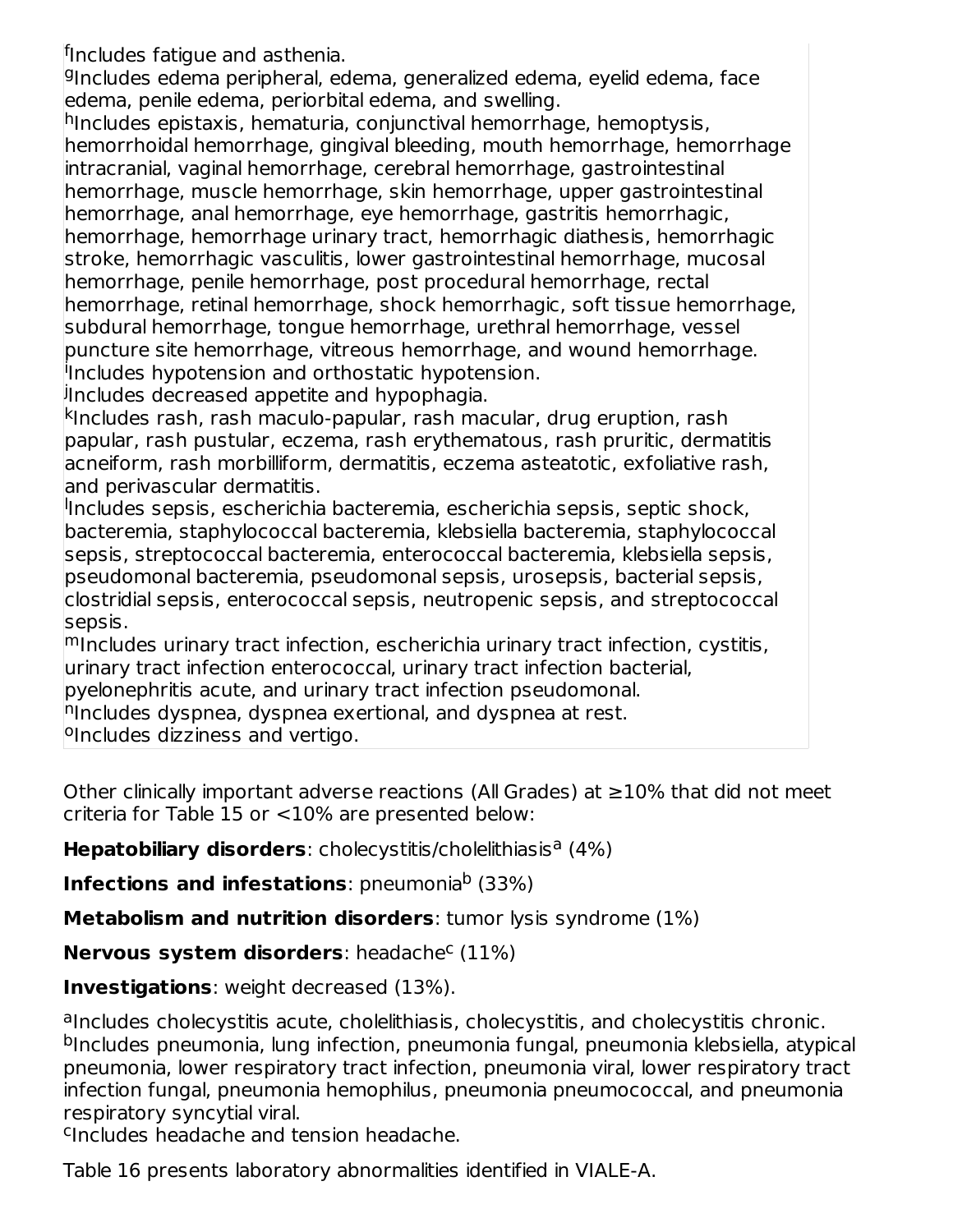#### **Table 16. New or Worsening Laboratory Abnormalities (≥10%) in Patients with AML Who Received VEN+AZA with a Difference Between Arms of ≥5% for All Grades or ≥2% for Grade 3 or 4 Reactions Compared with PBO+AZA in VIALE-A**

| <b>Laboratory Abnormality</b>                                                                                                                                                                            | <b>VENCLEXTA +</b><br><b>Azacitidine</b> |                        | Placebo +<br><b>Azacitidine</b> |                      |  |
|----------------------------------------------------------------------------------------------------------------------------------------------------------------------------------------------------------|------------------------------------------|------------------------|---------------------------------|----------------------|--|
|                                                                                                                                                                                                          | <b>All Grades</b><br>(% )                | Grade 3 or<br>4<br>(%) | <b>All Grades</b><br>(% )       | Grade 3 or<br>$(\%)$ |  |
| <b>Hematology</b>                                                                                                                                                                                        |                                          |                        |                                 |                      |  |
| Neutrophils decreased                                                                                                                                                                                    | 98                                       | 98                     | 88                              | 81                   |  |
| Platelet decreased                                                                                                                                                                                       | 94                                       | 88                     | 94                              | 80                   |  |
| Lymphocytes decreased                                                                                                                                                                                    | 91                                       | 71                     | 72                              | 39                   |  |
| Hemoglobin decreased                                                                                                                                                                                     | 61                                       | 57                     | 56                              | 52                   |  |
| <b>Chemistry</b>                                                                                                                                                                                         |                                          |                        |                                 |                      |  |
| <b>Bilirubin increased</b>                                                                                                                                                                               | 53                                       | $\overline{7}$         | 40                              | 4                    |  |
| Calcium decreased                                                                                                                                                                                        | 51                                       | 6                      | 39                              | 9                    |  |
| Sodium decreased                                                                                                                                                                                         | 46                                       | 14                     | 47                              | 8                    |  |
| Alkaline phosphatase<br>increased                                                                                                                                                                        | 42                                       | 1                      | 29                              | $<$ 1                |  |
| <b>Blood bicarbonate</b><br>decreased                                                                                                                                                                    | 31                                       | $<$ 1                  | 25                              | $\Omega$             |  |
| The denominator used to calculate the rate varied from 85 to 144 in the<br>PBO+AZA arm and from 125 to 283 in the VEN+AZA arm based on the<br>number of patients with at least one post-treatment value. |                                          |                        |                                 |                      |  |

## VENCLEXTA in Combination with Azacitidine or Decitabine

The safety of VENCLEXTA in combination with azacitidine ( $N=67$ ) or decitabine ( $N=13$ ) was evaluated in M14-358, a non-randomized trial of patients with newly diagnosed AML. At baseline, patients were ≥75 years of age, or had comorbidities that precluded the use of intensive induction chemotherapy based on at least one of the following criteria: baseline ECOG performance status of 2-3, severe cardiac or pulmonary comorbidity, moderate hepatic impairment, CLcr <45 mL/min, or other comorbidity [see Clinical Studies (14.2)]. Patients received VENCLEXTA 400 mg orally once daily after completion of the ramp-up phase in combination with azacitidine (75 mg/m<sup>2</sup> either intravenously or subcutaneously on Days 1-7 of each 28-day cycle) or decitabine (20 mg/m $^2$ intravenously on Days 1-5 of each 28-day cycle).

## Azacitidine

The median duration of exposure to VENCLEXTA when administered in combination with azacitidine was 6.5 months (range: 0.1 to 38.1 months). The safety of VENCLEXTA in combination with azacitidine in this trial is consistent with that of VIALE-A.

#### **Decitabine**

The median duration of exposure to VENCLEXTA when administered in combination with decitabine was 8.4 months (range: 0.5 to 39 months).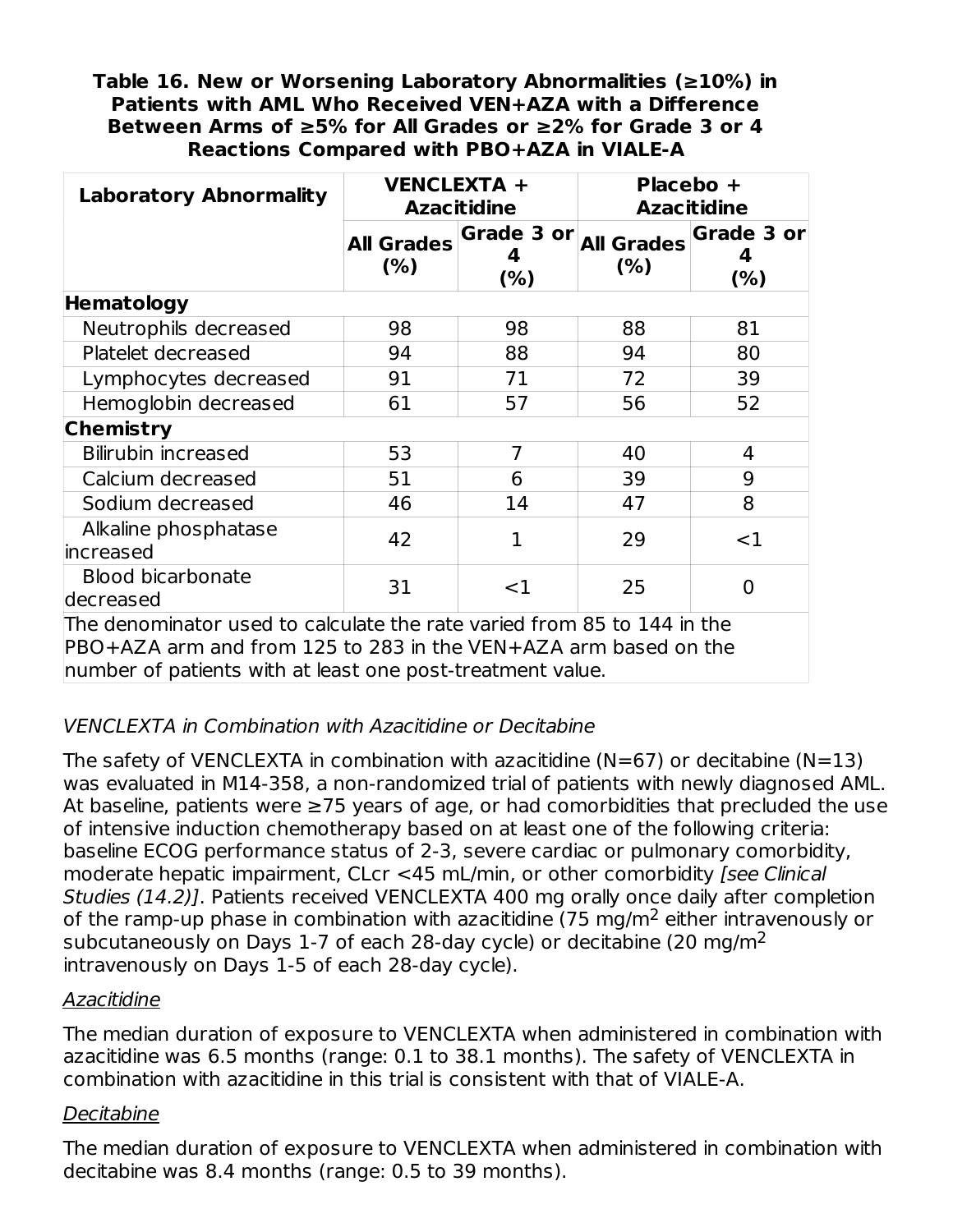Serious adverse reactions were reported in 85% of patients who received VENCLEXTA with decitabine, the most frequent ( $\geq$ 10%) being sepsis (excluding fungal; 46%), febrile neutropenia (38%), and pneumonia (31%). One (8%) fatal adverse reaction of bacteremia occurred within 30 days of starting treatment.

Permanent discontinuation of VENCLEXTA due to adverse reactions occurred in 38% of patients. The most frequent adverse reaction leading to permanent discontinuation (≥5%) was pneumonia (8%).

Dosage reductions of VENCLEXTA due to adverse reactions occurred in 15% of patients. The most frequent adverse reaction leading to dose reduction (≥5%) was neutropenia (15%).

Dosage interruptions of VENCLEXTA due to adverse reactions occurred in 69% of patients. The most frequent adverse reactions leading to dose interruption ( $\geq$ 10%) were neutropenia (38%), febrile neutropenia (23%), leukopenia (15%), and pneumonia (15%).

The most common adverse reactions (≥30%) were febrile neutropenia (69%), fatigue (62%), constipation (62%), musculoskeletal pain (54%), dizziness (54%), nausea (54%), abdominal pain (46%), diarrhea (46%), pneumonia (46%), sepsis (excluding fungal; 46%), cough (38%), pyrexia (31%), hypotension (31%), oropharyngeal pain (31%), edema (31%), and vomiting (31%). The most common laboratory abnormalities ( $\geq$ 30%) were neutrophils decreased (100%), lymphocytes decreased (100%), white blood cells decreased (100%), platelets decreased (92%), calcium decreased (85%), hemoglobin decreased (69%), glucose increased (69%), magnesium decreased (54%), potassium decreased (46%), bilirubin increased (46%), albumin decreased (38%), alkaline phosphatase increased (38%), sodium decreased (38%), ALT increased (31%), creatinine increased (31%), and potassium increased (31%).

VENCLEXTA in Combination with Low-Dose Cytarabine

## VIALE-C

The safety of VENCLEXTA in combination with low-dose cytarabine (VEN+LDAC)  $(N=142)$  versus placebo with low-dose cytarabine (PBO+LDAC) (N=68) was evaluated in VIALE-C, a double-blind randomized trial in patients with newly diagnosed AML. At baseline, patients were ≥75 years of age, or had comorbidities that precluded the use of intensive induction chemotherapy based on at least one of the following criteria: baseline ECOG performance status of 2-3, severe cardiac or pulmonary comorbidity, moderate hepatic impairment, CLcr <45 mL/min, or other comorbidity [see Clinical Studies (14.2)]. Patients were randomized to receive VENCLEXTA 600 mg orally once daily after completion of a 4-day ramp-up phase in combination with low-dose cytarabine (20 mg/m<sup>2</sup> subcutaneously once daily on Days  $1-10$  of each 28-day cycle) or placebo in combination with low-dose cytarabine. Among patients who received VEN+LDAC, the median duration of exposure to VENCLEXTA was 3.9 months (range: <0.1 to 17.1 months).

Serious adverse reactions were reported in 65% of patients who received VEN+LDAC, with the most frequent ( $\geq$ 10%) being pneumonia (17%), febrile neutropenia (16%), and sepsis (excluding fungal; 12%). Fatal adverse reactions occurred in 23% of patients who received VEN+LDAC, with the most frequent ( $\geq$ 5%) being pneumonia (6%) and sepsis (excluding fungal; 7%).

Adverse reactions led to permanent discontinuation of VENCLEXTA in 25% of patients,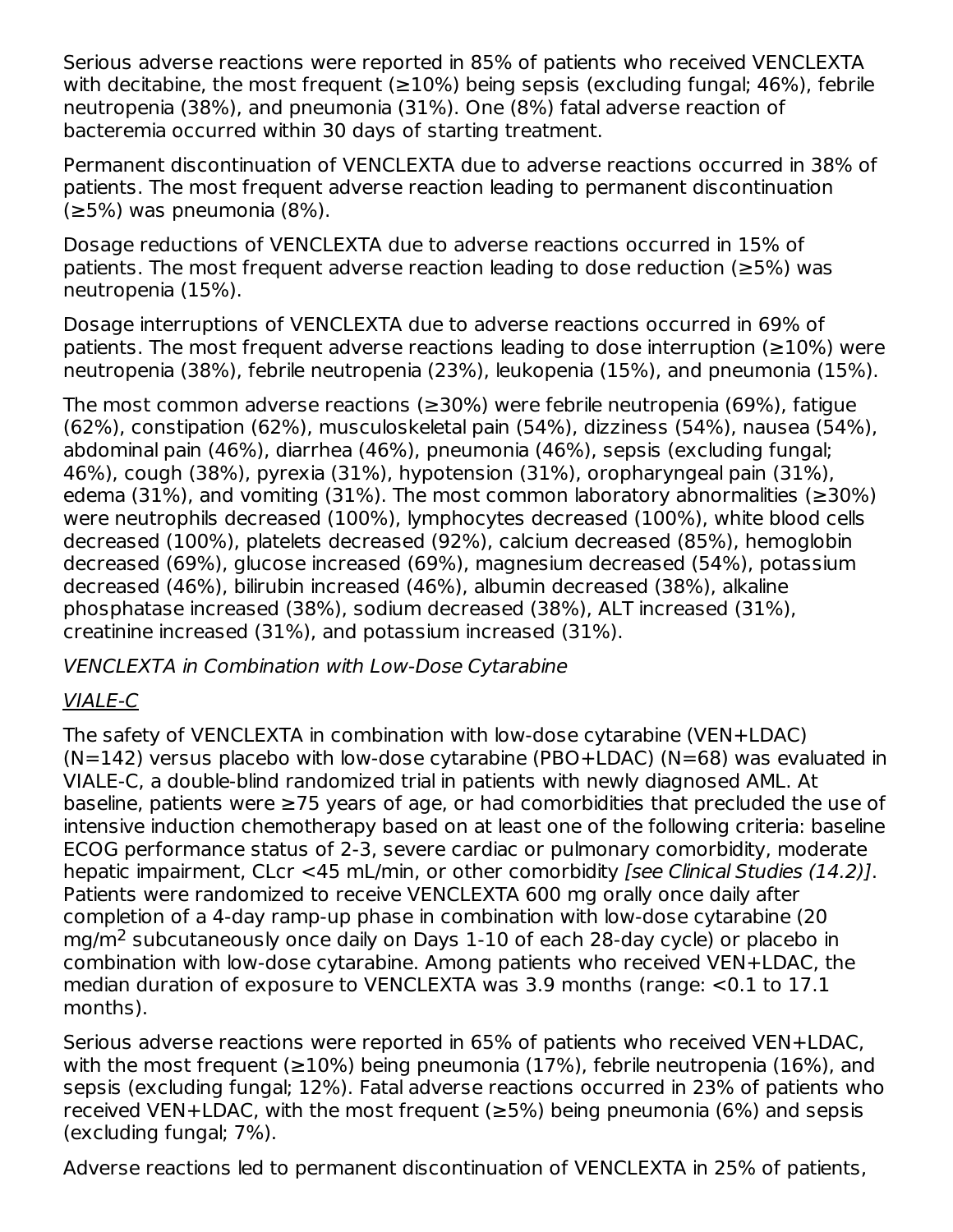dose reductions in 9%, and dose interruptions in 63%. The most frequent adverse reaction (>2%) which resulted in permanent discontinuation of VENCLEXTA was pneumonia (6%). Adverse reactions which required a dose reduction in  $\geq$ 1% of patients were pneumonia (1%) and thrombocytopenia (1%), and the adverse reactions which required a dose interruption in ≥5% of patients included neutropenia (20%), thrombocytopenia (15%), pneumonia (8%), febrile neutropenia (6%), and sepsis (excluding fungal; 6%). Among patients who achieved bone marrow clearance of leukemia, 32% underwent dose interruptions for ANC <500/microliter.

Table 17 presents adverse reactions identified in VIALE-C.

#### **Table 17. Adverse Reactions (≥10%) in Patients with AML Who Received VEN+LDAC with a Difference Between Arms of ≥5% for All Grades or ≥2% for Grade 3 or 4 Compared with PBO+LDAC in VIALE-C**

| <b>Adverse Reaction</b>                                                   |                          | <b>Cytarabine</b><br>$(N = 142)$ | VENCLEXTA + Low-Dose Placebo + Low-Dose<br><b>Cytarabine</b><br>$(N = 68)$ |                         |
|---------------------------------------------------------------------------|--------------------------|----------------------------------|----------------------------------------------------------------------------|-------------------------|
|                                                                           | <b>All Grades</b><br>(%) | Grade 3 or<br>4<br>(%)           | <b>All Grades</b><br>(% )                                                  | Grade 3 or<br>4<br>(% ) |
| <b>Gastrointestinal disorders</b>                                         |                          |                                  |                                                                            |                         |
| <b>Nausea</b>                                                             | 42                       | 1                                | 31                                                                         | 0                       |
| Diarrhea                                                                  | 28                       | 3                                | 16                                                                         | 0                       |
| Vomiting                                                                  | 25                       | $<$ 1                            | 13                                                                         | 0                       |
| Abdominal pain <sup>a</sup>                                               | 15                       | $<$ 1                            | 9                                                                          | 3                       |
| Stomatitis <sup>b</sup>                                                   | 15                       | $\mathbf{1}$                     | 6                                                                          | $\overline{0}$          |
| <b>Blood and lymphatic system disorders</b>                               |                          |                                  |                                                                            |                         |
| Febrile neutropenia                                                       | 32                       | 32                               | 29                                                                         | 29                      |
| Infections and infestations                                               |                          |                                  |                                                                            |                         |
| Pneumonia <sup>c</sup>                                                    | 29                       | 19                               | 21                                                                         | 21                      |
| <b>Vascular Disorders</b>                                                 |                          |                                  |                                                                            |                         |
| Hemorrhage <sup>d</sup>                                                   | 27                       | 8                                | 16                                                                         | $\mathbf{1}$            |
| Hypotension <sup>e</sup>                                                  | 11                       | 5                                | $\overline{4}$                                                             | $\mathbf{1}$            |
| Musculoskeletal and connective tissue disorders                           |                          |                                  |                                                                            |                         |
| Musculoskeletal painf                                                     | 23                       | 3                                | 18                                                                         | $\overline{0}$          |
| <b>General Disorders and Administration Site Conditions</b>               |                          |                                  |                                                                            |                         |
| Fatigue <sup>g</sup>                                                      | 22                       | 2                                | 21                                                                         | $\overline{0}$          |
| <b>Nervous System Disorders</b>                                           |                          |                                  |                                                                            |                         |
| Headache                                                                  | 11                       | $\overline{0}$                   | 6                                                                          | 0                       |
| alpoludes abdeminal nain, abdeminal nain unner, abdeminal dissemfert, and |                          |                                  |                                                                            |                         |

aIncludes abdominal pain, abdominal pain upper, abdominal discomfort, and abdominal pain lower.

<sup>b</sup>Includes stomatitis, mouth ulceration, aphthous ulcer, glossitis, mucosal inflammation, and tongue ulceration.

<sup>c</sup>Includes pneumonia, lung infection, lower respiratory tract infection, pneumonia fungal, lower respiratory tract infection fungal, pneumocystis jirovecii pneumonia, pneumonia aspiration, pneumonia cytomegaloviral, and pneumonia pseudomonal. d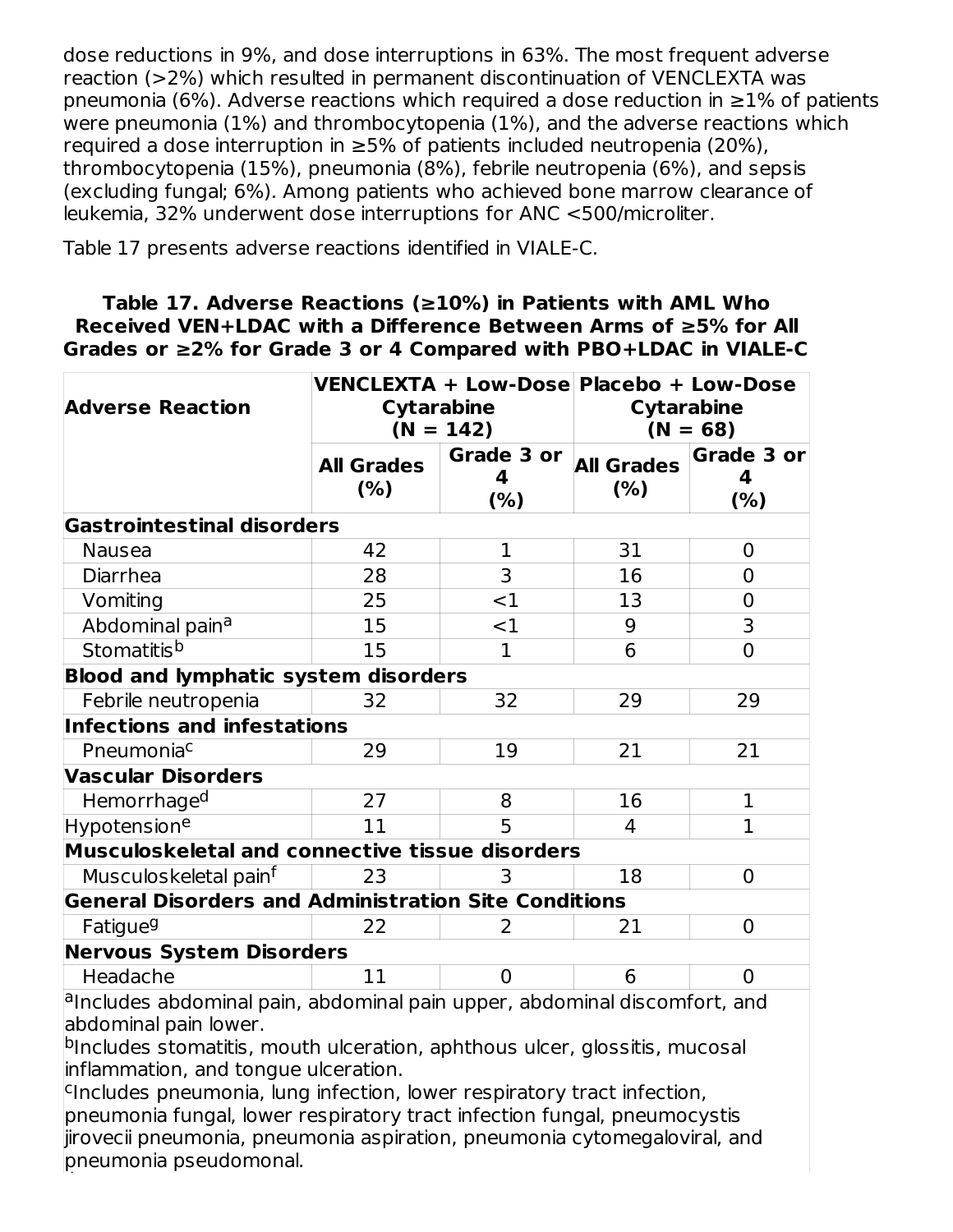<sup>d</sup>Includes epistaxis, conjunctival hemorrhage, hemoptysis, gastrointestinal hemorrhage, gingival bleeding, mouth hemorrhage, upper gastrointestinal hemorrhage, hematuria, retinal hemorrhage, catheter site hemorrhage, cerebral hemorrhage, gastric hemorrhage, gastritis hemorrhagic, hemorrhage intracranial, hemorrhage subcutaneous, lip hemorrhage, mucosal hemorrhage, pharyngeal hemorrhage, post procedural hemorrhage, pulmonary alveolar hemorrhage, pulmonary hemorrhage, tooth pulp hemorrhage, uterine hemorrhage, and vascular access site hemorrhage.

eIncludes hypotension and orthostatic hypotension.

<sup>f</sup>Includes back pain, arthralgia, pain in extremity, musculoskeletal pain, myalgia, neck pain, non-cardiac chest pain, arthritis, bone pain, musculoskeletal chest pain, and spinal pain.

gincludes fatigue and asthenia.

Other clinically important adverse reactions (All Grades) at  $\geq$ 10% that did not meet criteria for Table 17 or <10% are presented below:

Hepatobiliary disorders: cholecystitis/cholelithiasis<sup>a</sup> (1%)

**Infections and infestations**: sepsis<sup>b</sup> (excluding fungal; 15%), urinary tract infection<sup>c</sup> (8%)

**Metabolism and nutrition disorders**: decreased appetite (19%), tumor lysis syndrome (6%)

**Nervous system disorders**: dizziness<sup>d</sup> (9%)

**Respiratory, thoracic, and mediastinal disorders: dyspnea<sup>e</sup> (10%)** 

**Investigations:** weight decreased (9%).

alncludes cholecystitis and cholecystitis acute.

<sup>b</sup>Includes sepsis, bacteremia, septic shock, neutropenic sepsis, staphylococcal bacteremia, streptococcal bacteremia, bacterial sepsis, Escherichia bacteremia, pseudomonal bacteremia, and staphylococcal sepsis.

<sup>c</sup>Includes urinary tract infection and escherichia urinary tract infection.

<sup>d</sup>Includes dizziness and vertigo.

eIncludes dyspnea and dyspnea exertional.

Table 18 describes laboratory abnormalities identified in VIALE-C.

#### **Table 18. New or Worsening Laboratory Abnormalities (≥10%) in Patients with AML Who Received VEN+LDAC with Difference Between Arms of ≥5% for All Grades or ≥2% for Grade 3 or 4 Reactions Compared with PBO+LDAC in VIALE-C**

| <b>Laboratory Abnormality</b> | <b>VENCLEXTA + Low-</b><br><b>Dose</b><br><b>Cytarabine</b> |                   | Placebo + Low-Dose<br><b>Cytarabine</b> |                          |
|-------------------------------|-------------------------------------------------------------|-------------------|-----------------------------------------|--------------------------|
|                               | <b>All Grades</b><br>(%)                                    | Grade 3 or<br>(%) | <b>All Grades</b><br>(%)                | Grade 3<br>or $4$<br>(%) |
| Hematology                    |                                                             |                   |                                         |                          |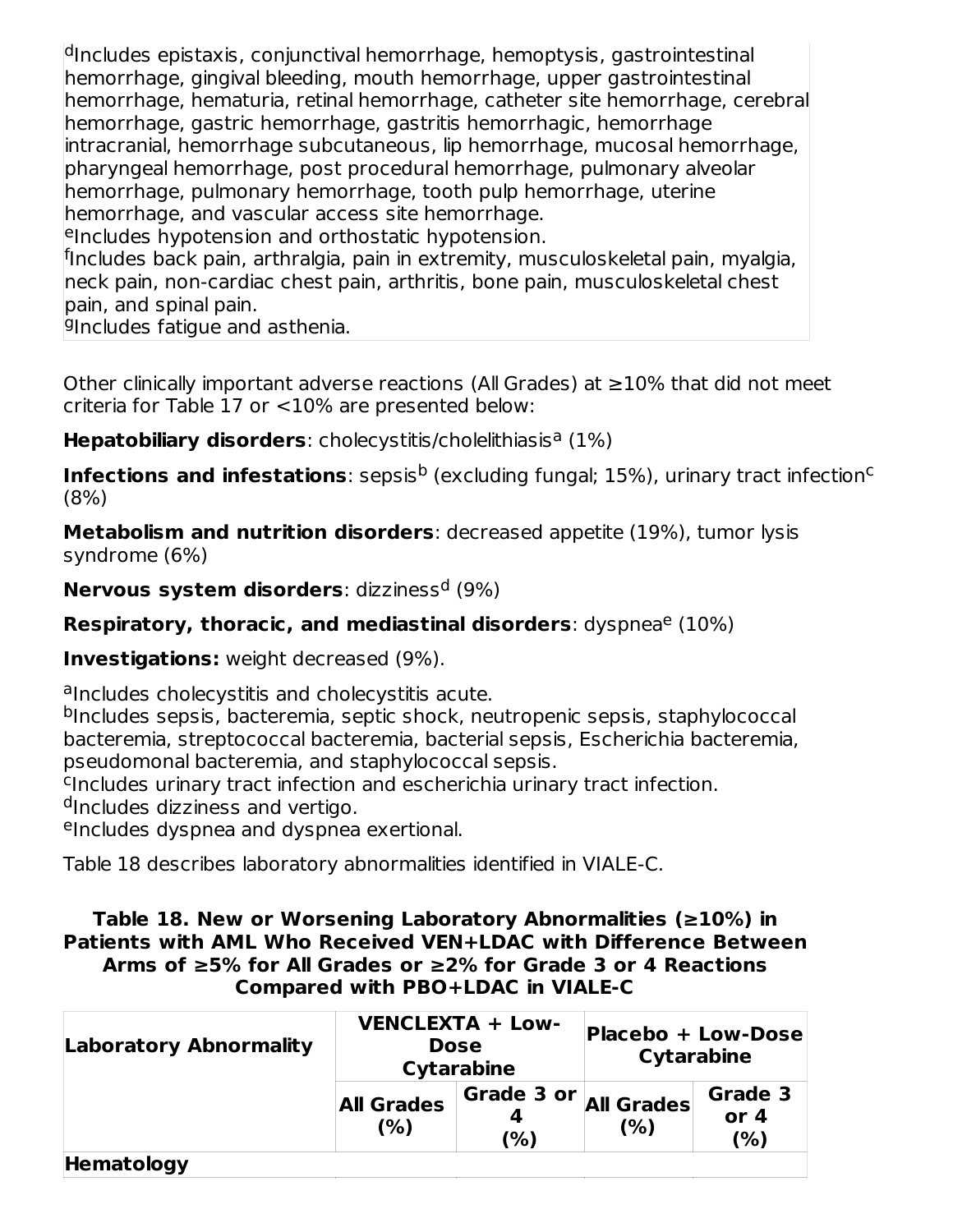| Platelets decreased                                                                                                                        | 97 | 95 | 92 | 90 |  |  |  |
|--------------------------------------------------------------------------------------------------------------------------------------------|----|----|----|----|--|--|--|
| Neutrophils decreased                                                                                                                      | 95 | 92 | 82 | 71 |  |  |  |
| Lymphocytes decreased                                                                                                                      | 92 | 69 | 65 | 24 |  |  |  |
| Hemoglobin decreased                                                                                                                       | 63 | 57 | 57 | 54 |  |  |  |
| <b>Chemistry</b>                                                                                                                           |    |    |    |    |  |  |  |
| <b>Bilirubin increased</b>                                                                                                                 | 61 | 7  | 38 |    |  |  |  |
| Albumin decreased                                                                                                                          | 61 | 6  | 43 | 4  |  |  |  |
| Potassium decreased                                                                                                                        | 56 | 16 | 42 | 14 |  |  |  |
| Calcium decreased                                                                                                                          | 53 | 8  | 45 | 13 |  |  |  |
| Glucose increased                                                                                                                          | 52 | 13 | 59 | 9  |  |  |  |
| AST increased                                                                                                                              | 36 | 6  | 37 |    |  |  |  |
| Alkaline phosphatase<br>lincreased                                                                                                         | 34 |    | 26 |    |  |  |  |
| <b>ALT</b> increased                                                                                                                       | 30 | 4  | 26 |    |  |  |  |
| Sodium increased                                                                                                                           | 11 | 3  | 6  |    |  |  |  |
| The denominator used to calculate the rate varied from 38 to 68 in the<br>PBO+LDAC arm and from 65 to 142 in the VEN+LDAC arm based on the |    |    |    |    |  |  |  |

number of patients with at least one post-treatment value.

#### M14-387

The safety of VENCLEXTA in combination with low-dose cytarabine  $(N=61)$  was evaluated in M14-387, a non-randomized, open- label trial of patients with newly diagnosed AML [see Clinical Studies (14.2)]. At baseline, patients were  $\geq$ 75 years of age, or had comorbidities that precluded the use of intensive induction chemotherapy based on at least one of the following criteria: baseline ECOG performance status of 2-3, severe cardiac or pulmonary comorbidity, moderate hepatic impairment, CLcr <45 mL/min, or other comorbidity. Patients received VENCLEXTA 600 mg orally once daily after completion of the ramp-up phase in combination with low-dose cytarabine (20mg/m<sup>2</sup> subcutaneously on Days 1-10 of each 28-day cycle). The safety of VENCLEXTA in combination with low-dose cytarabine is consistent with that of VIALE-C.

## **7 DRUG INTERACTIONS**

## **7.1 Effects of Other Drugs on VENCLEXTA**

#### Strong or Moderate CYP3A Inhibitors or P-gp Inhibitors

Concomitant use with a strong or moderate CYP3A inhibitor or a P-gp inhibitor increases venetoclax C<sub>max</sub> and AUC<sub>0-INF</sub> [*see Clinical Pharmacology (12.3)]*, which may increase VENCLEXTA toxicities, including the risk of TLS [see Warnings and Precautions (5.1)].

Concomitant use with a strong CYP3A inhibitor at initiation and during the ramp-up phase in patients with CLL/SLL is contraindicated [see Contraindications (4)].

In patients with CLL/SLL taking a steady daily dosage (after ramp-up phase), consider alternative medications or adjust VENCLEXTA dosage and monitor more frequently for adverse reactions [see Dosage and Administration (2.5, 2.6)].

In patients with AML, adjust VENCLEXTA dosage and monitor more frequently for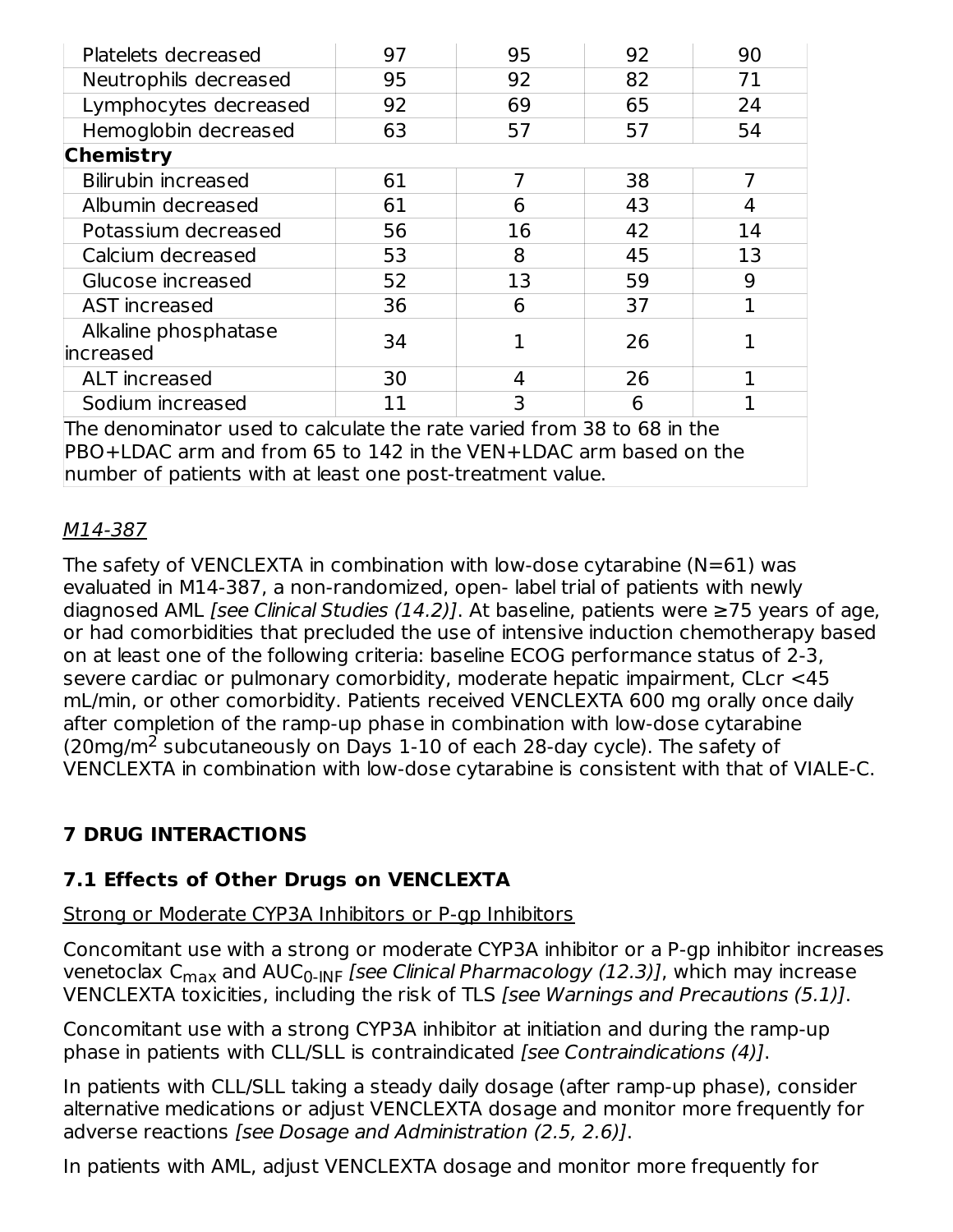adverse reactions [see Dosage and Administration (2.5, 2.6)].

Resume the VENCLEXTA dosage that was used prior to concomitant use with a strong or moderate CYP3A inhibitor or a P-gp inhibitor 2 to 3 days after discontinuation of the inhibitor [see Dosage and Administration (2.5, 2.6)].

Avoid grapefruit products, Seville oranges, and starfruit during treatment with VENCLEXTA, as they contain inhibitors of CYP3A.

#### Strong or Moderate CYP3A Inducers

Concomitant use with a strong CYP3A inducer decreases venetoclax  $\mathsf{C}_{\mathsf{max}}$  and  $\mathsf{AUC}_{0\text{-}}$ <sub>INF</sub> [see Clinical Pharmacology (12.3)], which may decrease VENCLEXTA efficacy. Avoid concomitant use of VENCLEXTA with strong CYP3A inducers or moderate CYP3A inducers.

## **7.2 Effect of VENCLEXTA on Other Drugs**

Warfarin

Concomitant use of VENCLEXTA increases warfarin C<sub>max</sub> and AUC<sub>0-INF</sub> [*see Clinical* Pharmacology (12.3)], which may increase the risk of bleeding. Monitor international normalized ratio (INR) more frequently in patients using warfarin concomitantly with VENCLEXTA.

#### P-gp Substrates

Concomitant use of VENCLEXTA increases C<sub>max</sub> and AUC<sub>0-INF</sub> of P-gp substrates *[see* Clinical Pharmacology (12.3)], which may increase toxicities of these substrates. Avoid concomitant use of VENCLEXTA with a P-gp substrate. If a concomitant use is unavoidable, separate dosing of the P-gp substrate at least 6 hours before VENCLEXTA.

## **8 USE IN SPECIFIC POPULATIONS**

## **8.1 Pregnancy**

#### Risk Summary

Based on findings in animals and its mechanism of action [see Clinical Pharmacology (12.1)], VENCLEXTA may cause embryo-fetal harm when administered to a pregnant woman. There are no available data on VENCLEXTA use in pregnant women to inform a drug-associated risk. Administration of venetoclax to pregnant mice during the period of organogenesis was fetotoxic at exposures 1.2 times the human exposure at the recommended dose of 400 mg daily based on AUC. Advise pregnant women of the potential risk to a fetus.

The estimated background risk of major birth defects and miscarriage for the indicated population is unknown. All pregnancies have a background risk of birth defect, loss, or other adverse outcomes. In the U.S. general population, the estimated background risk of major birth defects and miscarriage in clinically recognized pregnancies is 2% to 4% and 15% to 20%, respectively.

Data

Animal data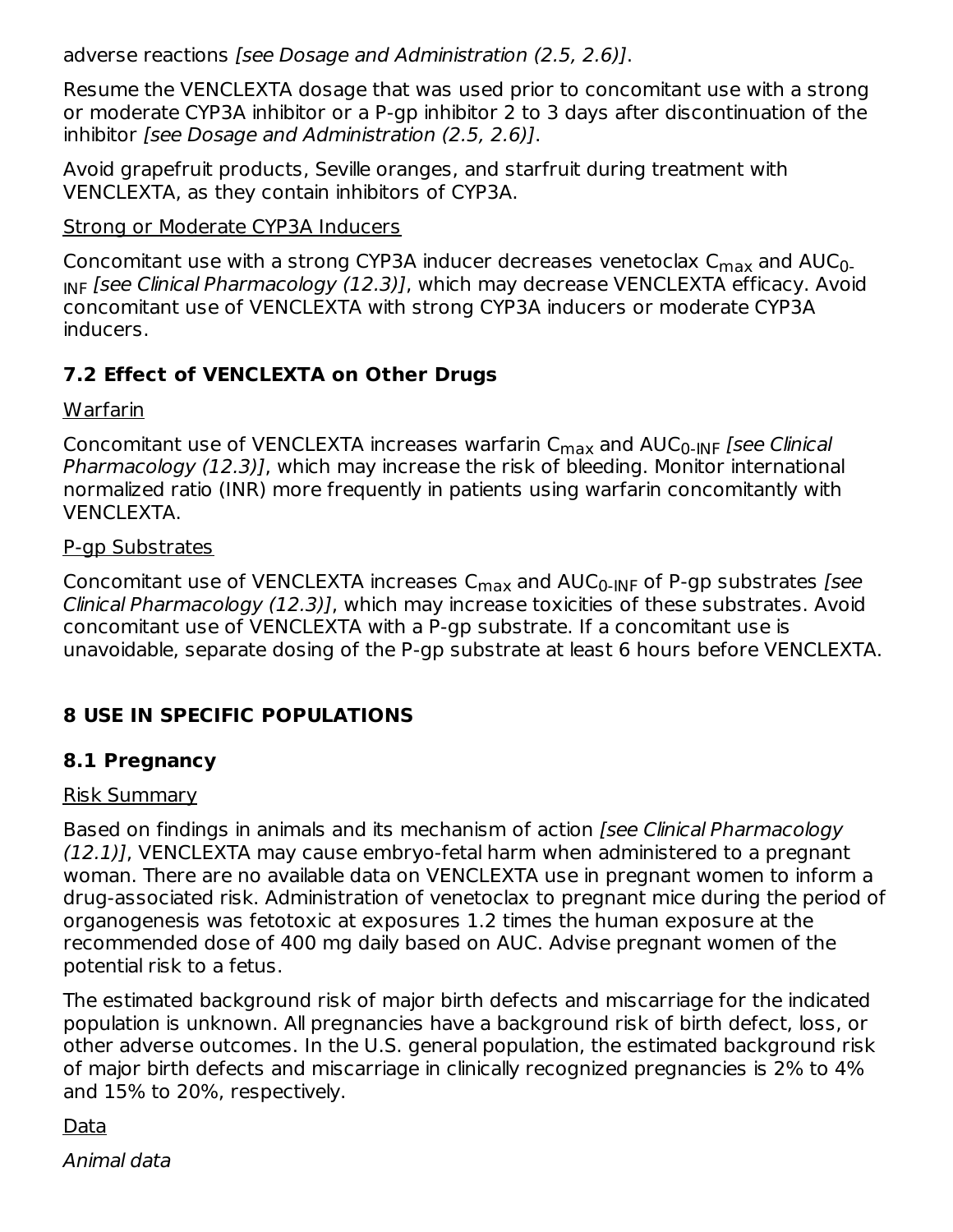In embryo-fetal development studies, venetoclax was administered to pregnant mice and rabbits during the period of organogenesis. In mice, venetoclax was associated with increased post-implantation loss and decreased fetal body weight at 150 mg/kg/day (maternal exposures approximately 1.2 times the human exposure at the recommended dose of 400 mg once daily). No teratogenicity was observed in either the mouse or the rabbit.

# **8.2 Lactation**

### Risk Summary

There are no data on the presence of VENCLEXTA in human milk or the effects on the breastfed child or milk production. Venetoclax was present in the milk when administered to lactating rats (see Data).

Because of the potential for serious adverse reactions in a breastfed child, advise women not to breastfeed during treatment with VENCLEXTA and for 1 week after the last dose.

Data

### Animal Data

Venetoclax was administered (single dose; 150 mg/kg oral) to lactating rats 8 to 10 days post-parturition. Venetoclax in milk was 1.6 times lower than in plasma. Parent drug (venetoclax) represented the majority of the total drug-related material in milk, with trace levels of three metabolites.

## **8.3 Females and Males of Reproductive Potential**

VENCLEXTA may cause fetal harm when administered to pregnant women [see Use in Specific Populations (8.1)].

#### Pregnancy Testing

Verify pregnancy status in females of reproductive potential prior to initiating VENCLEXTA.

#### **Contraception**

Advise females of reproductive potential to use effective contraception during treatment with VENCLEXTA and for 30 days after the last dose.

**Infertility** 

Based on findings in animals, VENCLEXTA may impair male fertility *[see Nonclinical*] Toxicology (13.1)].

## **8.4 Pediatric Use**

The safety and effectiveness of VENCLEXTA have not been established in pediatric patients.

#### Juvenile Animal Toxicity Data

In a juvenile toxicology study, mice were administered venetoclax at 10, 30, or 100 mg/kg/day by oral gavage from 7 to 60 days of age. Clinical signs of toxicity included decreased activity, dehydration, skin pallor, and hunched posture at ≥30 mg/kg/day. In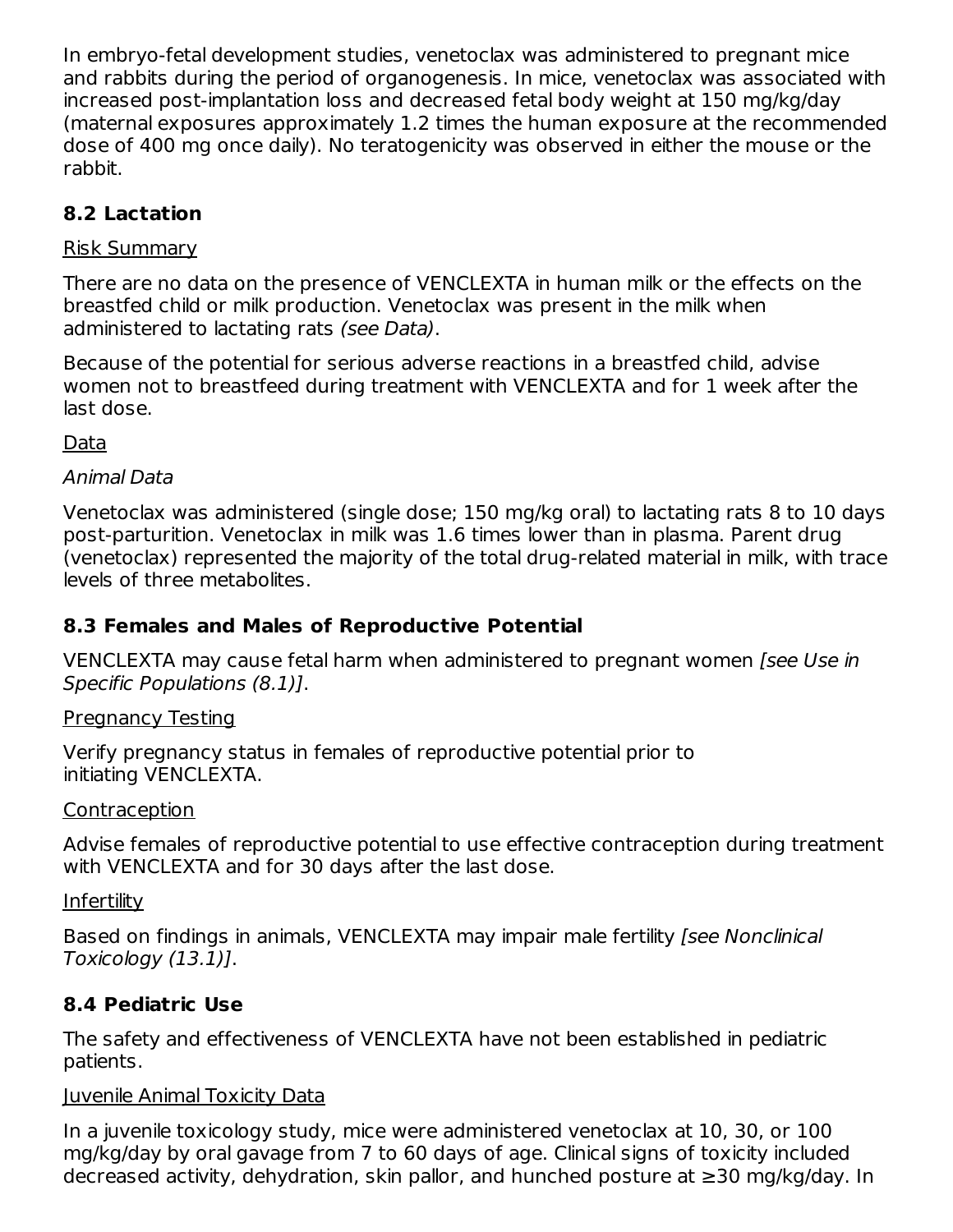addition, mortality and body weight effects occurred at 100 mg/kg/day. Other venetoclax-related effects were reversible decreases in lymphocytes at ≥10 mg/kg/day; a dose of 10 mg/kg/day is approximately 0.06 times the clinical dose of 400 mg on a mg/m<sup>2</sup> basis for a 20 kg child.

## **8.5 Geriatric Use**

Chronic Lymphocytic Leukemia/Small Lymphocytic Lymphoma

Of the 352 patients with previously treated CLL/SLL evaluated for safety from 3 openlabel trials of VENCLEXTA monotherapy, 57% (201/352) were  $≥65$  years of age and 18%  $(62/352)$  were  $\geq$ 75 years of age.

No clinically meaningful differences in safety and effectiveness were observed between older and younger patients in the combination and monotherapy studies.

## Acute Myeloid Leukemia

Of the 283 patients who received VENCLEXTA with azacitidine in VIALE-A, 96% were ≥65 years of age and 60% were ≥75 years of age.

Of the 13 patients who received VENCLEXTA in combination with decitabine in M14-358, 100% were ≥65 years of age and 62% were ≥75 years of age.

Of the 142 patients who received VENCLEXTA in combination with low-dose cytarabine in VIALE-C, 92% were  $\geq$ 65 years of age and 57% were  $\geq$ 75 years of age.

Clinical studies of VENCLEXTA in patients with AML did not include sufficient numbers of younger adults to determine if patients 65 years of age and older respond differently from younger adults.

## **8.6 Renal Impairment**

Due to the increased risk of TLS, patients with reduced renal function (CLcr <80 mL/min, calculated by Cockcroft-Gault formula) require more intensive prophylaxis and monitoring to reduce the risk of TLS when initiating treatment with VENCLEXTA [see Dosage and Administration (2.1, 2.2, 2.3, 2.4) and Warnings and Precautions (5.1)].

No dose adjustment is recommended for patients with mild, moderate or severe renal impairment (CLcr ≥15 mL/min) [see Clinical Pharmacology (12.3)].

## **8.7 Hepatic Impairment**

No dose adjustment is recommended for patients with mild (Child-Pugh A) or moderate (Child-Pugh B) hepatic impairment.

Reduce the dose of VENCLEXTA for patients with severe hepatic impairment (Child-Pugh C); monitor these patients more frequently for adverse reactions [see Dosage and Administration (2.5, 2.7) and Clinical Pharmacology (12.3)].

# **10 OVERDOSAGE**

There is no specific antidote for VENCLEXTA. For patients who experience overdose, closely monitor and provide appropriate supportive treatment; during ramp-up phase interrupt VENCLEXTA and monitor carefully for signs and symptoms of TLS along with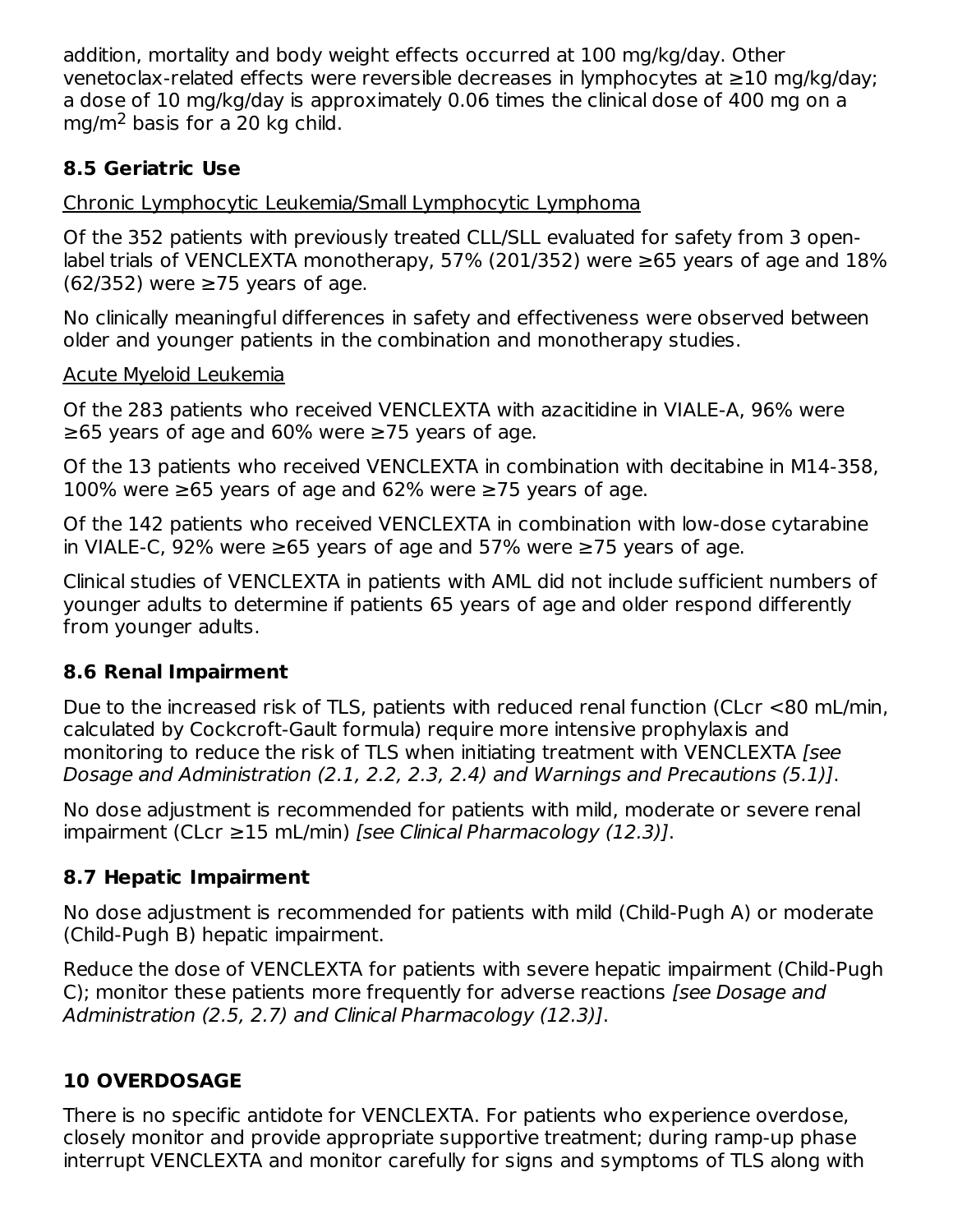other toxicities [see Dosage and Administration (2.2, 2.3, 2.4, 2.5)]. Based on venetoclax large volume of distribution and extensive protein binding, dialysis is unlikely to result in significant removal of venetoclax.

# **11 DESCRIPTION**

Venetoclax is a BCL-2 inhibitor. It is a light yellow to dark yellow solid with the empirical formula C $_{45}$ H $_{50}$ ClN $_{7}$ O $_{7}$ S and a molecular weight of 868.44. Venetoclax is described chemically as 4-(4-{[2-(4-chlorophenyl)-4,4-dimethylcyclohex-1-en-1-

yl]methyl}piperazin-1-yl)-N-({3-nitro-4-[(tetrahydro-2H-pyran-4-

ylmethyl)amino]phenyl}sulfonyl)-2-(1H-pyrrolo[2,3-b]pyridin-5-yloxy)benzamide) and has the following chemical structure:



Venetoclax has very low aqueous solubility.

VENCLEXTA tablets for oral use are supplied as pale yellow or beige tablets that contain 10, 50, or 100 mg venetoclax as the active ingredient. Each tablet also contains the following inactive ingredients: copovidone, colloidal silicon dioxide, polysorbate 80, sodium stearyl fumarate, and calcium phosphate dibasic. In addition, the 10 mg and 100 mg coated tablets include the following: iron oxide yellow, polyvinyl alcohol, polyethylene glycol, talc, and titanium dioxide. The 50 mg coated tablets also include the following: iron oxide yellow, iron oxide red, iron oxide black, polyvinyl alcohol, talc, polyethylene glycol and titanium dioxide. Each tablet is debossed with "V" on one side and "10", "50" or "100" corresponding to the tablet strength on the other side.

# **12 CLINICAL PHARMACOLOGY**

## **12.1 Mechanism of Action**

Venetoclax is a selective and orally bioavailable small-molecule inhibitor of BCL-2, an antiapoptotic protein. Overexpression of BCL-2 has been demonstrated in CLL and AML cells where it mediates tumor cell survival and has been associated with resistance to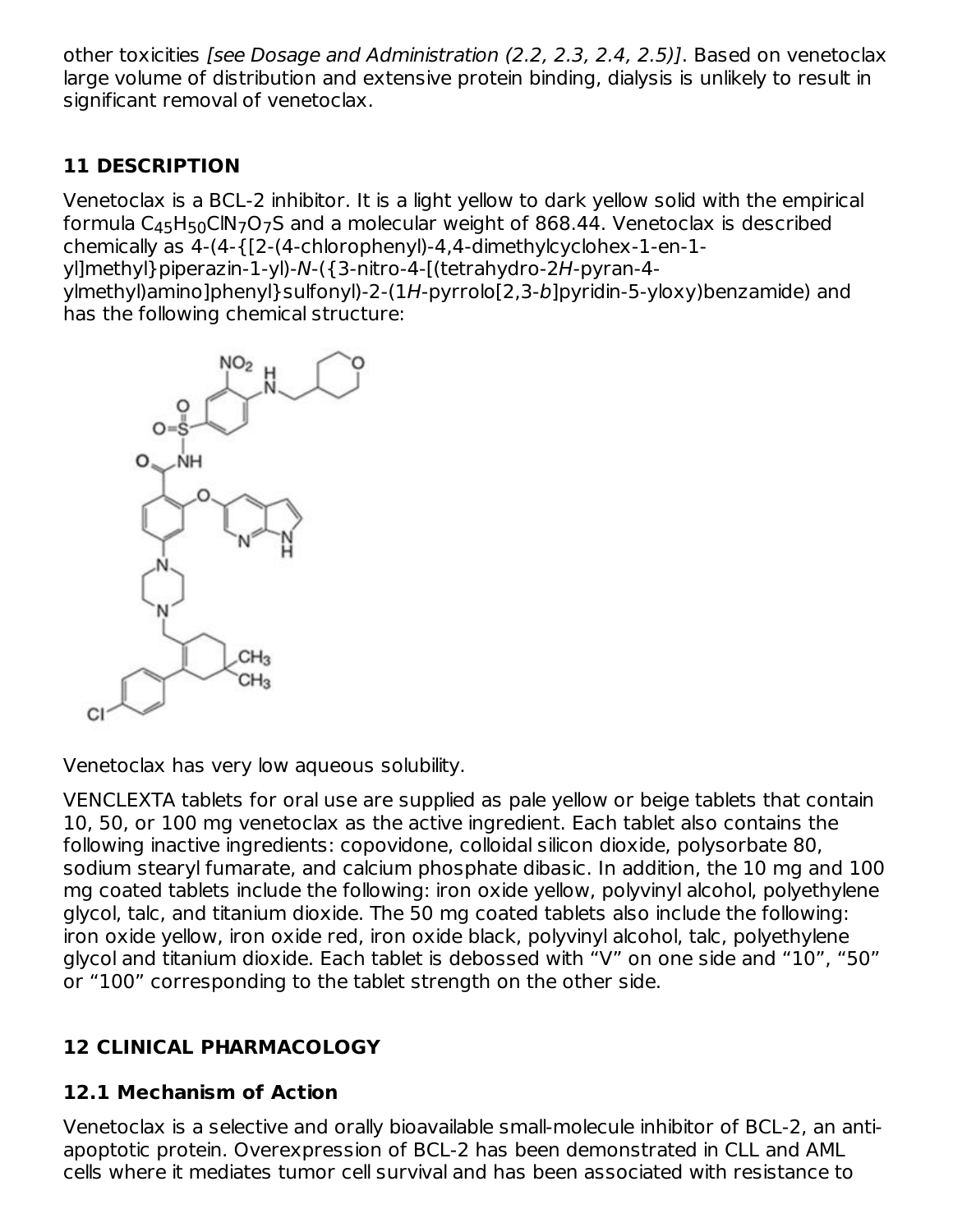chemotherapeutics. Venetoclax helps restore the process of apoptosis by binding directly to the BCL-2 protein, displacing pro-apoptotic proteins like BIM, triggering mitochondrial outer membrane permeabilization and the activation of caspases. In nonclinical studies, venetoclax has demonstrated cytotoxic activity in tumor cells that overexpress BCL-2.

# **12.2 Pharmacodynamics**

Based on the exposure response analyses for efficacy, a relationship between drug exposure and a greater likelihood of response was observed in clinical studies in patients with CLL/SLL, and in patients with AML. Based on the exposure response analyses for safety, a relationship between drug exposure and a greater likelihood of some safety events was observed in clinical studies in patients with AML. No exposure-safety relationship was observed in patients with CLL/SLL at doses up to 1200 mg given as monotherapy and up to 600 mg given in combination with rituximab.

## Cardiac Electrophysiology

The effect of multiple doses of VENCLEXTA up to 1200 mg once daily (2 times the maximum approved recommended dosage) on the QTc interval was evaluated in an open-label, single-arm trial in 176 patients with previously treated hematologic malignancies. VENCLEXTA had no large effect on QTc interval (i.e., >20 ms) and there was no relationship between venetoclax exposure and change in QTc interval.

# **12.3 Pharmacokinetics**

Venetoclax mean ( $\pm$  standard deviation) steady state C $_{\sf max}$  was 2.1  $\pm$  1.1 mcg/mL and AUC $_{\rm 0\text{-}24h}$  was 32.8  $\pm$  16.9 mcg•h/mL following administration of 400 mg once daily with a low-fat meal. Venetoclax steady state AUC increased proportionally over the dose range of 150 to 800 mg (0.25 to 1.33 times the maximum approved recommended dosage). The pharmacokinetics of venetoclax does not change over time.

## Absorption

Maximum plasma concentration of venetoclax was reached 5 to 8 hours following multiple oral administration under fed conditions.

## Effect of Food

Administration with a low-fat meal (approximately 512 kilocalories, 25% fat calories, 60% carbohydrate calories, and 15% protein calories) increased venetoclax exposure by approximately 3.4-fold and administration with a high-fat meal (approximately 753 kilocalories, 55% fat calories, 28% carbohydrate calories, and 17% protein calories) increased venetoclax exposure by 5.1- to 5.3-fold compared with fasting conditions.

## **Distribution**

Venetoclax is highly bound to human plasma protein with unbound fraction in plasma <0.01 across a concentration range of 1-30 micromolar (0.87-26 mcg/mL). The mean blood-to-plasma ratio was 0.57. The apparent volume of distribution (Vd<sub>ss</sub>/F) of venetoclax ranged from 256-321 L in patients.

## Elimination

The terminal elimination half-life of venetoclax was approximately 26 hours.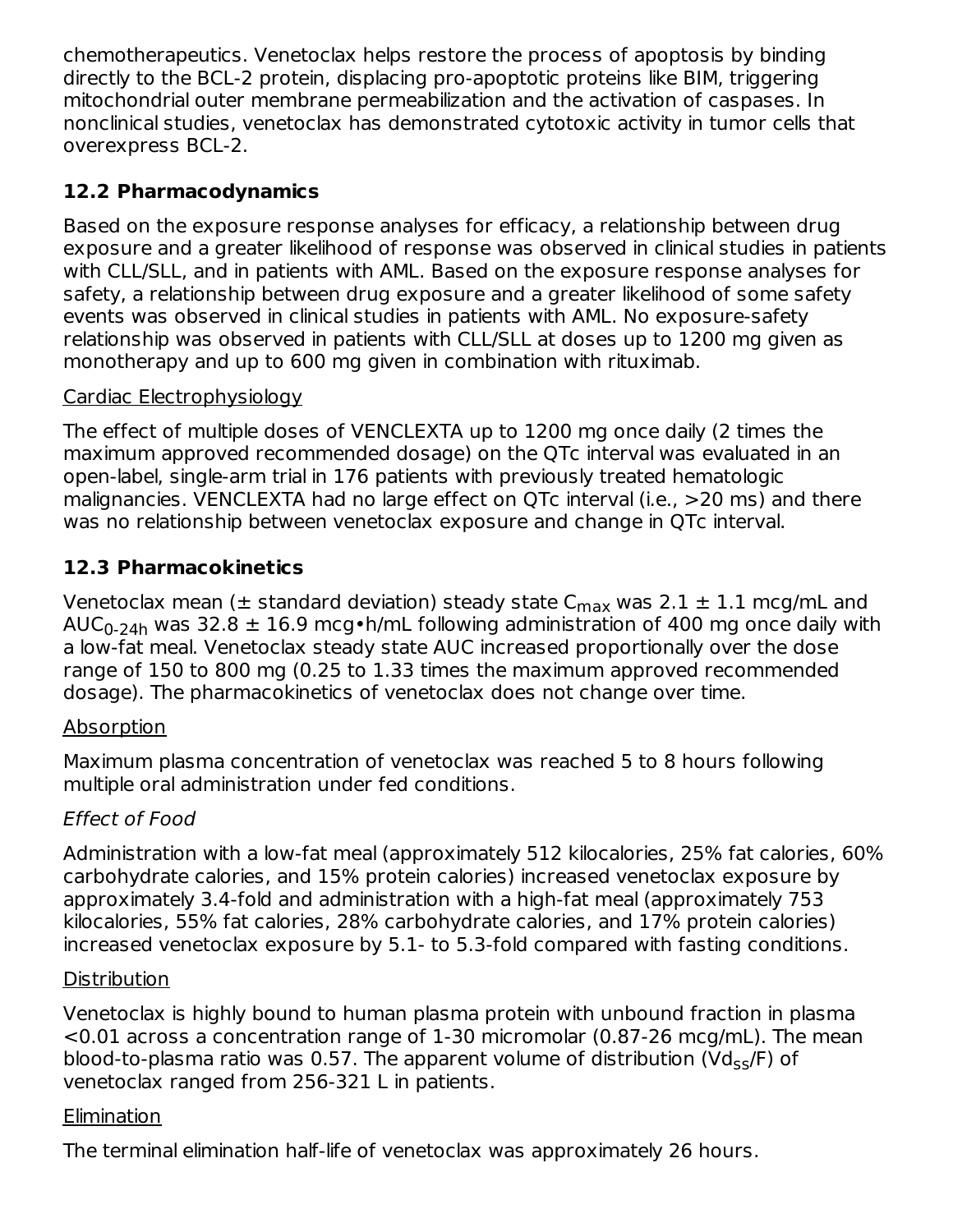### Metabolism

Venetoclax is predominantly metabolized by CYP3A in vitro. The major metabolite identified in plasma, M27, has an inhibitory activity against BCL-2 that is at least 58-fold lower than venetoclax in vitro and its AUC represented 80% of the parent AUC.

### Excretion

After single oral dose of radiolabeled  $[$ <sup>14</sup>C]-venetoclax 200 mg to healthy subjects, >99.9% of the dose was recovered in feces (21% as unchanged) and <0.1% in urine within 9 days.

### Specific Populations

No clinically significant differences in the pharmacokinetics of venetoclax were observed based on age (19 to 93 years), sex, weight, mild to severe renal impairment (CLcr 15 to 89 mL/min, calculated by Cockcroft-Gault), or mild to moderate hepatic impairment (normal total bilirubin and aspartate transaminase (AST) > upper limit of normal (ULN) or total bilirubin 1 to 3 times ULN). The effect of end-stage renal disease (CLcr <15 mL/min) or dialysis on venetoclax pharmacokinetics is unknown.

## Racial or Ethnic Groups

No clinically significant differences in the pharmacokinetics of venetoclax were observed in White, Black, and Asian patients enrolled in the United States. Of 771 patients with AML, Asian patients from Asian countries [China (5.6%), Japan (5.5%), South Korea (2.1%), and Taiwan (0.9%)] had 63% higher venetoclax exposure than non-Asian populations.

### Patients with Hepatic Impairment

Following a single dose of VENCLEXTA 50 mg, venetoclax systemic exposure (AUC<sub>0-INF</sub>) was 2.7-fold higher in subjects with severe hepatic impairment (Child-Pugh C) compared to subjects with normal hepatic function [see Dosage and Administration (2.7) and Use in Specific Populations (8.7)]. No clinically relevant differences in venetoclax systemic exposure were observed between subjects with mild or moderate hepatic impairment and subjects with normal hepatic function.

#### Drug Interactions Studies

#### Clinical Studies

No clinically significant differences in venetoclax pharmacokinetics were observed when coadministered with azacitidine, azithromycin, cytarabine, decitabine, gastric acid reducing agents, obinutuzumab, or rituximab.

#### Ketoconazole

Concomitant use of ketoconazole (a strong CYP3A, P-gp, and BCRP inhibitor) 400 mg once daily for 7 days increased venetoclax C<sub>max</sub> by 130% and AUC<sub>0-INF</sub> by 540% *[see* Drug Interactions (7.1)].

## Ritonavir

Concomitant use of ritonavir (a strong CYP3A, P-gp, and OATP1B1/B3 inhibitor) 50 mg once daily for 14 days increased venetoclax C<sub>max</sub> by 140% and AUC by 690% *[see Drug* Interactions (7.1)].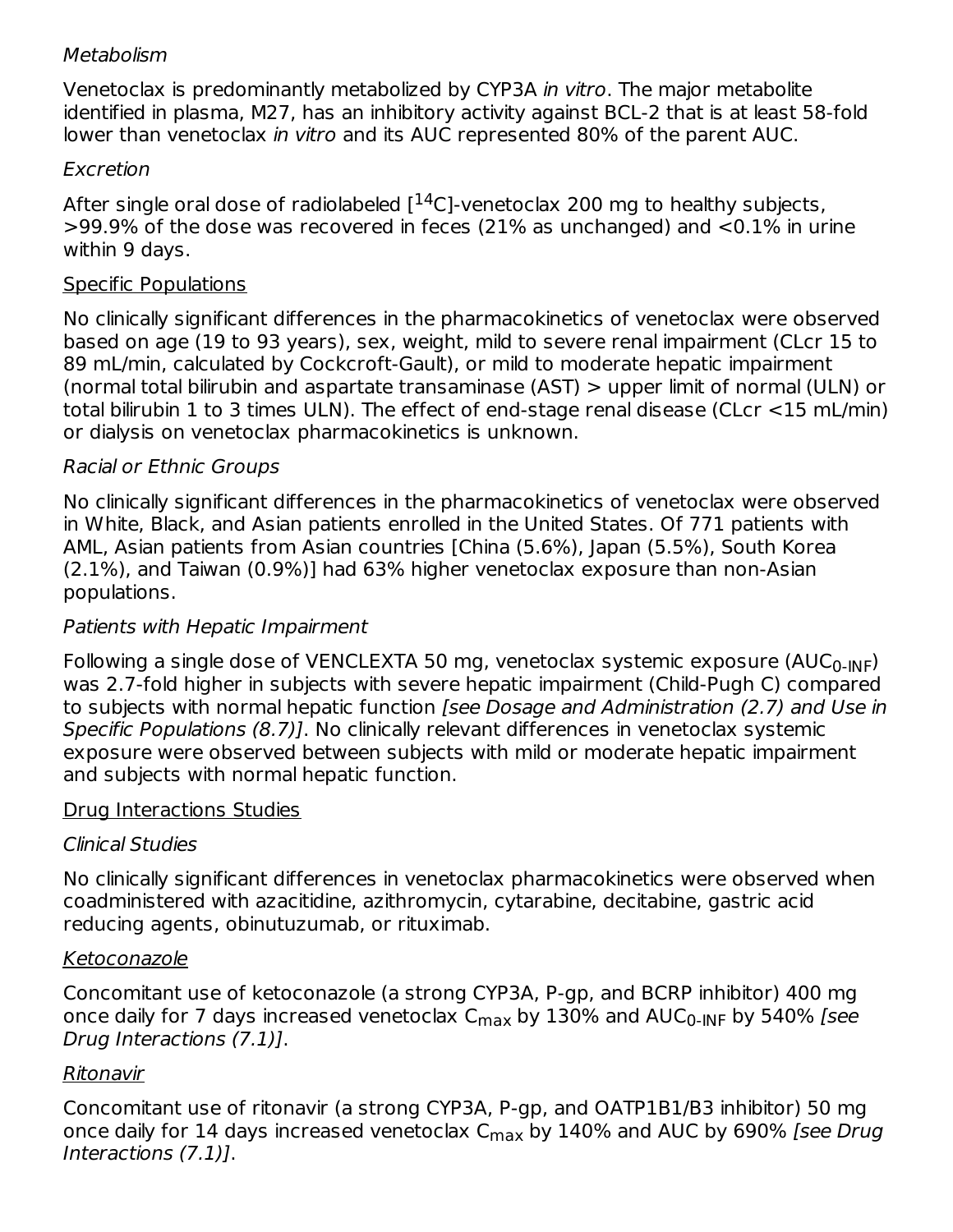### Posaconazole

Concomitant use of posaconazole (a strong CYP3A and P-gp inhibitor) 300 mg with VENCLEXTA 50 mg and 100 mg for 7 days resulted in 61% and 86% higher venetoclax  $\mathsf{C}_{\mathsf{max}}$ , respectively, compared with VENCLEXTA 400 mg administered alone. The venetoclax AUC<sub>0-24h</sub> was 90% and 144% higher, respectively *[see Drug Interactions*  $(7.1)$ ].

### Rifampin

Concomitant use of a single dose of rifampin (an OATP1B1/1B3 and P-gp inhibitor) 600 mg increased venetoclax  $\mathsf{C}_{\mathsf{max}}$  by  $106\%$  and AUC $_{\mathsf{0}\text{-}\mathsf{INF}}$  by 78%. Concomitant use of multiple doses of rifampin (as a strong CYP3A inducer) 600 mg once daily for 13 days decreased venetoclax C<sub>max</sub> by 42% and AUC<sub>0-INF</sub> by 71% [*see Drug Interactions (7.1)*].

#### Warfarin

Concomitant use of a single 400 mg dose of VENCLEXTA with 5 mg of warfarin resulted in 18% to 28% increase in C<sub>max</sub> and AUC<sub>0-INF</sub> of R-warfarin and S-warfarin *[see Drug* Interactions (7.2)].

#### Digoxin

Concomitant use of a single dose of VENCLEXTA 100 mg with digoxin (a P-gp substrate) 0.5 mg increased digoxin C<sub>max</sub> by 35% and AUC<sub>0-INF</sub> by 9% [*see Drug Interactions*  $(7.2)$ ].

#### In Vitro Studies

Venetoclax is not an inhibitor or inducer of CYP1A2, CYP2B6, CYP2C19, CYP2D6, or CYP3A4. Venetoclax is a weak inhibitor of CYP2C8, CYP2C9, and UGT1A1.

Venetoclax is not an inhibitor of UGT1A4, UGT1A6, UGT1A9, or UGT2B7.

Venetoclax is an inhibitor and substrate of P-gp and BCRP and weak inhibitor of OATP1B1.

Venetoclax is not an inhibitor of OATP1B3, OCT1, OCT2, OAT1, OAT3, MATE1, or MATE2K.

# **13 NONCLINICAL TOXICOLOGY**

## **13.1 Carcinogenesis, Mutagenesis, Impairment of Fertility**

Neither venetoclax nor M27, a major human metabolite, were carcinogenic in a 6-month transgenic (Tg.rasH2) mouse study at oral doses up to 400 mg/kg/day of venetoclax, and at a single oral dose level of 250 mg/kg/day of M27.

Venetoclax was not mutagenic in an in vitro bacterial mutagenicity (Ames) assay, did not induce numerical or structural aberrations in an in vitro chromosome aberration assay using human peripheral blood lymphocytes, and was not clastogenic in an in vivo mouse bone marrow micronucleus assay at doses up to 835 mg/kg. The M27 metabolite was negative for genotoxic activity in in vitro Ames and chromosome aberration assays.

Fertility and early embryonic development studies were conducted in male and female mice. These studies evaluate mating, fertilization, and embryonic development through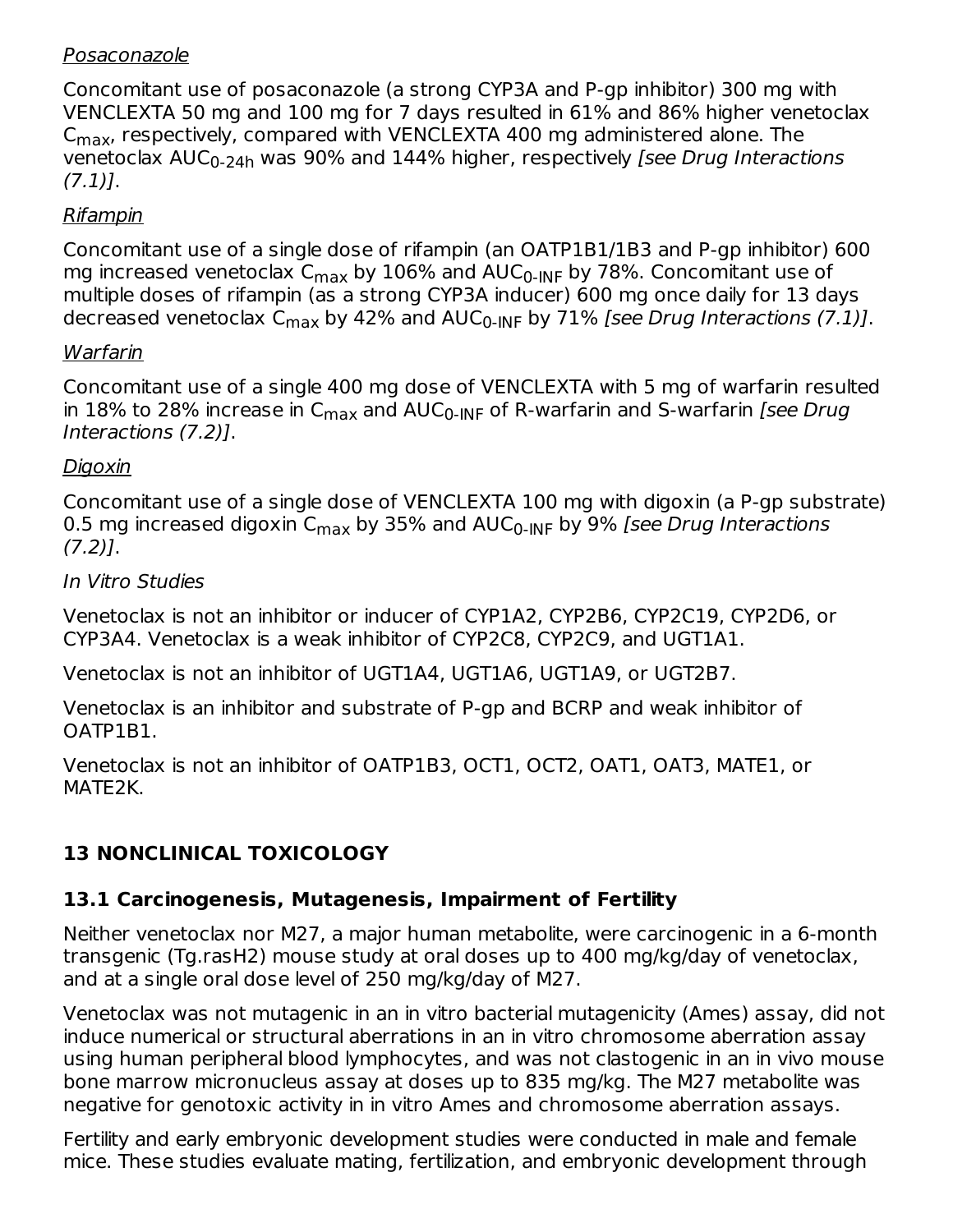implantation. There were no effects of venetoclax on estrous cycles, mating, fertility, corpora lutea, uterine implants or live embryos per litter at dosages up to 600 mg/kg/day. However, a risk to human male fertility exists based on testicular toxicity (germ cell loss) observed in dogs at exposures as low as 0.5 times the human AUC exposure at a dose of 400 mg.

## **13.2 Animal Toxicology and/or Pharmacology**

In dogs, venetoclax caused single-cell necrosis in various tissues, including the gallbladder, exocrine pancreas, and stomach with no evidence of disruption of tissue integrity or organ dysfunction; these findings were minimal to mild in magnitude. Following a 4-week dosing period and subsequent 4-week recovery period, minimal single-cell necrosis was still present in some tissues and reversibility has not been assessed following longer periods of dosing or recovery.

In addition, after approximately 3 months of daily dosing in dogs, venetoclax caused progressive white discoloration of the hair coat due to loss of melanin pigment.

## **14 CLINICAL STUDIES**

## **14.1 Chronic Lymphocytic Leukemia/Small Lymphocytic Lymphoma**

### In Combination with Obinutuzumab

CLL14 (BO25323) was a randomized (1:1), multicenter, open-label, actively controlled trial (NCT02242942) that evaluated the efficacy and safety of VENCLEXTA in combination with obinutuzumab (VEN+G) versus obinutuzumab in combination with chlorambucil (GClb) for patients with previously untreated CLL with coexisting medical conditions (total Cumulative Illness Rating Scale [CIRS] score >6 or CLcr <70 mL/min). The trial required hepatic transaminases and total bilirubin ≤2 times upper limit of normal and excluded patients with Richter's transformation or any individual organ/system impairment score of 4 by CIRS except eye, ear, nose, and throat organ system.

All patients received obinutuzumab at 1000 mg on Days 1 (the first dose could be split as 100 mg and 900 mg on Days 1 and 2), 8 and 15 of Cycle 1, and on Day 1 of each subsequent cycle for a total of 6 cycles. Patients in the VEN+G arm began the VENCLEXTA 5-week ramp-up dosing schedule [see Dosage and Administration (2.2, 2.4)] on Day 22 of Cycle 1 and received VENCLEXTA 400 mg orally once daily from Cycle 3 Day 1 until the last day of Cycle 12. Patients randomized to the GClb arm received chlorambucil 0.5 mg/kg orally on Day 1 and Day 15 of Cycles 1 to 12. Each cycle was 28 days.

A total of 432 patients were randomized, 216 to each arm. Baseline demographic and disease characteristics were similar between the arms. The median age was 72 years (range: 41 to 89 years), 89% were White, 67% were male; 36% and 43% were Binet stage B and C, respectively, and 88% had Eastern Cooperative Oncology Group (ECOG) performance status <2. The median CIRS score was 8.0 (range: 0 to 28) and 58% of patients had CLcr <70 mL/min. A 17p deletion was detected in 8% of patients, TP53 mutations in 10%, 11q deletion in 19%, and unmutated IgVH in 57%.

Efficacy was based on progression-free survival (PFS) as assessed by an Independent Review Committee (IRC). The median duration of follow-up for PFS was 28 months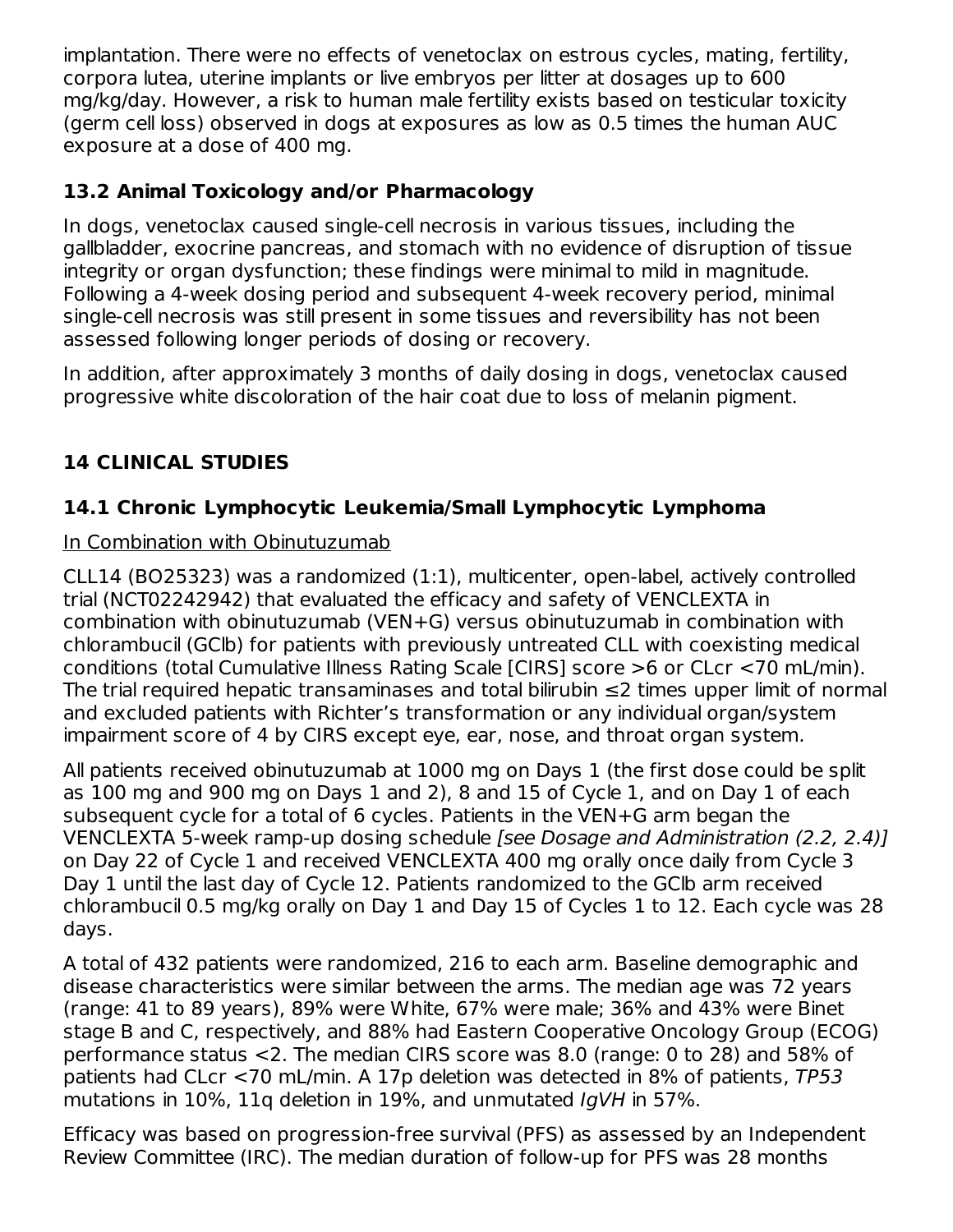(range: 0 to 36 months). Efficacy results for CLL14 are shown in Table 19. The Kaplan-Meier curve for PFS is shown in Figure 1.

| <b>Endpoint</b>                    | <b>VENCLEXTA +</b><br><b>Obinutuzumab</b><br>$(N = 216)$ | Obinutuzumab +<br><b>Chlorambucil</b><br>$(N = 216)$ |
|------------------------------------|----------------------------------------------------------|------------------------------------------------------|
| <b>Progression-free survivala</b>  |                                                          |                                                      |
| Number of events, n (%)            | 29(13)                                                   | 79 (37)                                              |
| Disease progression                | 14(6)                                                    | 71 (33)                                              |
| Death                              | 15(7)                                                    | 8(4)                                                 |
| Median, months                     | <b>Not Reached</b>                                       | <b>Not Reached</b>                                   |
| HR (95% CI) <sup>b</sup>           | 0.33(0.22, 0.51)                                         |                                                      |
| p-value <sup>b</sup>               | < 0.0001                                                 |                                                      |
| Response rate <sup>c</sup> , n (%) |                                                          |                                                      |
| ORR <sup>d</sup>                   | 183 (85)                                                 | 154 (71)                                             |
| 95% CI                             | (79, 89)                                                 | (65, 77)                                             |
| <b>CR</b>                          | 100(46)                                                  | 47 (22)                                              |
| $CR + CR$ <sup>id</sup>            | 107 (50)                                                 | 50 (23)                                              |
| <b>PR</b>                          | 76 (35)                                                  | 104 (48)                                             |

#### **Table 19. Efficacy Results in CLL14**

 $|CI =$  confidence interval;  $CR =$  complete remission;  $CR =$  complete remission with incomplete marrow recovery;  $HR =$  hazard ratio;  $ORR =$  overall response rate (CR + CRi + PR):  $PR =$  partial remission.

aFrom randomization until earliest event of disease progression or death due to any cause. IRC-assessed; Kaplan-Meier estimate.

<sup>b</sup>HR estimate is based on Cox-proportional hazards model stratified by Binet Stage and geographic region; p-value based on log rank test stratified by the same factors.

cper 2008 International Workshop for Chronic Lymphocytic Leukemia (IWCLL) guidelines.

 $d$ p-values based on Cochran-Mantel-Haenszel test; p=0.0007 for ORR; p<0.0001 for CR+CRi.

#### **Figure 1. Kaplan-Meier Curve of IRC-Assessed Progression-free Survival in CLL14**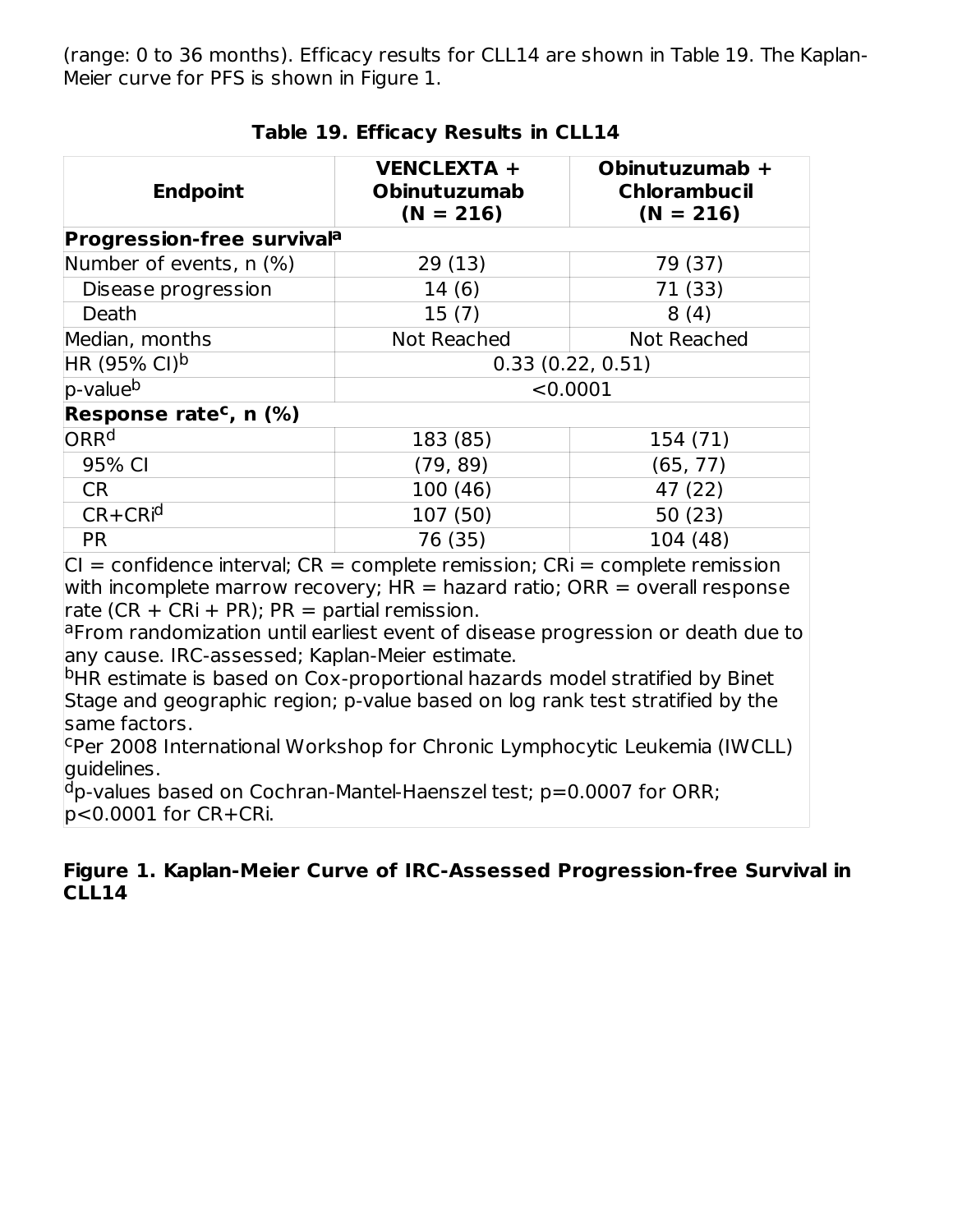

At the time of analysis, median overall survival (OS) had not been reached, with fewer than 10% of patients experiencing an event. The median duration of follow-up for OS was 28 months.

Minimal residual disease (MRD) was evaluated using allele-specific oligonucleotide polymerase chain reaction (ASO-PCR). The definition of negative status was less than one CLL cell per  $10^4$  leukocytes. Rates of MRD negativity 3 months after the completion of treatment regardless of response and in patients who achieved CR are shown in Table 20. At this assessment, 134 patients in the VEN+G arm who were MRD negative in peripheral blood had matched bone marrow specimens; of these, 122 patients (91%) were MRD negative in both peripheral blood and bone marrow.

|                                             | <b>VENCLEXTA +</b><br><b>Obinutuzumab</b> | Obinutuzumab +<br><b>Chlorambucil</b> |
|---------------------------------------------|-------------------------------------------|---------------------------------------|
| <b>MRD negativity rate (ITT population)</b> |                                           |                                       |
| N                                           | 216                                       | 216                                   |
| Bone marrow, $n$ (%)                        | 123 (57)                                  | 37(17)                                |
| 95% CI                                      | (50, 64)                                  | (12, 23)                              |
| p-value <sup>a</sup>                        | < 0.0001                                  |                                       |
| Peripheral blood, n (%)                     | 163 (76)                                  | 76 (35)                               |
| 95% CI                                      | (69, 81)                                  | (29, 42)                              |
| p-value <sup>a</sup>                        |                                           | < 0.0001                              |
| MRD negativity rate in patients with CR     |                                           |                                       |
| N                                           | 100                                       | 47                                    |
| Bone marrow, $n$ $(\%)$                     | 69 (69)                                   | 21(45)                                |
| 95% CI                                      | (59, 78)                                  | (30, 60)                              |
| p-value <sup>a</sup>                        | 0.0048                                    |                                       |
| Peripheral blood, n (%)                     | 87 (87)                                   | 29 (62)                               |

#### **Table 20. Minimal Residual Disease Negativity Rates Three Months After the Completion of Treatment in CLL14**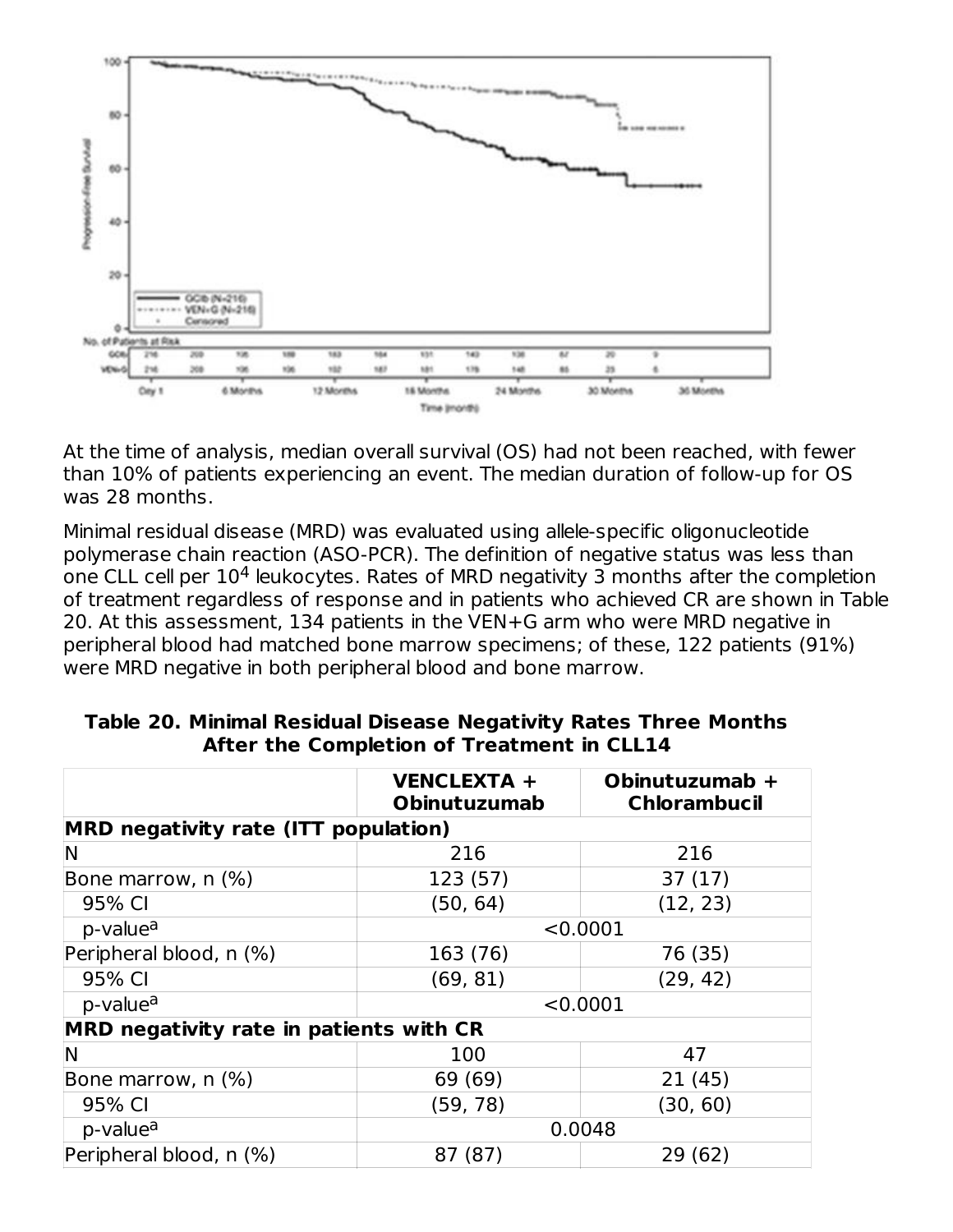| 95% CI                                                   | (79, 93) | (46, 75) |
|----------------------------------------------------------|----------|----------|
| p-value <sup>a</sup>                                     |          | 0.0005   |
| $ CI $ = confidence interval; $CR$ = complete remission. |          |          |
| $a$ p-value based on Chi-square test.                    |          |          |

Twelve months after the completion of treatment, MRD negativity rates in peripheral blood were 58% (126/216) in patients treated with VEN+G and 9% (20/216) in patients treated with GClb.

#### In Combination with Rituximab

MURANO was a randomized (1:1), multicenter, open-label trial (NCT02005471) that evaluated the efficacy and safety of VENCLEXTA in combination with rituximab (VEN+R) versus bendamustine in combination with rituximab (B+R) in patients with CLL who had received at least one line of prior therapy. Patients in the VEN+R arm completed the VENCLEXTA 5-week ramp-up dosing schedule [see Dosage and Administration (2.2, 2.4)] and received VENCLEXTA 400 mg orally once daily for 24 months from Cycle 1 Day 1 of rituximab in the absence of disease progression or unacceptable toxicity. Rituximab was initiated after the 5-week dose ramp-up at a dose of 375 mg/m<sup>2</sup> intravenously on Day 1 of Cycle 1 and 500 mg/m<sup>2</sup> intravenously on Day 1 of Cycles 2-6. Patients randomized to B+R received bendamustine 70 mg/m<sup>2</sup> intravenously on Days 1 and 2 for 6 cycles in combination with rituximab at the above described dose and schedule. Each cycle was 28 days.

A total of 389 patients were randomized: 194 to the VEN+R arm and 195 to the B+R arm. Baseline demographic and disease characteristics were similar between the VEN+R and B+R arms. The median age was 65 years (range: 22 to 85 years), 97% were White, 74% were male, and 99% had ECOG performance status <2. Median prior lines of therapy was 1 (range: 1 to 5); 59% had received 1 prior therapy, 26% had received 2 prior therapies, and 16% had received 3 or more prior therapies. Prior therapies included alkylating agents (94%), anti-CD20 antibodies (77%), B-cell receptor pathway inhibitors (2%), and prior purine analogs (81%, including fludarabine/cyclophosphamide/rituximab in 55%). A 17p deletion was detected in 24% of patients, TP53 mutations in 25%, 11q deletion in 32%, and unmutated IgVH in 63%.

Efficacy was based on PFS as assessed by an IRC. The median follow-up for PFS was 23.4 months (range: 0 to 37.4+ months). Efficacy results for MURANO are shown in Table 21. The Kaplan-Meier curve for PFS is shown in Figure 2.

| <b>Endpoint</b>                   | VENCLEXTA + Rituximab<br>$(N = 194)$ | Bendamustine +<br><b>Rituximab</b><br>$(N = 195)$ |
|-----------------------------------|--------------------------------------|---------------------------------------------------|
| <b>Progression-free survivala</b> |                                      |                                                   |
| Number of events, n<br>(%)        | 35(18)                               | 106 (54)                                          |
| Disease progression,<br>In        | 26                                   | 91                                                |
| Death events, n                   | 9                                    | 15                                                |
| $M$ odian monthc $(0E0/$          |                                      |                                                   |

**Table 21. IRC-Assessed Efficacy Results in MURANO**

Madian, mantho (050%)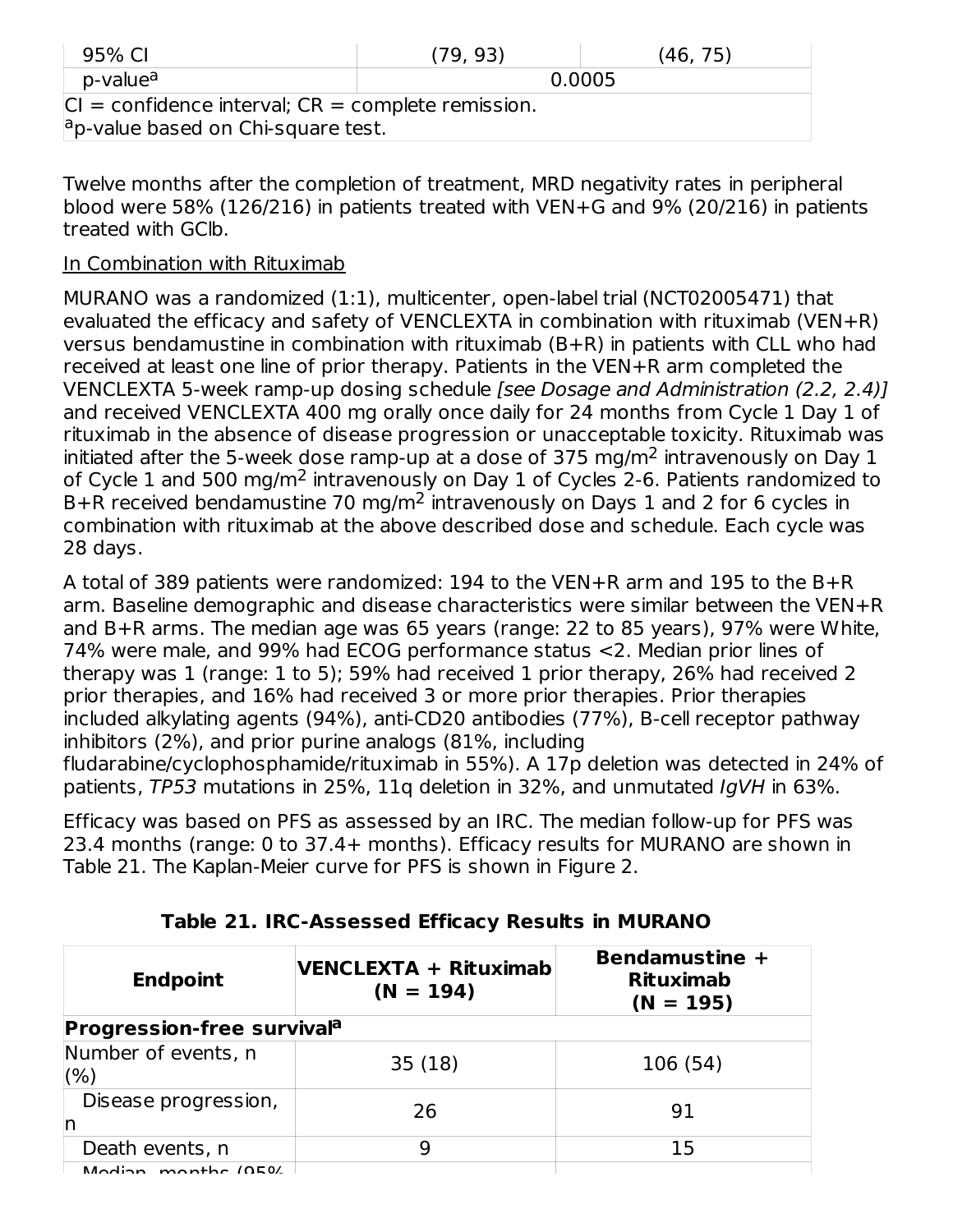| <b>IMEGICII, ILIUIILIIS 19970</b>     | Not Reached      | 18.1 (15.8, 22.3) |
|---------------------------------------|------------------|-------------------|
| $HR (95\% CI)^{b}$                    | 0.19(0.13, 0.28) |                   |
| $p$ -value <sup>b</sup>               | < 0.0001         |                   |
| Response rate <sup>c</sup> , n $(\%)$ |                  |                   |
| <b>ORR</b>                            | 179 (92)         | 141 (72)          |
| 95% CI                                | (88, 96)         | (65, 78)          |
| CR+CRi                                | 16(8)            | 7 (4)             |
| nPR                                   | 3(2)             | 1(1)              |
| <b>PR</b>                             | 160 (82)         | 133 (68)          |

 $|CI =$  confidence interval;  $CR =$  complete remission;  $CRi =$  complete remission with incomplete marrow recovery;  $HR =$  hazard ratio; nPR = nodular partial remission; ORR = overall response rate (CR + CRi + nPR + PR); PR = partial remission.

<sup>a</sup>Kaplan-Meier estimate.

<sup>b</sup>HR estimate is based on Cox-proportional hazards model stratified by 17p deletion, risk status, and geographic region; p-value based on log-rank test stratified by the same factors.

<sup>c</sup>Per 2008 International Workshop for Chronic Lymphocytic Leukemia (IWCLL) guidelines.

#### **Figure 2. Kaplan-Meier Curve of IRC-Assessed Progression-free Survival in MURANO**



At 3 months after the last dose of rituximab, the MRD negativity rate in peripheral blood in patients who achieved PR or better was 54% (104/194) in the VEN+R arm and 12% (23/195) in the B+R arm. The MRD-negative CR/CRi rate at this timepoint was 3% (6/194) in the VEN+R arm and 2% (3/195) in the B+R arm.

71-Month Follow-Up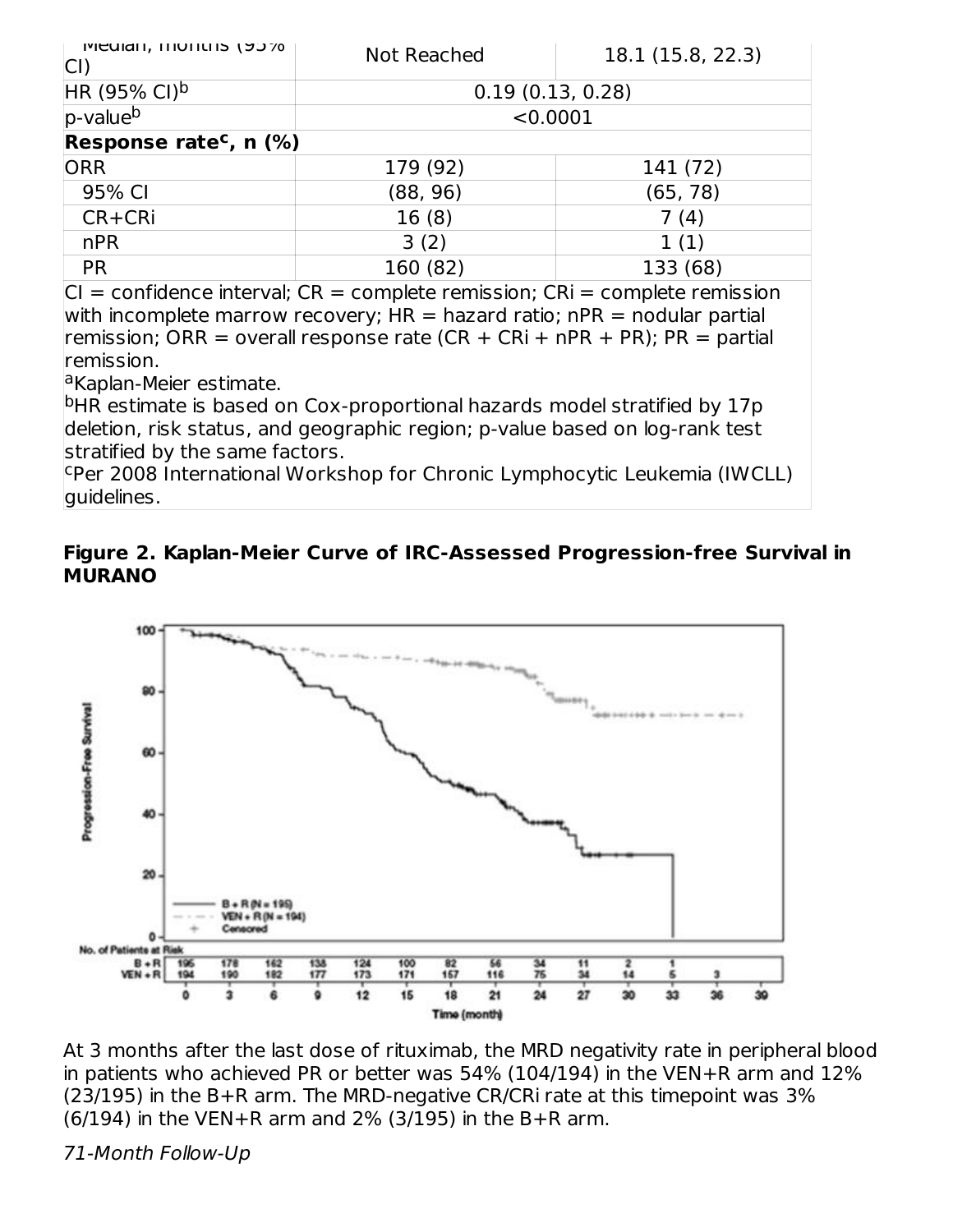With an overall follow-up of 71 months, the investigator-assessed median PFS was 53.6 months (95% CI: 48.4, 57.0) in the VEN+R arm and 17.0 months (95% CI: 15.5, 21.7) in the B+R arm. Median OS had not been reached in either arm. Death occurred in 16%  $(32/194)$  of patients in the VEN+R arm and 33% (64/195) of patients in the B+R arm (stratified HR 0.40; 95% CI [0.26, 0.62]). The Kaplan-Meier curve for OS is shown in Figure 3.





#### **Monotherapy**

The efficacy of VENCLEXTA monotherapy in previously treated CLL or SLL is based on three single-arm trials.

#### M13-982

M13-982 (NCT01889186) was an open-label, multicenter trial that enrolled 106 patients with CLL with 17p deletion who had received at least one prior therapy. In the trial, 17p deletion was confirmed in peripheral blood specimens from patients using Vysis CLL FISH Probe Kit, which is FDA approved for selection of patients for VENCLEXTA treatment. Patients received VENCLEXTA 400 mg orally once daily following completion of the ramp-up dosing schedule [see Dosage and Administration (2.2, 2.4)].

Efficacy was based on overall response rate (ORR) as assessed by an IRC.

Table 22 summarizes the baseline demographic and disease characteristics of the trial population.

| <b>Characteristic</b>      | $N = 106$  |
|----------------------------|------------|
| Age, years; median (range) | 67 (37-83) |
| White; %                   |            |
| Male: %                    | 65         |
| ECOG performance status; % |            |

## **Table 22. Baseline Patient Characteristics in M13-982**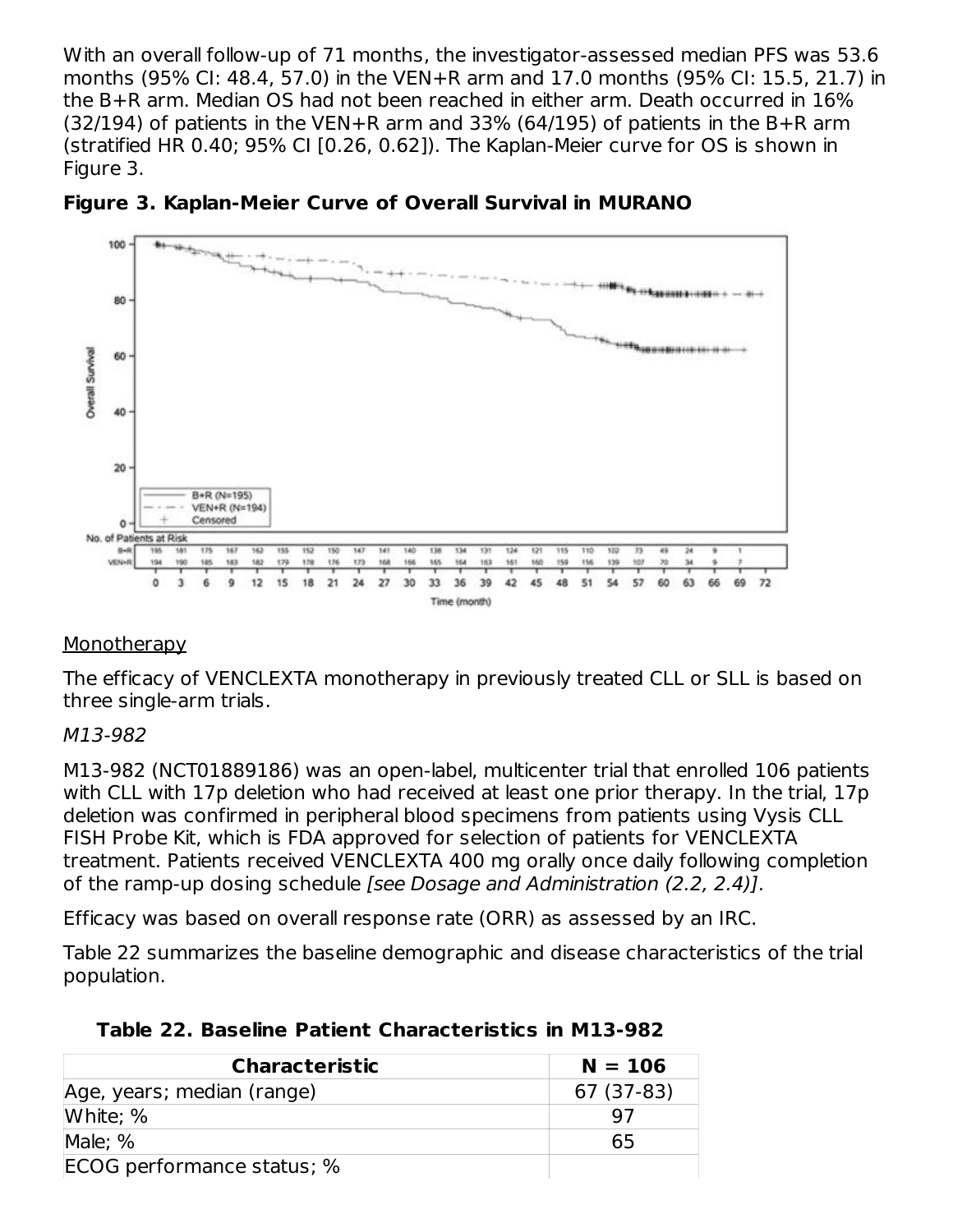|                                                          | 40              |
|----------------------------------------------------------|-----------------|
| 1                                                        | 52              |
| $\mathcal{P}$                                            | 8               |
| Tumor burden; %                                          |                 |
| Absolute lymphocyte count $\geq$ 25 x 10 <sup>9</sup> /L | 50              |
| One or more nodes ≥5 cm                                  | 53              |
| Number of prior therapies; median (range)                | $2.5(1-10)$     |
| Time since diagnosis, years; median (range) <sup>a</sup> | $6.6(0.1-32.1)$ |
| ECOG = Eastern Cooperative Oncology Group.               |                 |
| $ a$ N=105.                                              |                 |

The median time on treatment at the time of evaluation was 12.1 months (range: 0 to 21.5 months). Efficacy results are shown in Table 23.

| <b>Endpoint</b>                                                        | <b>VENCLEXTA</b><br>$N = 106$ |  |
|------------------------------------------------------------------------|-------------------------------|--|
| ORR, n (%) <sup>a</sup>                                                | 85 (80)                       |  |
| (95% CI)                                                               | (71, 87)                      |  |
| $CR + CRi, n$ (%)                                                      | 8(8)                          |  |
| CR, n (%)                                                              | 6(6)                          |  |
| CRi, $n$ $(\%)$                                                        | 2(2)                          |  |
| $nPR, n$ $(\%)$                                                        | 3(3)                          |  |
| PR, n (%)                                                              | 74 (70)                       |  |
| $CI = confidence$ interval; $CR = complete$ remission; $CR = complete$ |                               |  |
| remission with incomplete marrow recovery; IRC = independent           |                               |  |
| review committee; $nPR =$ nodular partial remission; $ORR =$ overall   |                               |  |
| response rate (CR + CRi + nPR + PR); PR = partial remission.           |                               |  |
| a Per 2008 IWCLL guidelines.                                           |                               |  |

**Table 23. Efficacy Results per IRC for Patients with Previously Treated CLL with 17p Deletion in M13-982**

The median time to first response was 0.8 months (range: 0.1 to 8.1 months).

Based on a later data cutoff date and investigator-assessed efficacy, the duration of response (DOR) ranged from 2.9 to 32.8+ months. The median DOR has not been reached with median follow-up of 22 months.

Minimal residual disease was evaluated in peripheral blood and bone marrow for patients who achieved CR or CRi, following treatment with VENCLEXTA. Three percent (3/106) achieved MRD negativity in the peripheral blood and bone marrow (less than one CLL cell per 10<sup>4</sup> leukocytes).

#### M12-175

M12-175 (NCT01328626) was an open-label, multicenter trial that enrolled previously treated patients with CLL or SLL, including those with 17p deletion. Efficacy was evaluated in 67 patients (59 with CLL, 8 with SLL) who had received VENCLEXTA 400 mg orally once daily following completion of a ramp-up dosing schedule. Patients continued this dose until disease progression or unacceptable toxicity. The median duration of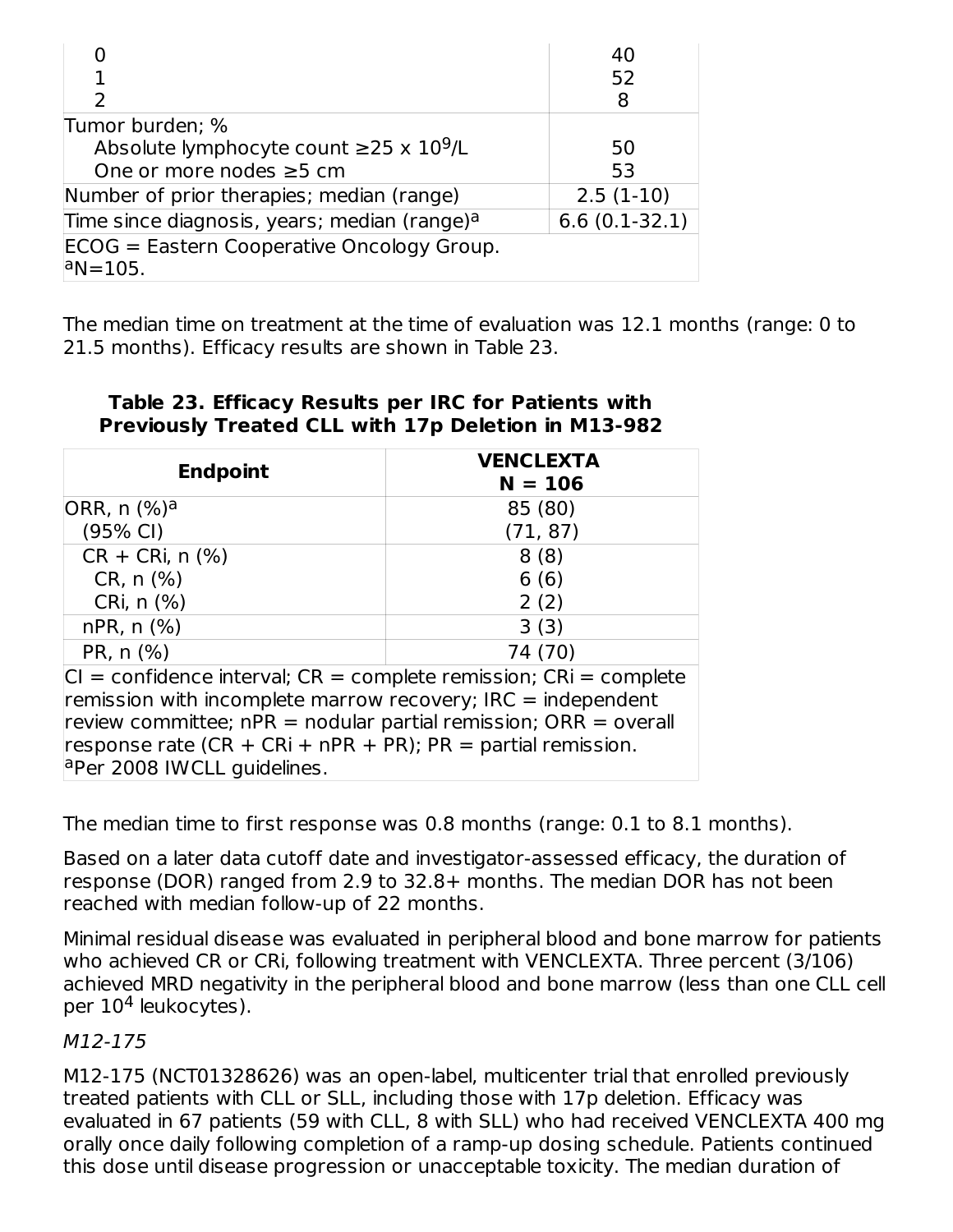treatment at the time of evaluation was 22.1 months (range: 0.5 to 71.7 months).

The median age was 65 years (range: 42 to 84 years), 78% were male and 87% were White. The median number of prior treatments was 3 (range: 1 to 11). At baseline, 67% of patients had one or more nodes ≥5 cm, 30% of patients had ALC ≥25 x  $10^9$ /L, 33% had documented unmutated IgVH, and 21% had documented 17p deletion.

Efficacy was based on 2008 IWCLL guidelines and assessed by an IRC. The ORR was 76% (95% CI: 64%, 86%), with a CR + CRi rate of 10% and PR rate of 66%. The median DOR was 36.2 months (range: 2.4 to 52.4 months).

M14-032

M14-032 (NCT02141282) was an open-label, multicenter trial that enrolled patients with CLL who had been previously treated with and progressed on or after ibrutinib or idelalisib. Patients received VENCLEXTA 400 mg orally once daily following completion of the ramp-up dosing schedule [see Dosage and Administration (2.2, 2.4)]. Patients continued this dose until disease progression or unacceptable toxicity. At the time of analysis, the median duration of treatment was 19.5 months (range: 0.1 to 39.5 months).

Of the 127 patients treated (91 with prior ibrutinib, 36 with prior idelalisib), the median age was 66 years (range: 28 to 85 years), 70% were male and 92% were White. The median number of prior treatments was 4 (range: 1 to 15). At baseline, 41% of patients had one or more nodes  $\geq$ 5 cm, 31% had an ALC  $\geq$ 25 x 10<sup>9</sup>/L, 57% had documented unmutated IgVH, and 39% had documented 17p deletion.

Efficacy was based on 2008 IWCLL guidelines and was assessed by an IRC. The ORR was 70% (95% CI: 61%, 78%), with a CR + CRi rate of 5% and PR rate of 65%. The median DOR was not reached with a median follow-up time of 19.9 months (range: 2.9 to 36 months).

# **14.2 Acute Myeloid Leukemia**

VENCLEXTA was studied in adult patients with newly diagnosed AML who were 75 years or older, or had comorbidities that precluded the use of intensive induction chemotherapy based on at least one of the following criteria: baseline ECOG performance status of 2-3, severe cardiac or pulmonary comorbidity, moderate hepatic impairment, CLcr <45 mL/min, or other comorbidity.

## In Combination with Azacitidine or Decitabine

VIALE-A was a randomized (2:1), double-blind, placebo-controlled, multicenter trial (NCT02993523) that evaluated the efficacy and safety of VENCLEXTA in combination with azacitidine (VEN+AZA) versus placebo with azacitidine (PBO+AZA).

Patients received VENCLEXTA 400 mg orally once daily on Days 1-28 following completion of the ramp-up dosing schedule [see Dosage and Administration (2.3)] or placebo in combination with azacitidine 75 mg/m<sup>2</sup> either intravenously or subcutaneously on Days 1-7 of each 28-day cycle beginning on Cycle 1 Day 1. During the ramp-up, patients received TLS prophylaxis and were hospitalized for monitoring.

Once bone marrow assessment confirmed a remission, defined as less than 5% leukemia blasts with cytopenia following Cycle 1 treatment, VENCLEXTA or placebo was interrupted up to 14 days or until ANC ≥500/microliter and platelet count ≥50 ×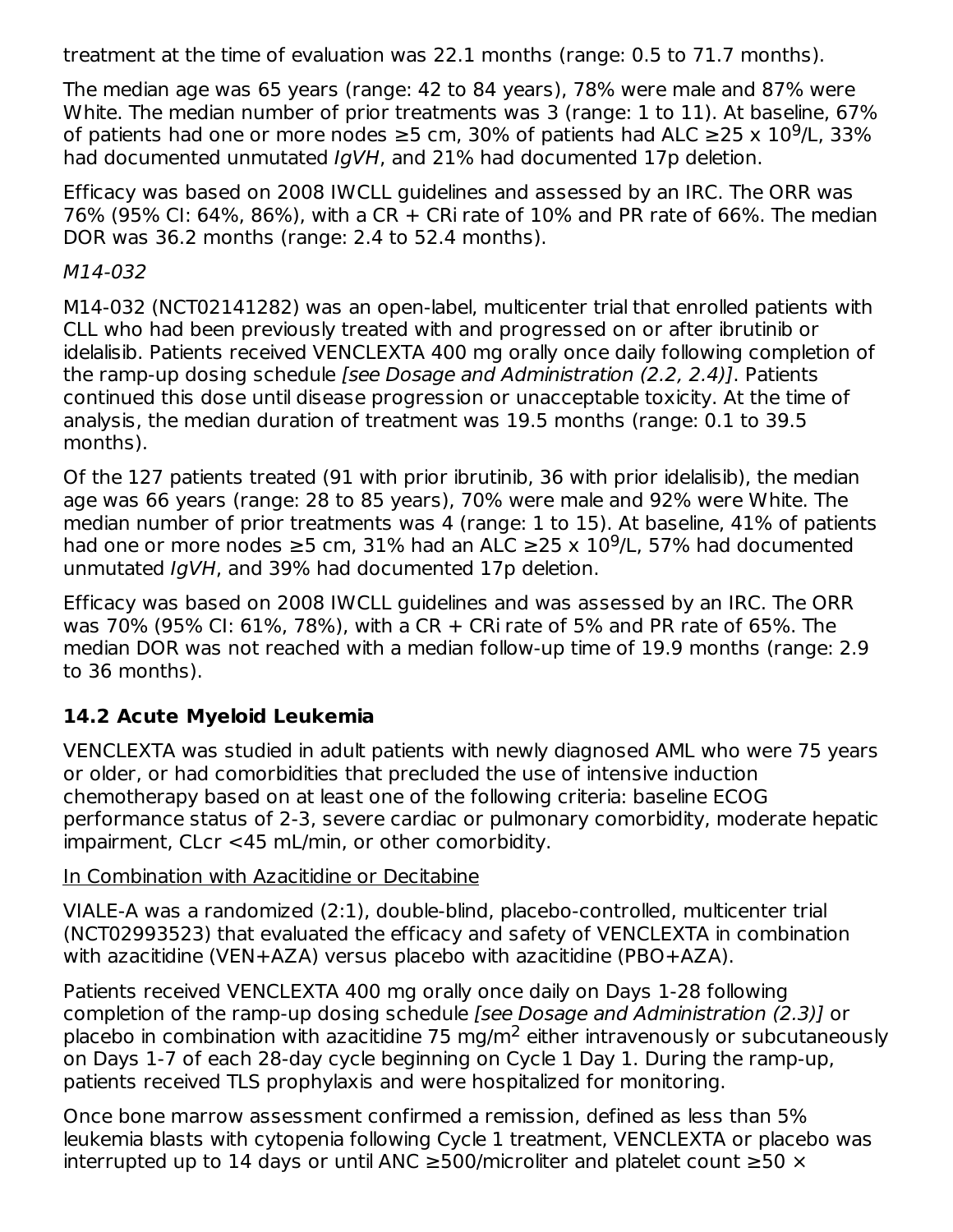$10<sup>3</sup>/$ microliter. For patients with resistant disease at the end of Cycle 1, a bone marrow assessment was performed after Cycle 2 or 3 and as clinically indicated. Azacitidine was resumed on the same day as VENCLEXTA or placebo following interruption. Azacitidine dose reduction was implemented in the clinical trial for management of hematologic toxicity *[see Dosage and Administration (2.5)]*. Patients continued treatment until disease progression or unacceptable toxicity.

A total of 431 patients were randomized: 286 to the VEN+AZA arm and 145 to the PBO+AZA arm. The baseline demographic and disease characteristic are shown in Table 24.

| <b>Characteristic</b>                                                            | <b>VENCLEXTA +</b><br><b>Azacitidine</b><br>$N = 286$ | <b>Placebo + Azacitidine</b><br>$N = 145$ |
|----------------------------------------------------------------------------------|-------------------------------------------------------|-------------------------------------------|
| Age, years; median (range)                                                       | 76 (49, 91)                                           | 76 (60, 90)                               |
| Race                                                                             |                                                       |                                           |
| White; %                                                                         | 76                                                    | 75                                        |
| Black or African American; %                                                     | $\mathbf{1}$                                          | 1.4                                       |
| Asian; %                                                                         | 23                                                    | 23                                        |
| Males; %                                                                         | 60                                                    | 60                                        |
| ECOG performance status; %                                                       |                                                       |                                           |
| $0 - 1$                                                                          | 55                                                    | 56                                        |
| $\overline{2}$                                                                   | 40                                                    | 41                                        |
| $\overline{3}$                                                                   | 5.6                                                   | 3.4                                       |
| Bone marrow blast; %                                                             |                                                       |                                           |
| $<$ 30%                                                                          | 30                                                    | 28                                        |
| ≥30% to <50%                                                                     | 21                                                    | 23                                        |
| $>50\%$                                                                          | 49                                                    | 49                                        |
| Disease history; %                                                               |                                                       |                                           |
| De Novo AML                                                                      | 75                                                    | 76                                        |
| <b>Secondary AML</b>                                                             | 25                                                    | 24                                        |
| Cytogenetic risk detected <sup>a</sup> , %                                       |                                                       |                                           |
| Intermediate                                                                     | 64                                                    | 61                                        |
| Poor                                                                             | 36                                                    | 39                                        |
| Mutation analyses detected; n/N <sup>b</sup> (%)                                 |                                                       |                                           |
| IDH1 or IDH2                                                                     | 61/245 (25)                                           | 28/127 (22)                               |
| IDH1                                                                             | 23/245 (9.4)                                          | 11/127(8.7)                               |
| IDH <sub>2</sub>                                                                 | 40/245 (16)                                           | 18/127 (14)                               |
| FLT3                                                                             | 29/206 (14)                                           | 22/108 (20)                               |
| NPM1                                                                             | 27/163(17)                                            | 17/86 (20)                                |
| <b>TP53</b>                                                                      | 38/163 (23)                                           | 14/86 (16)                                |
| $^{\circ}$ Per the 2016 National Comprehensive Cancer Network (NCCN) Guidelines. |                                                       |                                           |

#### **Table 24. Baseline Demographic and Disease Characteristics in Patients with AML in VIALE-A**

bNumber of evaluable BMA specimens received at baseline.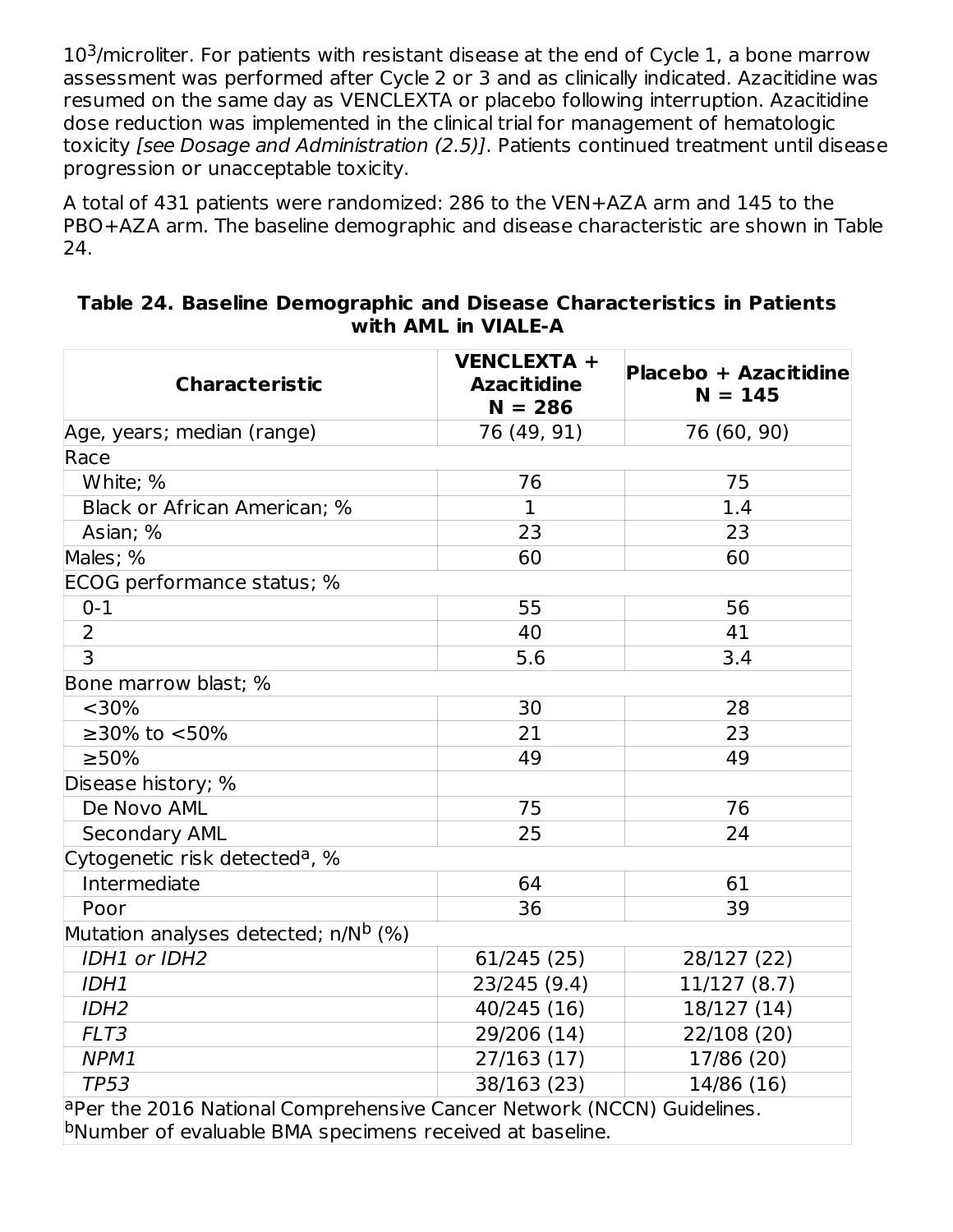Efficacy was based on overall survival (OS), measured from the date of randomization to death from any cause. The combination of VEN+AZA was superior in OS to PBO+AZA.

The Kaplan-Meier curve for OS is shown in Figure 4. The efficacy results of VIALE-A are shown in Table 25.



**Figure 4. Kaplan-Meier Curve for Overall Survival in VIALE-A**

**Table 25. Efficacy Results in VIALE-A**

| <b>Endpoint</b>                                                                      | VENCLEXTA + Azacitidine Placebo + Azacitidine |                                                |  |
|--------------------------------------------------------------------------------------|-----------------------------------------------|------------------------------------------------|--|
|                                                                                      | $(N = 286)$                                   | $(N = 145)$                                    |  |
| <b>Overall survival</b>                                                              |                                               |                                                |  |
| Median <sup>a</sup> , months                                                         | 14.7                                          | 9.6                                            |  |
| $(95% \text{ Cl})$                                                                   | (11.9, 18.7)                                  | (7.4, 12.7)                                    |  |
| Hazard ratio <sup>b</sup> (95% CI)                                                   | 0.66(0.52, 0.85)                              |                                                |  |
| p-value <sup>b</sup>                                                                 |                                               | < 0.001                                        |  |
| <b>Response rate</b>                                                                 |                                               |                                                |  |
| CR, n (%)                                                                            | 105 (37)                                      | 26(18)                                         |  |
| $(95% \text{ Cl})$                                                                   | (31, 43)                                      | (12, 25)                                       |  |
| p-value <sup>c</sup>                                                                 |                                               | < 0.001                                        |  |
| Median DOCR <sup>a,d</sup> (months)                                                  | 18.0                                          | 13.4                                           |  |
| 95% CI                                                                               | $(15.3, -)$                                   | (8.7, 17.6)                                    |  |
| $CR+CRh, n$ $%$                                                                      | 185 (65)                                      | 33(23)                                         |  |
| (95% CI)                                                                             | (59, 70)                                      | (16, 30)                                       |  |
| p-value <sup>c</sup>                                                                 | < 0.001                                       |                                                |  |
| Median DOCR+CRha,e                                                                   | 17.8                                          | 13.9                                           |  |
| $\mathsf{ }(\mathsf{months})$                                                        |                                               |                                                |  |
| 95% CI                                                                               | $(15.3, -)$                                   | (10.4, 15.7)                                   |  |
| $\Omega$ as $\mathcal{L}$ denote below at $\Omega$ as a problem we consider $\Omega$ |                                               | لمالله والمراجع والممرجان المتلح المرجمين حاجز |  |

 $|CI =$  confidence interval;  $CR =$  complete remission;  $CRh =$  complete remission with partial hematologic recovery; DOCR = duration of CR; HR = hazard ratio;  $-$  = not reached.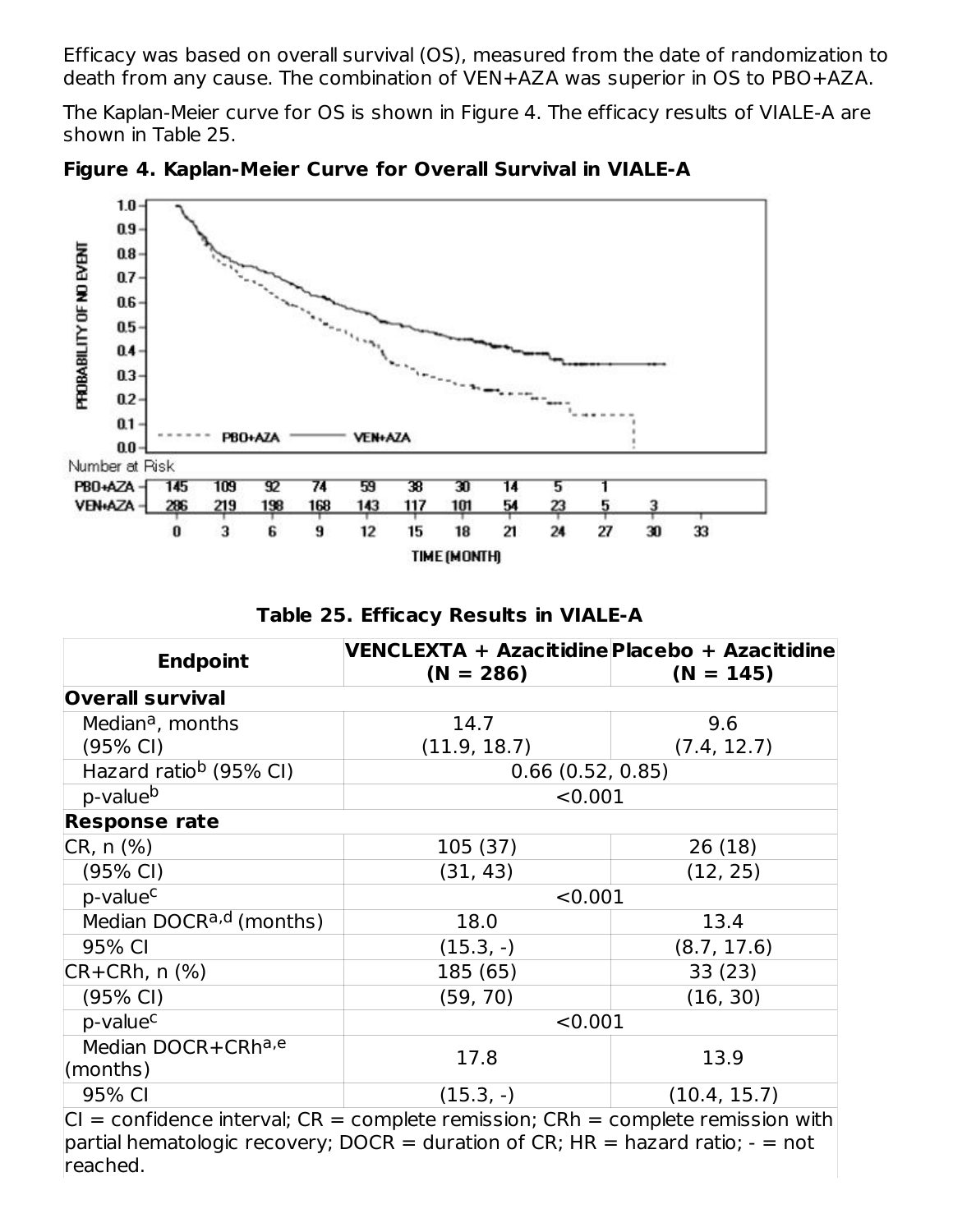CR (complete remission) was defined as absolute neutrophil count

>1,000/microliter, platelets >100,000/microliter, red blood cell transfusion independence, and bone marrow with <5% blasts. Absence of circulating blasts and blasts with Auer rods; absence of extramedullary disease.

CRh (complete remission with partial hematological recovery) was defined as <5% of blasts in the bone marrow, no evidence of disease, and partial recovery of peripheral blood counts (platelets >50,000/microliter and ANC >500/microliter). <sup>a</sup>Kaplan-Meier estimate.

<sup>b</sup>Hazard ratio estimate (VEN+AZA vs. PBO+AZA) is based on Cox-proportional hazards model stratified by cytogenetics (intermediate risk, poor risk) and age (18 to <75, ≥75 years) as assigned at randomization; p-value based on log-rank test stratified by the same factors.

<sup>c</sup>p-value is from Cochran-Mantel-Haenszel test stratified by age and cytogenetics risk.

dDuration of CR is defined as the number of days from the date of first response of CR to the date of earliest evidence of confirmed morphologic relapse, confirmed progressive disease or death due to disease progression.

eDuration of CR+CRh is defined as the number of days from the date of first response of CR+CRh (the first of either CR or CRh) to the date of earliest evidence of confirmed morphologic relapse, confirmed progressive disease, or death due to disease progression.

Among the patients treated with VEN+AZA, 155 were dependent on red blood cell (RBC) and/or platelets transfusions at baseline; of these patients, 49% (76/155) became independent of RBC and platelet transfusions during any consecutive ≥56-day postbaseline period. Of the patients treated with VEN+AZA, 131 were independent of both RBC and platelet transfusions at baseline, 69% (90/131) remained transfusion independent during any consecutive ≥56-day post-baseline period. Among the patients treated with PBO+AZA, 81 were dependent on RBC and/or platelets transfusions at baseline; of these patients, 27% (22/81) patients became independent of RBC and platelet transfusions during any consecutive ≥56-day post-baseline period. Of the patients treated with PBO+AZA, 64 were independent of both RBC and platelet transfusions at baseline, 42% (27/64) remained transfusion independent during any consecutive ≥56-day post-baseline period.

The median time to first response of CR or CRh was 1.0 months (range: 0.6 to 14.3 months) with VEN+AZA treatment.

## M14-358

M14-358 (NCT02203773) was a non-randomized, open-label trial that evaluated the efficacy of VENCLEXTA in combination with azacitidine ( $N=84$ ) or decitabine ( $N=31$ ) in patients with newly diagnosed AML. Of those patients, 67 who received azacitidine combination and 13 who received decitabine combination were 75 years or older, or had comorbidities that precluded the use of intensive induction chemotherapy.

Patients received VENCLEXTA 400 mg orally once daily following completion of the rampup dosing schedule *[see Dosage and Administration (2.3)]* in combination with azacitidine  $(75 \text{ mg/m}^2)$  either intravenously or subcutaneously on Days 1-7 of each 28-day cycle beginning on Cycle 1 Day 1) or decitabine (20 mg/m<sup>2</sup> intravenously on Days 1-5 of each 28-day cycle beginning on Cycle 1 Day 1). During the ramp-up phase, patients received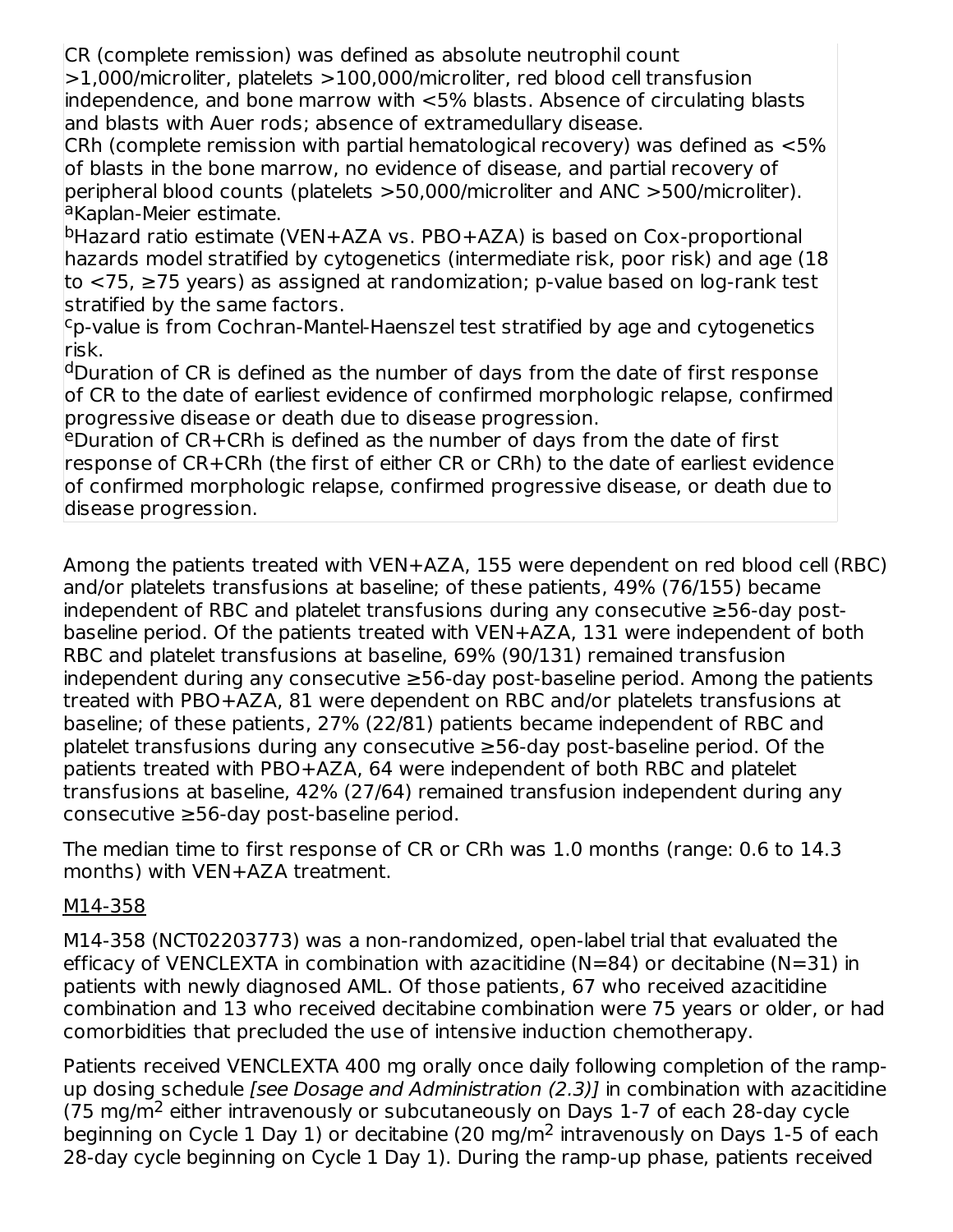TLS prophylaxis and were hospitalized for monitoring. Patients continued treatment until disease progression or unacceptable toxicity. Once bone marrow assessment confirmed a remission, defined as less than 5% leukemia blasts, with cytopenia following Cycle 1 treatment, VENCLEXTA was interrupted up to 14 days or until ANC ≥500/microliter and platelet count ≥50  $\times$  10<sup>3</sup>/microliter. Azacitidine dose reduction was implemented in the clinical trial for management of hematologic toxicity [see Dosage and Administration (2.5)]. Dose reductions for decitabine were not implemented in the clinical trial. Baseline demographic and disease characteristic are shown in Table 26.

| <b>Characteristic</b>                        | <b>VENCLEXTA</b><br>+ Azacitidine<br>$N = 67$ | <b>VENCLEXTA</b><br>+ Decitabine<br>$N = 13$ |
|----------------------------------------------|-----------------------------------------------|----------------------------------------------|
| Age, years; median (range)                   | 76 (61-90)                                    | 75 (68-86)                                   |
| Race; %                                      |                                               |                                              |
| White                                        | 87                                            | 77                                           |
| <b>Black or African American</b>             | 4.5                                           | $\overline{0}$                               |
| Asian                                        | 1.5                                           | $\Omega$                                     |
| Native Hawaiian or Pacific Islander          | 1.5                                           | 15                                           |
| American Indian/Alaskan Native               | $\overline{0}$                                | 7.7                                          |
| Unreported other                             | 6                                             | $\overline{0}$                               |
| Male; %                                      | 60                                            | 38                                           |
| ECOG performance status; %                   |                                               |                                              |
| $0 - 1$                                      | 64                                            | 92                                           |
| $\overline{2}$                               | 33                                            | 7.7                                          |
| $\overline{3}$                               | 3                                             | $\overline{0}$                               |
| Disease history; %                           |                                               |                                              |
| De Novo AML                                  | 73                                            | 85                                           |
| <b>Secondary AML</b>                         | 27                                            | 15                                           |
| Mutation analyses detected <sup>a</sup> ; %  |                                               |                                              |
| <b>TP53</b>                                  | 15                                            | 31                                           |
| IDH1 or IDH2                                 | 27                                            | $\Omega$                                     |
| FLT3                                         | 16                                            | 23                                           |
| NPM1                                         | 19                                            | 15                                           |
| Cytogenetic risk detected <sup>b,c</sup> ; % |                                               |                                              |
| Intermediate                                 | 64                                            | 38                                           |
| Poor                                         | 34                                            | 62                                           |
| Baseline comorbidities <sup>d</sup> ; %      |                                               |                                              |
| Severe cardiac disease                       | 4.5                                           | 7.7                                          |
| Severe pulmonary disease                     | 1.5                                           | $\Omega$                                     |
| Moderate hepatic impairment                  | 9                                             | $\overline{0}$                               |
| Creatinine clearance <45 mL/min              | 13                                            | 7.7                                          |

#### **Table 26. Baseline Patient Characteristics for Patients with AML Treated with VENCLEXTA in Combination with Azacitidine or Decitabine**

ECOG = Eastern Cooperative Oncology Group.

alncludes 6 patients with insufficient sample for analysis in the azacitidine group and 4 in the decitabine group.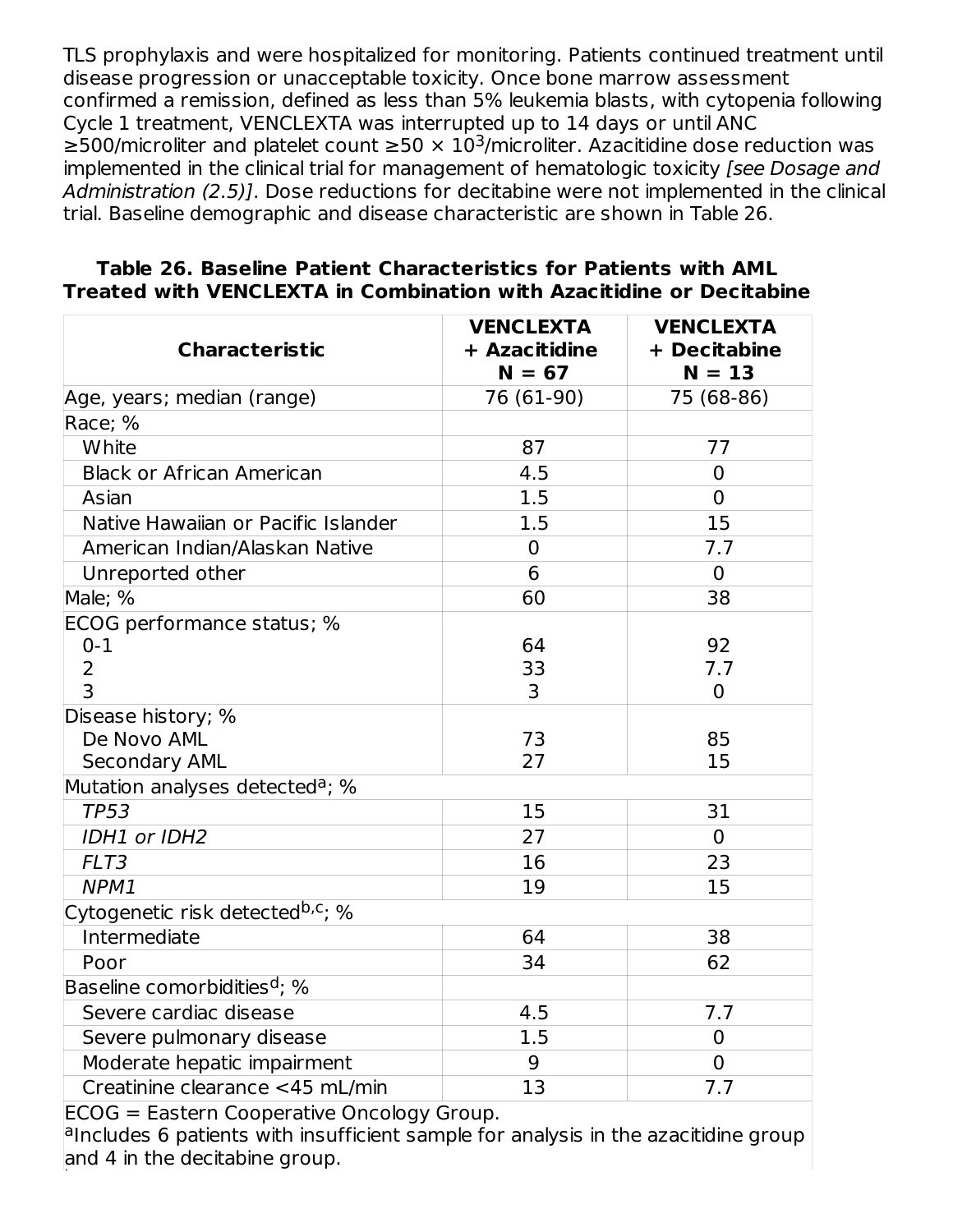b<sub>As defined by the National Comprehensive Cancer Network (NCCN) risk</sub> categorization v2014.

<sup>c</sup>No mitosis in 1 patient in azacitidine group (excluded favorable risk by Fluorescence in situ Hybridization [FISH] analysis).

<sup>d</sup>Patients may have had more than one comorbidity.

The efficacy results are shown in Table 27.

#### **Table 27. Efficacy Results for Patients with Newly Diagnosed AML Treated with VENCLEXTA in Combination with Azacitidine or Decitabine**

| <b>Efficacy Outcomes</b>                                                                                                   | <b>VENCLEXTA +</b><br><b>Azacitidine</b><br>$N = 67$ | <b>VENCLEXTA +</b><br><b>Decitabine</b><br>$N = 13$ |
|----------------------------------------------------------------------------------------------------------------------------|------------------------------------------------------|-----------------------------------------------------|
| CR, n (%)                                                                                                                  | 29(43)                                               | 7(54)                                               |
| $(95% \text{ Cl})$                                                                                                         | (31, 56)                                             | (25, 81)                                            |
| $CRh, n$ (%)                                                                                                               | 12 (18)                                              | 1(7.7)                                              |
| $(95% \text{ Cl})$                                                                                                         | (9.6, 29)                                            | (0.2, 36)                                           |
| $ CI =$ confidence interval; $CR =$ complete remission; $CRh =$ complete<br>remission with partial hematological recovery. |                                                      |                                                     |

The median follow-up was 15.9 months (range: 0.4 to 40.3 months) for VENCLEXTA in combination with azacitidine. The median duration of CR was 23.8 months (95% CI: 15.4, -), and the median duration of CR+CRh was 26.5 months (95% CI: 17.4, -).

The median follow-up was 11.0 months (range: 0.7 to 38.8 months) for VENCLEXTA in combination with decitabine. The median duration of CR was 12.7 months (95% CI: 1.4, - ) and median duration of CR+CRh was 12.7 months (95% CI: 1.4, 20.0).

Duration of CR is defined as time from the first documentation of CR to the first date of relapse, clinical disease progression or death due to disease progression, whichever occurred earliest. Duration of CR+CRh is defined as time from the first documentation of either CR or CRh to the first date of relapse, clinical disease progression or death due to disease progression, whichever occurred earliest.

Median time to first CR or CRh for patients treated with VENCLEXTA in combination with azacitidine was 1.0 month (range: 0.7 to 8.9 months).

Median time to first CR or CRh for patients treated with VENCLEXTA in combination with decitabine was 1.9 months (range: 0.8 to 4.2 months).

Of patients treated with VENCLEXTA in combination with azacitidine, 12% (8/67) subsequently received stem cell transplant.

The trial enrolled 35 additional patients (age range: 65 to 74 years) who did not have known comorbidities that precluded the use of intensive induction chemotherapy and were treated with VENCLEXTA in combination with azacitidine  $(N=17)$  or decitabine  $(N=18)$ .

For the 17 patients treated with VENCLEXTA in combination with azacitidine, the CR rate was 35% (95% CI: 14%, 62%). The CRh rate was 41% (95% CI: 18%, 67%). Nine (53%)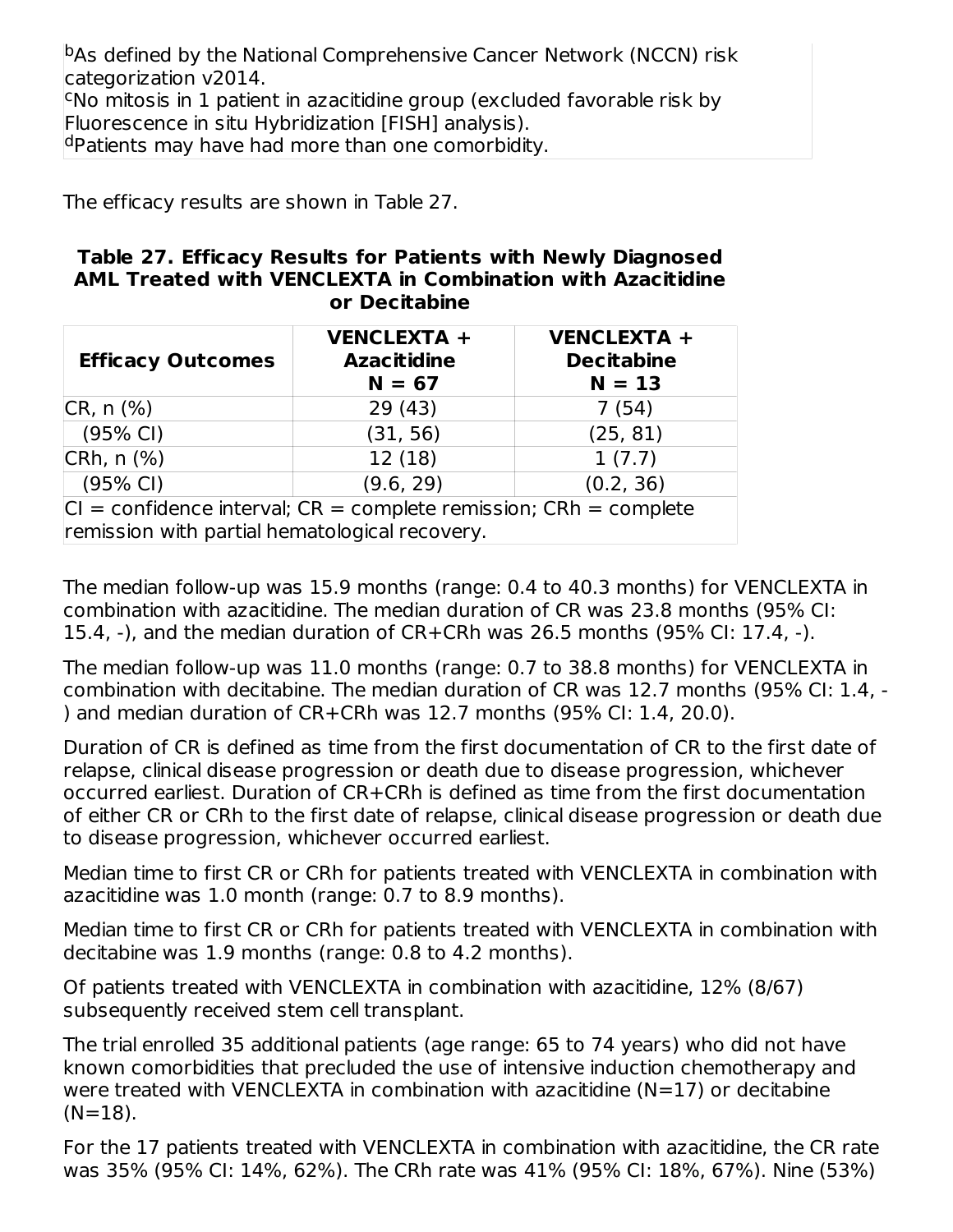patients subsequently received stem cell transplant.

For the 18 patients treated with VENCLEXTA in combination with decitabine, the CR rate was 56% (95% CI: 31%, 79%). The CRh rate was 22% (95% CI: 6.4%, 48%). Four (22%) patients subsequently received stem cell transplant.

#### In Combination with Low-Dose Cytarabine

VIALE-C was a randomized (2:1), double-blind, placebo-controlled, multicenter trial (NCT03069352) that evaluated the efficacy and safety of VENCLEXTA in combination with low-dose cytarabine (VEN+LDAC) versus placebo with low-dose cytarabine (PBO+LDAC).

Patients received VENCLEXTA 600 mg orally once daily on Days 1-28 following completion of the ramp-up dosing schedule [see Dosage and Administration (2.3)] or placebo in combination with cytarabine 20 mg/m<sup>2</sup> subcutaneously once daily on Days 1-10 of each 28-day cycle beginning on Cycle 1 Day 1. During the ramp-up phase, patients received TLS prophylaxis and were hospitalized for monitoring.

Once bone marrow assessment confirmed a remission, defined as less than 5% leukemia blasts with cytopenia following Cycle 1 treatment, VENCLEXTA or placebo was interrupted up to 14 days or until ANC  $\geq$ 500/microliter and platelet count  $\geq$ 50  $\times$  $10<sup>3</sup>$ /microliter. For patients with resistant disease at the end of Cycle 1, a bone marrow assessment was performed after Cycle 2 or 3 and as clinically indicated. LDAC was resumed on the same day as VENCLEXTA or placebo following interruption. Patients continued to receive treatment until disease progression or unacceptable toxicity. Baseline demographic and disease characteristic are shown in Table 28.

| <b>Characteristic</b>                            | <b>VENCLEXTA</b><br>+ Low-Dose<br><b>Cytarabine</b><br>$N = 143$ | <b>Placebo</b><br>+ Low-Dose<br><b>Cytarabine</b><br>$N = 68$ |
|--------------------------------------------------|------------------------------------------------------------------|---------------------------------------------------------------|
| Age, years; median (range)                       | 76 (36, 93)                                                      | 76 (41, 88)                                                   |
| Race; %                                          |                                                                  |                                                               |
| White                                            | 71                                                               | 69                                                            |
| <b>Black or African American</b>                 | 1.4                                                              | 1.5                                                           |
| Asian                                            | 27                                                               | 29                                                            |
| Male; %                                          | 55                                                               | 57                                                            |
| ECOG performance status; %                       |                                                                  |                                                               |
| $0 - 1$                                          | 52                                                               | 50                                                            |
| 2                                                | 44                                                               | 37                                                            |
| 3                                                | 4.2                                                              | 13                                                            |
| Disease history; %                               |                                                                  |                                                               |
| De Novo AML                                      | 59                                                               | 66                                                            |
| <b>Secondary AML</b>                             | 41                                                               | 34                                                            |
| Mutation analyses detected; n/N <sup>a</sup> (%) |                                                                  |                                                               |
| <b>TP53</b>                                      | 22/112 (20)                                                      | 9/52(17)                                                      |
| IDH1 or IDH2                                     | 21/112 (19)                                                      | 12/52 (23)                                                    |

**Table 28. Baseline Demographic and Disease Characteristics in Patients with AML in VIALE-C**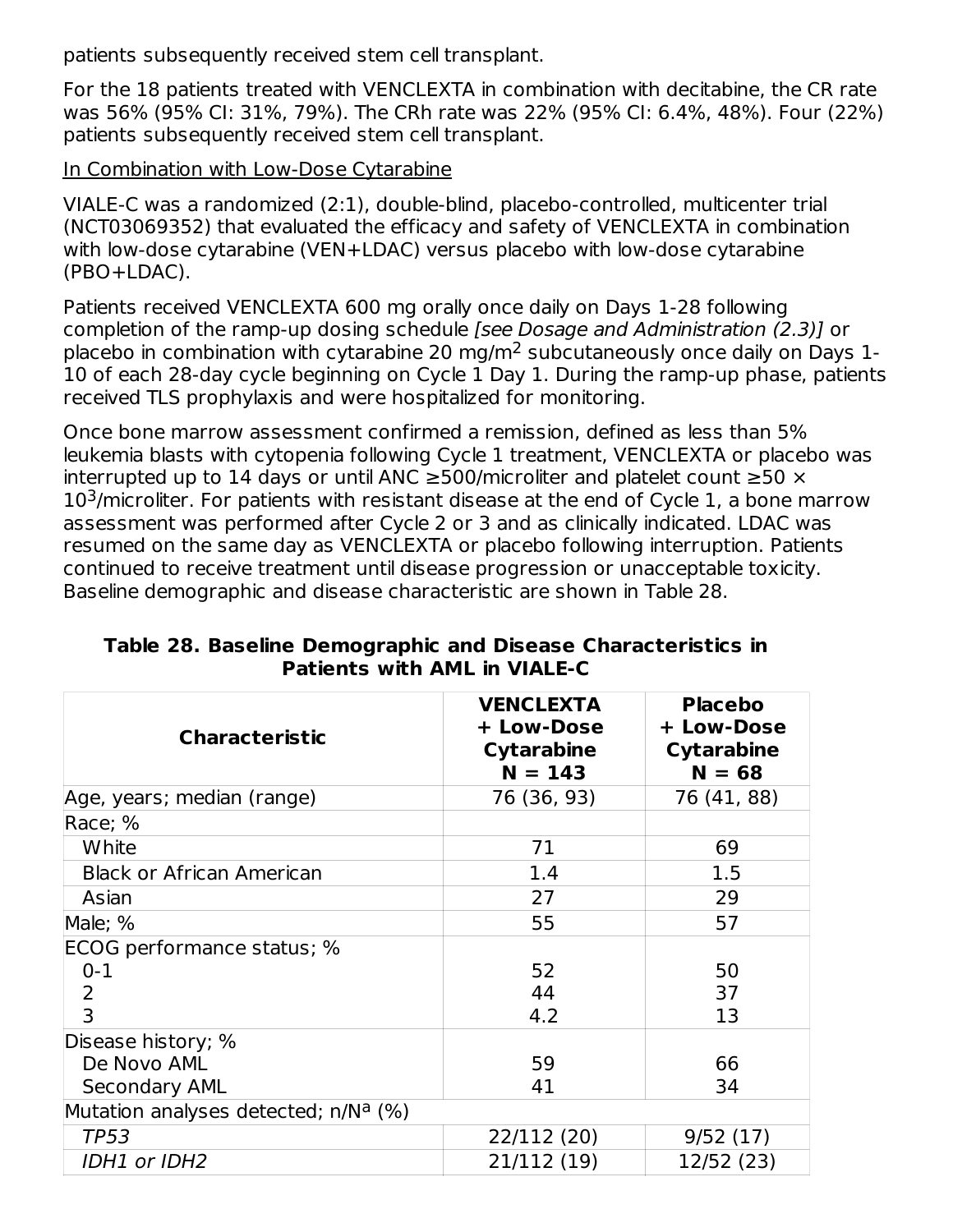| FLT3                                                                 | 20/112 (18) | 9/52(17) |  |  |  |  |
|----------------------------------------------------------------------|-------------|----------|--|--|--|--|
| NPM1                                                                 | 18/112 (16) | 7/52(13) |  |  |  |  |
| Cytogenetic risk detected <sup>b</sup> ; %                           |             |          |  |  |  |  |
| Favorable                                                            | $<$ 1       |          |  |  |  |  |
| Intermediate                                                         | 63          | 63       |  |  |  |  |
| Poor                                                                 | 33          | 29       |  |  |  |  |
| <sup>a</sup> Number of evaluable BMA specimens received at baseline. |             |          |  |  |  |  |

bper the 2016 National Comprehensive Cancer Network (NCCN) Guidelines.

Efficacy was based on the rate of CR and duration of CR with supportive evidence of rate of CR+CRh, duration of CR+CRh, and the rate of conversion from transfusion dependence to transfusion independence. The CR rate in the VEN+LDAC arm was 27% (95% CI: 20%, 35%) with a median duration of CR of 11.1 months (95% CI: 6.1, -), and the CR rate in the PBO+LDAC arm was 7.4% (95% CI: 2.4%, 16%) with a median duration of CR of 8.3 months (95% CI: 3.1, - ). The CR+CRh rate in the VEN+LDAC arm was 47% (95% CI: 39%, 55%) and in the PBO+LDAC arm was 15% (95% CI: 7.3%, 25%) with a median duration of CR+CRh of 11.1 months with VEN+LDAC treatment and 6.2 months with PBO+LDAC treatment. The median time to first response of CR or CRh was 1.0 month (range: 0.7 to 5.8 months) with VEN+LDAC treatment.

Among the patients treated with VEN+LDAC, 111 were dependent on RBC and/or platelets transfusions at baseline; of these patients, 33% (37/111) patients became independent of RBC and platelet transfusions during any consecutive ≥56-day postbaseline period. Of the patients treated with VEN+LDAC, 32 were independent of both RBC and platelet transfusions at baseline, 50% (16/32) remained transfusion independent during any consecutive ≥56-day post-baseline period.

Among the patients treated with PBO+LDAC, 55 were dependent on RBC and/or platelets transfusions at baseline; of these patients, 13% (7/55) patients became independent of RBC and platelet transfusions during any consecutive ≥56-day postbaseline period. Of the patients treated with PBO+LDAC, 13 were independent of both RBC and platelet transfusions at baseline, 31% (4/13) remained transfusion independent during any consecutive ≥56-day post-baseline period.

VEN+LDAC did not significantly improve OS versus PBO+LDAC. The hazard ratio (HR) for OS was 0.75 (95% CI: 0.52, 1.07); p-value 0.114. The median OS for VEN+LDAC arm was 7.2 months (95% CI: 5.6, 10.1) and for PBO+LDAC arm was 4.1 months (95% CI: 3.1, 8.8).

#### M14-387

M14-387 (NCT02287233) was a non-randomized, open-label trial that evaluated the efficacy of VEN+LDAC (N=82) in patients with newly diagnosed AML, including patients with previous exposure to a hypomethylating agent for an antecedent hematologic disorder. Of those patients, 61 were 75 years or older, or had comorbidities that precluded the use of intensive induction chemotherapy.

Patients received VENCLEXTA 600 mg orally once daily on Days 1-28 following completion of the ramp-up phase [see Dosage and Administration (2.3)] in combination with cytarabine 20 mg/m<sup>2</sup> subcutaneously once daily on Days 1-10 of each 28-day cycle beginning on Cycle 1 Day 1. During the ramp-up, patients received TLS prophylaxis and were hospitalized for monitoring. Once bone marrow assessment confirmed a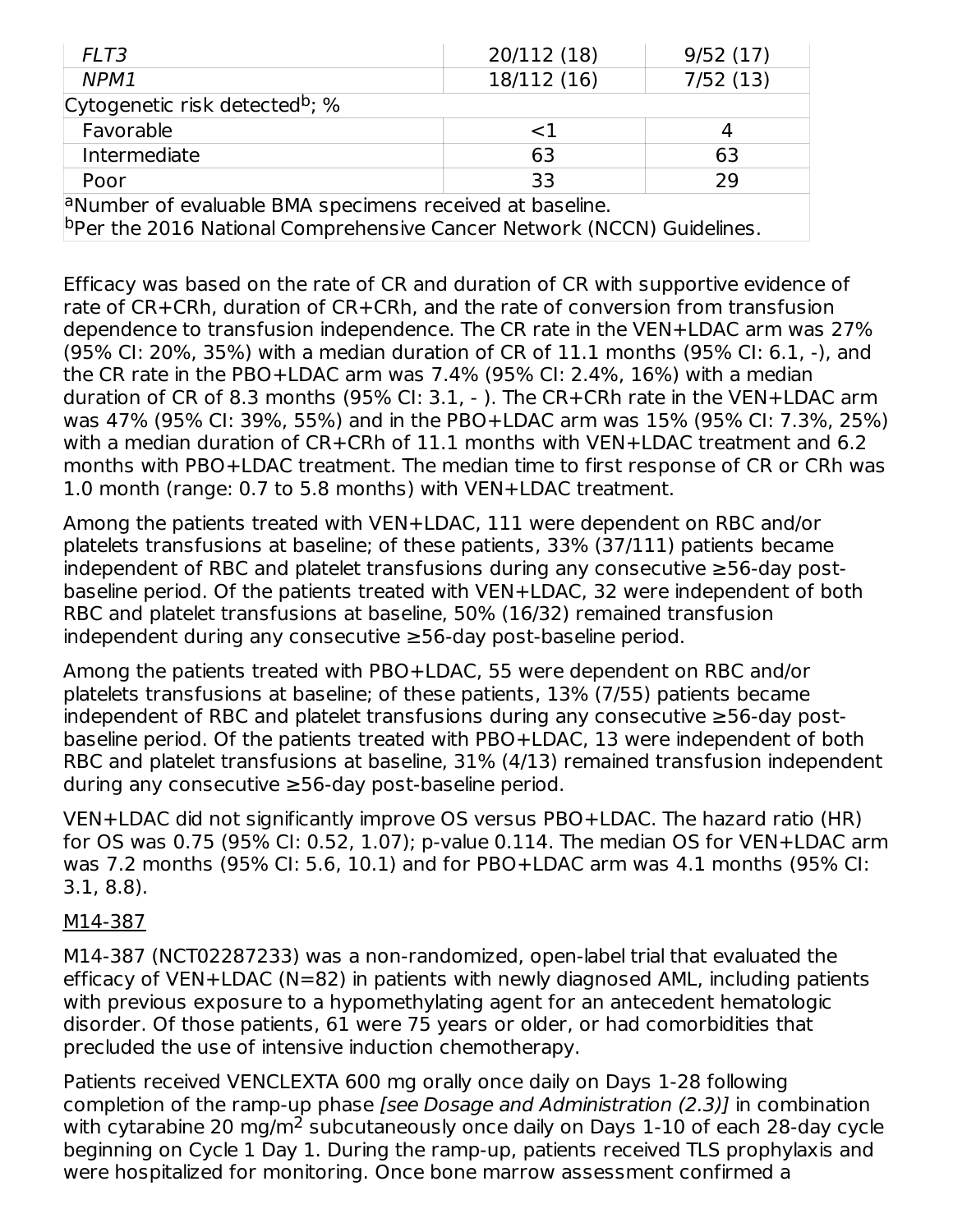remission, defined as less than 5% leukemia blasts with cytopenia following Cycle 1 treatment, VENCLEXTA was interrupted up to 14 days or until ANC ≥500/microliter and platelet count  $\geq 50 \times 10^3$ /microliter. Patients continued treatment until disease progression or unacceptable toxicity. Baseline demographic and disease characteristic are shown in Table 29.

| <b>Characteristic</b>                                                                                                                                                     | <b>VENCLEXTA in Combination</b><br>with Low-Dose Cytarabine<br>$N = 61$ |
|---------------------------------------------------------------------------------------------------------------------------------------------------------------------------|-------------------------------------------------------------------------|
| Age, years; median (range)                                                                                                                                                | 76 (63-90)                                                              |
| Race; %                                                                                                                                                                   |                                                                         |
| White                                                                                                                                                                     | 92                                                                      |
| <b>Black or African American</b>                                                                                                                                          | 1.6                                                                     |
| Asian                                                                                                                                                                     | 1.6                                                                     |
| Unreported                                                                                                                                                                | 4.9                                                                     |
| Male; %                                                                                                                                                                   | 74                                                                      |
| ECOG performance status; %                                                                                                                                                |                                                                         |
| $0 - 1$                                                                                                                                                                   | 66                                                                      |
| 2                                                                                                                                                                         | 33                                                                      |
| $\overline{3}$                                                                                                                                                            | 1.6                                                                     |
| Disease history; %                                                                                                                                                        |                                                                         |
| De Novo AML                                                                                                                                                               | 54                                                                      |
| Secondary AML                                                                                                                                                             | 46                                                                      |
| Mutation analyses detected <sup>a</sup> ; %                                                                                                                               |                                                                         |
| <b>TP53</b>                                                                                                                                                               | 8.2                                                                     |
| IDH1 or IDH2                                                                                                                                                              | 23                                                                      |
| FLT3                                                                                                                                                                      | 21                                                                      |
| NPM1                                                                                                                                                                      | 9.8                                                                     |
| Cytogenetic risk detected <sup>b</sup> ; %                                                                                                                                |                                                                         |
| Intermediate                                                                                                                                                              | 59                                                                      |
| Poor                                                                                                                                                                      | 34                                                                      |
| No mitoses                                                                                                                                                                | 6.6                                                                     |
| Baseline comorbidities <sup>c</sup> ; %                                                                                                                                   |                                                                         |
| Severe cardiac disease                                                                                                                                                    | 9.8                                                                     |
| Moderate hepatic impairment                                                                                                                                               | 4.9                                                                     |
| Creatinine clearance $\geq$ 30 or <45 mL/min                                                                                                                              | 3.3                                                                     |
| $a$ lncludes 7 patients with insufficient sample for analysis.<br>$\,$ $\,$ DAs defined by the National Comprehensive Cancer Network (NCCN) risk<br>categorization v2014. |                                                                         |
| Ferming Patients may have had more than one comorbidity.                                                                                                                  |                                                                         |

#### **Table 29. Baseline Patient Characteristics for Patients with AML Treated with VENCLEXTA in Combination with Low-Dose Cytarabine**

The median follow-up was 7.3 months (range: 0.3 to 54.0 months). The CR rate was 21% (95% CI: 12, 34) and CRh rate was 21% (95% CI: 12, 34).

The median duration of CR was 22.9 months (95% CI: 5.1, -) and the median duration of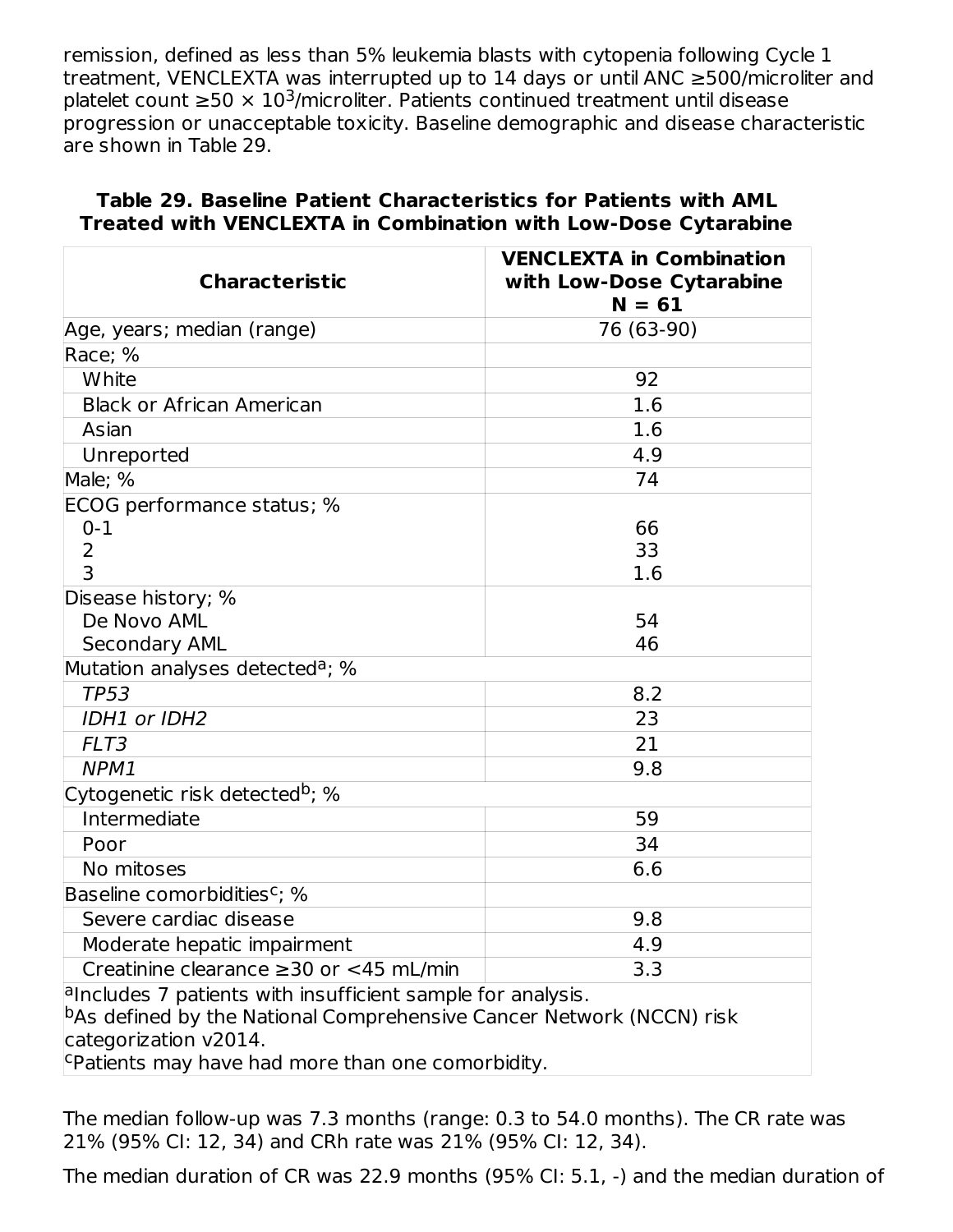CR+CRh was 14.3 months (95% CI: 6.1, 31.2).

Median time to first CR or CRh for patients treated with VEN+LDAC was 1.0 month (range: 0.8 to 9.4 months).

The trial enrolled 21 additional patients (age range: 67 to 74 years) who did not have known comorbidities that precluded the use of intensive induction chemotherapy and were treated with VEN+LDAC. The CR rate was 33% (95% CI: 15%, 57%). The CRh rate was 24% (95% CI: 8.2%, 47%). One patient (4.8%) subsequently received stem cell transplant.

#### **16 HOW SUPPLIED/STORAGE AND HANDLING**

VENCLEXTA is dispensed as follows:

| <b>Packaging Presentation</b>                 | <b>Number of Tablets</b>                                                                                                                                                                                                       | <b>National Drug</b><br>Code (NDC) |
|-----------------------------------------------|--------------------------------------------------------------------------------------------------------------------------------------------------------------------------------------------------------------------------------|------------------------------------|
| <b>CLL/SLL Starting Pack</b>                  | Each pack contains four weekly<br>wallet blister packs:<br>• Week $1(14 \times 10 \text{ mg tablets})$<br>• Week 2 (7 $\times$ 50 mg tablets)<br>• Week 3 (7 $\times$ 100 mg tablets)<br>• Week 4 (14 $\times$ 100 mg tablets) | 0074-0579-28                       |
| Wallet containing 10 mg<br>tablets            | $14 \times 10$ mg tablets                                                                                                                                                                                                      | 0074-0561-14                       |
| Wallet containing 50 mg<br>tablets            | $7 \times 50$ mg tablets                                                                                                                                                                                                       | 0074-0566-07                       |
| Unit dose blister containing<br>10 mg tablets | $2 \times 10$ mg tablets                                                                                                                                                                                                       | 0074-0561-11                       |
| Unit dose blister containing<br>50 mg tablet  | $1 \times 50$ mg tablet                                                                                                                                                                                                        | 0074-0566-11                       |
| Unit dose blister containing<br>100 mg tablet | $1 \times 100$ mg tablet                                                                                                                                                                                                       | 0074-0576-11                       |
| Bottle containing 100 mg<br>tablets           | $28 \times 100$ mg tablets                                                                                                                                                                                                     | 0074-0576-30                       |
| Bottle containing 100 mg<br>tablets           | $120 \times 100$ mg tablets                                                                                                                                                                                                    | 0074-0576-22                       |
| Bottle containing 100 mg<br>tablets           | $180 \times 100$ mg tablets                                                                                                                                                                                                    | 0074-0576-34                       |

VENCLEXTA 10 mg film-coated tablets are round, biconvex shaped, pale yellow debossed with "V" on one side and "10" on the other side.

VENCLEXTA 50 mg film-coated tablets are oblong, biconvex shaped, beige debossed with "V" on one side and "50" on the other side.

VENCLEXTA 100 mg film-coated tablets are oblong, biconvex shaped, pale yellow debossed with "V" on one side and "100" on the other side.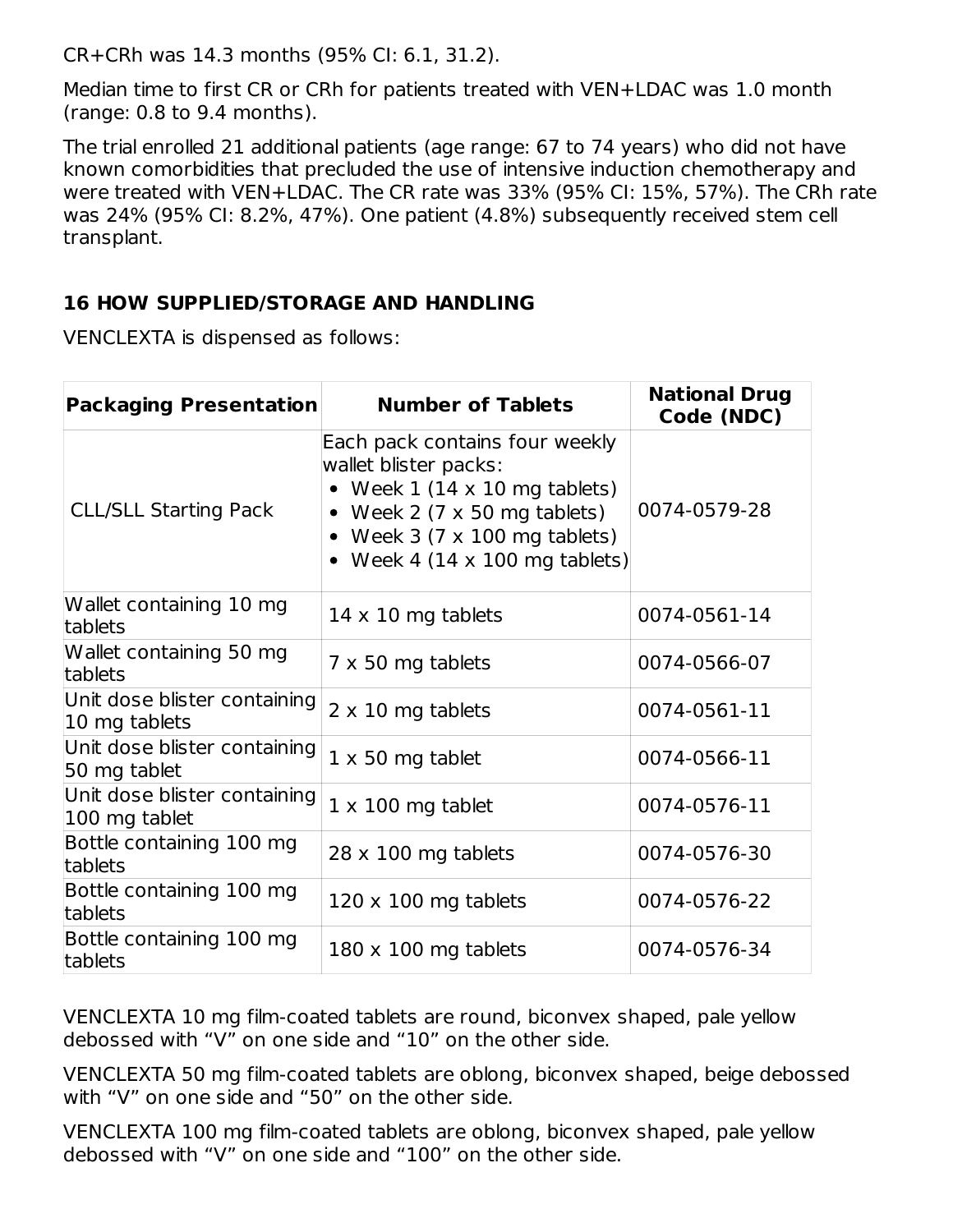Store in original container at or below 86°F (30°C). Dispense to patient in original container to protect from moisture.

# **17 PATIENT COUNSELING INFORMATION**

Advise the patient to read the FDA-approved patient labeling (Medication Guide).

# Tumor Lysis Syndrome

Advise patients of the potential risk of TLS, particularly at treatment initiation, during the ramp-up phase, and with resumption after an interruption and to immediately report any signs and symptoms associated with this event (fever, chills, nausea, vomiting, confusion, shortness of breath, seizure, irregular heartbeat, dark or cloudy urine, unusual tiredness, muscle pain, and/or joint discomfort) to their health care provider (HCP) for evaluation [see Warnings and Precautions (5.1)].

Advise patients to be adequately hydrated every day when taking VENCLEXTA to reduce the risk of TLS. The recommended volume is 6 to 8 glasses (approximately 56 ounces total) of water each day. Patients should drink water starting 2 days before and on the day of the first dose, and every time the dose is increased [see Dosage and Administration (2.4)].

Advise patients of the importance of keeping scheduled appointments for blood work or other laboratory tests [see Dosage and Administration (2.4)].

Advise patients that it may be necessary to take VENCLEXTA in the hospital or medical office setting to allow monitoring for TLS.

## Neutropenia

Advise patients to contact their HCP immediately if they develop a fever or any signs of infection. Advise patients of the need for periodic monitoring of blood counts [see Warnings and Precautions (5.2)].

## Infections

Advise patients to contact their HCP immediately if they develop a fever or any signs of infection [see Warnings and Precautions (5.3)].

## Drug Interactions

Advise patients to avoid consuming grapefruit products, Seville oranges, or starfruit during treatment with VENCLEXTA. Advise patients that VENCLEXTA may interact with some drugs; therefore, advise patients to inform their health care provider of the use of any prescription medication, over-the-counter drugs, vitamins and herbal products [see Contraindications (4) and Drug Interactions (7.1)].

## Immunizations

Advise patients to avoid vaccination with live vaccines because they may not be safe or effective during treatment with VENCLEXTA [see Warnings and Precautions (5.4)].

## Embryo-Fetal Toxicity

Advise pregnant women of the potential risk to the fetus. Advise females or reproductive potential to inform their healthcare provider of a known or suspected pregnancy [see Warnings and Precautions (5.5) and Use in Specific Populations (8.1)].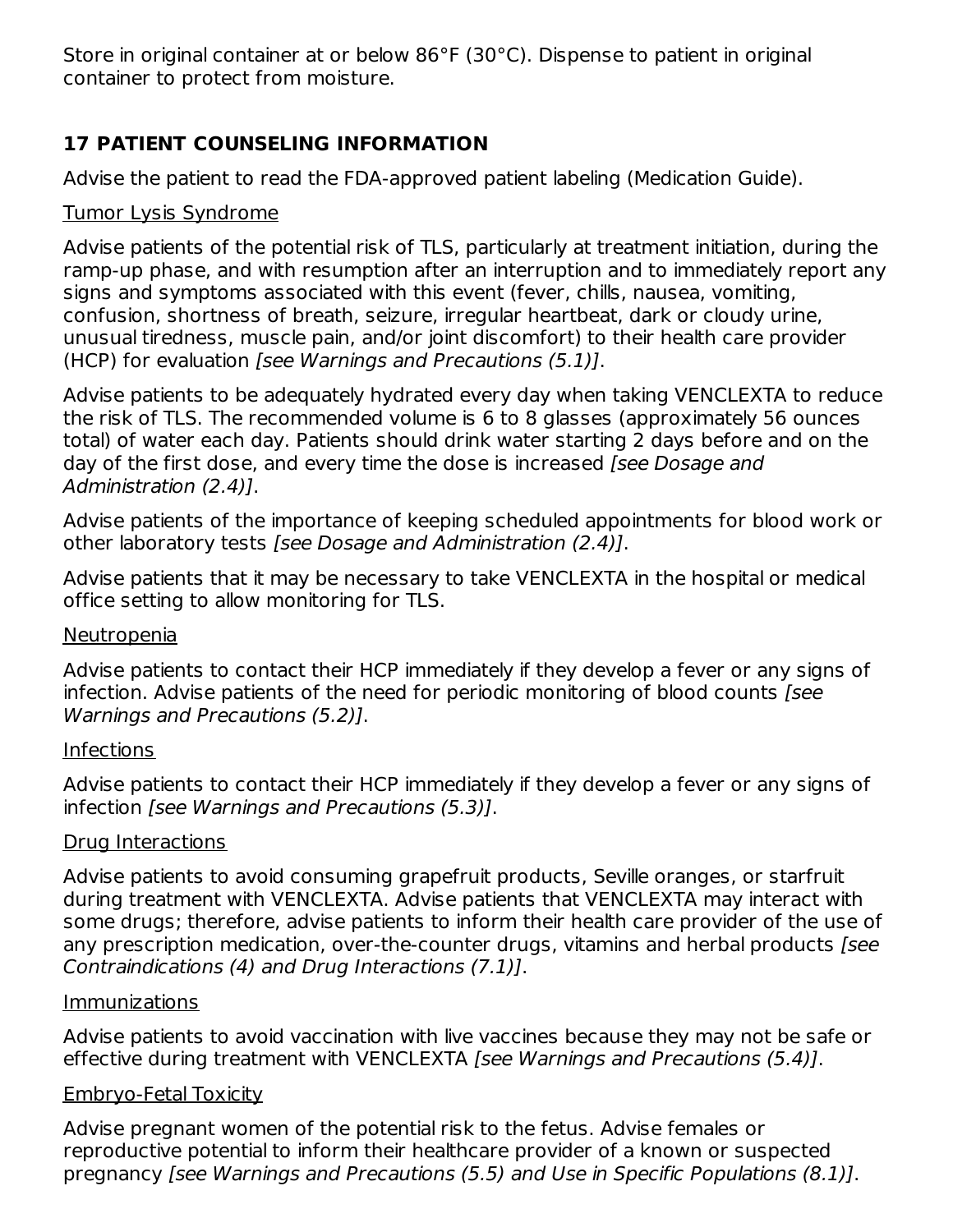Advise female patients of reproductive potential to use effective contraception during therapy and for 30 days after the last dose [see Use in Specific Populations (8.3)].

#### Lactation

Advise women not to breastfeed during treatment with VENCLEXTA and for 1 week after the last dose [see Use in Specific Populations (8.2)].

## **Infertility**

Advise males of reproductive potential that VENCLEXTA may impair fertility [see Use in Specific Populations (8.3)].

#### Administration

Advise patients to keep VENCLEXTA in original container.

Advise patients to take VENCLEXTA exactly as prescribed and not to change their dose or to stop taking VENCLEXTA unless they are told to do so by their HCP. Advise patients to take VENCLEXTA orally once daily, at approximately the same time each day, according to their HCP's instructions and that the tablets should be swallowed whole with a meal and water without being chewed, crushed, or broken [see Dosage and Administration (2.8)].

Advise patients with CLL/SLL to keep VENCLEXTA in the original packaging during the first 4 weeks of treatment, and not to transfer the tablets to a different container.

Advise patients that if a dose of VENCLEXTA is missed by less than 8 hours, to take the missed dose right away and take the next dose as usual. If a dose of VENCLEXTA is missed by more than 8 hours, advise patients to wait and take the next dose at the usual time [see Dosage and Administration (2.8)].

Advise patients not to take any additional dose that day if they vomit after taking VENCLEXTA, and to take the next dose at the usual time the following day.

Manufactured and Marketed by: AbbVie Inc. North Chicago, IL 60064

and

Marketed by: Genentech USA, Inc. A Member of the Roche Group South San Francisco, CA 94080-4990

© 2016-2022 AbbVie Inc. © 2016-2022 Genentech, Inc. 20070720 R1

#### **MEDICATION GUIDE VENCLEXTA (ven-KLEKS-tuh) ®(venetoclax tablets)**

**What is the most important information I should know about VENCLEXTA?**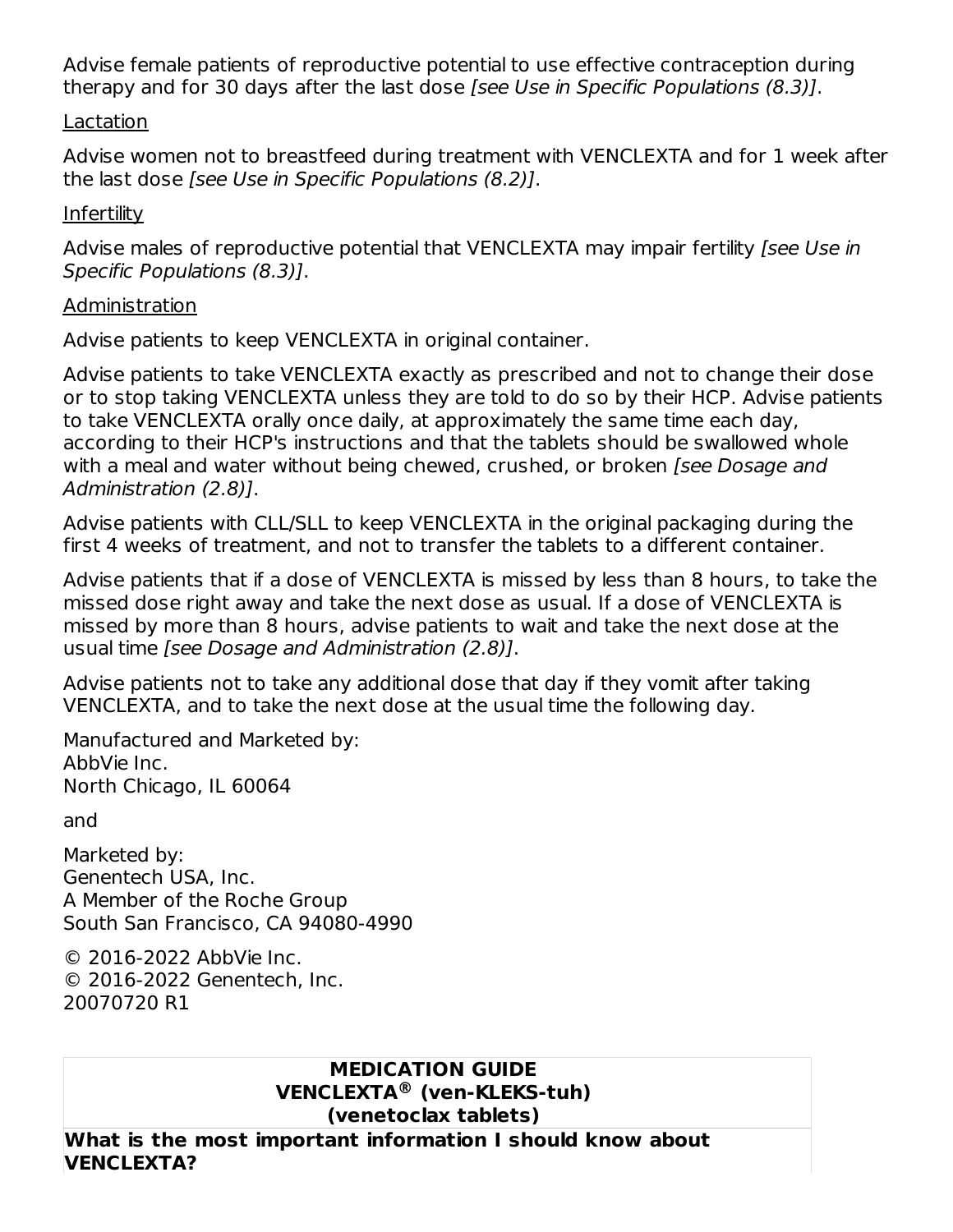# **VENCLEXTA can cause serious side effects, including:**

- **Tumor lysis syndrome (TLS).** TLS is caused by the fast breakdown of cancer cells. TLS can cause kidney failure, the need for dialysis treatment, and may lead to death. Your healthcare provider will do tests to check your risk of getting TLS before you start taking VENCLEXTA. You will receive other medicines before starting and during treatment with VENCLEXTA to help reduce your risk of TLS. You may also need to receive intravenous (IV) fluids into your vein. Your healthcare provider will do blood tests to check for TLS when you first start treatment and during treatment with VENCLEXTA. It is important to keep your appointments for blood tests. Tell your healthcare provider right away if you have any symptoms of TLS during treatment with VENCLEXTA, including:
- fever
- $\cap$  chills
- nausea
- $\circlearrowright$  vomiting
- $\cap$  confusion
- $\cap$  shortness of breath
- seizures
- $\circ$  irregular heartbeat
- $\bigcirc$  dark or cloudy urine
- $\cap$  unusual tiredness
- $\bigcirc$  muscle or joint pain

#### **Drink plenty of water during treatment with VENCLEXTA to help reduce your risk of getting TLS**.

Drink 6 to 8 glasses (about 56 ounces total) of water each day, starting 2 days before your first dose, on the day of your first dose of VENCLEXTA, and each time your dose is increased.

Your healthcare provider may delay, decrease your dose, or stop treatment with VENCLEXTA if you have side effects. When restarting VENCLEXTA after stopping for 1 week or longer, your healthcare provider may again check for your risk of TLS and change your dose.

See "**What are the possible side effects of VENCLEXTA?**" for more information about side effects.

## **What is VENCLEXTA?**

VENCLEXTA is a prescription medicine used:

- to treat adults with chronic lymphocytic leukemia (CLL) or small lymphocytic lymphoma (SLL).
- in combination with azacitidine, or decitabine, or low-dose cytarabine to treat adults with newly diagnosed acute myeloid leukemia (AML) who:

○ are 75 years of age or older, **or**

 $\circ$  have other medical conditions that prevent the use of standard chemotherapy.

It is not known if VENCLEXTA is safe and effective in children.

#### **Who should not take VENCLEXTA?**

**Certain medicines must not be taken when you first start taking VENCLEXTA and while your dose is being slowly increased because of the risk of increased tumor lysis syndrome (TLS).**

- **Tell your healthcare provider about all the medicines you take,** including prescription and over-the-counter medicines, vitamins, and herbal supplements. VENCLEXTA and other medicines may affect each other causing serious side effects.
- Do not start new medicines during treatment with VENCLEXTA without first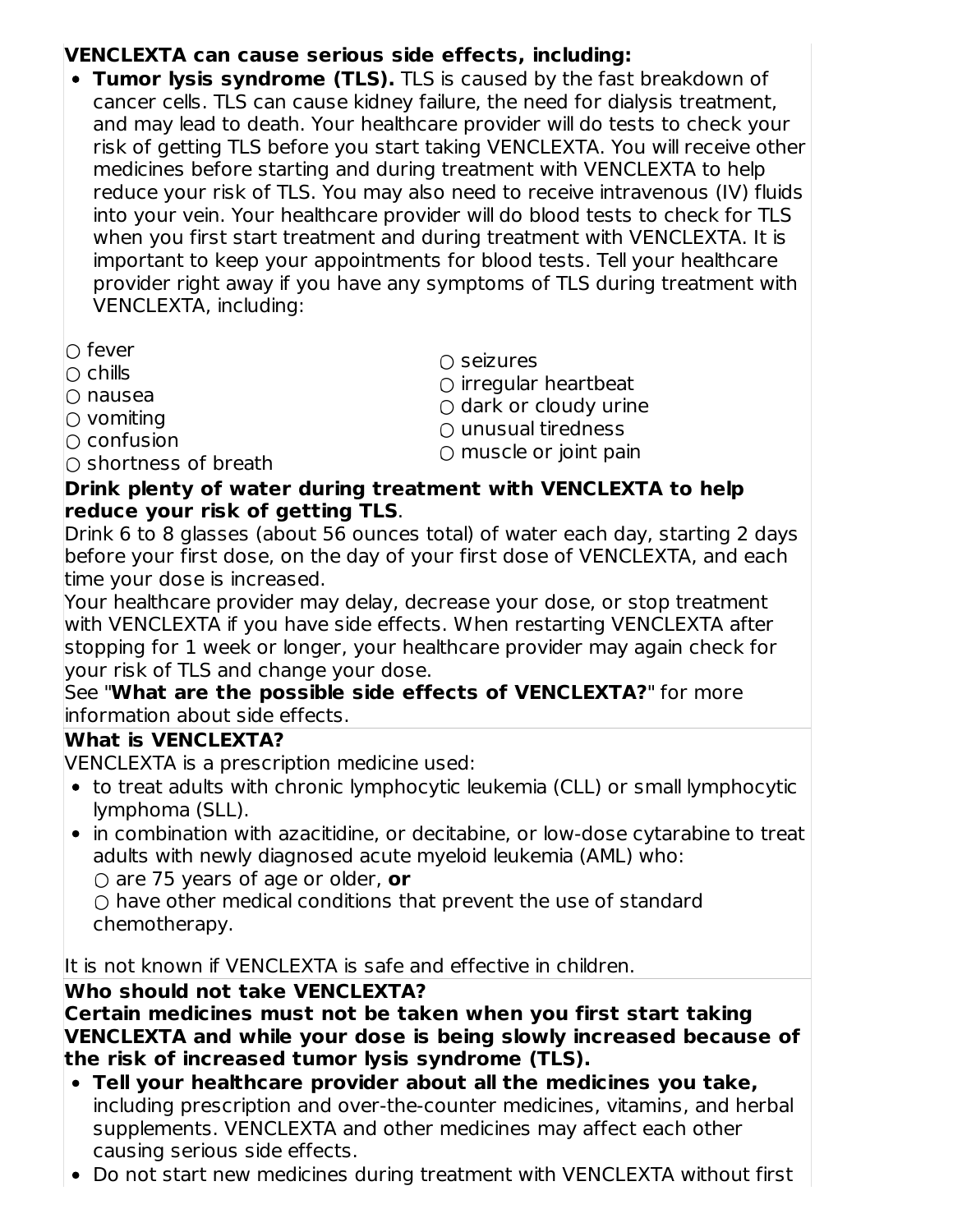talking with your healthcare provider.

#### **Before taking VENCLEXTA, tell your healthcare provider about all of your medical conditions, including if you:**

- have kidney problems
- have liver problems
- have problems with your body salts or electrolytes, such as potassium, phosphorus, or calcium
- have a history of high uric acid levels in your blood or gout
- are scheduled to receive a vaccine. You should not receive a "live vaccine" before, during, or after treatment with VENCLEXTA, until your healthcare provider tells you it is okay. If you are not sure about the type of immunization or vaccine, ask your healthcare provider. These vaccines may not be safe or may not work as well during treatment with VENCLEXTA.
- are pregnant or plan to become pregnant. VENCLEXTA may harm your unborn baby.

 $\circ$  If you are able to become pregnant, your healthcare provider should do a pregnancy test before you start treatment with VENCLEXTA.

○ Females who are able to become pregnant should use effective birth control during treatment and for 30 days after the last dose of VENCLEXTA.  $\circ$  If you become pregnant or think you are pregnant, tell your healthcare provider right away.

• are breastfeeding or plan to breastfeed. It is not known if VENCLEXTA passes into your breast milk. Do not breastfeed during treatment and for 1 week after the last dose of VENCLEXTA.

## **Tell your healthcare provider about all the medicines you take,**

including prescription and over-the-counter medicines, vitamins, and herbal supplements. VENCLEXTA and other medicines may affect each other causing serious side effects. See **"Who should not take VENCLEXTA?"**

## **How should I take VENCLEXTA?**

- Take VENCLEXTA exactly as your healthcare provider tells you to take it. Do not change your dose of VENCLEXTA or stop taking VENCLEXTA unless your healthcare provider tells you to.
- When you first take VENCLEXTA:  $\circ$  You may need to take VENCLEXTA at a hospital or clinic to be monitored for TLS.

○ If you are taking VENCLEXTA for CLL or SLL, your healthcare provider will start VENCLEXTA at a low dose. Your dose will be slowly increased weekly over 5 weeks up to the full dose. Read the **Quick Start Guide** that comes with VENCLEXTA before your first dose.

○ If you are taking VENCLEXTA for AML, your healthcare provider will start VENCLEXTA at a low dose. Your dose will be slowly increased daily up to the full dose. Follow your healthcare provider's instructions carefully while increasing to the full dose.

- Follow the instructions about drinking water described in the section of this Medication Guide about TLS called **"What is the most important information I should know about VENCLEXTA?"** and also in the **Quick Start Guide**.
- Take VENCLEXTA 1 time a day with a meal and water at about the same time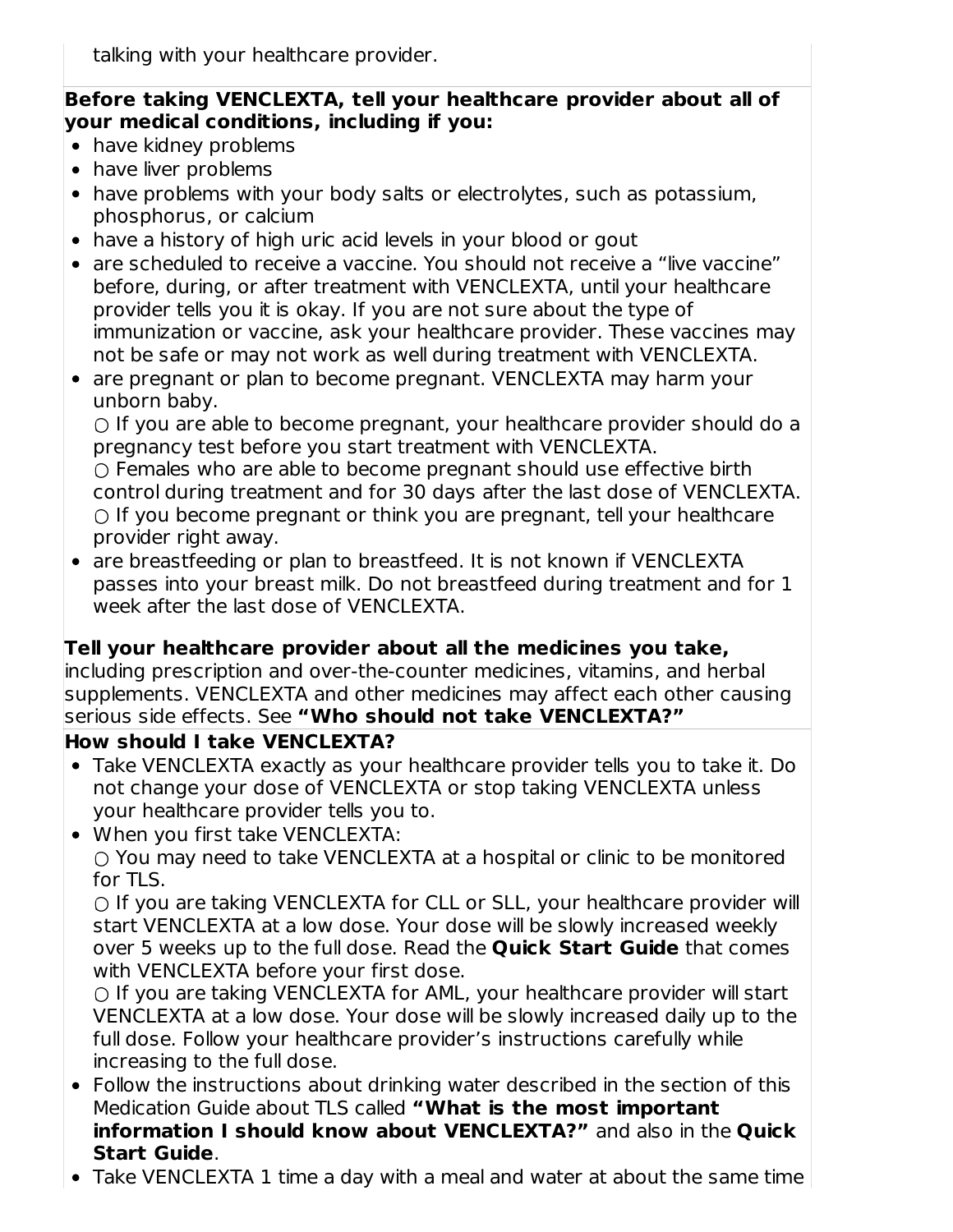each day.

- Swallow VENCLEXTA tablets whole. Do not chew, crush, or break the tablets.
- Tell your healthcare provider if you have trouble swallowing 100 mg VENCLEXTA tablets. Your healthcare provider may prescribe your dose in smaller sized tablets.
- If you miss a dose of VENCLEXTA and it has been less than 8 hours, take your dose as soon as possible. If you miss a dose of VENCLEXTA and it has been more than 8 hours, skip the missed dose and take the next dose at your usual time.
- If you vomit after taking VENCLEXTA, do not take an extra dose. Take the next dose at your usual time the next day.

# **What should I avoid while taking VENCLEXTA?**

You should not drink grapefruit juice, eat grapefruit, Seville oranges (often used in marmalades), or starfruit while you are taking VENCLEXTA. These products may increase the amount of VENCLEXTA in your blood.

#### **What are the possible side effects of VENCLEXTA? VENCLEXTA can cause serious side effects, including:**

- **See "What is the most important information I should know about VENCLEXTA?"**
- **Low white blood cell count (neutropenia).** Low white blood cell counts are common with VENCLEXTA but can also be severe. Your healthcare provider will do blood tests to check your blood counts during treatment with VENCLEXTA and may pause dosing.
- **Infections**. Death and serious infections such as pneumonia and blood infection (sepsis) have happened during treatment with VENCLEXTA. Your healthcare provider will closely monitor and treat you right away if you have fever or any signs of infection during treatment with VENCLEXTA.

Tell your healthcare provider right away if you have a fever or any signs of an infection during treatment with VENCLEXTA.

**The most common side effects of VENCLEXTA when used in combination with obinutuzumab, or rituximab, or alone in people with CLL or SLL include:**

- low platelet counts
- low red blood cell counts
- diarrhea
- nausea
- upper respiratory tract infection
- cough
- muscle and joint pain
- tiredness
- swelling of your arms, legs, hands, and feet

#### **The most common side effects of VENCLEXTA in combination with azacitidine, or decitabine, or low-dose cytarabine in people with AML include:**

- nausea
- diarrhea
- low platelet count
- constipation
- low white blood cell count
- shortness of breath
- bleeding
- low red blood cell count
- $\bullet$  rash
- stomach (abdominal) pain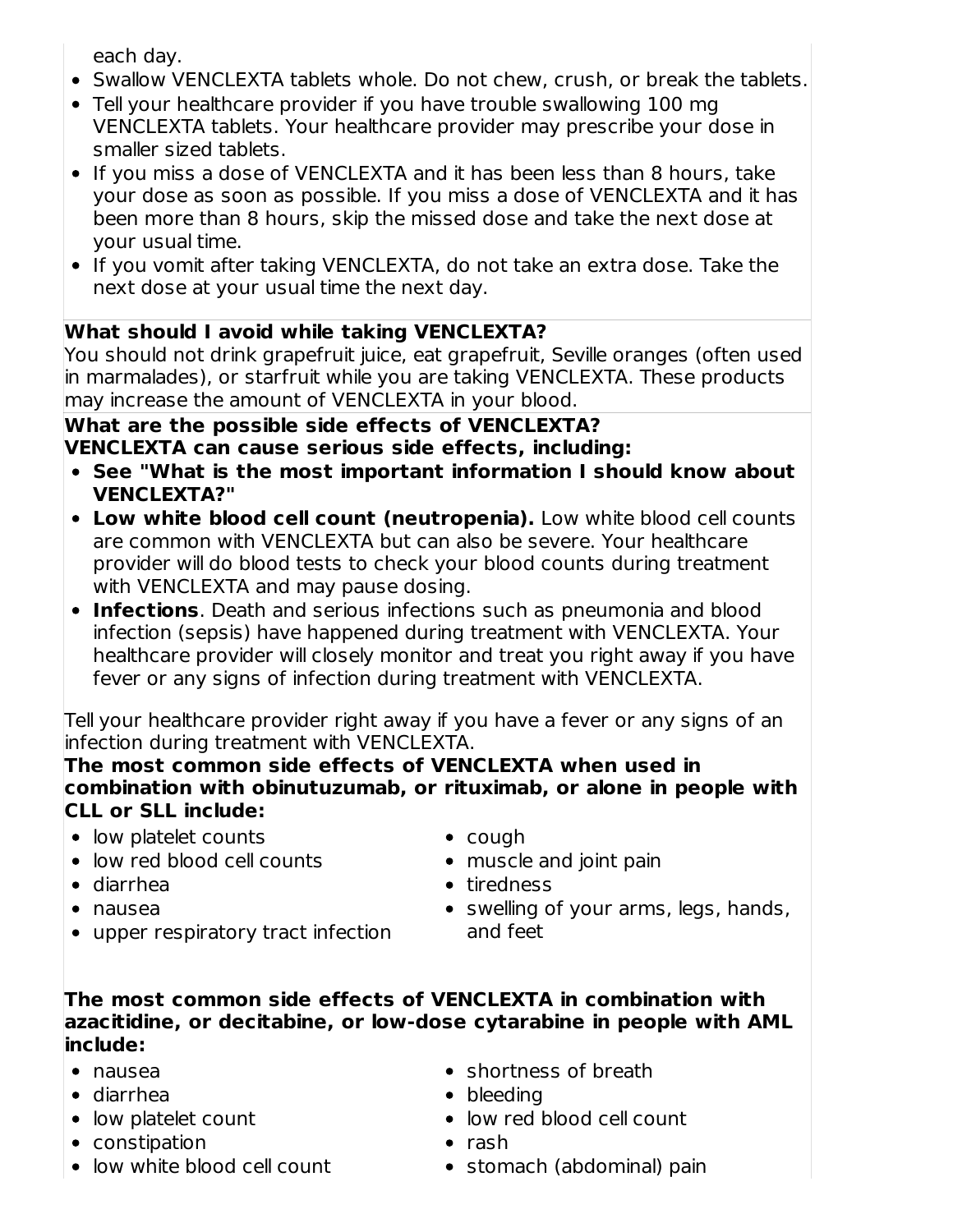- fever with low white blood cell count infection in your blood
- tiredness
- vomiting
- swelling of arms, legs, hands, or feet  $\bullet$  cough
- fever

• sore throat

dizziness

• infection in lungs

• low blood pressure

• muscle and joint pain

VENCLEXTA may cause fertility problems in males. This may affect your ability to father a child. Talk to your healthcare provider if you have concerns about fertility.

These are not all the possible side effects of VENCLEXTA. Call your doctor for medical advice about side effects. You may report side effects to FDA at 1-800- FDA-1088.

# **How should I store VENCLEXTA?**

- Store VENCLEXTA at or below 86°F (30°C).
- Keep VENCLEXTA in its original container to protect from moisture.
- For people with CLL or SLL, keep VENCLEXTA tablets in the original package during the first 4 weeks of treatment. **Do not** transfer the tablets to a different container.

# **Keep VENCLEXTA and all medicines out of reach of children.**

**General information about the safe and effective use of VENCLEXTA.** Medicines are sometimes prescribed for purposes other than those listed in a Medication Guide. Do not use VENCLEXTA for a condition for which it was not prescribed. Do not give VENCLEXTA to other people, even if they have the same symptoms that you have. It may harm them. You can ask your healthcare provider or pharmacist for information about VENCLEXTA that is written for health professionals.

## **What are the ingredients in VENCLEXTA?**

**Active ingredient:** venetoclax

**Inactive ingredients:** copovidone, colloidal silicon dioxide, polysorbate 80, sodium stearyl fumarate, and calcium phosphate dibasic.

The 10 mg and 100 mg coated tablets also include: iron oxide yellow, polyvinyl alcohol, polyethylene glycol, talc, and titanium dioxide. The 50 mg coated tablets also include: iron oxide yellow, iron oxide red, iron oxide black, polyvinyl alcohol, talc, polyethylene glycol, and titanium dioxide.

Manufactured and Marketed by: AbbVie Inc. North Chicago, IL 60064 © 2016-2022 AbbVie Inc. 20070720 R1 Marketed by: Genentech USA, Inc. A Member of the Roche Group South San Francisco, CA 94080-4990 © 2016-2022 Genentech, Inc.

For more information go to www.venclexta.com or call 1-800-633-9110 This Medication Guide has been approved by the U.S. Food and Drug Administration.

Revised: 6/2022

NDC 0074-0579-28

CLL/SLL Starting Pack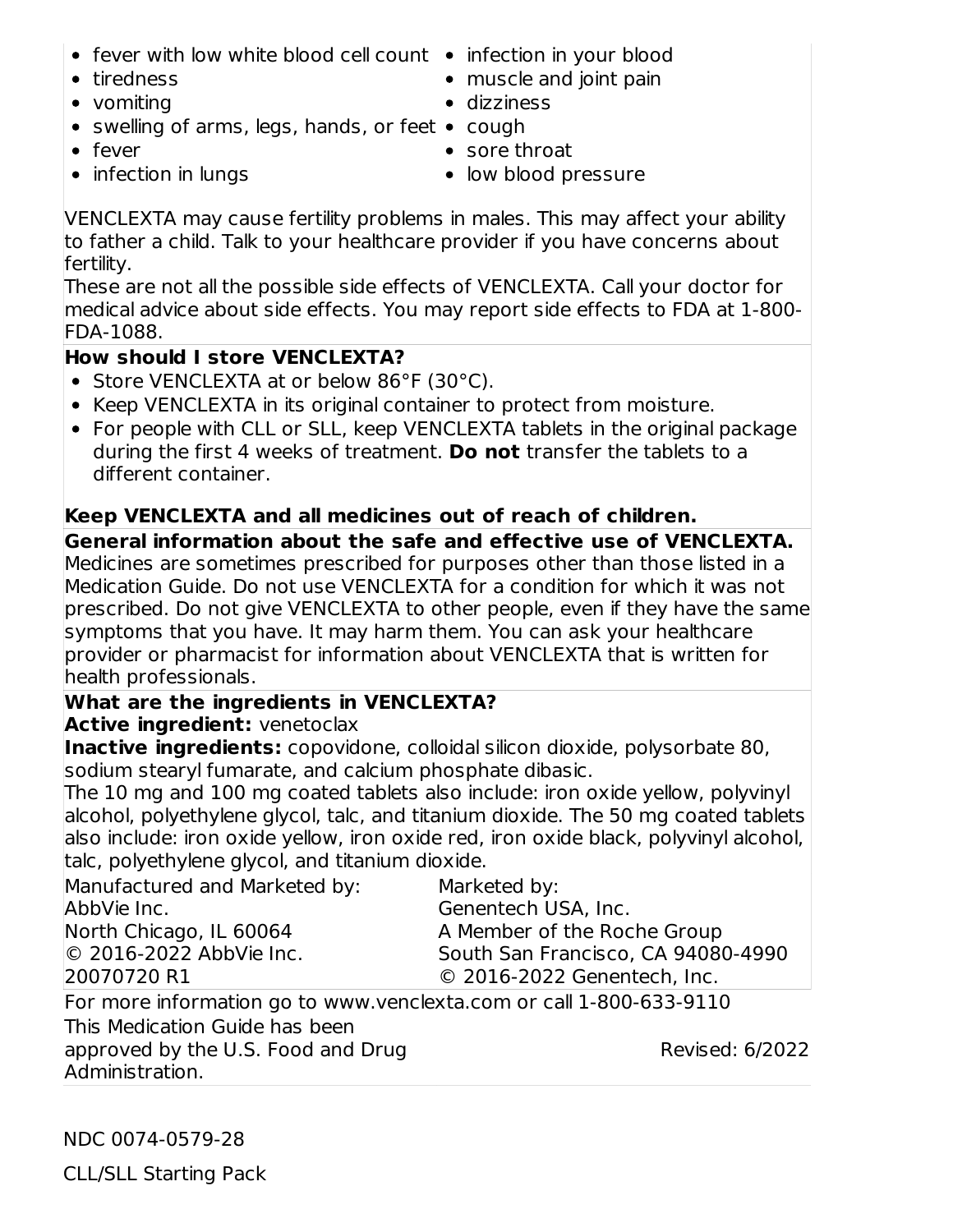# **VENCLEXTA ®**

(venetoclax tablets)

# **10 mg, 50 mg, and 100 mg**

**Starting Pack**

# **! WARNING**

# **Contact your doctor when you receive this medication.**

It may be necessary to take your first dose in the presence of your doctor to prevent a potential serious side effect.

**DISPENSER:** Each time VENCLEXTA is dispensed give the patient the enclosed Medication Guide.

abbvie

Rx only

Genentech



# NDC 0074-0561-14

Rx only

# **VENCLEXTA ®**

(venetoclax tablets)

# **10 mg per tablet**

14 Tablets

Dispense the accompanying Medication Guide to each patient.

abbvie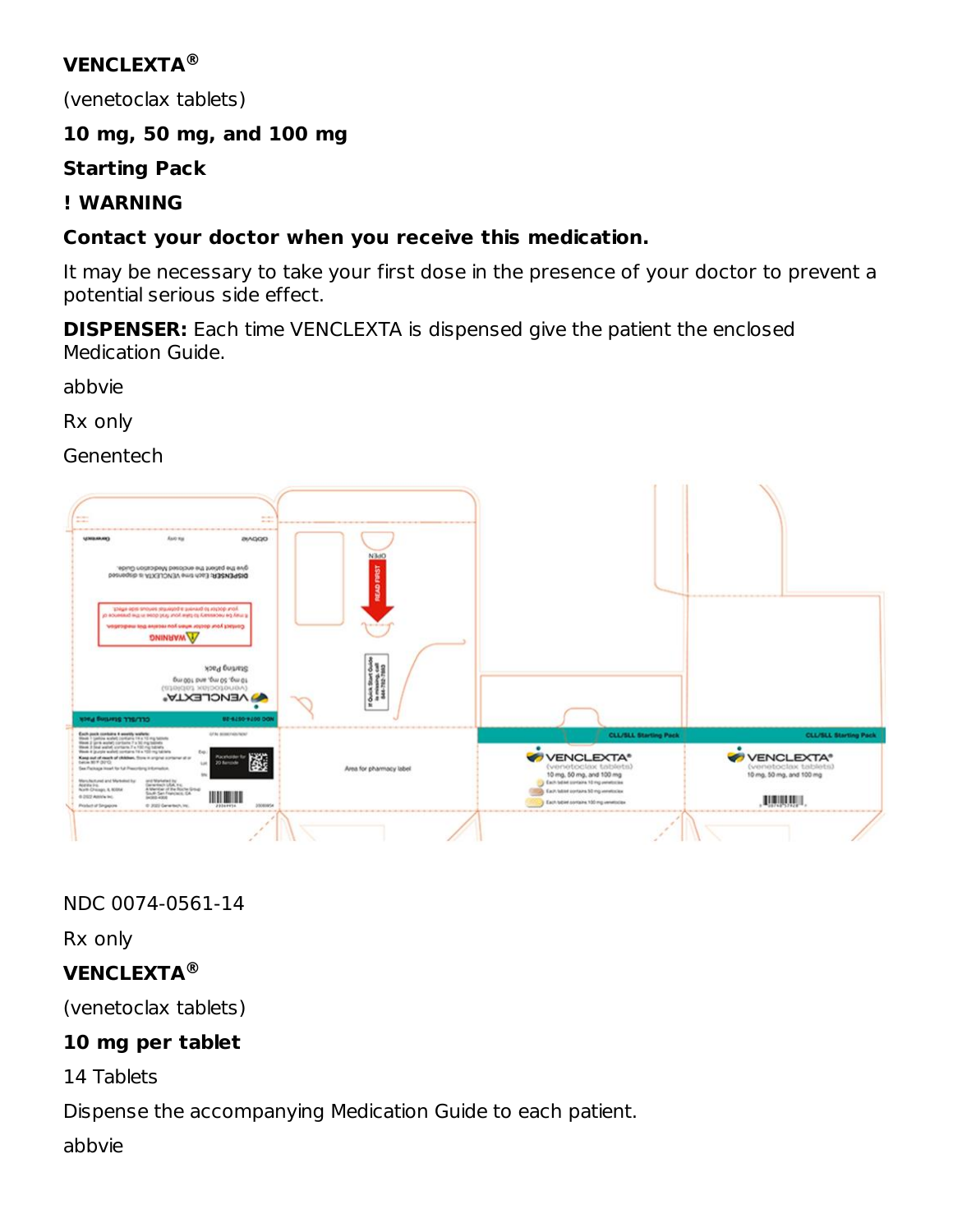#### **Genentech**



## NDC 0074-0566-11

Rx only

# **VENCLEXTA ®**

(venetoclax tablets)

# **50 mg per tablet**

1 Tablet

Dispense the accompanying Medication Guide to each patient.

abbvie

**Genentech**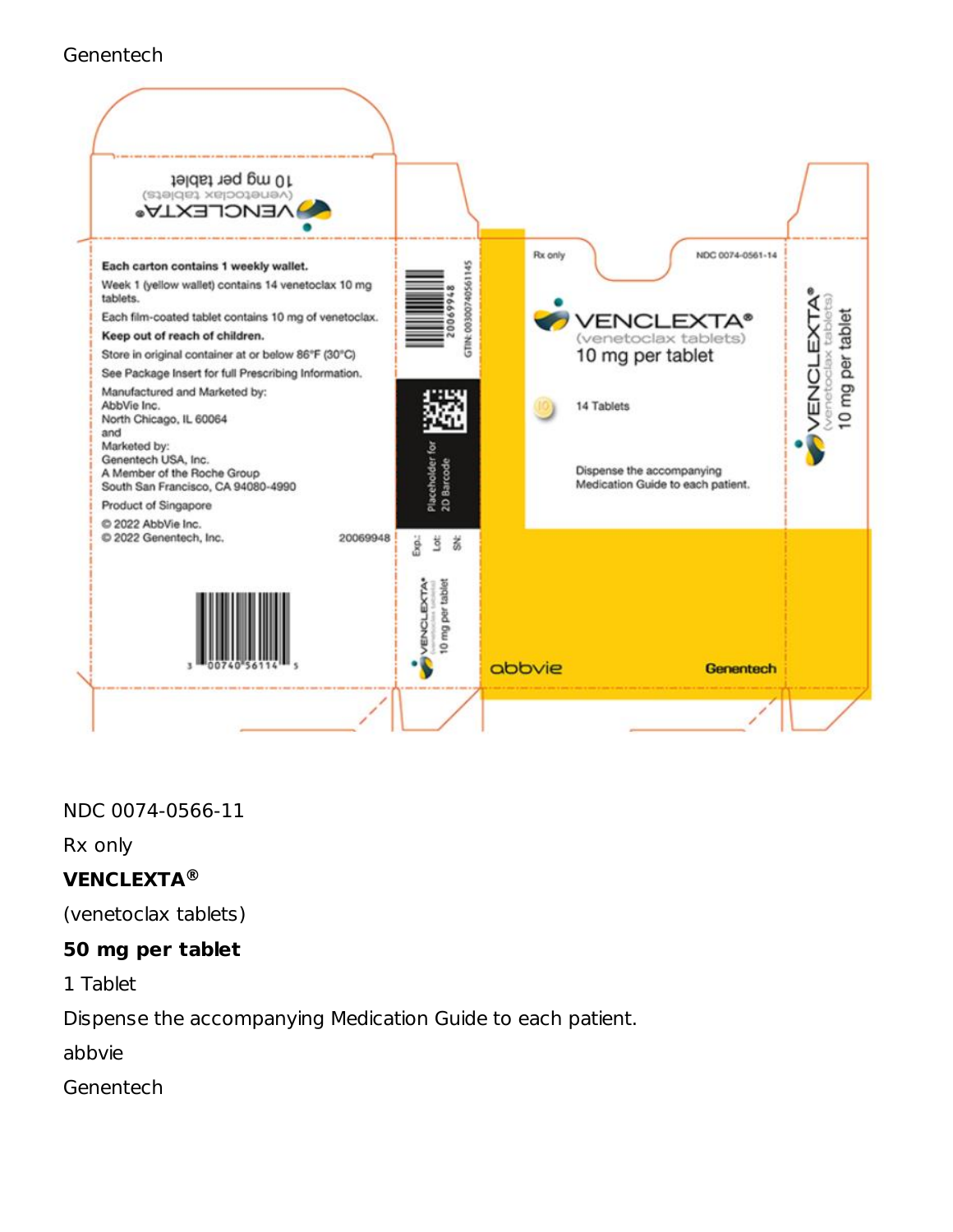

#### NDC 0074-0576-22

Rx only

# **VENCLEXTA ®**

(venetoclax tablets)

## **100 mg**

Attention: Dispense and store Venclexta in original container to protect from moisture.

120 Tablets

Dispense the accompanying Medication Guide to each patient.

abbvie

Genetech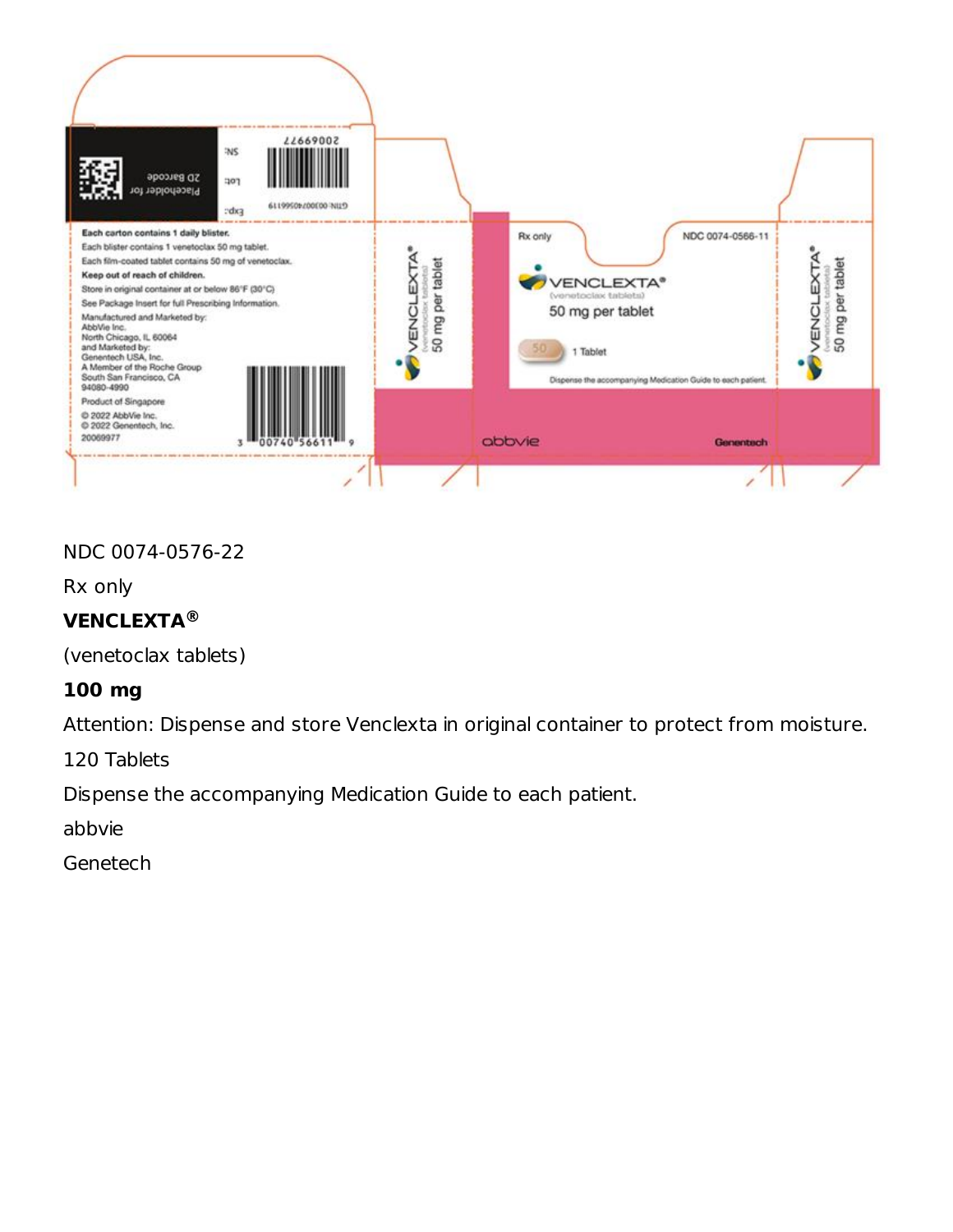

NDC 0074-0576-11

Rx only

#### **VENCLEXTA ®**

(venetoclax tablets)

#### **100 mg per tablet**

1 Tablet

Dispense the accompanying Medication Guide to each patient.

abbvie

Genetech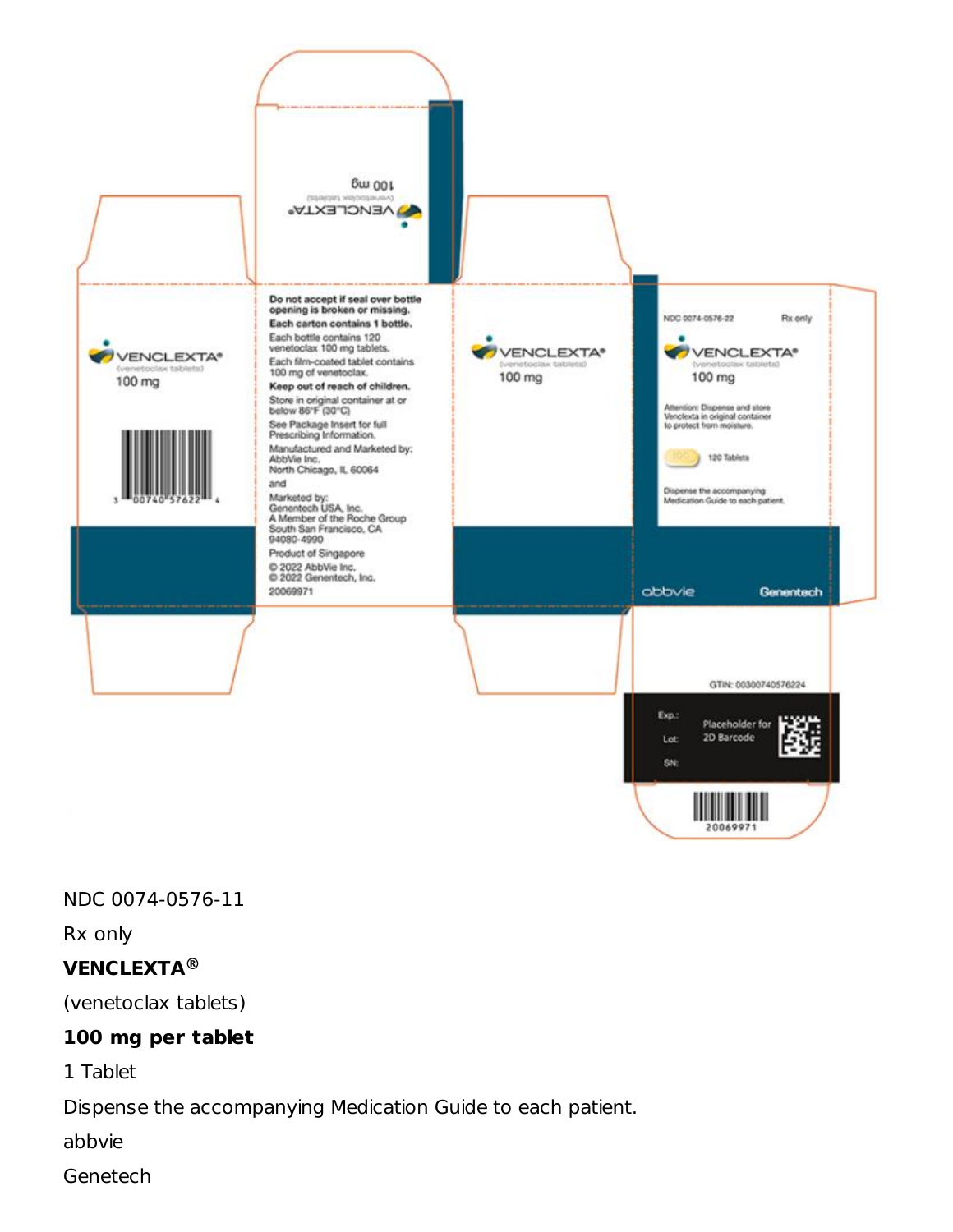

#### NDC 0074-0576-30 **®**

Rx only

## **VENCLEXTA**

(venetoclax tablets)

## **100 mg**

Attention: Dispense and store Venclexta in original container to protect from moisture.

#### **28 Tablets**

Dispense the accompanying Medication Guide to each patient.

abbvie

**Genentech**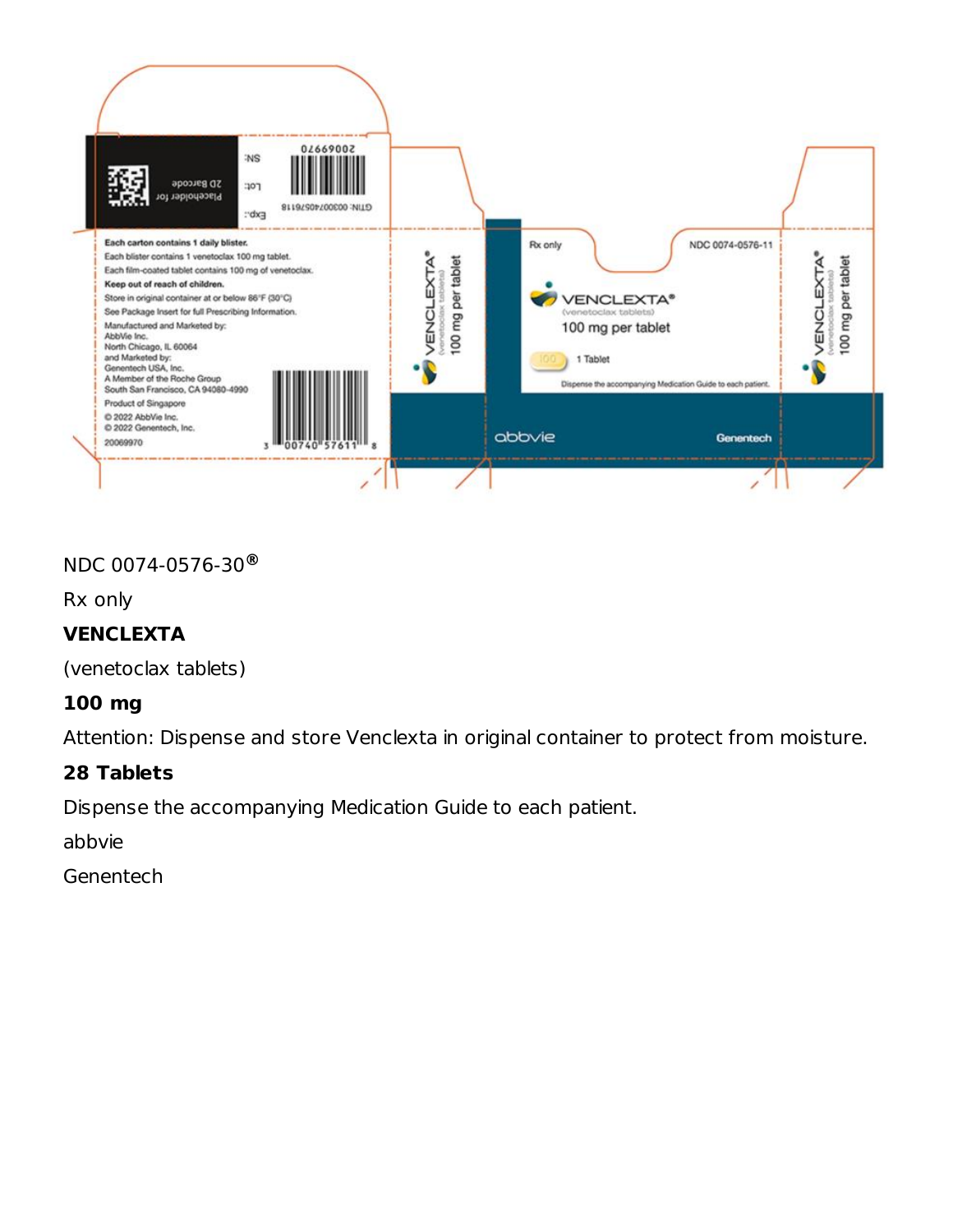

|   | <b>VENCLEXTA</b><br>venetoclax kit                                                                                         |                                                     |  |                                |                                     |  |  |  |
|---|----------------------------------------------------------------------------------------------------------------------------|-----------------------------------------------------|--|--------------------------------|-------------------------------------|--|--|--|
|   | <b>Product Information</b><br>HUMAN PRESCRIPTION DRUG<br>NDC:0074-0579<br><b>Item Code (Source)</b><br><b>Product Type</b> |                                                     |  |                                |                                     |  |  |  |
|   |                                                                                                                            |                                                     |  |                                |                                     |  |  |  |
|   | <b>Packaging</b>                                                                                                           |                                                     |  |                                |                                     |  |  |  |
| # | <b>Item Code</b>                                                                                                           | <b>Package Description</b>                          |  | <b>Marketing Start</b><br>Date | <b>Marketing End</b><br><b>Date</b> |  |  |  |
| 1 | NDC:0074-0579-<br>28                                                                                                       | 1 in 1 CARTON; Type 0: Not a Combination<br>Product |  | 04/11/2016                     |                                     |  |  |  |
|   |                                                                                                                            |                                                     |  |                                |                                     |  |  |  |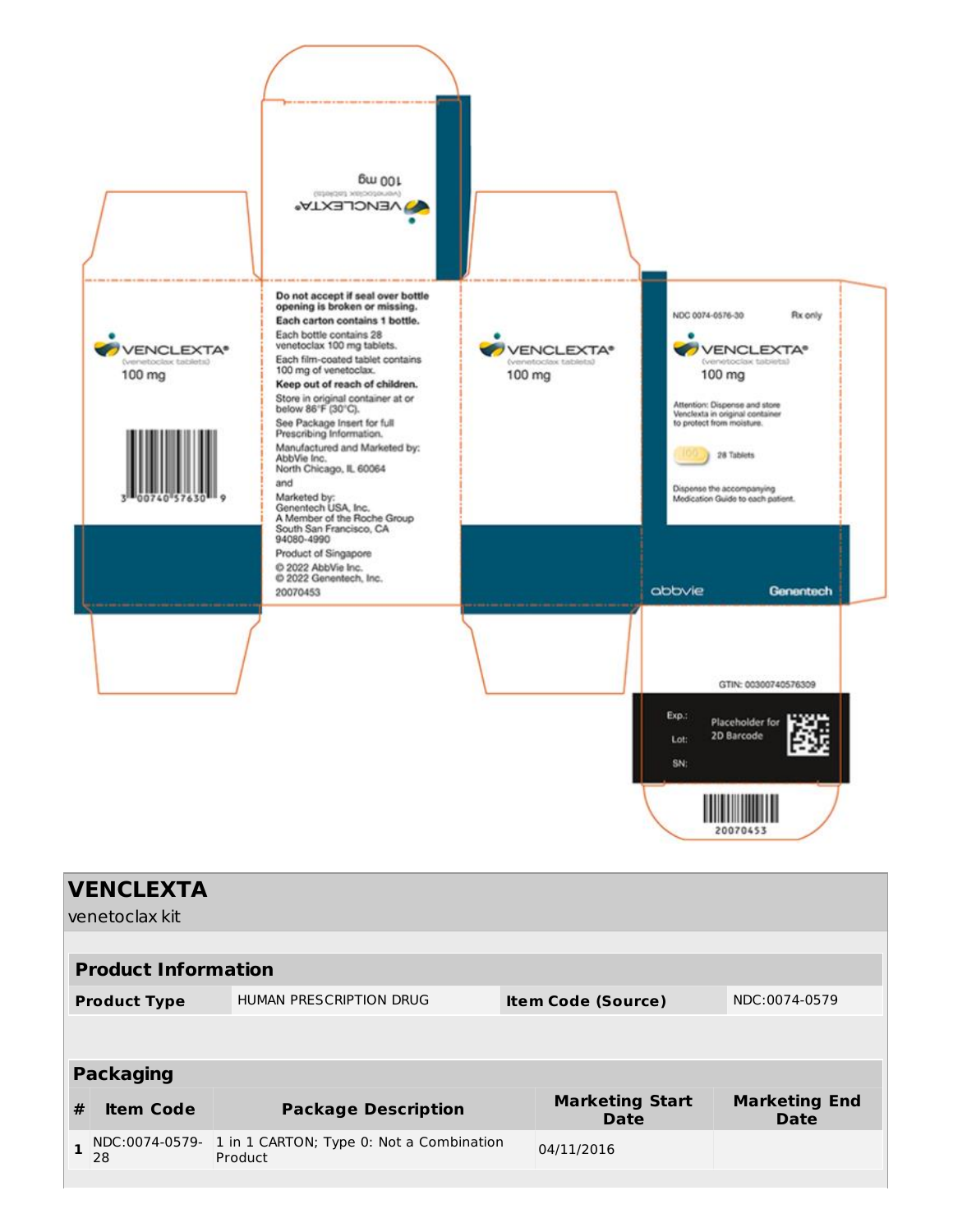|                 | <b>Quantity of Parts</b>                  |                         |                                                              |                |              |                               |                  |
|-----------------|-------------------------------------------|-------------------------|--------------------------------------------------------------|----------------|--------------|-------------------------------|------------------|
| Part #          |                                           | <b>Package Quantity</b> |                                                              |                |              | <b>Total Product Quantity</b> |                  |
| Part 1          | 1 BLISTER PACK                            |                         |                                                              | 14             |              |                               |                  |
| Part 2          | 1 BLISTER PACK                            |                         |                                                              | $\overline{7}$ |              |                               |                  |
|                 | Part 3 1 BLISTER PACK                     |                         |                                                              | $\overline{7}$ |              |                               |                  |
|                 | Part 4 1 BLISTER PACK                     |                         |                                                              | 14             |              |                               |                  |
|                 |                                           |                         |                                                              |                |              |                               |                  |
|                 |                                           |                         |                                                              |                |              |                               |                  |
|                 | Part 1 of 4                               |                         |                                                              |                |              |                               |                  |
|                 | <b>VENCLEXTA</b>                          |                         |                                                              |                |              |                               |                  |
|                 | venetoclax tablet, film coated            |                         |                                                              |                |              |                               |                  |
|                 |                                           |                         |                                                              |                |              |                               |                  |
|                 | <b>Product Information</b>                |                         |                                                              |                |              |                               |                  |
|                 | <b>Item Code (Source)</b>                 |                         | NDC:0074-0561                                                |                |              |                               |                  |
|                 | <b>Route of Administration</b>            |                         | ORAL                                                         |                |              |                               |                  |
|                 |                                           |                         |                                                              |                |              |                               |                  |
|                 |                                           |                         |                                                              |                |              |                               |                  |
|                 | <b>Active Ingredient/Active Moiety</b>    |                         |                                                              |                |              |                               |                  |
|                 |                                           |                         | <b>Ingredient Name</b>                                       |                |              | <b>Basis of Strength</b>      | <b>Strength</b>  |
|                 |                                           |                         | Venetoclax (UNII: N54AIC43PW) (Venetoclax - UNII:N54AIC43PW) |                |              | Venetoclax                    | 10 <sub>mg</sub> |
|                 |                                           |                         |                                                              |                |              |                               |                  |
|                 | <b>Inactive Ingredients</b>               |                         |                                                              |                |              |                               |                  |
|                 |                                           |                         | <b>Ingredient Name</b>                                       |                |              |                               | <b>Strength</b>  |
|                 | COPOVIDONE K25-31 (UNII: D9C330MD8B)      |                         |                                                              |                |              |                               |                  |
|                 | <b>SILICON DIOXIDE (UNII: ETJ7Z6XBU4)</b> |                         |                                                              |                |              |                               |                  |
|                 | POLYSORBATE 80 (UNII: 60ZP39ZG8H)         |                         |                                                              |                |              |                               |                  |
|                 |                                           |                         | SODIUM STEARYL FUMARATE (UNII: 7CV7WK4UI)                    |                |              |                               |                  |
|                 |                                           |                         | ANHYDROUS DIBASIC CALCIUM PHOSPHATE (UNII: L11K75P92J)       |                |              |                               |                  |
|                 | FERRIC OXIDE YELLOW (UNII: EX43802MRT)    |                         |                                                              |                |              |                               |                  |
|                 | Talc (UNII: 7SEV7J4R1U)                   |                         |                                                              |                |              |                               |                  |
|                 | TITANIUM DIOXIDE (UNII: 15FIX9V2JP)       |                         |                                                              |                |              |                               |                  |
|                 |                                           |                         | POLYVINYL ALCOHOL, UNSPECIFIED (UNII: 532B59J990)            |                |              |                               |                  |
|                 |                                           |                         | POLYETHYLENE GLYCOL, UNSPECIFIED (UNII: 3WQ0SDW1A)           |                |              |                               |                  |
|                 |                                           |                         |                                                              |                |              |                               |                  |
|                 | <b>Product Characteristics</b>            |                         |                                                              |                |              |                               |                  |
| Color           |                                           | yellow (pale yellow)    |                                                              |                | <b>Score</b> |                               | no score         |
| <b>Shape</b>    |                                           |                         | ROUND (round, biconvex)                                      |                | <b>Size</b>  |                               | 6mm              |
| <b>Flavor</b>   |                                           |                         |                                                              |                |              | <b>Imprint Code</b>           | V:10             |
| <b>Contains</b> |                                           |                         |                                                              |                |              |                               |                  |
|                 |                                           |                         |                                                              |                |              |                               |                  |
|                 |                                           |                         |                                                              |                |              |                               |                  |
|                 | <b>Packaging</b>                          |                         |                                                              |                |              |                               |                  |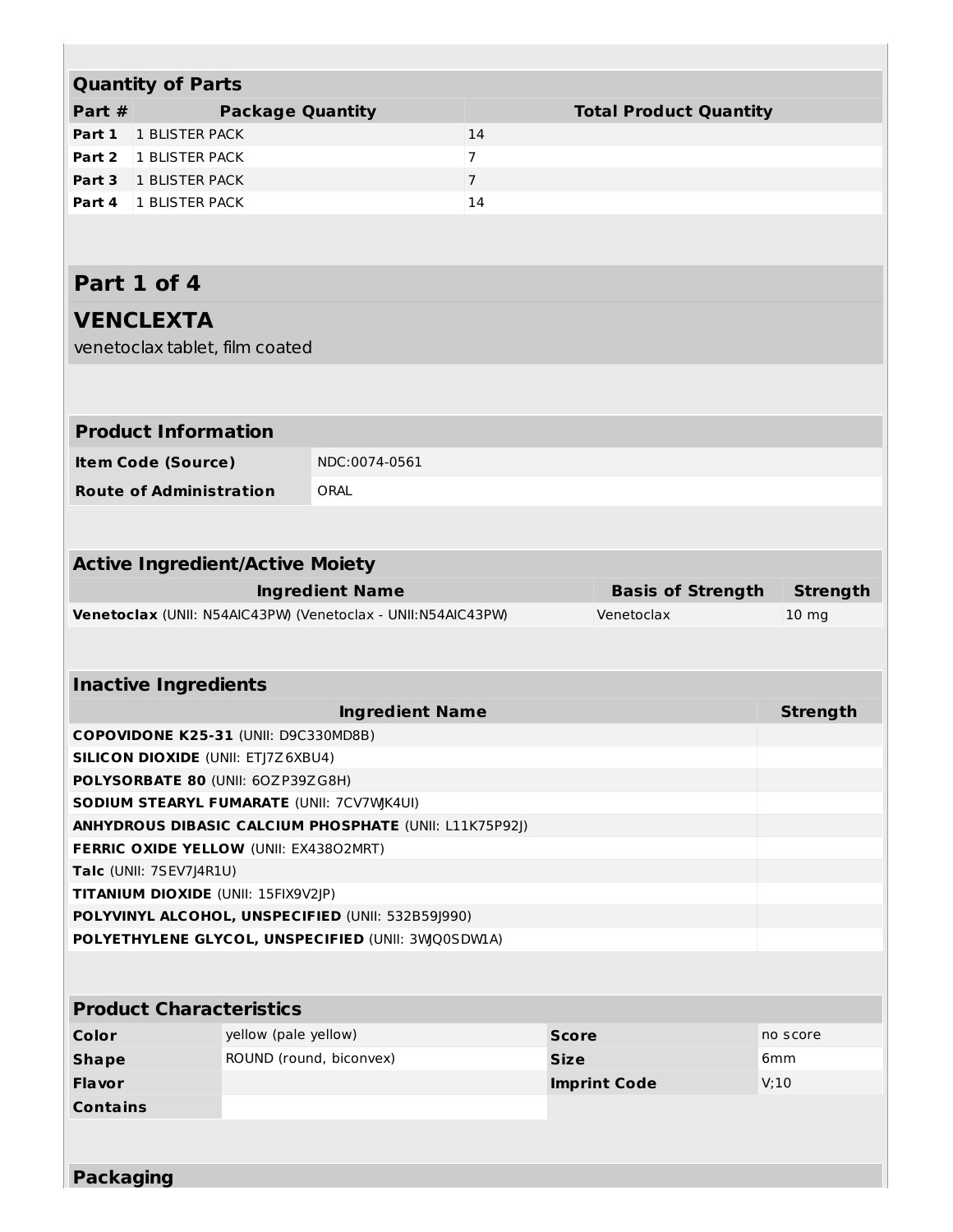| #            | <b>Item</b><br>Code                 |                                                                                   | <b>Package Description</b>                                    | <b>Marketing Start</b><br><b>Date</b> | <b>Marketing End</b><br><b>Date</b> |
|--------------|-------------------------------------|-----------------------------------------------------------------------------------|---------------------------------------------------------------|---------------------------------------|-------------------------------------|
| 1            |                                     | Product                                                                           | 14 in 1 BLISTER PACK; Type 0: Not a Combination               |                                       |                                     |
|              |                                     |                                                                                   |                                                               |                                       |                                     |
|              |                                     | <b>Marketing Information</b>                                                      |                                                               |                                       |                                     |
|              |                                     |                                                                                   |                                                               |                                       |                                     |
|              | <b>Marketing</b><br><b>Category</b> |                                                                                   | <b>Application Number or Monograph</b><br><b>Citation</b>     | <b>Marketing Start</b><br>Date        | <b>Marketing End</b><br>Date        |
| <b>NDA</b>   |                                     | NDA208573                                                                         |                                                               |                                       |                                     |
|              |                                     |                                                                                   |                                                               |                                       |                                     |
|              | Part 2 of 4                         |                                                                                   |                                                               |                                       |                                     |
|              | <b>VENCLEXTA</b>                    |                                                                                   |                                                               |                                       |                                     |
|              |                                     | venetoclax tablet, film coated                                                    |                                                               |                                       |                                     |
|              |                                     |                                                                                   |                                                               |                                       |                                     |
|              |                                     |                                                                                   |                                                               |                                       |                                     |
|              |                                     | <b>Product Information</b>                                                        |                                                               |                                       |                                     |
|              | <b>Item Code (Source)</b>           |                                                                                   | NDC:0074-0566                                                 |                                       |                                     |
|              |                                     | <b>Route of Administration</b>                                                    | ORAL                                                          |                                       |                                     |
|              |                                     |                                                                                   |                                                               |                                       |                                     |
|              |                                     | <b>Active Ingredient/Active Moiety</b>                                            |                                                               |                                       |                                     |
|              |                                     |                                                                                   | <b>Ingredient Name</b>                                        | <b>Basis of Strength</b>              | <b>Strength</b>                     |
|              |                                     |                                                                                   | Venetoclax (UNII: N54AIC43PW) (Venetoclax - UNII:N54AIC43PW)  | Venetoclax                            | 50 mg                               |
|              |                                     |                                                                                   |                                                               |                                       |                                     |
|              |                                     | <b>Inactive Ingredients</b>                                                       |                                                               |                                       |                                     |
|              |                                     |                                                                                   |                                                               |                                       |                                     |
|              |                                     |                                                                                   | <b>Ingredient Name</b>                                        |                                       | <b>Strength</b>                     |
|              |                                     | COPOVIDONE K25-31 (UNII: D9C330MD8B)<br><b>SILICON DIOXIDE (UNII: ETJ7Z6XBU4)</b> |                                                               |                                       |                                     |
|              |                                     | POLYSORBATE 80 (UNII: 60ZP39ZG8H)                                                 |                                                               |                                       |                                     |
|              |                                     | <b>SODIUM STEARYL FUMARATE (UNII: 7CV7WJK4UI)</b>                                 |                                                               |                                       |                                     |
|              |                                     |                                                                                   | <b>ANHYDROUS DIBASIC CALCIUM PHOSPHATE (UNII: L11K75P92J)</b> |                                       |                                     |
|              |                                     | FERRIC OXIDE YELLOW (UNII: EX43802MRT)                                            |                                                               |                                       |                                     |
|              | Talc (UNII: 7SEV7J4R1U)             |                                                                                   |                                                               |                                       |                                     |
|              |                                     | TITANIUM DIOXIDE (UNII: 15FIX9V2JP)                                               |                                                               |                                       |                                     |
|              |                                     | FERRIC OXIDE RED (UNII: 1K09F3G675)                                               |                                                               |                                       |                                     |
|              |                                     | FERROSOFERRIC OXIDE (UNII: XM0M87F357)                                            | POLYVINYL ALCOHOL, UNSPECIFIED (UNII: 532B59J990)             |                                       |                                     |
|              |                                     |                                                                                   | POLYETHYLENE GLYCOL, UNSPECIFIED (UNII: 3WQ0SDWIA)            |                                       |                                     |
|              |                                     |                                                                                   |                                                               |                                       |                                     |
|              |                                     |                                                                                   |                                                               |                                       |                                     |
|              |                                     | <b>Product Characteristics</b>                                                    |                                                               |                                       |                                     |
| <b>Color</b> |                                     | brown (beige)                                                                     |                                                               | <b>Score</b>                          | no score                            |
| <b>Shape</b> |                                     |                                                                                   | OVAL (oblong, biconvex)                                       | <b>Size</b>                           | 14mm                                |

.,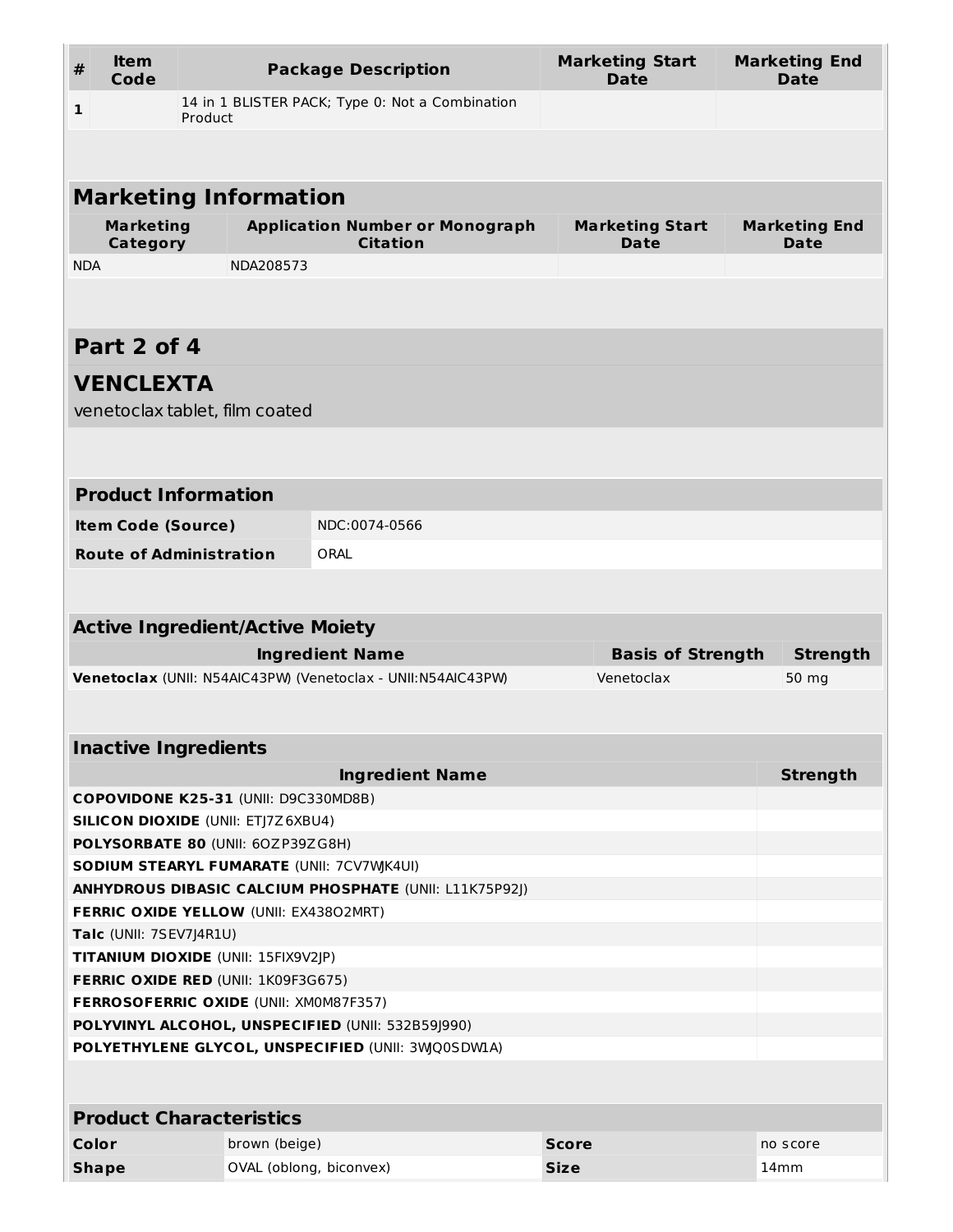|                 | <b>Flavor</b>                              |         |                                                |                                                              |  | <b>Imprint Code</b>                   | V;50 |                                     |  |
|-----------------|--------------------------------------------|---------|------------------------------------------------|--------------------------------------------------------------|--|---------------------------------------|------|-------------------------------------|--|
| <b>Contains</b> |                                            |         |                                                |                                                              |  |                                       |      |                                     |  |
|                 |                                            |         |                                                |                                                              |  |                                       |      |                                     |  |
|                 |                                            |         |                                                |                                                              |  |                                       |      |                                     |  |
|                 | <b>Packaging</b>                           |         |                                                |                                                              |  |                                       |      |                                     |  |
| $\pmb{\#}$      | <b>Item</b><br>Code                        |         |                                                | <b>Package Description</b>                                   |  | <b>Marketing Start</b><br><b>Date</b> |      | <b>Marketing End</b><br><b>Date</b> |  |
| 1               |                                            | Product | 7 in 1 BLISTER PACK; Type 0: Not a Combination |                                                              |  |                                       |      |                                     |  |
|                 |                                            |         |                                                |                                                              |  |                                       |      |                                     |  |
|                 |                                            |         | <b>Marketing Information</b>                   |                                                              |  |                                       |      |                                     |  |
|                 |                                            |         |                                                |                                                              |  |                                       |      |                                     |  |
|                 | <b>Marketing</b><br>Category               |         |                                                | <b>Application Number or Monograph</b><br><b>Citation</b>    |  | <b>Marketing Start</b><br>Date        |      | <b>Marketing End</b><br><b>Date</b> |  |
| <b>NDA</b>      |                                            |         | NDA208573                                      |                                                              |  |                                       |      |                                     |  |
|                 |                                            |         |                                                |                                                              |  |                                       |      |                                     |  |
|                 | Part 3 of 4                                |         |                                                |                                                              |  |                                       |      |                                     |  |
|                 |                                            |         |                                                |                                                              |  |                                       |      |                                     |  |
|                 | <b>VENCLEXTA</b>                           |         |                                                |                                                              |  |                                       |      |                                     |  |
|                 |                                            |         | venetoclax tablet, film coated                 |                                                              |  |                                       |      |                                     |  |
|                 |                                            |         |                                                |                                                              |  |                                       |      |                                     |  |
|                 |                                            |         |                                                |                                                              |  |                                       |      |                                     |  |
|                 | <b>Product Information</b>                 |         |                                                |                                                              |  |                                       |      |                                     |  |
|                 | <b>Item Code (Source)</b>                  |         |                                                | NDC:0074-0576                                                |  |                                       |      |                                     |  |
|                 | <b>Route of Administration</b>             |         |                                                | ORAL                                                         |  |                                       |      |                                     |  |
|                 |                                            |         |                                                |                                                              |  |                                       |      |                                     |  |
|                 |                                            |         |                                                |                                                              |  |                                       |      |                                     |  |
|                 |                                            |         | <b>Active Ingredient/Active Moiety</b>         |                                                              |  |                                       |      |                                     |  |
|                 |                                            |         |                                                | <b>Ingredient Name</b>                                       |  | <b>Basis of Strength</b>              |      | <b>Strength</b>                     |  |
|                 |                                            |         |                                                | Venetoclax (UNII: N54AIC43PW) (Venetoclax - UNII:N54AIC43PW) |  | Venetoclax                            |      | $100$ mg                            |  |
|                 |                                            |         |                                                |                                                              |  |                                       |      |                                     |  |
|                 | <b>Inactive Ingredients</b>                |         |                                                |                                                              |  |                                       |      |                                     |  |
|                 |                                            |         |                                                | <b>Ingredient Name</b>                                       |  |                                       |      | <b>Strength</b>                     |  |
|                 |                                            |         | COPOVIDONE K25-31 (UNII: D9C330MD8B)           |                                                              |  |                                       |      |                                     |  |
|                 |                                            |         | <b>SILICON DIOXIDE (UNII: ETJ7Z6XBU4)</b>      |                                                              |  |                                       |      |                                     |  |
|                 |                                            |         | POLYSORBATE 80 (UNII: 60ZP39ZG8H)              |                                                              |  |                                       |      |                                     |  |
|                 | SODIUM STEARYL FUMARATE (UNII: 7CV7WJK4UI) |         |                                                |                                                              |  |                                       |      |                                     |  |
|                 |                                            |         |                                                | ANHYDROUS DIBASIC CALCIUM PHOSPHATE (UNII: L11K75P92J)       |  |                                       |      |                                     |  |
|                 |                                            |         | FERRIC OXIDE YELLOW (UNII: EX43802MRT)         |                                                              |  |                                       |      |                                     |  |
|                 | Talc (UNII: 7SEV7J4R1U)                    |         |                                                |                                                              |  |                                       |      |                                     |  |
|                 |                                            |         | TITANIUM DIOXIDE (UNII: 15FIX9V2JP)            |                                                              |  |                                       |      |                                     |  |
|                 |                                            |         |                                                | POLYVINYL ALCOHOL, UNSPECIFIED (UNII: 532B59J990)            |  |                                       |      |                                     |  |
|                 |                                            |         |                                                | POLYETHYLENE GLYCOL, UNSPECIFIED (UNII: 3WQ0SDW1A)           |  |                                       |      |                                     |  |
|                 |                                            |         |                                                |                                                              |  |                                       |      |                                     |  |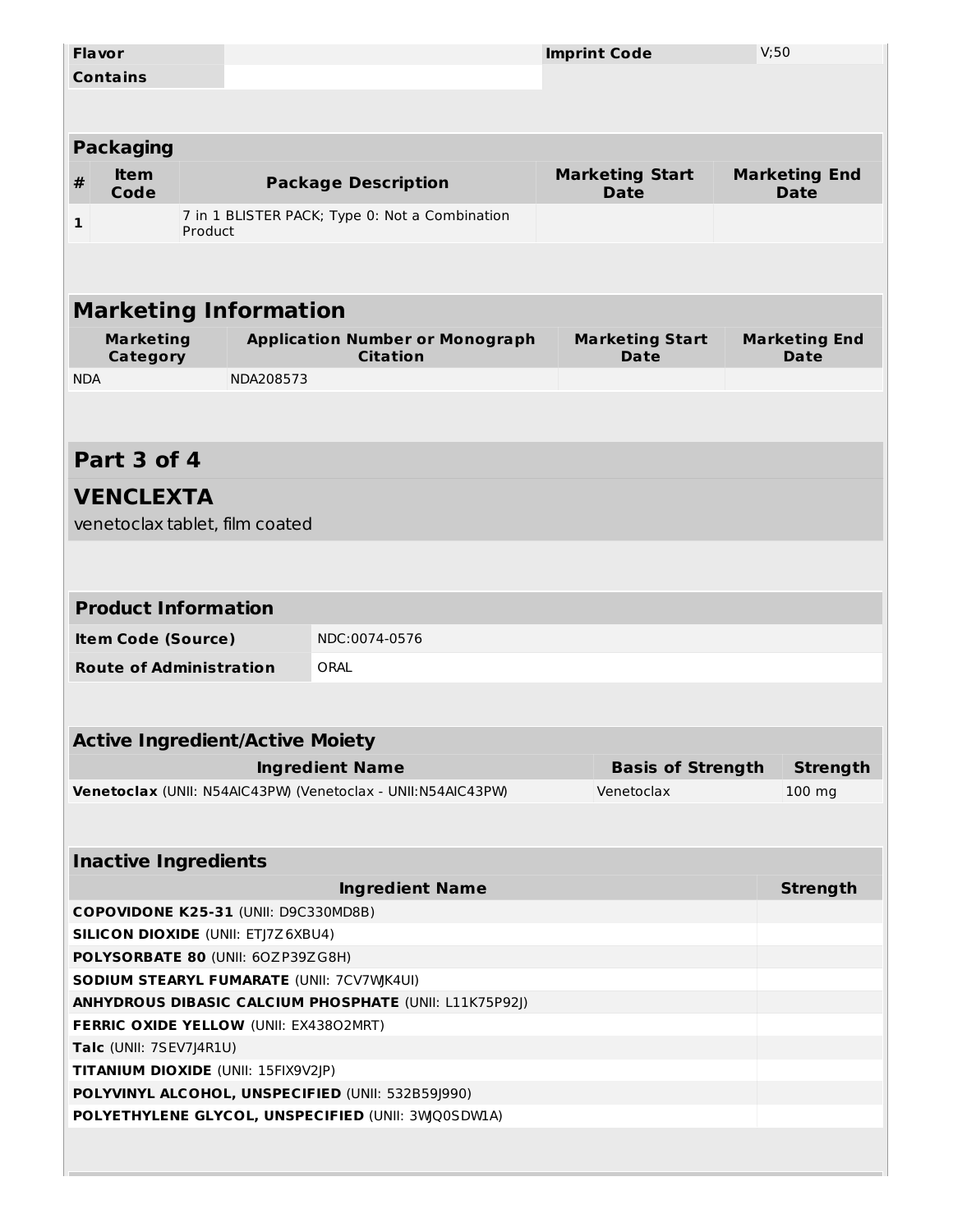|              |                                                   | <b>Product Characteristics</b>             |                                                               |                                       |  |                                     |  |
|--------------|---------------------------------------------------|--------------------------------------------|---------------------------------------------------------------|---------------------------------------|--|-------------------------------------|--|
| Color        |                                                   | no score                                   |                                                               |                                       |  |                                     |  |
| <b>Shape</b> |                                                   |                                            | OVAL (oblong, biconvex)                                       | <b>Size</b>                           |  | 17 <sub>mm</sub>                    |  |
| Flavor       |                                                   |                                            |                                                               | <b>Imprint Code</b>                   |  | V;100                               |  |
|              | <b>Contains</b>                                   |                                            |                                                               |                                       |  |                                     |  |
|              |                                                   |                                            |                                                               |                                       |  |                                     |  |
|              |                                                   |                                            |                                                               |                                       |  |                                     |  |
|              | <b>Packaging</b>                                  |                                            |                                                               |                                       |  |                                     |  |
| $\pmb{\#}$   | <b>Item</b><br>Code                               |                                            | <b>Package Description</b>                                    | <b>Marketing Start</b><br><b>Date</b> |  | <b>Marketing End</b><br><b>Date</b> |  |
| $\mathbf{1}$ |                                                   | Product                                    | 7 in 1 BLISTER PACK; Type 0: Not a Combination                |                                       |  |                                     |  |
|              |                                                   |                                            |                                                               |                                       |  |                                     |  |
|              |                                                   |                                            |                                                               |                                       |  |                                     |  |
|              |                                                   | <b>Marketing Information</b>               |                                                               |                                       |  |                                     |  |
|              | <b>Marketing</b>                                  |                                            | <b>Application Number or Monograph</b>                        |                                       |  | <b>Marketing End</b>                |  |
|              | <b>Category</b>                                   |                                            | <b>Citation</b>                                               | <b>Marketing Start</b><br>Date        |  | <b>Date</b>                         |  |
| <b>NDA</b>   |                                                   | NDA208573                                  |                                                               |                                       |  |                                     |  |
|              |                                                   |                                            |                                                               |                                       |  |                                     |  |
|              |                                                   |                                            |                                                               |                                       |  |                                     |  |
|              | Part 4 of 4                                       |                                            |                                                               |                                       |  |                                     |  |
|              |                                                   |                                            |                                                               |                                       |  |                                     |  |
|              | <b>VENCLEXTA</b>                                  |                                            |                                                               |                                       |  |                                     |  |
|              |                                                   | venetoclax tablet, film coated             |                                                               |                                       |  |                                     |  |
|              |                                                   |                                            |                                                               |                                       |  |                                     |  |
|              |                                                   |                                            |                                                               |                                       |  |                                     |  |
|              |                                                   | <b>Product Information</b>                 |                                                               |                                       |  |                                     |  |
|              | <b>Item Code (Source)</b>                         |                                            | NDC:0074-0576                                                 |                                       |  |                                     |  |
|              |                                                   | <b>Route of Administration</b>             | ORAL                                                          |                                       |  |                                     |  |
|              |                                                   |                                            |                                                               |                                       |  |                                     |  |
|              |                                                   |                                            |                                                               |                                       |  |                                     |  |
|              |                                                   | <b>Active Ingredient/Active Moiety</b>     |                                                               |                                       |  |                                     |  |
|              |                                                   |                                            | <b>Ingredient Name</b>                                        | <b>Basis of Strength</b>              |  | <b>Strength</b>                     |  |
|              |                                                   |                                            | Venetoclax (UNII: N54AIC43PW) (Venetoclax - UNII:N54AIC43PW)  | Venetoclax                            |  | 100 mg                              |  |
|              |                                                   |                                            |                                                               |                                       |  |                                     |  |
|              |                                                   |                                            |                                                               |                                       |  |                                     |  |
|              |                                                   | <b>Inactive Ingredients</b>                |                                                               |                                       |  |                                     |  |
|              |                                                   |                                            | <b>Ingredient Name</b>                                        |                                       |  | <b>Strength</b>                     |  |
|              |                                                   | COPOVIDONE K25-31 (UNII: D9C330MD8B)       |                                                               |                                       |  |                                     |  |
|              |                                                   | <b>SILICON DIOXIDE (UNII: ETJ7Z6XBU4)</b>  |                                                               |                                       |  |                                     |  |
|              |                                                   | POLYSORBATE 80 (UNII: 60ZP39ZG8H)          |                                                               |                                       |  |                                     |  |
|              |                                                   | SODIUM STEARYL FUMARATE (UNII: 7CV7WJK4UI) |                                                               |                                       |  |                                     |  |
|              |                                                   |                                            | <b>ANHYDROUS DIBASIC CALCIUM PHOSPHATE (UNII: L11K75P92J)</b> |                                       |  |                                     |  |
|              |                                                   | FERRIC OXIDE YELLOW (UNII: EX43802MRT)     |                                                               |                                       |  |                                     |  |
|              | Talc (UNII: 7SEV7J4R1U)                           | TITANIUM DIOXIDE (UNII: 15FIX9V2JP)        |                                                               |                                       |  |                                     |  |
|              |                                                   |                                            |                                                               |                                       |  |                                     |  |
|              | POLYVINYL ALCOHOL, UNSPECIFIED (UNII: 532B59J990) |                                            |                                                               |                                       |  |                                     |  |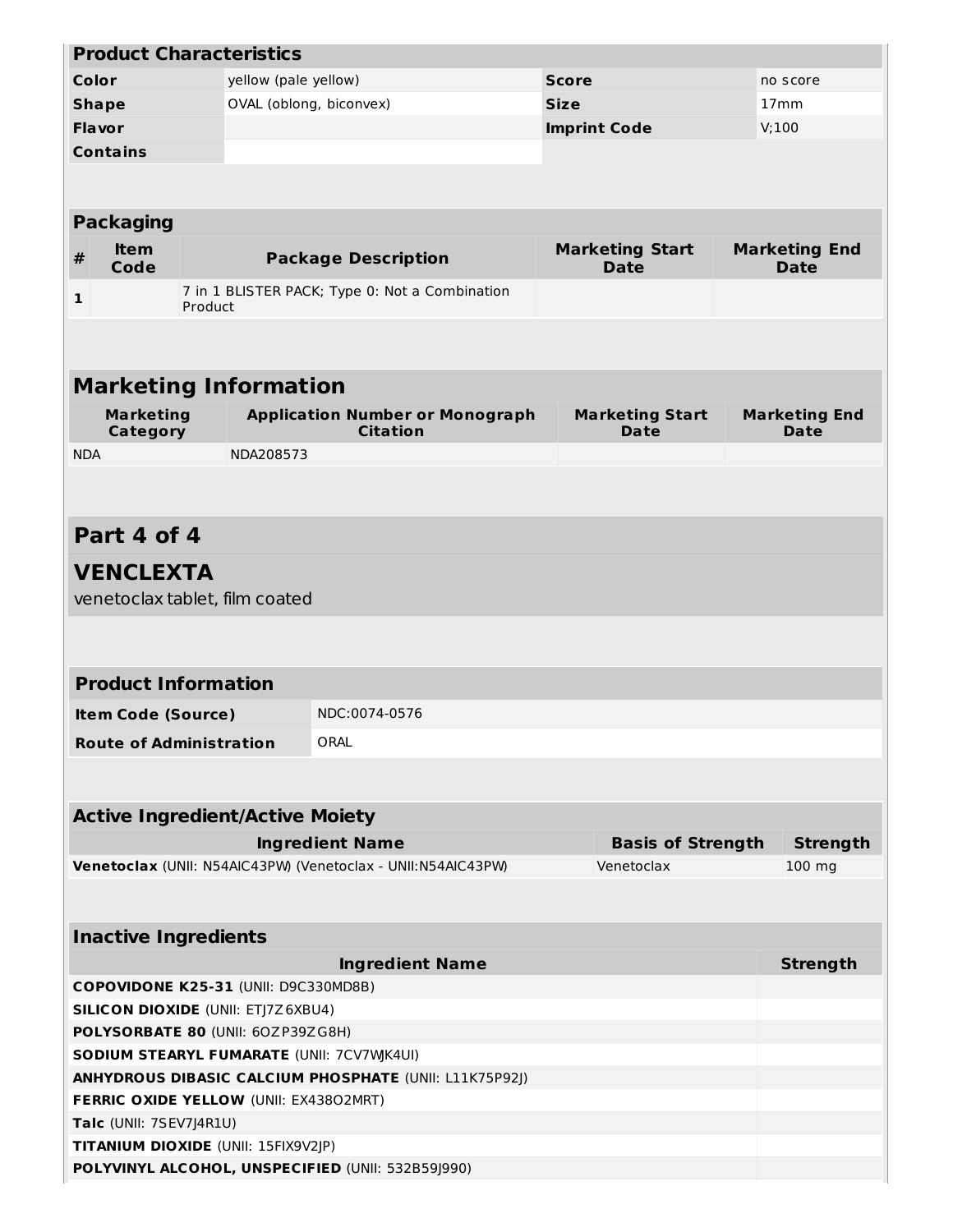|                              | POLYETHYLENE GLYCOL, UNSPECIFIED (UNII: 3WQ0SDWIA) |         |                                                                                   |                                                                                        |                     |                                        |       |                                     |  |
|------------------------------|----------------------------------------------------|---------|-----------------------------------------------------------------------------------|----------------------------------------------------------------------------------------|---------------------|----------------------------------------|-------|-------------------------------------|--|
|                              |                                                    |         |                                                                                   |                                                                                        |                     |                                        |       |                                     |  |
|                              | <b>Product Characteristics</b>                     |         |                                                                                   |                                                                                        |                     |                                        |       |                                     |  |
| Color                        |                                                    |         | yellow (pale yellow)                                                              |                                                                                        | <b>Score</b>        |                                        |       | no score                            |  |
|                              | <b>Shape</b>                                       |         | OVAL (oblong, biconvex)                                                           |                                                                                        | <b>Size</b>         |                                        |       | 17 <sub>mm</sub>                    |  |
| Flavor                       |                                                    |         |                                                                                   |                                                                                        | <b>Imprint Code</b> |                                        | V;100 |                                     |  |
|                              | <b>Contains</b>                                    |         |                                                                                   |                                                                                        |                     |                                        |       |                                     |  |
|                              |                                                    |         |                                                                                   |                                                                                        |                     |                                        |       |                                     |  |
|                              | <b>Packaging</b>                                   |         |                                                                                   |                                                                                        |                     |                                        |       |                                     |  |
| $\pmb{\#}$                   | <b>Item</b><br>Code                                |         |                                                                                   | <b>Package Description</b>                                                             |                     | <b>Marketing Start</b><br><b>Date</b>  |       | <b>Marketing End</b><br><b>Date</b> |  |
| $\mathbf{1}$                 |                                                    | Product |                                                                                   | 14 in 1 BLISTER PACK; Type 0: Not a Combination                                        |                     |                                        |       |                                     |  |
|                              |                                                    |         |                                                                                   |                                                                                        |                     |                                        |       |                                     |  |
|                              |                                                    |         | <b>Marketing Information</b>                                                      |                                                                                        |                     |                                        |       |                                     |  |
|                              | <b>Marketing</b>                                   |         |                                                                                   | <b>Application Number or Monograph</b>                                                 |                     | <b>Marketing Start</b>                 |       | <b>Marketing End</b>                |  |
|                              | <b>Category</b>                                    |         |                                                                                   | <b>Citation</b>                                                                        |                     | <b>Date</b>                            |       | <b>Date</b>                         |  |
| <b>NDA</b>                   |                                                    |         | NDA208573                                                                         |                                                                                        |                     |                                        |       |                                     |  |
|                              |                                                    |         |                                                                                   |                                                                                        |                     |                                        |       |                                     |  |
| <b>Marketing Information</b> |                                                    |         |                                                                                   |                                                                                        |                     |                                        |       |                                     |  |
|                              |                                                    |         |                                                                                   |                                                                                        |                     |                                        |       |                                     |  |
|                              | <b>Marketing</b><br>Category                       |         |                                                                                   | <b>Application Number or Monograph</b><br><b>Citation</b>                              |                     | <b>Marketing Start</b><br><b>Date</b>  |       | <b>Marketing End</b><br>Date        |  |
| <b>NDA</b>                   |                                                    |         | NDA208573                                                                         |                                                                                        |                     | 04/11/2016                             |       |                                     |  |
|                              |                                                    |         |                                                                                   |                                                                                        |                     |                                        |       |                                     |  |
|                              |                                                    |         |                                                                                   |                                                                                        |                     |                                        |       |                                     |  |
|                              | <b>VENCLEXTA</b>                                   |         |                                                                                   |                                                                                        |                     |                                        |       |                                     |  |
|                              |                                                    |         | venetoclax tablet, film coated                                                    |                                                                                        |                     |                                        |       |                                     |  |
|                              | <b>Product Information</b>                         |         |                                                                                   |                                                                                        |                     |                                        |       |                                     |  |
|                              | <b>Product Type</b>                                |         |                                                                                   | HUMAN PRESCRIPTION DRUG                                                                |                     | <b>Item Code (Source)</b>              |       | NDC:0074-0576                       |  |
|                              | <b>Route of Administration</b>                     |         |                                                                                   | ORAL                                                                                   |                     |                                        |       |                                     |  |
|                              |                                                    |         |                                                                                   |                                                                                        |                     |                                        |       |                                     |  |
|                              |                                                    |         |                                                                                   |                                                                                        |                     |                                        |       |                                     |  |
|                              |                                                    |         | <b>Active Ingredient/Active Moiety</b>                                            |                                                                                        |                     |                                        |       |                                     |  |
|                              |                                                    |         |                                                                                   | <b>Ingredient Name</b><br>Venetoclax (UNII: N54AIC43PW) (Venetoclax - UNII:N54AIC43PW) |                     | <b>Basis of Strength</b><br>Venetoclax |       | <b>Strength</b><br>$100$ mg         |  |
|                              |                                                    |         |                                                                                   |                                                                                        |                     |                                        |       |                                     |  |
|                              |                                                    |         |                                                                                   |                                                                                        |                     |                                        |       |                                     |  |
|                              | <b>Inactive Ingredients</b>                        |         |                                                                                   |                                                                                        |                     |                                        |       |                                     |  |
|                              |                                                    |         |                                                                                   | <b>Ingredient Name</b>                                                                 |                     |                                        |       | <b>Strength</b>                     |  |
|                              |                                                    |         | COPOVIDONE K25-31 (UNII: D9C330MD8B)<br><b>SILICON DIOXIDE (UNII: ETJ7Z6XBU4)</b> |                                                                                        |                     |                                        |       |                                     |  |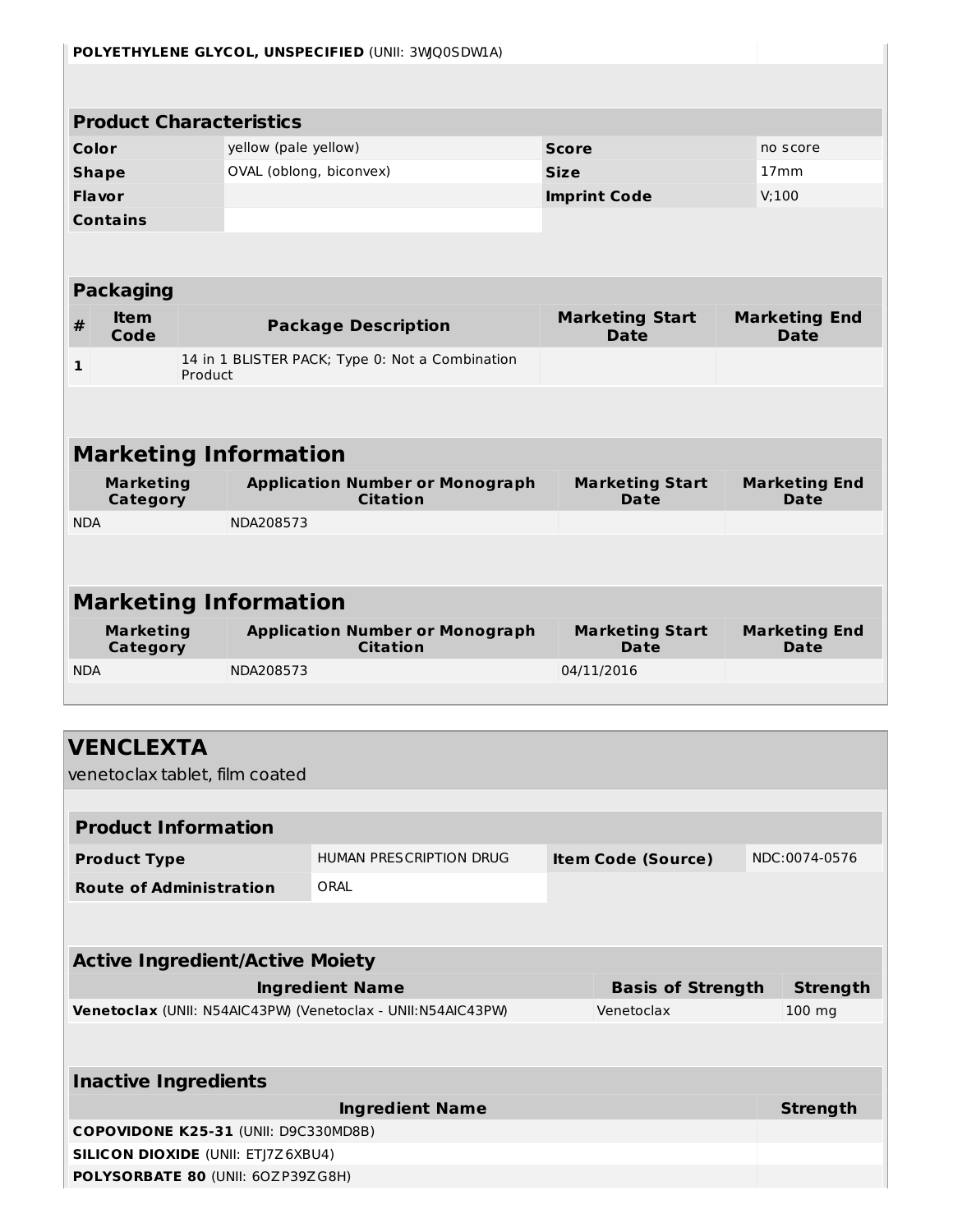| <b>SODIUM STEARYL FUMARATE (UNII: 7CV7WK4UI)</b>              |  |
|---------------------------------------------------------------|--|
| <b>ANHYDROUS DIBASIC CALCIUM PHOSPHATE (UNII: L11K75P92J)</b> |  |
| <b>FERRIC OXIDE YELLOW (UNII: EX43802MRT)</b>                 |  |
| <b>Talc</b> (UNII: $7SEV7 4R1U$ )                             |  |
| <b>TITANIUM DIOXIDE</b> (UNII: 15FIX9V2JP)                    |  |
| POLYVINYL ALCOHOL, UNSPECIFIED (UNII: 532B591990)             |  |
| POLYETHYLENE GLYCOL, UNSPECIFIED (UNII: 3WQ0SDW1A)            |  |

# **Product Characteristics**

| Color           | yellow (pale yellow)    | <b>Score</b>        | no score         |
|-----------------|-------------------------|---------------------|------------------|
| <b>Shape</b>    | OVAL (oblong, biconvex) | <b>Size</b>         | 17 <sub>mm</sub> |
| <b>Flavor</b>   |                         | <b>Imprint Code</b> | V:100            |
| <b>Contains</b> |                         |                     |                  |

| <b>Packaging</b>             |                              |                                                                      |                                |                              |  |  |
|------------------------------|------------------------------|----------------------------------------------------------------------|--------------------------------|------------------------------|--|--|
| #                            | <b>Item Code</b>             | <b>Package Description</b>                                           | <b>Marketing Start</b><br>Date | <b>Marketing End</b><br>Date |  |  |
| $\mathbf{1}$                 | 22                           | NDC:0074-0576- 120 in 1 BOTTLE; Type 0: Not a Combination<br>Product | 04/11/2016                     |                              |  |  |
| $\overline{\mathbf{2}}$      | NDC:0074-0576-<br>11         | 1 in 1 CARTON                                                        | 04/11/2016                     |                              |  |  |
| $\overline{2}$               |                              | 1 in 1 BLISTER PACK; Type 0: Not a Combination<br>Product            |                                |                              |  |  |
| 3                            | NDC:0074-0576-<br>34         | 1 in 1 CARTON                                                        | 11/21/2018                     |                              |  |  |
| 3                            |                              | 180 in 1 BOTTLE; Type 0: Not a Combination<br>Product                |                                |                              |  |  |
| 4                            | NDC:0074-0576-<br>30         | 1 in 1 CARTON                                                        | 06/15/2022                     |                              |  |  |
| 4                            |                              | 28 in 1 BOTTLE; Type 0: Not a Combination<br>Product                 |                                |                              |  |  |
|                              |                              |                                                                      |                                |                              |  |  |
| <b>Marketing Information</b> |                              |                                                                      |                                |                              |  |  |
|                              | <b>Marketing</b><br>Category | <b>Application Number or Monograph</b><br><b>Citation</b>            | <b>Marketing Start</b><br>Date | <b>Marketing End</b><br>Date |  |  |
| <b>NDA</b>                   |                              | NDA208573                                                            | 04/11/2016                     |                              |  |  |

| <b>VENCLEXTA</b><br>venetoclax tablet, film coated |                                |                           |               |  |  |
|----------------------------------------------------|--------------------------------|---------------------------|---------------|--|--|
| <b>Product Information</b>                         |                                |                           |               |  |  |
| <b>Product Type</b>                                | <b>HUMAN PRESCRIPTION DRUG</b> | <b>Item Code (Source)</b> | NDC:0074-0561 |  |  |
| <b>Route of Administration</b>                     | ORAL                           |                           |               |  |  |
|                                                    |                                |                           |               |  |  |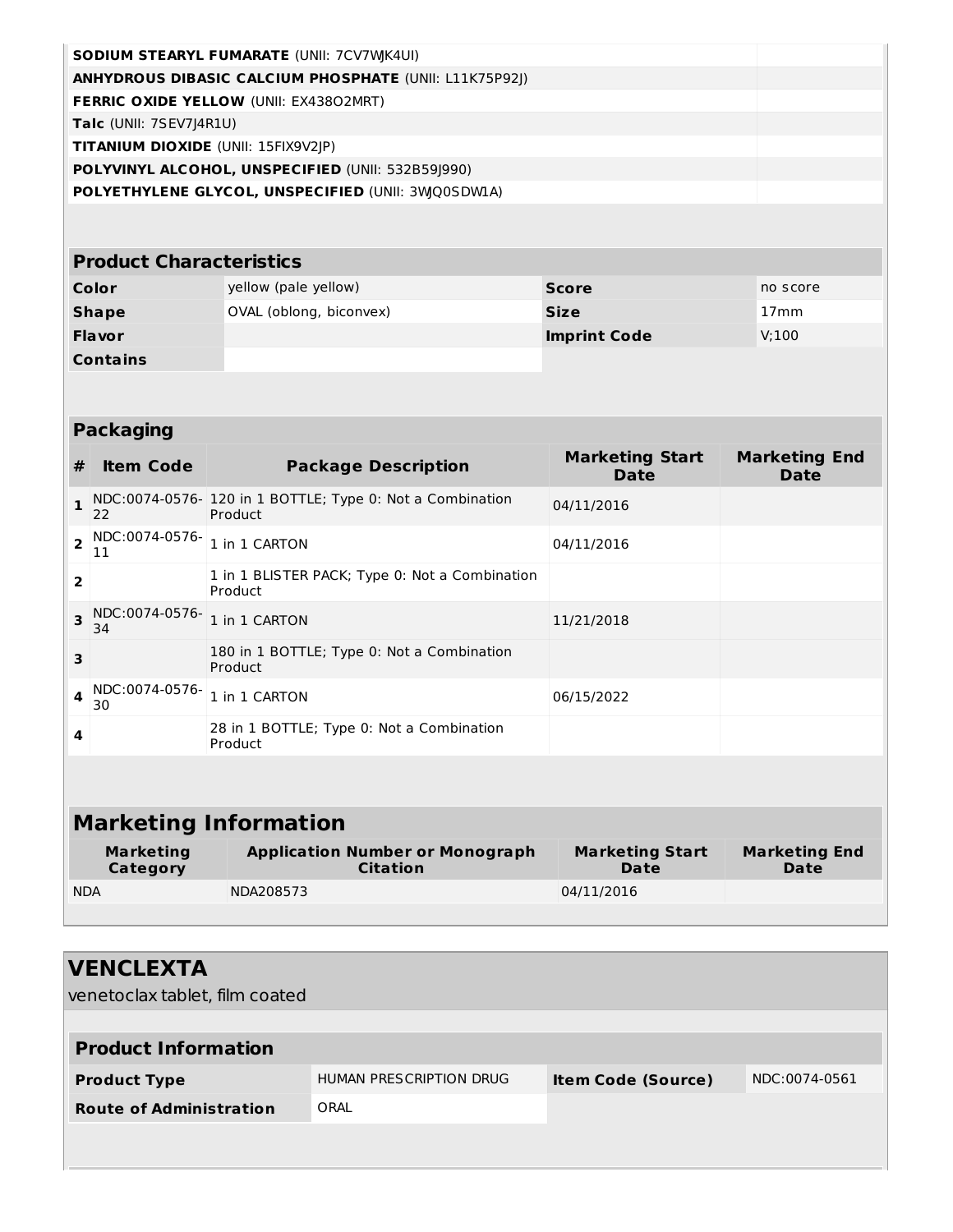|                                      | <b>Active Ingredient/Active Moiety</b>                        |                                |                                     |  |  |  |  |
|--------------------------------------|---------------------------------------------------------------|--------------------------------|-------------------------------------|--|--|--|--|
|                                      |                                                               |                                |                                     |  |  |  |  |
|                                      | <b>Ingredient Name</b>                                        | <b>Basis of Strength</b>       | <b>Strength</b>                     |  |  |  |  |
|                                      | Venetoclax (UNII: N54AIC43PW) (Venetoclax - UNII:N54AIC43PW)  | Venetoclax                     | 10 <sub>mg</sub>                    |  |  |  |  |
|                                      |                                                               |                                |                                     |  |  |  |  |
| <b>Inactive Ingredients</b>          |                                                               |                                |                                     |  |  |  |  |
|                                      | <b>Ingredient Name</b>                                        |                                | <b>Strength</b>                     |  |  |  |  |
|                                      | COPOVIDONE K25-31 (UNII: D9C330MD8B)                          |                                |                                     |  |  |  |  |
|                                      | <b>SILICON DIOXIDE (UNII: ETJ7Z6XBU4)</b>                     |                                |                                     |  |  |  |  |
|                                      | POLYSORBATE 80 (UNII: 60ZP39ZG8H)                             |                                |                                     |  |  |  |  |
|                                      | SODIUM STEARYL FUMARATE (UNII: 7CV7WJK4UI)                    |                                |                                     |  |  |  |  |
|                                      | <b>ANHYDROUS DIBASIC CALCIUM PHOSPHATE (UNII: L11K75P92J)</b> |                                |                                     |  |  |  |  |
|                                      | FERRIC OXIDE YELLOW (UNII: EX43802MRT)                        |                                |                                     |  |  |  |  |
| Talc (UNII: 7SEV7J4R1U)              |                                                               |                                |                                     |  |  |  |  |
|                                      | TITANIUM DIOXIDE (UNII: 15FIX9V2JP)                           |                                |                                     |  |  |  |  |
|                                      | POLYETHYLENE GLYCOL, UNSPECIFIED (UNII: 3WQ0SDWIA)            |                                |                                     |  |  |  |  |
|                                      | POLYVINYL ALCOHOL, UNSPECIFIED (UNII: 532B59J990)             |                                |                                     |  |  |  |  |
|                                      |                                                               |                                |                                     |  |  |  |  |
| <b>Product Characteristics</b>       |                                                               |                                |                                     |  |  |  |  |
| Color                                | yellow (pale yellow)                                          | <b>Score</b>                   | no score                            |  |  |  |  |
| <b>Shape</b>                         | ROUND (round, biconvex)                                       | <b>Size</b>                    | 6 <sub>mm</sub>                     |  |  |  |  |
| Flavor                               |                                                               | <b>Imprint Code</b>            | V:10                                |  |  |  |  |
| <b>Contains</b>                      |                                                               |                                |                                     |  |  |  |  |
|                                      |                                                               |                                |                                     |  |  |  |  |
|                                      |                                                               |                                |                                     |  |  |  |  |
| <b>Packaging</b>                     |                                                               |                                |                                     |  |  |  |  |
| <b>Item Code</b><br>#                | <b>Package Description</b>                                    | <b>Marketing Start</b><br>Date | <b>Marketing End</b><br><b>Date</b> |  |  |  |  |
| NDC:0074-<br>1<br>0561-14            | 1 in 1 CARTON                                                 | 04/11/2016                     |                                     |  |  |  |  |
| $\mathbf{1}$                         | 14 in 1 BLISTER PACK; Type 0: Not a Combination<br>Product    |                                |                                     |  |  |  |  |
| NDC:0074-<br>$\overline{\mathbf{2}}$ | 1 in 1 CARTON                                                 | 04/11/2016                     |                                     |  |  |  |  |
| 0561-11                              |                                                               |                                |                                     |  |  |  |  |
| 2                                    | 2 in 1 BLISTER PACK; Type 0: Not a Combination<br>Product     |                                |                                     |  |  |  |  |
|                                      |                                                               |                                |                                     |  |  |  |  |
|                                      |                                                               |                                |                                     |  |  |  |  |
| <b>Marketing Information</b>         |                                                               |                                |                                     |  |  |  |  |
| <b>Marketing</b>                     | <b>Application Number or Monograph</b>                        | <b>Marketing Start</b>         | <b>Marketing End</b>                |  |  |  |  |
| Category                             | <b>Citation</b>                                               | <b>Date</b>                    | <b>Date</b>                         |  |  |  |  |
| <b>NDA</b>                           | NDA208573                                                     | 04/11/2016                     |                                     |  |  |  |  |
|                                      |                                                               |                                |                                     |  |  |  |  |

# **VENCLEXTA**

venetoclax tablet, film coated

#### **Product Information**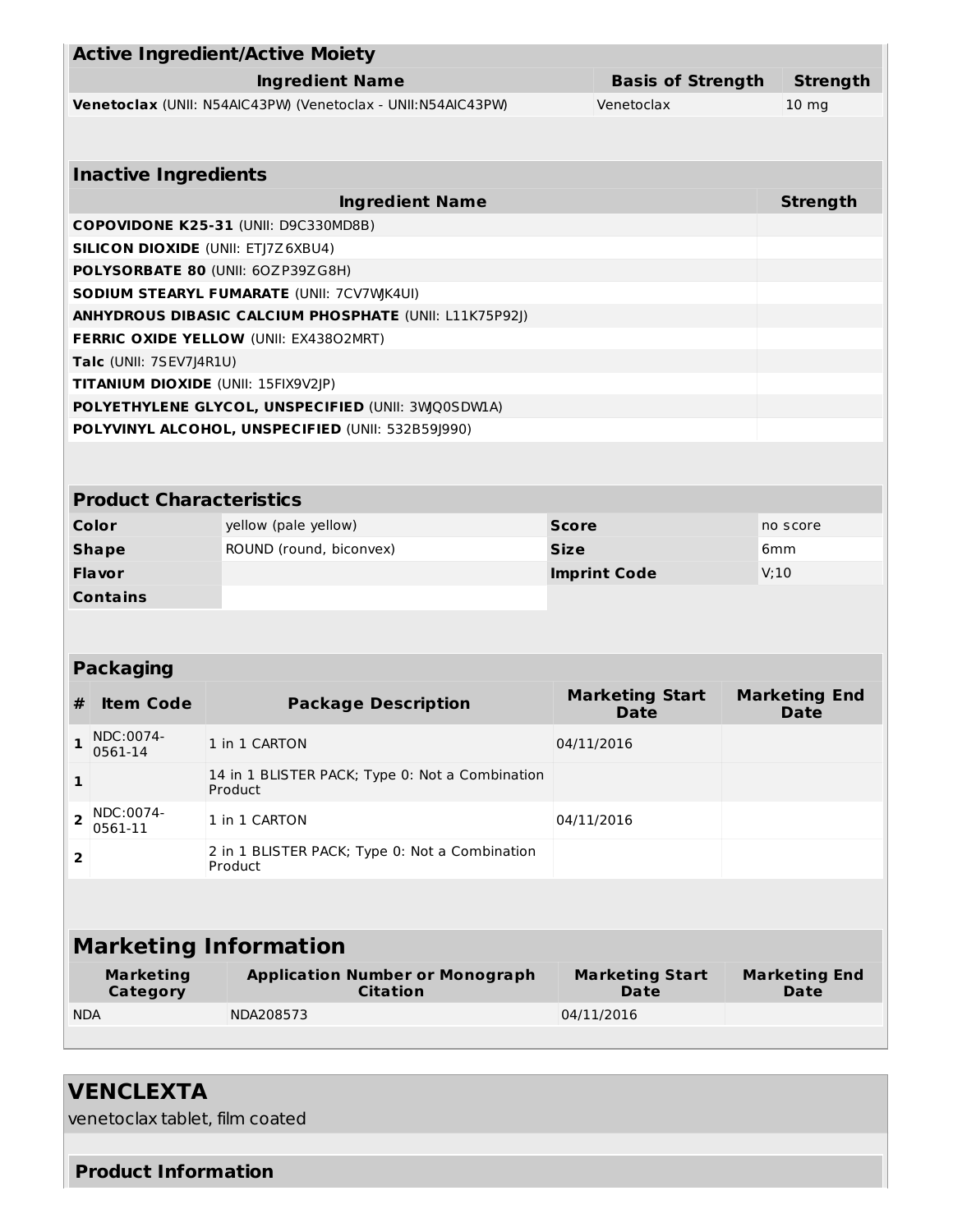| <b>Product Type</b>                                               |               | HUMAN PRESCRIPTION DRUG                                      | <b>Item Code (Source)</b> |                                       | NDC:0074-0566                |                                     |  |
|-------------------------------------------------------------------|---------------|--------------------------------------------------------------|---------------------------|---------------------------------------|------------------------------|-------------------------------------|--|
| <b>Route of Administration</b>                                    |               | ORAL                                                         |                           |                                       |                              |                                     |  |
|                                                                   |               |                                                              |                           |                                       |                              |                                     |  |
| <b>Active Ingredient/Active Moiety</b>                            |               |                                                              |                           |                                       |                              |                                     |  |
|                                                                   |               | <b>Ingredient Name</b>                                       |                           | <b>Basis of Strength</b>              |                              | <b>Strength</b>                     |  |
|                                                                   |               | Venetoclax (UNII: N54AIC43PW) (Venetoclax - UNII:N54AIC43PW) |                           | Venetoclax                            |                              | 50 mg                               |  |
|                                                                   |               |                                                              |                           |                                       |                              |                                     |  |
| <b>Inactive Ingredients</b>                                       |               |                                                              |                           |                                       |                              |                                     |  |
|                                                                   |               | <b>Ingredient Name</b>                                       |                           |                                       |                              | <b>Strength</b>                     |  |
| COPOVIDONE K25-31 (UNII: D9C330MD8B)                              |               |                                                              |                           |                                       |                              |                                     |  |
| <b>SILICON DIOXIDE (UNII: ETJ7Z6XBU4)</b>                         |               |                                                              |                           |                                       |                              |                                     |  |
| POLYSORBATE 80 (UNII: 60ZP39ZG8H)                                 |               |                                                              |                           |                                       |                              |                                     |  |
| SODIUM STEARYL FUMARATE (UNII: 7CV7WJK4UI)                        |               |                                                              |                           |                                       |                              |                                     |  |
|                                                                   |               | ANHYDROUS DIBASIC CALCIUM PHOSPHATE (UNII: L11K75P92J)       |                           |                                       |                              |                                     |  |
| <b>FERRIC OXIDE RED (UNII: 1K09F3G675)</b>                        |               |                                                              |                           |                                       |                              |                                     |  |
| FERROSOFERRIC OXIDE (UNII: XM0M87F357)                            |               |                                                              |                           |                                       |                              |                                     |  |
| FERRIC OXIDE YELLOW (UNII: EX43802MRT)<br>Talc (UNII: 7SEV7J4R1U) |               |                                                              |                           |                                       |                              |                                     |  |
| TITANIUM DIOXIDE (UNII: 15FIX9V2JP)                               |               |                                                              |                           |                                       |                              |                                     |  |
|                                                                   |               | POLYETHYLENE GLYCOL, UNSPECIFIED (UNII: 3WQ0SDWLA)           |                           |                                       |                              |                                     |  |
|                                                                   |               | POLYVINYL ALCOHOL, UNSPECIFIED (UNII: 532B59J990)            |                           |                                       |                              |                                     |  |
|                                                                   |               |                                                              |                           |                                       |                              |                                     |  |
|                                                                   |               |                                                              |                           |                                       |                              |                                     |  |
| <b>Product Characteristics</b>                                    |               |                                                              |                           |                                       |                              |                                     |  |
| Color                                                             |               | brown (beige)                                                |                           | <b>Score</b>                          | no score                     |                                     |  |
| <b>Shape</b>                                                      |               | OVAL (oblong, biconvex)                                      | <b>Size</b>               |                                       |                              | 14 <sub>mm</sub>                    |  |
| Flavor                                                            |               |                                                              |                           | <b>Imprint Code</b>                   | V:50                         |                                     |  |
| <b>Contains</b>                                                   |               |                                                              |                           |                                       |                              |                                     |  |
|                                                                   |               |                                                              |                           |                                       |                              |                                     |  |
|                                                                   |               |                                                              |                           |                                       |                              |                                     |  |
| <b>Packaging</b>                                                  |               |                                                              |                           |                                       |                              |                                     |  |
| <b>Item Code</b><br>#                                             |               | <b>Package Description</b>                                   |                           | <b>Marketing Start</b><br><b>Date</b> |                              | <b>Marketing End</b><br><b>Date</b> |  |
| NDC:0074-0566-<br>$\mathbf{1}$<br>07                              | 1 in 1 CARTON |                                                              |                           | 04/11/2016                            |                              |                                     |  |
| 1                                                                 | Product       | 7 in 1 BLISTER PACK; Type 0: Not a Combination               |                           |                                       |                              |                                     |  |
| NDC:0074-0566-<br>$\overline{\mathbf{c}}$<br>11                   | 1 in 1 CARTON |                                                              |                           | 04/11/2016                            |                              |                                     |  |
| 2                                                                 | Product       | 1 in 1 BLISTER PACK; Type 0: Not a Combination               |                           |                                       |                              |                                     |  |
|                                                                   |               |                                                              |                           |                                       |                              |                                     |  |
| <b>Marketing Information</b>                                      |               |                                                              |                           |                                       |                              |                                     |  |
|                                                                   |               |                                                              |                           |                                       |                              |                                     |  |
| <b>Marketing</b><br><b>Category</b>                               |               | <b>Application Number or Monograph</b><br><b>Citation</b>    |                           | <b>Marketing Start</b><br>Date        | <b>Marketing End</b><br>Date |                                     |  |
| <b>NDA</b>                                                        | NDA208573     |                                                              |                           | 04/11/2016                            |                              |                                     |  |
|                                                                   |               |                                                              |                           |                                       |                              |                                     |  |